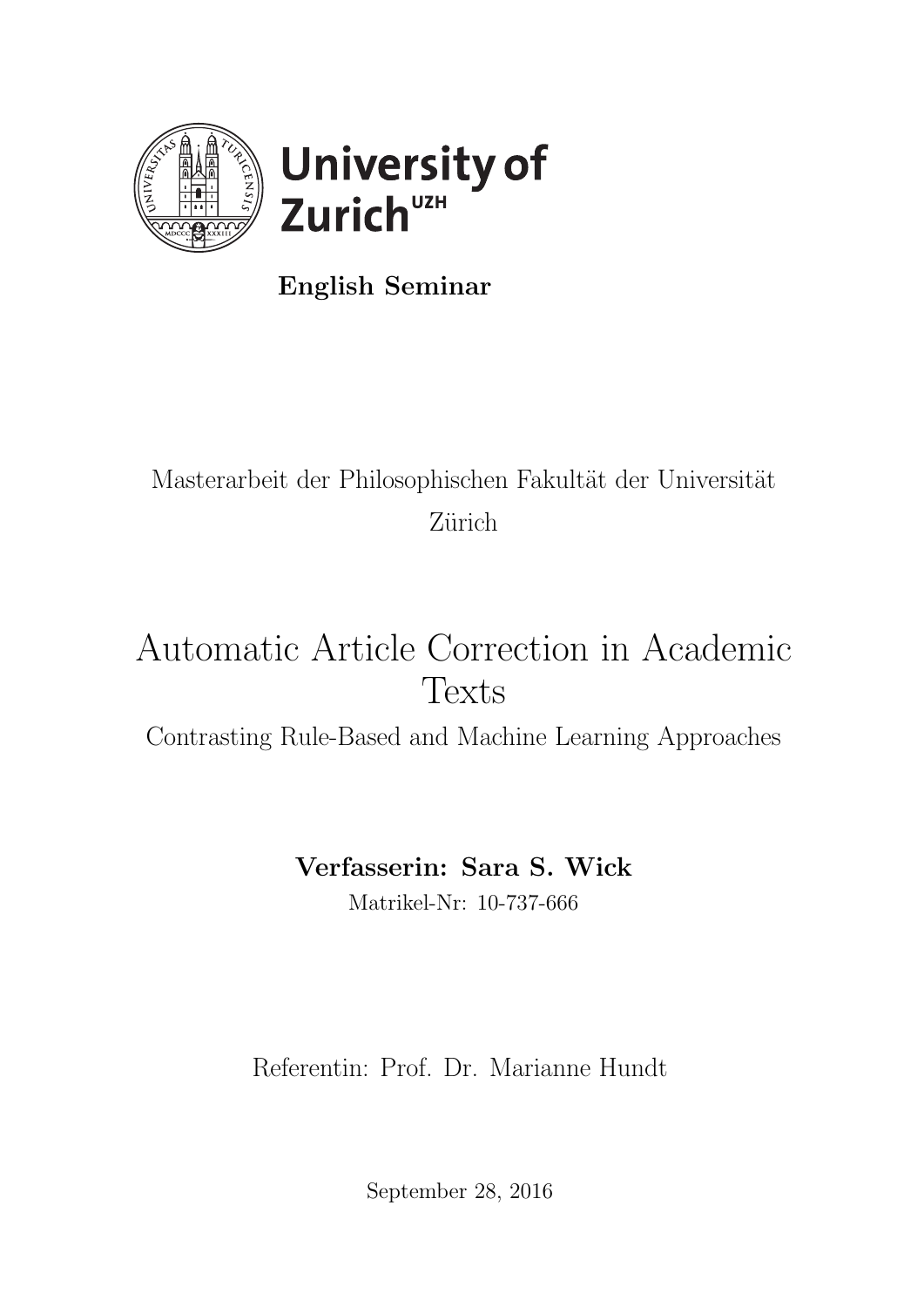## <span id="page-1-0"></span>**Acknowledgement**

I owe my sincere gratitude to many people for helping me finish this Master's thesis. First, I would like to thank Prof. Dr. Marianne Hundt for letting me take on a crazy project and trusting in me that I am able to handle it. I am also forever grateful for Dr. Annette Rios' technical support and valuable input for the machine learning part. Moreover, I would like to thank Dr. Simon Clematide for taking time to speed up my endless cycle of evaluations. Thank you to Ally Chandler for proofreading and lending your language expertise.

I would also like to thank my family and friends for the many pick-me-ups, ears lent and cheesecakes. Lastly, thank you Laurent, for being who you are.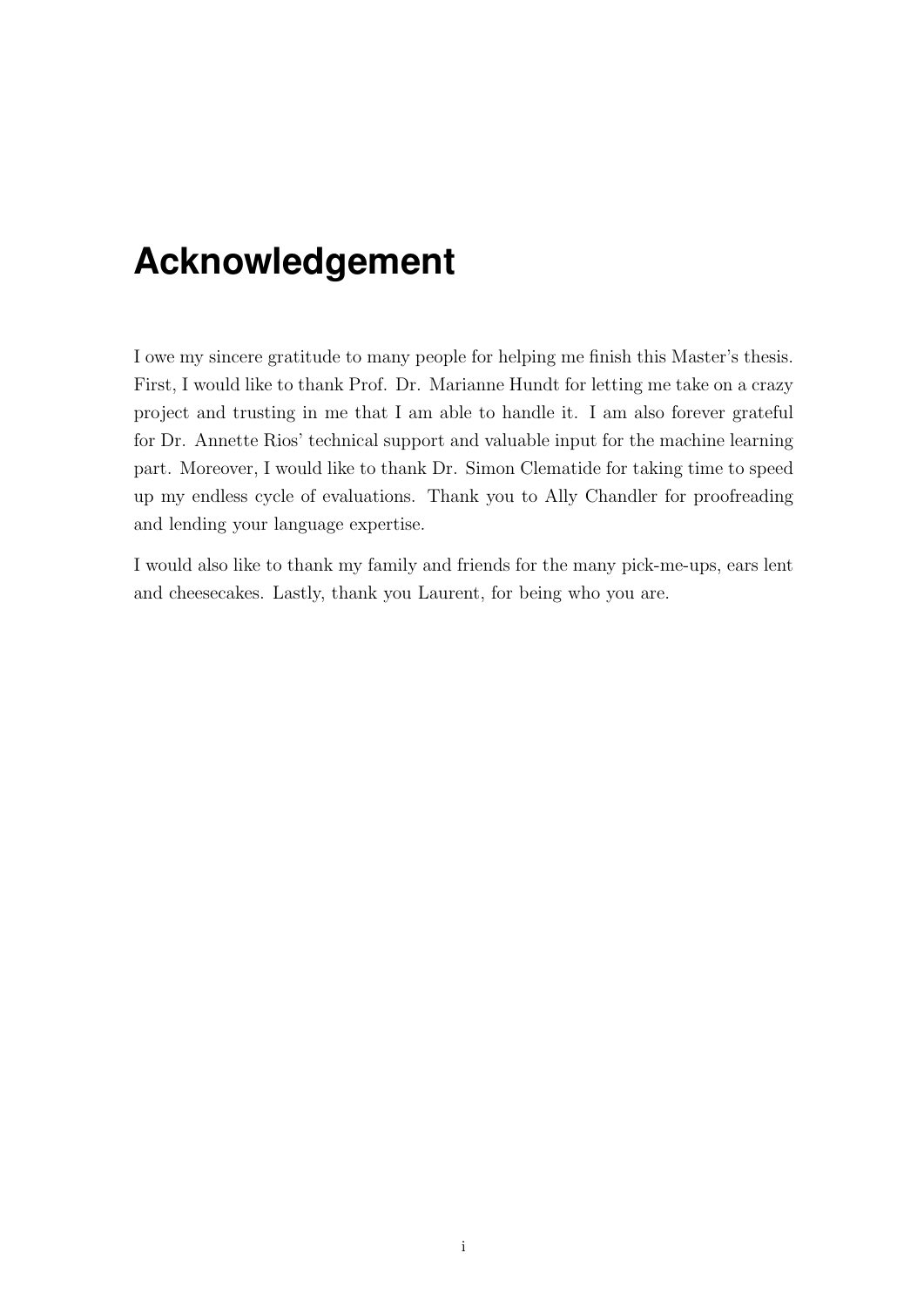# <span id="page-2-0"></span>**Contents**

|              | <b>Acknowledgement</b>                           | $\mathbf{i}$   |
|--------------|--------------------------------------------------|----------------|
|              | <b>Contents</b>                                  | ii             |
|              | <b>List of Figures</b>                           | $\mathbf{V}$   |
|              | <b>List of Tables</b>                            | vi             |
| 1            | <b>Introduction</b>                              | 1              |
|              | 1.1                                              | $\overline{2}$ |
|              | 1.2                                              | $\overline{2}$ |
|              | 1.3                                              | 3              |
| $\mathbf{2}$ | <b>Articles in English</b>                       | $\overline{4}$ |
|              | 2.1                                              | $\overline{4}$ |
|              | 2.2                                              | 6              |
|              | 2.3                                              |                |
|              | Use of Definite and Indefinite Articles<br>2.3.1 | 8              |
|              | 2.3.2                                            | 10             |
| 3            | <b>Resources</b>                                 | 13             |
|              | 3.1                                              | 13             |
|              | 3.2                                              | 15             |
|              | 3.3                                              | 16             |
| 4            | <b>Rule-Based Approach</b>                       | 18             |
|              | Automatic Language Correction using Rules<br>4.1 | 18             |
|              | Pre-Processing<br>4.2                            | 21             |
|              | Development of Rules<br>4.3                      | 22             |
|              | 4.3.1                                            | 23             |
|              | Second Set of Rules<br>4.3.2                     | 24             |
|              | 4.3.3                                            | 25             |
|              | 4.4                                              | 27             |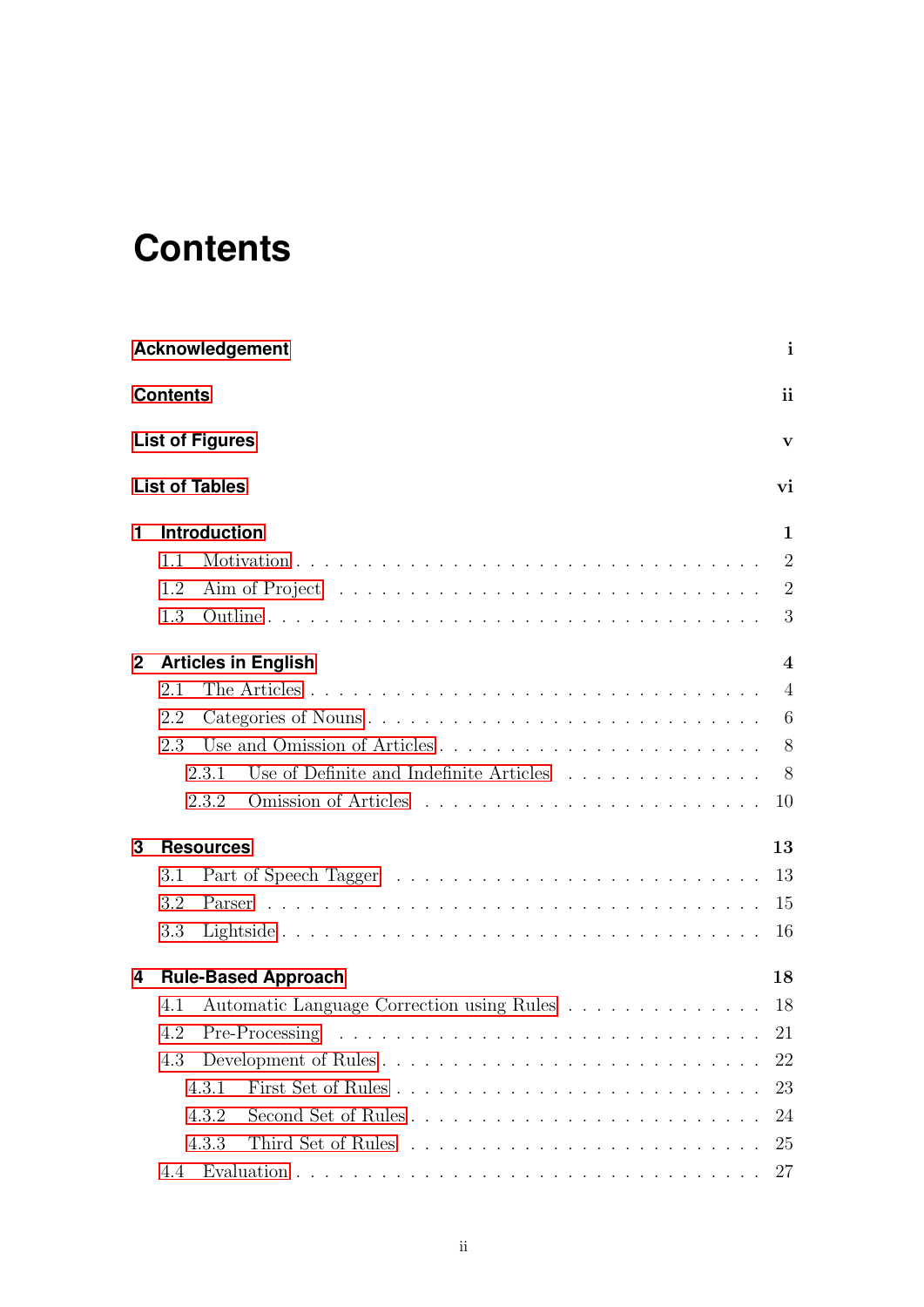|   | 4.4.2             |                                                                          | 28 |
|---|-------------------|--------------------------------------------------------------------------|----|
|   | 4.5               |                                                                          | 31 |
| 5 |                   | <b>Machine Learning Approach</b>                                         | 33 |
|   | 5.1               |                                                                          | 33 |
|   | 5.2               |                                                                          | 35 |
|   | 5.2.1             | Naive Bayes                                                              | 36 |
|   | 5.2.2             |                                                                          | 36 |
|   | 5.2.3             |                                                                          | 38 |
|   | 5.3               | Automatic Language Correction using Machine Learning                     | 39 |
|   | 5.4               |                                                                          | 41 |
|   | 5.5               |                                                                          | 43 |
|   | 5.6               |                                                                          | 43 |
|   | 5.7               |                                                                          | 46 |
|   | 5.7.1             | $Brown - First Training Cycle \dots \dots \dots \dots \dots \dots \dots$ | 46 |
|   | 5.7.2             |                                                                          | 48 |
|   | 5.7.3             | $Brown - Third Training Cycle$                                           | 49 |
|   | 5.7.4             |                                                                          | 51 |
|   | 5.7.5             |                                                                          |    |
|   | 5.7.6             | $Combined - Sixth Training Cycle \dots \dots \dots \dots \dots \dots$    | 54 |
|   | 5.8               |                                                                          | 55 |
|   | 5.9               | Machine Learning Approach Conclusions                                    | 62 |
| 6 | <b>Discussion</b> |                                                                          | 64 |
| 7 | <b>Conclusion</b> |                                                                          | 70 |
|   | <b>References</b> |                                                                          | 72 |
| A | <b>Tables</b>     |                                                                          | 77 |
|   |                   | A.1 Confusion Matrices for First Training Cycle                          | 77 |
|   | A.2               | Confusion Matrices for Second Training Cycle                             | 78 |
|   | A.3               | Confusion Matrices for Third Training Cycle                              | 79 |
|   |                   | A.4 Confusion Matrices for Forth Training Cycle                          | 80 |
|   | A.4.1             |                                                                          | 80 |
|   | A.4.2             | AmE06                                                                    | 81 |
|   |                   |                                                                          |    |
|   | A.6               |                                                                          |    |
| B |                   | <b>Evaluation Details</b>                                                | 84 |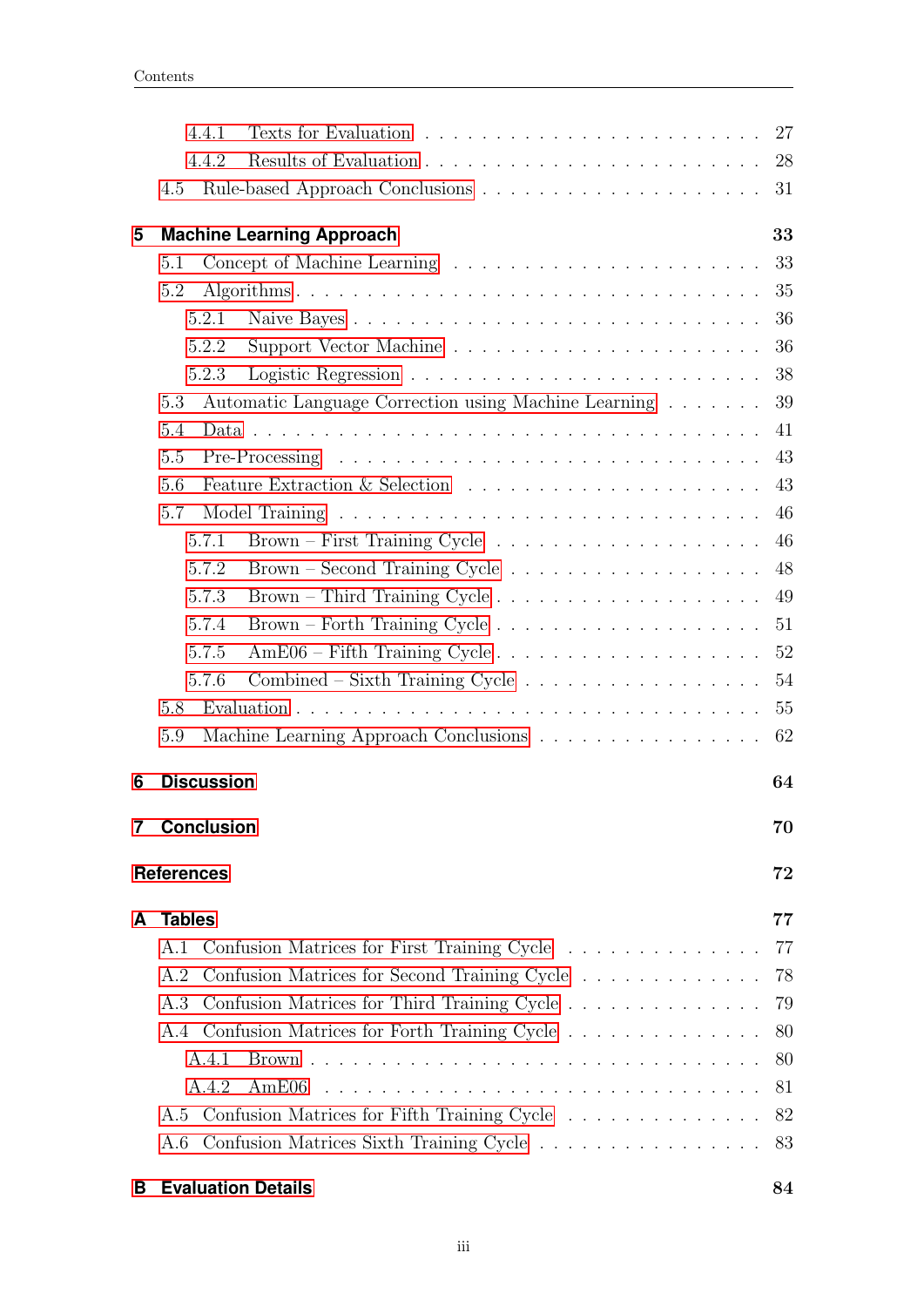|  | B.2 Detailed Evaluation Results – Rule-Based Approach 94              |    |
|--|-----------------------------------------------------------------------|----|
|  | B.3 Confusion Matrices for the Evaluation of the Machine Learning Ap- |    |
|  |                                                                       |    |
|  |                                                                       |    |
|  |                                                                       |    |
|  | C Miscellaneous                                                       | 98 |
|  |                                                                       |    |
|  |                                                                       |    |
|  | D Selbstständigkeitserklärung                                         | 99 |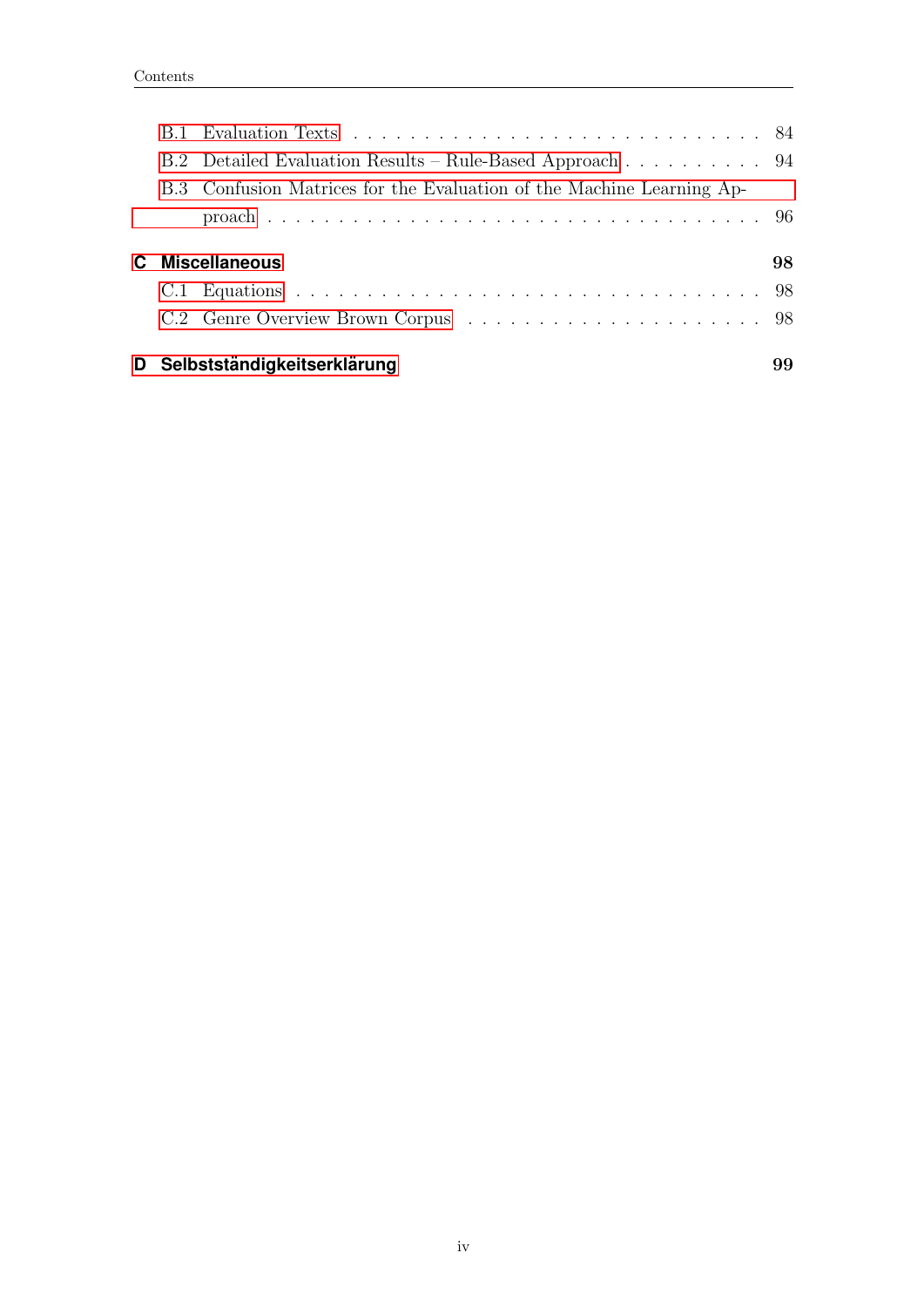# <span id="page-5-0"></span>**List of Figures**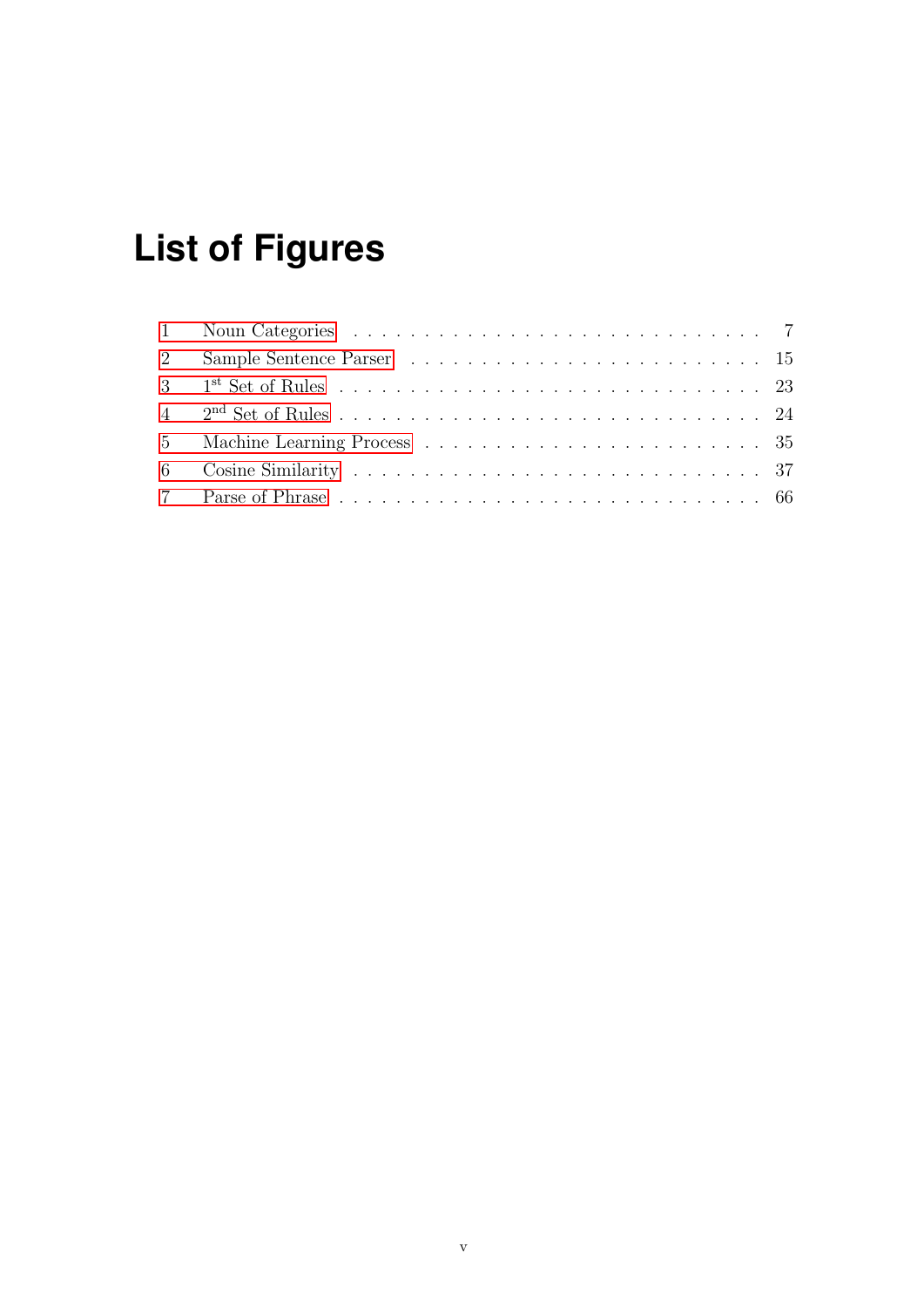# <span id="page-6-0"></span>**List of Tables**

| $\mathbf{1}$   |                                                                               | $5\phantom{0}$ |
|----------------|-------------------------------------------------------------------------------|----------------|
| $\overline{2}$ |                                                                               | 8 <sup>8</sup> |
| 3              | Sample Output TreeTagger                                                      | 13             |
| 4              | Noun and Determiner Tags                                                      | 14             |
| 5              |                                                                               | 16             |
| 6              |                                                                               | 22             |
| 7              |                                                                               | 26             |
| 8              |                                                                               | 28             |
| 9              |                                                                               | 29             |
| 10             |                                                                               | 29             |
| 11             |                                                                               | 30             |
| 12             |                                                                               | 34             |
| 13             |                                                                               | 42             |
| 14             |                                                                               | 45             |
| 15             |                                                                               | 46             |
| 16             |                                                                               | 46             |
| 17             |                                                                               | 47             |
| 18             |                                                                               | 47             |
| 19             |                                                                               | 47             |
| 20             | Dimensions Second Training Cycle                                              | 48             |
| 21             |                                                                               | 49             |
| 22             |                                                                               | 49             |
| 23             |                                                                               | 50             |
| 24             |                                                                               | 50             |
| 25             | Confusion Matrices for Logistic Regression, C2 & C3 $\ldots \ldots \ldots$ 50 |                |
| 26             |                                                                               | 51             |
| 27             |                                                                               | 52             |
| 28             |                                                                               | 52             |
| 29             |                                                                               | 53             |
| 30             | Confusion Matrix for Logistic Regression, C4                                  | 53             |
| 31             |                                                                               | 53             |
| 32             | Confusion Matrices for Naïve Bayes and Logistic Regression, C5                | 54             |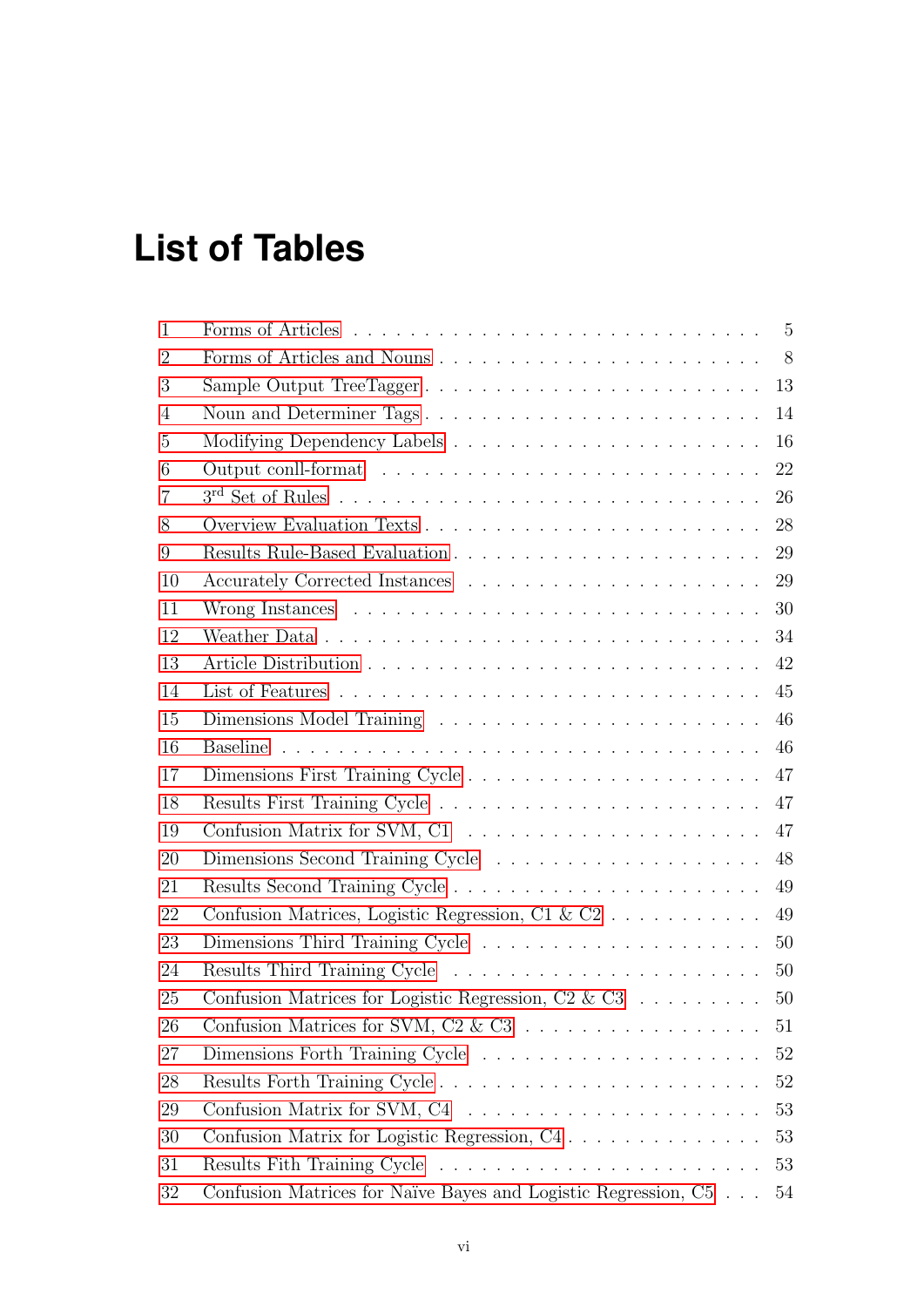| 33 |                                                                                     |    |
|----|-------------------------------------------------------------------------------------|----|
| 34 |                                                                                     |    |
| 35 | Accuracies from the Brown Evaluation $\ldots \ldots \ldots \ldots \ldots \ldots 56$ |    |
| 36 | Confusion Matrix for Brown evaluated on 2006 Texts 57                               |    |
| 37 | Confusion Matrix for balanced Brown evaluated on 2006 Texts 58                      |    |
| 38 | Accuracies from the AmE06 Evaluation 59                                             |    |
| 39 | Confusion Matrix for AmE06 evaluated on 2006 Texts 59                               |    |
| 40 | Confusion Matrix for balanced AmE06 evaluated on 2006 Texts 60                      |    |
| 41 | Accuracies from the Both Evaluation $\ldots \ldots \ldots \ldots \ldots \ldots$ 60  |    |
| 42 | Confusion Matrix for Both evaluated on 2006 Texts 61                                |    |
| 43 | Confusion Matrix for balanced Both evaluated on 2006 Texts                          | 61 |
| 44 |                                                                                     | 64 |
| 45 | Two Indefinite Phrases and Predictions 66                                           |    |
| 46 |                                                                                     |    |
| 47 |                                                                                     |    |
| 48 | Confusion Matrix for Naïve Bayes, C1 $\ldots \ldots \ldots \ldots \ldots \ldots$ 77 |    |
| 49 |                                                                                     |    |
| 50 | Confusion Matrix for Logistic Regression, C1 77                                     |    |
| 51 |                                                                                     |    |
| 52 |                                                                                     |    |
| 53 |                                                                                     |    |
| 54 |                                                                                     |    |
| 55 |                                                                                     |    |
| 56 |                                                                                     |    |
| 57 | Confusion Matrix for Naïve Bayes, C4 80                                             |    |
| 58 |                                                                                     | 80 |
| 59 | Confusion Matrix for Logistic Regression, C4                                        | 80 |
| 60 |                                                                                     | 81 |
| 61 |                                                                                     | 81 |
| 62 | Confusion Matrix for Logistic Regression, C4                                        | 81 |
| 63 | Confusion Matrix for Naïve Bayes, C5                                                | 82 |
| 64 |                                                                                     | 82 |
| 65 | Confusion Matrix for Logistic Regression, C5                                        | 82 |
| 66 |                                                                                     | 83 |
| 67 |                                                                                     | 83 |
| 68 | Confusion Matrix for Logistic Regression, C6                                        | 83 |
| 69 |                                                                                     | 94 |
| 70 |                                                                                     | 95 |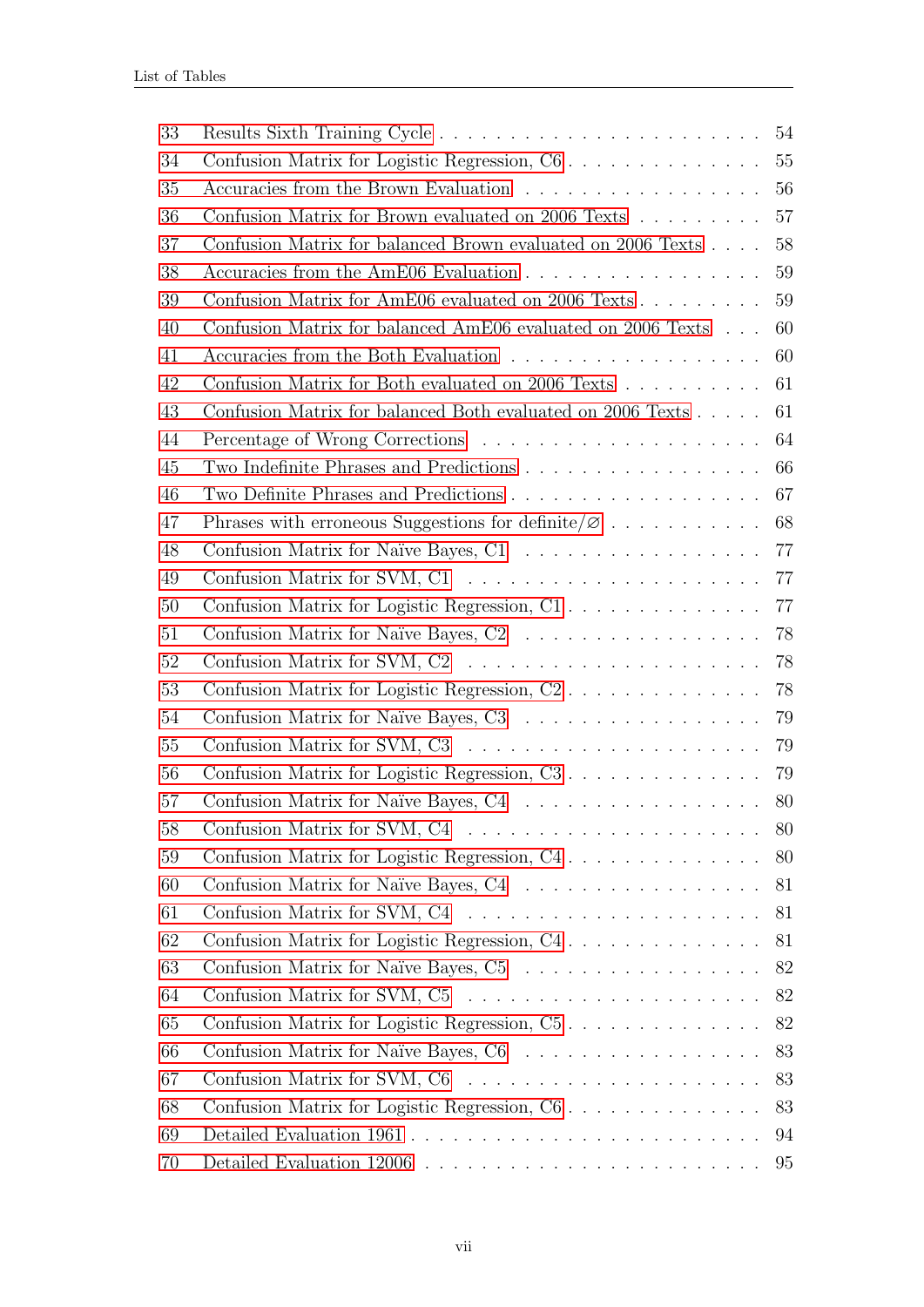| 71 | Confusion Matrices for AmE06-Balanced evaluated on Evaluation           |  |
|----|-------------------------------------------------------------------------|--|
|    |                                                                         |  |
| 72 | Confusion Matries for AmE06 evaluated on Evaluation Text 1961 &         |  |
|    |                                                                         |  |
| 73 | Confusion Matrices for Brown-Balanced evaluated on Evaluation Text      |  |
|    |                                                                         |  |
| 74 | Confusion Matrices for Brown evaluated on Evaluation Text 1961 &        |  |
|    |                                                                         |  |
| 75 | Confusion Matrices for Both-Balanced evaluated on Evaluation Text       |  |
|    |                                                                         |  |
| 76 | Confusion Matrices for Both evaluated on Evaluation Text 1961 & 2006 97 |  |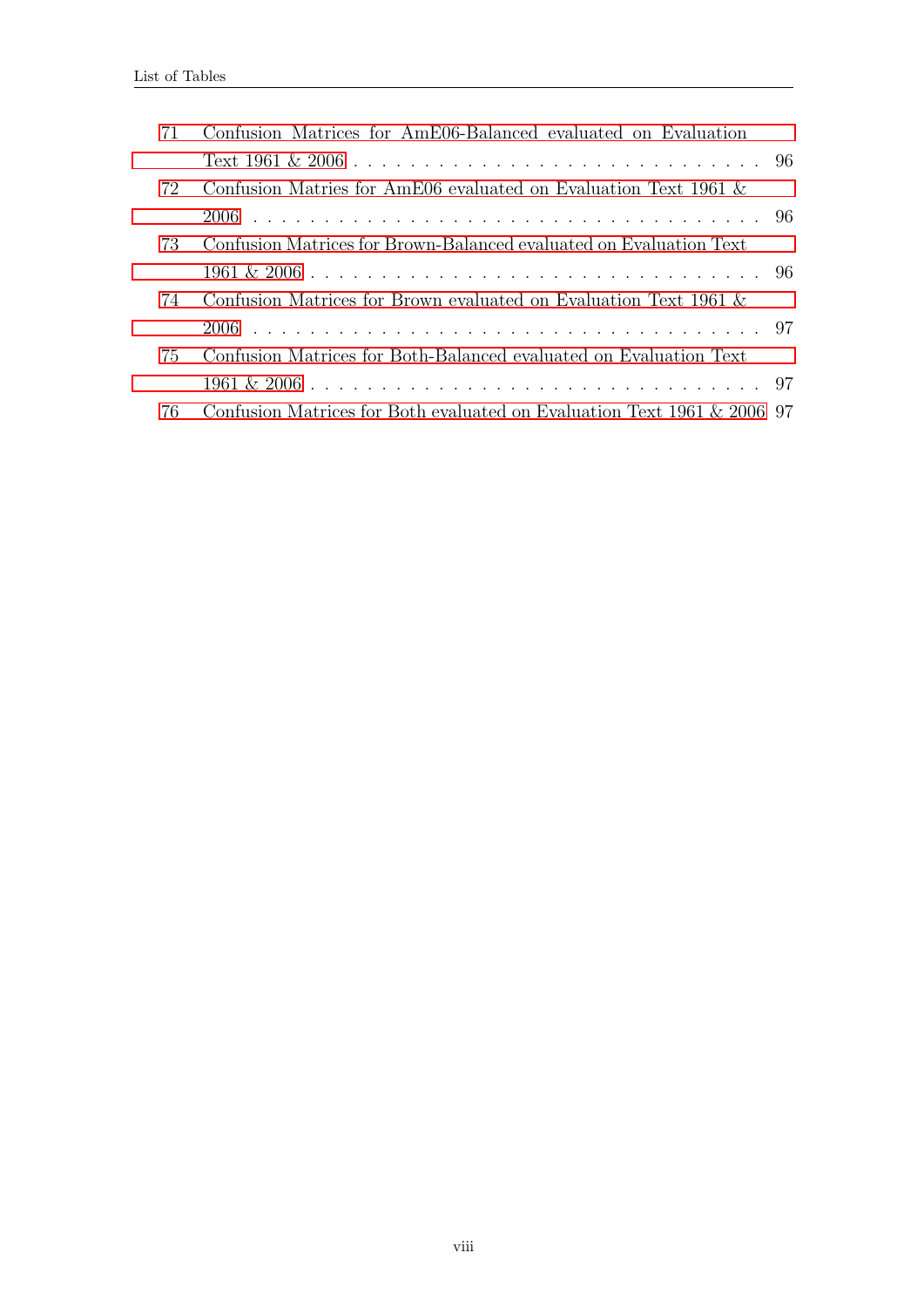## <span id="page-9-0"></span>**1 Introduction**

[Quirk et al.](#page-83-0) [\(1985\)](#page-83-0) claim that "English is generally acknowledged to be the world's most important language" (3). While this claim can be challenged for a number of reasons, it is true that English has become the lingua franca in many respects. Therefore, it is no surprise that the majority of English-language writing is no longer produced by native speakers; some claim that non-native speakers author up to 74% of all English texts [\(Gamon et al., 2008,](#page-81-0) 1). While some non-native speakers can produce English on par with a native speaker, others struggle with various aspects of vocabulary or syntax, especially if basic structures differ from their mother tongue. Academic publication, for example, requires a certain competency in the target language and non-native speakers have been rejected due to their unclear expression of ideas. The ideas can be ingenious but if the language capabilities are not on a level which does justice to the complexity of the idea, there is little an editor can do [\(Bhaskar et al., 2011,](#page-80-1) 250). Apart from being able to convey one's point, correct language is important for a number of natural languages processing tasks. For example, simple tasks such as part-of-speech tagging or parsing texts depend on mostly correct language, to perform to their full potential. More complex tasks, like automatic summarization or machine translation, also depend on the input language to be as accurate as possible [\(Han et al., 2004,](#page-81-1) 1625). Commonly used text editors, such as MS Office Word, correct typographical errors and basic punctuation, however, it offers no inputs towards the correct use of preposition or articles [\(Heidorn,](#page-81-2) [2000\)](#page-81-2). One of the more advanced grammar checkers available is Grammarly. It checks text using over 250 complex grammar rules and can detect errors in subjectverb agreement, modifier placement, article use and more. Grammarly can be used for free as a basic plug-in on various browsers and text editors to instantly review a text. For a more advanced grammar check, one needs to purchase the full-service version [\(Grammarly, Inc., 2016\)](#page-81-3). While Grammarly is a comprehensive grammar correction tool, this thesis will concentrate on one issue, namely the correction of article usage. Furthermore, the text genre will be restricted to academic texts, as English is the language of science. As has been previously mentioned, grammatically incorrect texts hinder the understandability of the subject matter significantly, and improvements in the article usage increase coherence remarkably.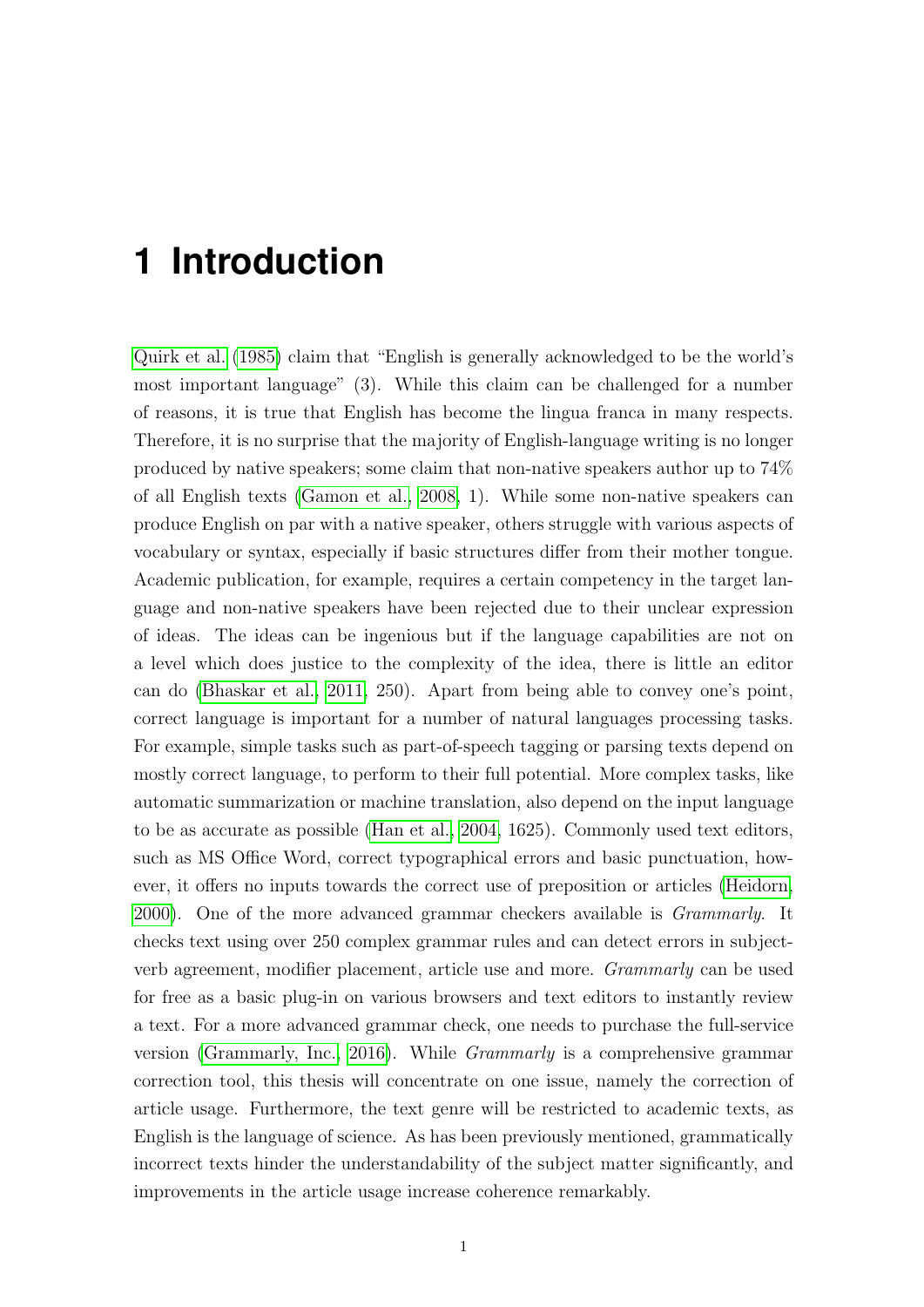### <span id="page-10-0"></span>**1.1 Motivation**

The inspiration behind this thesis came from my work on the SPARCLING<sup>1</sup> project. I helped extract data from a large parallel corpus, where the German noun was accompanied by an article and the English counterpart was not. It was interesting to see how articles are used differently from language to language even though the context is every similar. Furthermore, it is interesting how familiarity with one language can be used to deduce information about the aligned second language. In addition to my work with articles in this research project, articles can be difficult to use correctly. This became apparent in my own writing, as well as fellow students' texts or research papers. It is particularly noticeable when the mother tongue of the writer does not have articles, or relies on a completely different system. Any linguist knows that the definite article the is the most frequently used word in the English language. Moreover, there are only three possibilities for articles definite, indefinite, or no article. Given this, perhaps their usage should be 'easy'. Nonetheless, there are hardly any grammar correction tools which successfully correct article usage.

Apart from article usage as a problem to be solved, I have always found it interesting how rule-based systems usually perform far worse than statistical methods in computational linguistics. One technique relies on a huge volume of human, linguistic expert knowledge, while the other is informed by a sheer mass of data. This juxtaposition of knowledge against immense data sets has fascinated me since the beginning of my Master's studies. Therefore, I wanted to engineer two systems, one rule-based and one based on machine learning techniques. Both systems, developed using similar time scales and effort, will be used to test the same task and their performance analyzed. Moreover, I have not had a chance to understand machine learning and its application in its entirety during my studies. Therefore, I wanted to devote some time to learning and understanding machine learning techniques better.

### <span id="page-10-1"></span>**1.2 Aim of Project**

The aim of this Master's thesis is, simply put, to engineer two systems which automatically correct the article use in the input text. The first system will attempt to correct the articles according to a specific set of linguistic rules. In this rule-based approach, there is linguistic knowledge involved; one needs to write a set of grammar rules which then is applied to text. The second system will take a different approach and will correct input texts using machine learning techniques. Here the computer

<sup>1</sup> large-scale parallel corpora to study linguistic variation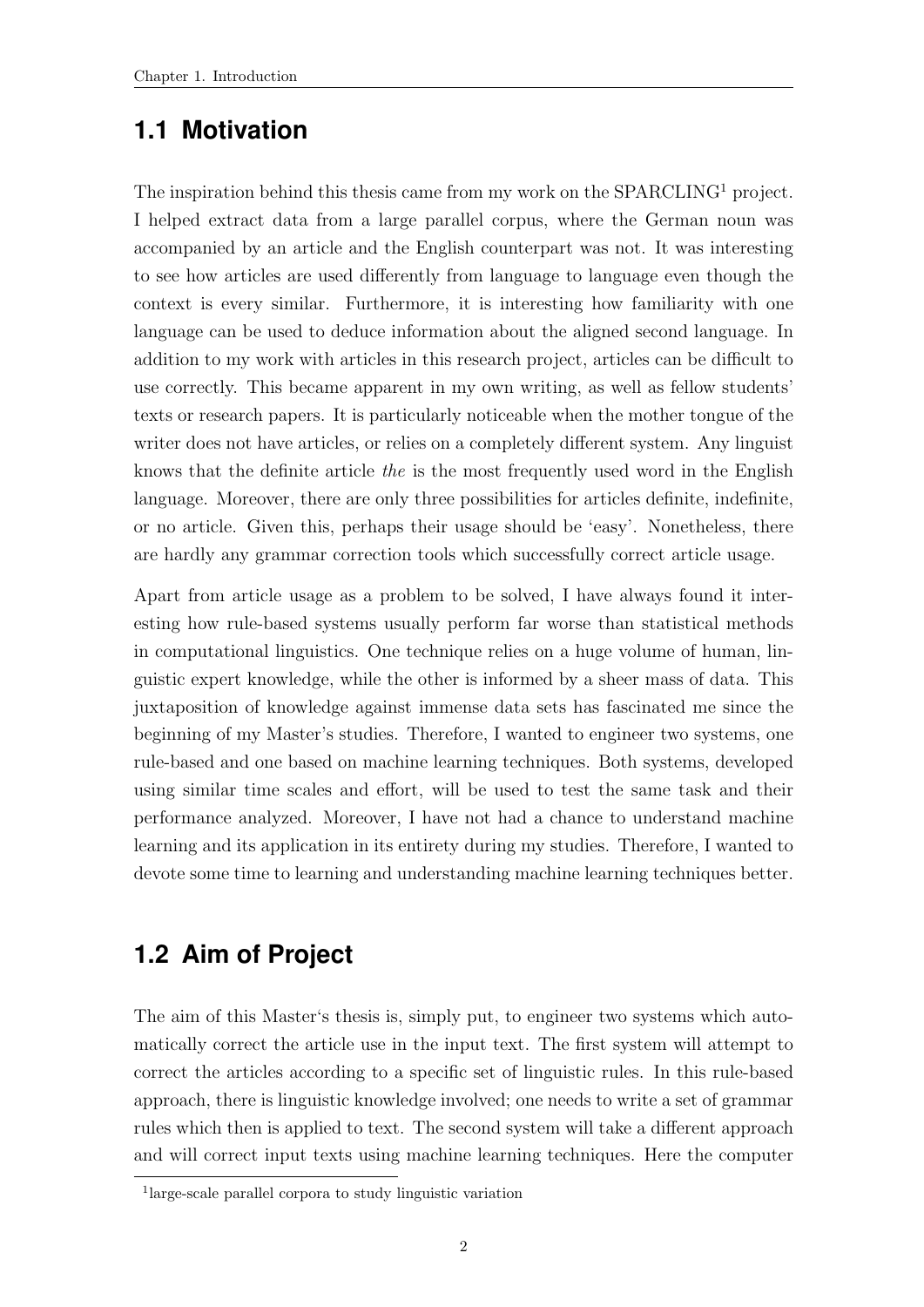recreates linguistic knowledge it gained from studying practice texts. Apart from building two functioning systems, a further aim is to identify strengths and weaknesses for each system, in order to obtain insight for possible future combinations of the two systems. Moreover, the influence of the training material on the performance of the algorithms will be investigated, especially regarding differences in the time of publication.

### <span id="page-11-0"></span>**1.3 Outline**

The remainder of this thesis is organized as follows, a general introduction to English articles (2.1) is given, followed by a categorization of nouns (2.2) and several observations about the usage of articles (2.3). In Chapter [3](#page-21-0) the focus lies on the resources used for the automatic article correction, namely the Part-of-Speech-Tagger (3.1), the Parser (3.2) and lastly, the machine learning workbench (3.3). In Chapter [4](#page-26-0) the rule-based approach is described, after which the illustration of some previous works  $(4.1)$ , the development of the correction rules  $(4.3)$ , as well as their evaluation (4.4), will be explored. The second system is discussed in Chapter [5.](#page-41-0) As machine learning is a complicated topic, the concept of machine learning is introduced (5.1) as well as the algorithms which are used (5.2). The actual machine learning system is explained through pre-processing (5.5), feature extraction and selection (5.6), and model training (5.6). As with the rule-based approach, the system is evaluated (5.8) and conclude. Both systems are discussed in Chapter [6,](#page-72-0) to elicit comparative strengths and weaknesses. Chapter 7 concludes the findings of this project and gives an outlook into possible future research.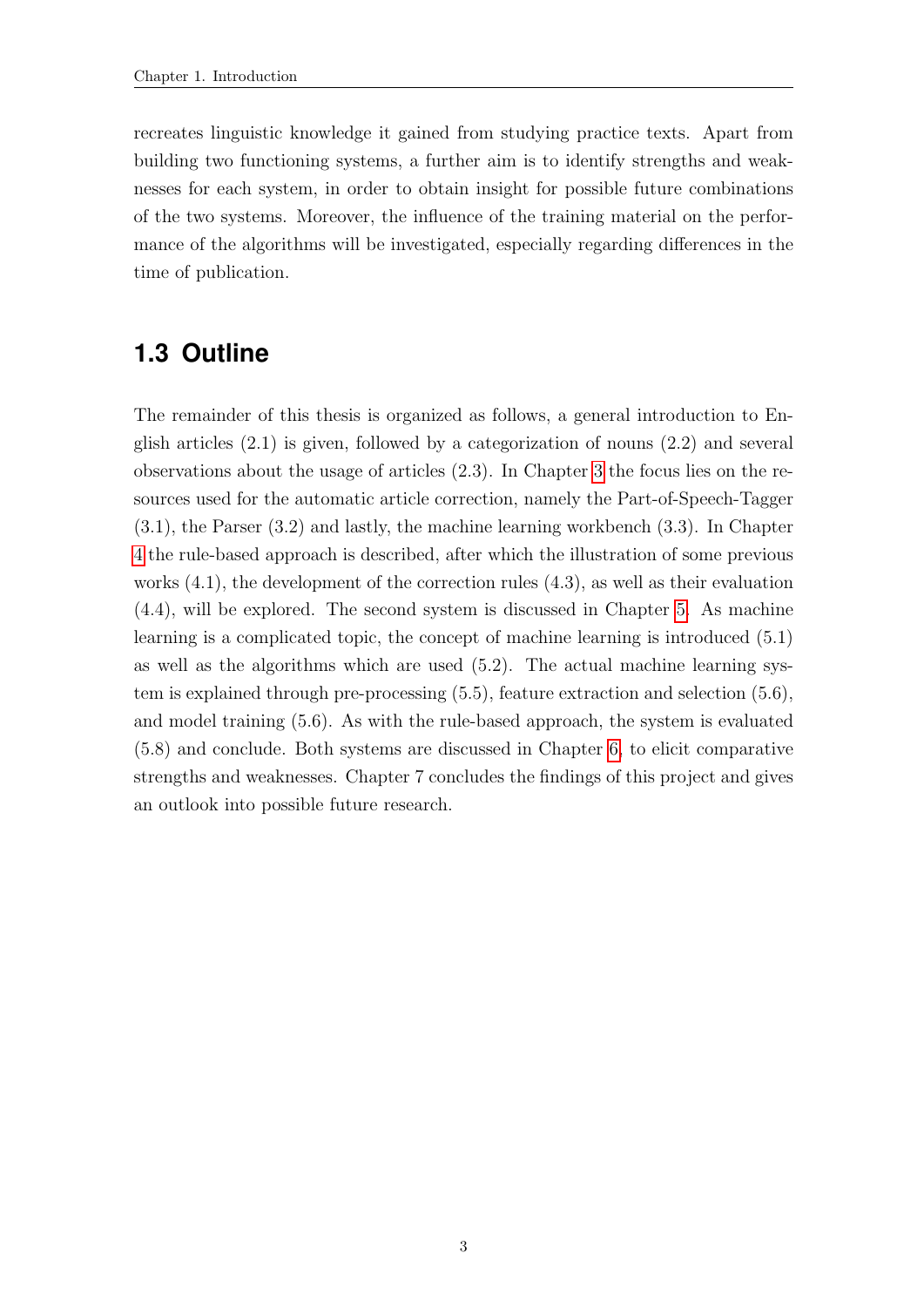## <span id="page-12-0"></span>**2 Articles in English**

The English language is one of a few languages, which uses distinct words for the definite as well as the indefinite article. In addition, English uses an indefinite article which is different from the word for the numeral one. The World Atlas of Language Structures Online (WALS) lists only 55 languages that share the same structures as English in regards to article use. This is relatively small, as there are 2679 languages documented by WALS [\(Dryer and Haspelmath, 2013\)](#page-81-4). In comparison, there are 198 languages that have neither indefinite nor definite articles. Some linguists claim that there are over 7000 active languages in the world [\(Lewis and Fenning, 2016\)](#page-82-0). Consequently, it can be stated that English uses articles in a very rare manner. Given the diversity of article usage across languages Christophersen's claim that "to give a definition of the article such as would be valid for all languages is a difficult task" [\(Christophersen, 1939,](#page-80-2) 22) is very true. It will prove to be a challenge doing so for solely the English language.

In this chapter the articles for Standard English will be defined and contrasted to determiners, certain nouns will be categorized according to their article use, and the usage and omission of articles, and their related semantics, will be illustrated.

### <span id="page-12-1"></span>**2.1 The Articles**

Word classes have a long tradition in linguistics dating back to ancient Greece. While classes like noun, verbs and prepositions continue uncontested in presentday grammar, articles are said to "not deserve a place" in the word classes [\(Hud](#page-81-5)[son, 2010,](#page-81-5) 251). The scholarly discussion around what articles are and whether they 'deserve' a category of their own is also mirrored in the definition of article given in the Oxford English Dictionary. According to the OED, an article is: "Each of the members of a small set of words (in English the, a, or an, traditionally regarded as adjectives, now also classed as determiners) that give definiteness or indefiniteness and specificness or genericness to the application of a noun." [\(Oxford English Dic](#page-83-1)[tionary, 2003b\)](#page-83-1). The comment in the parenthesis echoes the debate around articles.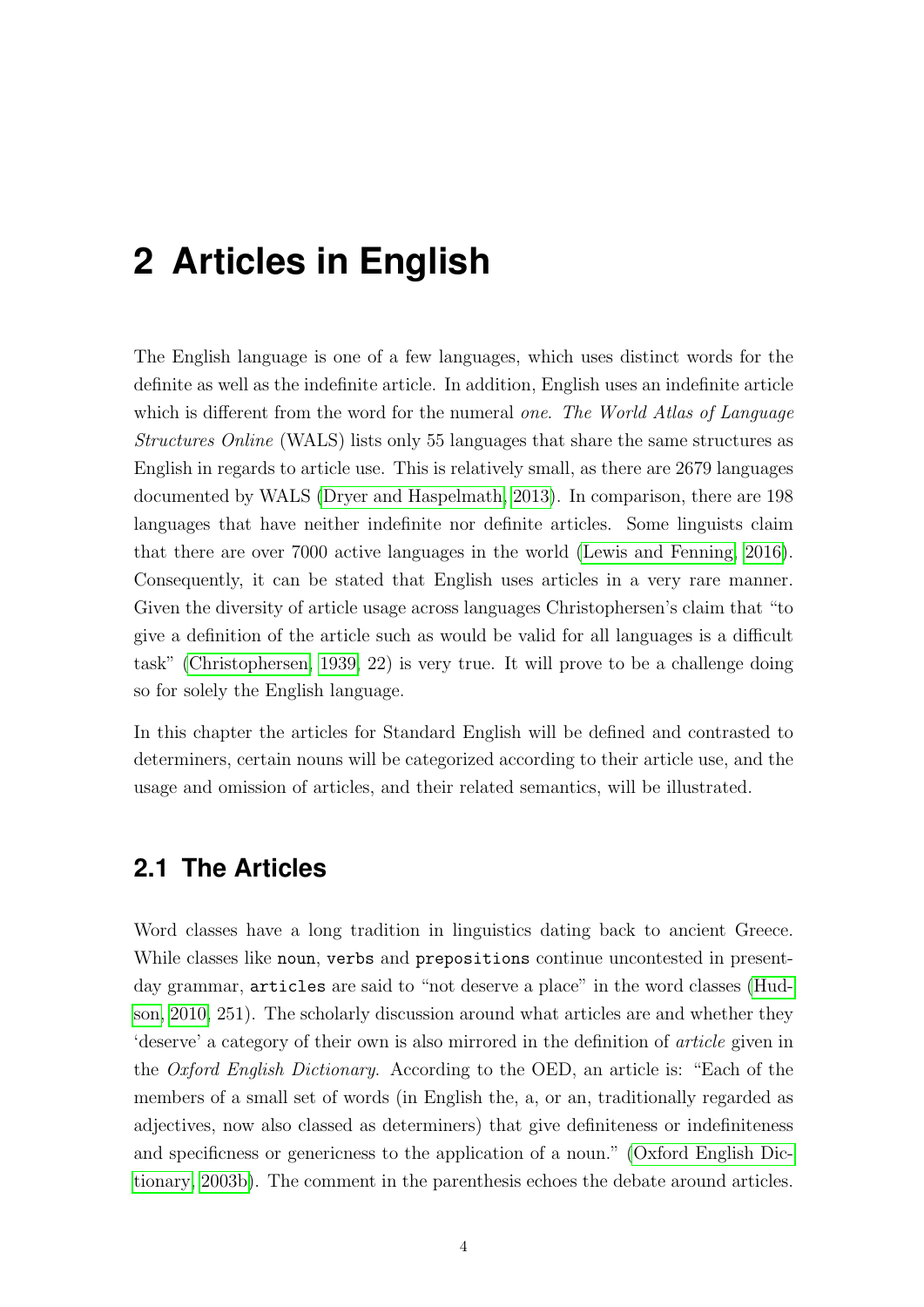For example, words like any, this, or which share many similarities with the and a, however, they are traditionally considered to be adjectives. In more recent time, these words have been grouped together in the new category determiners [\(Hud](#page-81-5)[son, 2010,](#page-81-5) 252). Articles match well with the definition of a determiner; therefore, some linguists argue that the category article has become redundant. Nevertheless, articles have a special role in syntax and are interesting to look at separately from other determiners listed above.

| $(2.1)$ I love this house. | $(2.3)$ *I saw the movie. |
|----------------------------|---------------------------|
| $(2.2)$ I love this.       | $(2.4)$ *I saw a movie.   |

In sentence  $(2.1)$  and  $(2.2)$  the determiner this is once used in an adjectival position and once in a pronominal position. Both sentences are grammatically correct. One can see that determiners do not need to be followed by a noun. Sentence (2.3) and (2.4), are grammatically incorrect because articles need to be followed by nouns. This ability to stand without an accompanying noun is one of the main differences between determiners and articles, and gives ample justification for differentiating the two word categories in this thesis [\(Hudson, 2010,](#page-81-5) 253).

<span id="page-13-0"></span>Articles in English can have three forms, the,  $a/an$  and the zero-form, which will henceforth be represented as  $\varnothing$ . A difference in pronunciation of the as voiced  $\delta$  or as voicelss  $\theta$  is not of importance for this thesis as it is concerned with written texts, therefore it was not taken into consideration.

|            | singular | plural    |
|------------|----------|-----------|
| definite   | the cake | the cakes |
| indefinite | a cake   |           |
| cake       |          | cakes     |

Table 1: Five Forms Articles can take according to Christophersen [\(1939,](#page-80-2) 24)

In Table [1](#page-13-0) the five possible noun forms in English are depicted. There is a division between singular and plural forms, as well as  $\varnothing$ , indefinite, and definite forms. While the matrix technically allows for six possibilities, there is no indefinite plural form. In writing, the definite article is far more frequent than both forms of the indefinite article combined. In academic writing, which has the highest use of articles in general, the definite article has a frequency per million words of around 55'000, while the indefinite form a occurs around 15'000 times in a million words, and the indefinite form an is used roughly 5'000 times per million words. Conversely, in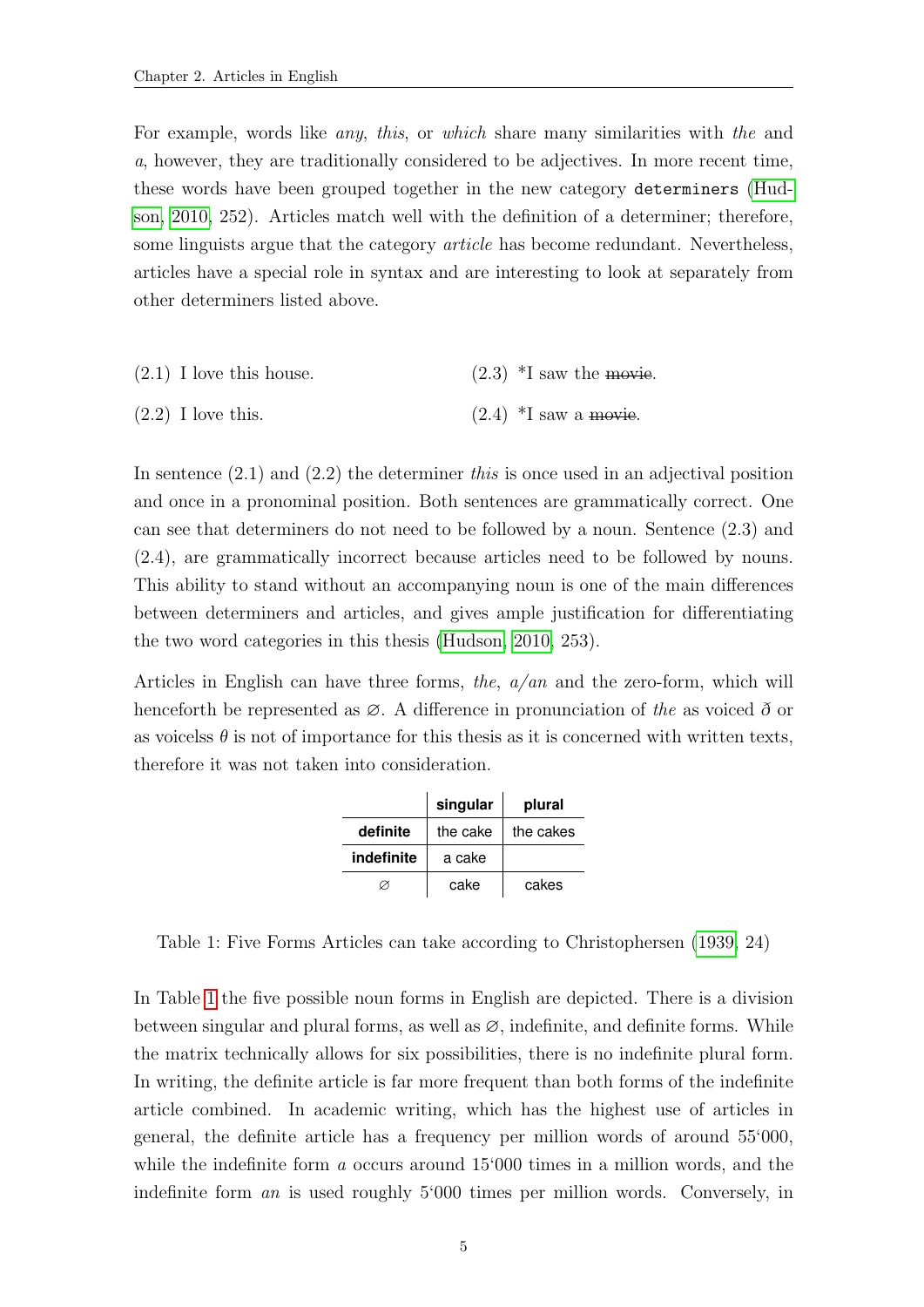conversation the frequency of definite and indefinite articles are more similar [\(Biber](#page-80-3) [et al., 1999,](#page-80-3) 267).

An issue, which must be touched upon is that there is little agreement on how to label the 'absent' article, which so far has been referred to as the ∅-form. [Berezowski](#page-80-4) [\(2009\)](#page-80-4) calls the ∅-form "the oddball of the English article system" (1). [Sweet](#page-84-0) [\(1898\)](#page-84-0) discusses the omission and absence of articles. The term 'bare word' would have been the preferred terminology of Jespersen (1949, 403). For [Christophersen](#page-80-2) [\(1939\)](#page-80-2) the ∅-form is not an article unto itself, as it is merely a form of the noun when neither a definite nor an indefinite article is allowed (23-24). Berezowski claims that the use of the term zero-article is an easy solution to a very complex problem. It gives the illusion that one of the articles "is never given any overt phonological representation" and therefore there actually is an entirely uniform pattern "and an article truly forms a part of each and every nominal" [\(2009,](#page-80-4) 11). This thesis has no intention to claim that any of the abovementioned arguments are valid or not. The choice to use the term ∅-form was made simply because the majority of texts consulted referred to the concept as such, and that the form is represented as the numeral  $\theta$  in the scripts written for the project.

Before delving into the usage of the aforementioned articles, different noun categories must be introduced in order to gain some understanding of the various influences on article usage.

### <span id="page-14-0"></span>**2.2 Categories of Nouns**

Nouns can be organized into two main categories Proper Nouns and Common Nouns. Proper nouns are usually names of specific people, geographical places, days, or months and so forth [\(Quirk et al., 1985,](#page-83-0) 288). [Biber et al.](#page-80-3) [\(1999\)](#page-80-3) state that typical proper nouns "are arbitrary designations which have no lexical meaning" (245). They usually appear without articles and do not change in number. In most cases they are marked orthographically by the first letter being capitalized [\(Biber et al.,](#page-80-3) [1999,](#page-80-3) 245). Common nouns are the class of nouns which refer to entities that are nonarbitrary. The line between proper nouns and common nouns is not as unambiguous as it might seem. Nevertheless, the definiteness of a noun is a good indicator, as proper nouns tend to be accompanied by the ∅-form, while common nouns use both definite and indefinite articles, as well as the ∅-form.

Common nouns can be further divided into countable and uncountable nouns.<sup>1</sup>

<sup>1</sup>Sometimes they are also referred to as count vs non-count or thing-nouns vs mass-nouns.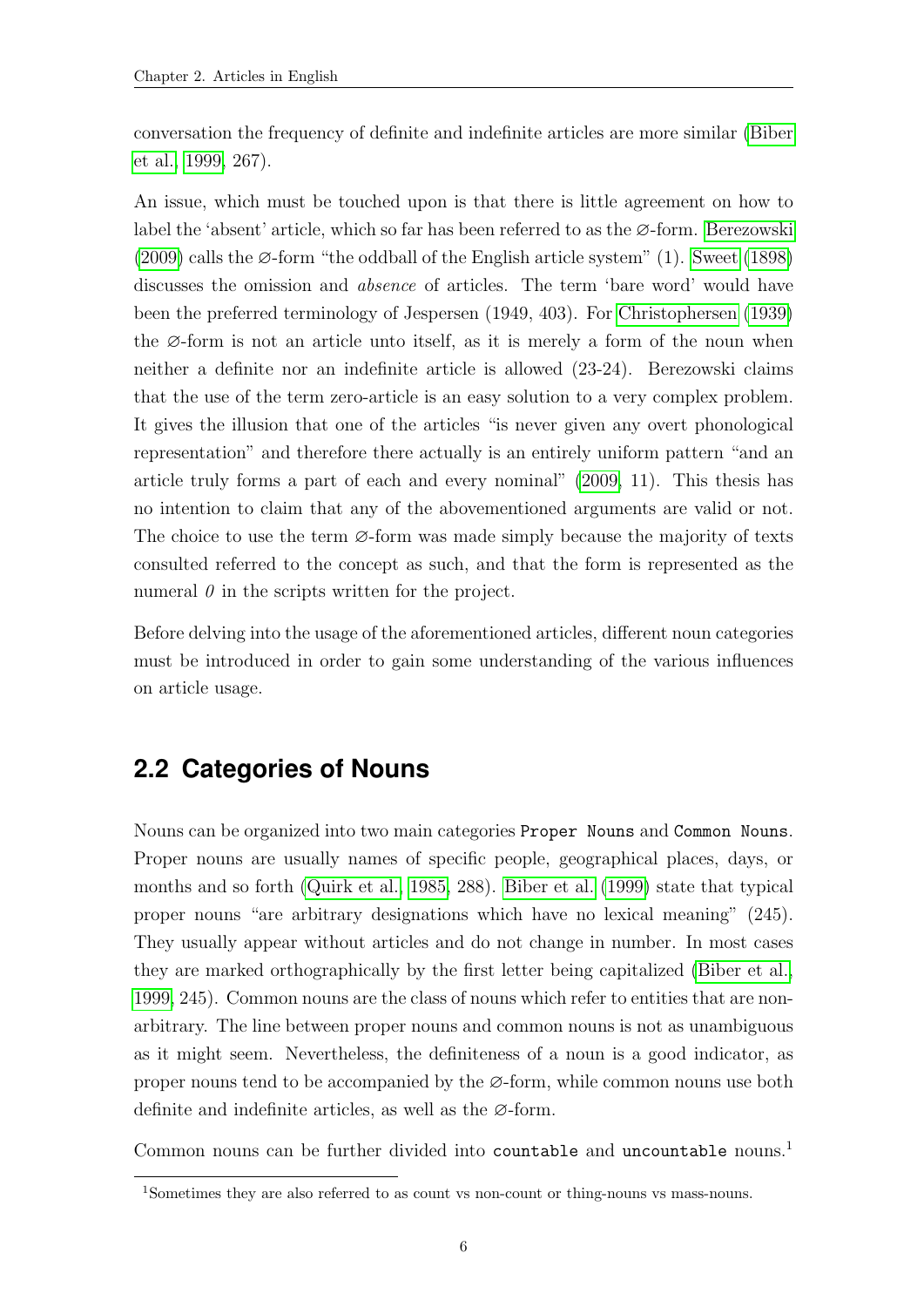Countable nouns refer, as the name suggests, to items which can be counted, like house, cow or smile. These nouns have both a singular and plural form, and they can be used with definite and indefinite articles [\(Biber et al., 1999,](#page-80-3) 241). Uncountable nouns denote "an undifferentiated mass or continuum" [\(Quirk et al., 1985,](#page-83-0) 246) like *music*, *milk* or *money*. Because they do not vary in number, there is usually no distinction between singular and plural. Uncountable nouns do not take the indefinite article; however, they appear both with the definite article and the  $\varnothing$ form. The difference between countable and uncountable nouns is far from clear cut.

- (2.5) Mary: Can I bring you a water?
- (2.6) John: No, I do not drink water.

In sentence  $(2.5)$  *water* is a countable noun, as Mary is referring to a glass or bottle of water she is offering John. In sentence (2.6) John is referring to water in general, e.g. the uncountable amount of drinkable water there is. The difference between countable and uncountable nouns, like in the example sentences, is often purely based on semantics and context, and therefore very hard to deal with for computers.

One last distinction can be made between abstract and concrete nouns. This division is made on a semantic level rather than a syntactic one [\(Quirk et al., 1985,](#page-83-0) 247). Concrete nouns are nouns which are "accessible to the senses, observable, measurable, etc", for example cow or gold. Abstract nouns on the other hand, are "nonobservable and nonmeasurable" [\(Quirk et al., 1985,](#page-83-0) 247), for example hope or homework. In Figure [1](#page-15-0) all categories mentioned are represented with some examples.

<span id="page-15-0"></span>

Figure 1: Most common Noun Categories (adapted from [\(Quirk et al., 1985,](#page-83-0) 247))

These different categories of nouns have implications for the article use. As Christophersen claimed, that there are five forms which nouns/articles can take. It is important to note, that not all nouns make use of the five categories.

In Table [2,](#page-16-2) further examples of the categories which have so far been described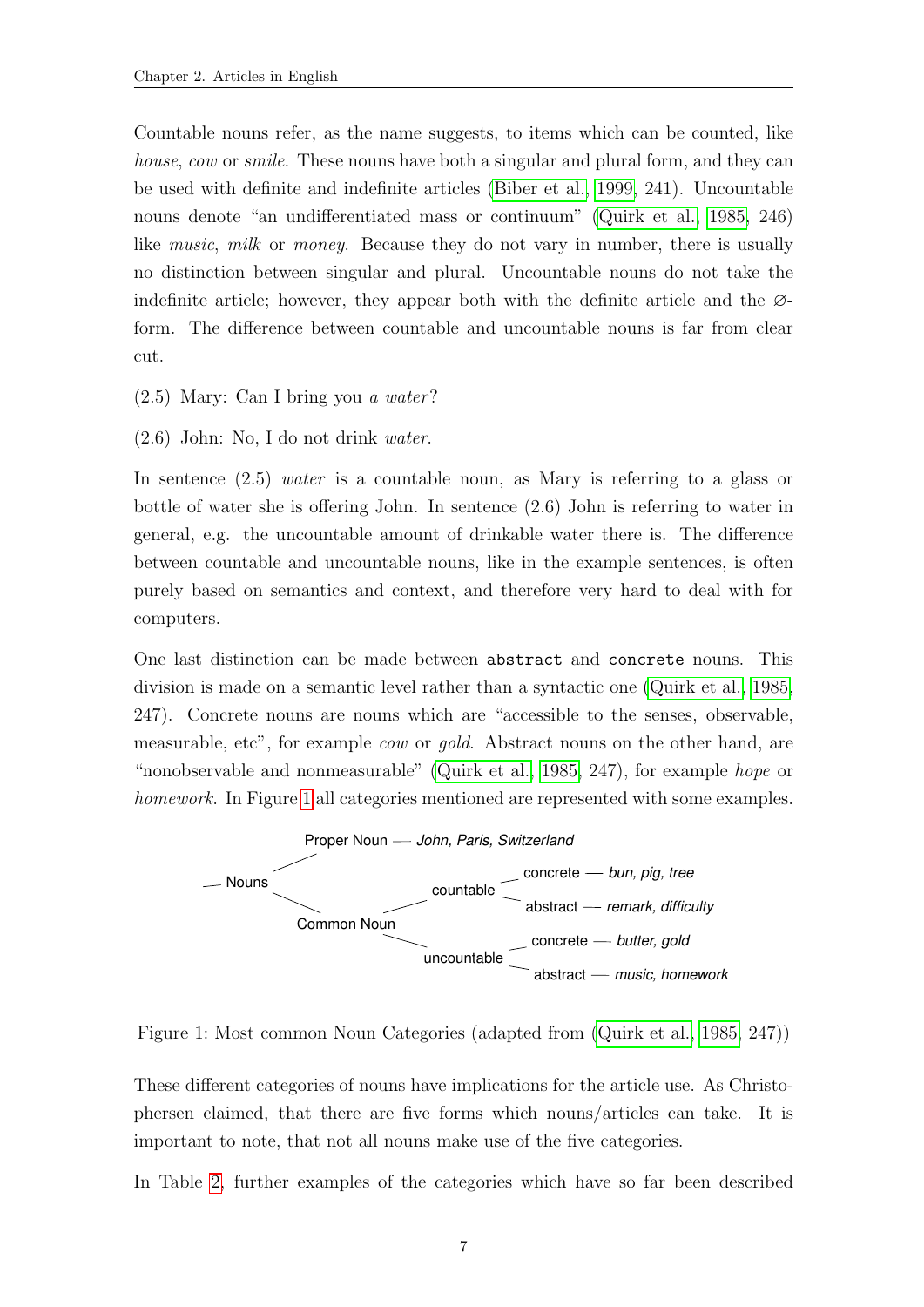<span id="page-16-2"></span>

|          | countable/uncountable | countable | uncountable | proper nouns | uniques     |
|----------|-----------------------|-----------|-------------|--------------|-------------|
|          | cake                  |           | butter      | Mary         |             |
| singular | a cake                | a book    |             |              |             |
|          | the cake              | the book  | the butter  |              | the equator |
| plural   | cakes                 | books     |             |              |             |
|          | the cakes             | the books |             |              |             |

Table 2: Five Forms Nouns and Articles can take (adapted from [\(Christophersen,](#page-80-2) [1939,](#page-80-2) 24))

can be found. Proper nouns rarely use an article. There are different categories of countable and uncountable nouns, some of which can be paired with all articles, some of which cannot. Moreover, there are the so-called 'uniques', which Christophersen places into a separate category. Uniques are nouns which usually only contain one member. These uniques do not require any context or situational explanation, as there is only one of them, and all communicators are aware of which one one is speaking. Thus, they occur with the definite article [\(Christophersen, 1939,](#page-80-2) 24-31).

### <span id="page-16-0"></span>**2.3 Use and Omission of Articles**

So far the articles have been introduced and different noun categories have been proposed. However, the actual usage of articles has not yet been discussed. In the following two sections, the basics of article usage and omission are presented. However, there are very few universal rules which are binding in every context.

#### <span id="page-16-1"></span>**2.3.1 Use of Definite and Indefinite Articles**

The **definite article** the signals that the noun or noun phrase is "referring to something which can be identified uniquely in the contextual or general knowledge shared by speaker and hearer" [\(Quirk et al., 1985,](#page-83-0) 265). The concept or thing has already been introduced in the conversation, and therefore there is no ambiguity concerning what is being referred to. [Christophersen](#page-80-2) [\(1939\)](#page-80-2) calls this "a proper basis of understanding" between the speaker and the hearer. This can be achieved in several different ways, for example, through situational reference. Situational reference is given when the speaker and hearer are talking about the table, when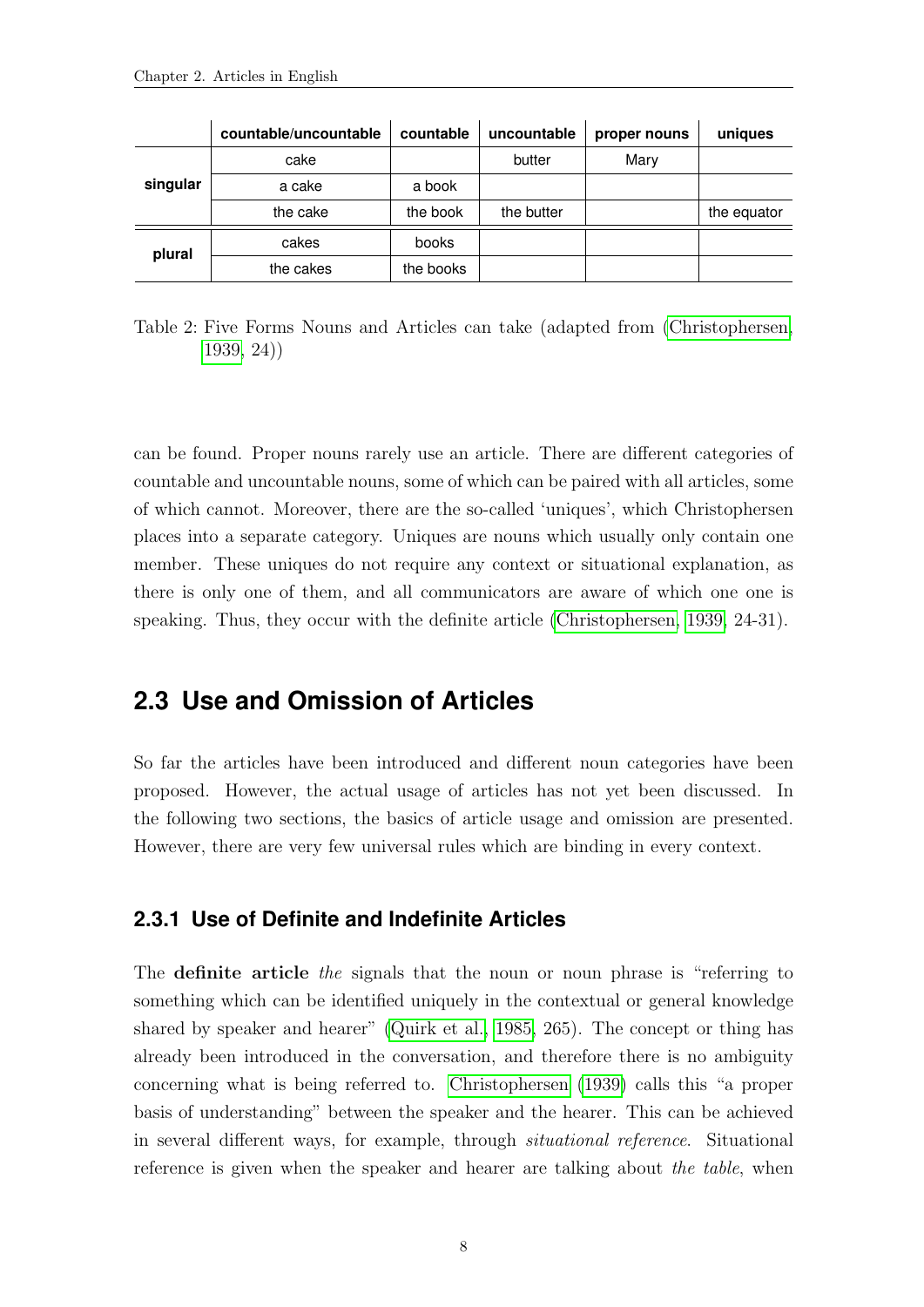there is only one table in their immediate surroundings or if one asks "Have you visited the museum?" while standing in front of it (cf [Quirk et al.](#page-83-0) [\(1985\)](#page-83-0), 266; [Christophersen](#page-80-2) [\(1939\)](#page-80-2), 30; [Biber et al.](#page-80-3) [\(1999\)](#page-80-3), 264). One can also refer to this as general knowledge, if the speaker and hearer have a common ground, such as the same cultural background or they live in the same country. Then both will know which government is referred to by "the government". The *uniques*, which have been introduced in section (2.2) also fall into the category of general knowledge. Usually, it is very clear which sun is meant when one talks about the sun. Most often, however, the definite article is used to create an anaphoric reference. This is the case when the necessary information is provided earlier in the discourse.

- (2.7) My friend bought a house last month.
- (2.8) Now he needs new furniture for the house.

The concept of a house was introduced in (2.7), and therefore, the hearer knows which house is meant in  $(2.8)$  and no clarification is needed. The concept of *house* "can be treated as 'contextually known'" and consequently it is referred to by the definite article thenceforward (cf [Quirk et al.](#page-83-0) [\(1985\)](#page-83-0), 265; [Christophersen](#page-80-2) [\(1939\)](#page-80-2), 31). Lastly, there is cataphoric reference. Unlike the previous cases, the context follows the noun rather than precedes it. For example in the phrase "the tree, which was cut down", the tree is put into context by the relative clause that follows it (cf [Quirk et al.](#page-83-0) [\(1985\)](#page-83-0), 268; [Biber et al.](#page-80-3) [\(1999\)](#page-80-3), 264). All four types of reference specify that the referent of the noun is presumably known to all participants of the discourse, discourse, otherwise the speaker risks misunderstandings between communicants [\(Biber et al., 1999,](#page-80-3) 263).

The **indefinite article** a or an is historically derived from the numeral one and therefore often narrows the reference of the noun it accompanies. The other usage of the indefinite article is the introduction of a specific entity, which subsequently is then referred to by the definite article, as was just seen in (2.7) and (2.8). [Quirk](#page-83-0) [et al.](#page-83-0) [\(1985\)](#page-83-0) argues that in some cases one can be substituted "as a slightly emphatic equivalent of a" (273). A somewhat different view is put forward by [Christophersen](#page-80-2) [\(1939\)](#page-80-2). He claims that there are three distinct uses of the indefinite article: (i) introductory use, where the focus is on one particular thing out of many, (ii) characterization, where the focus is on the "generic characters of a single individual" and (iii) the generalization, where the referent is several things of the same class (33). In (ii) the term *generic* is used, which is the opposite to the term *specific*. All of the examples used in this thesis thus far have been specific examples.

(2.9) An apple and two bananas are left.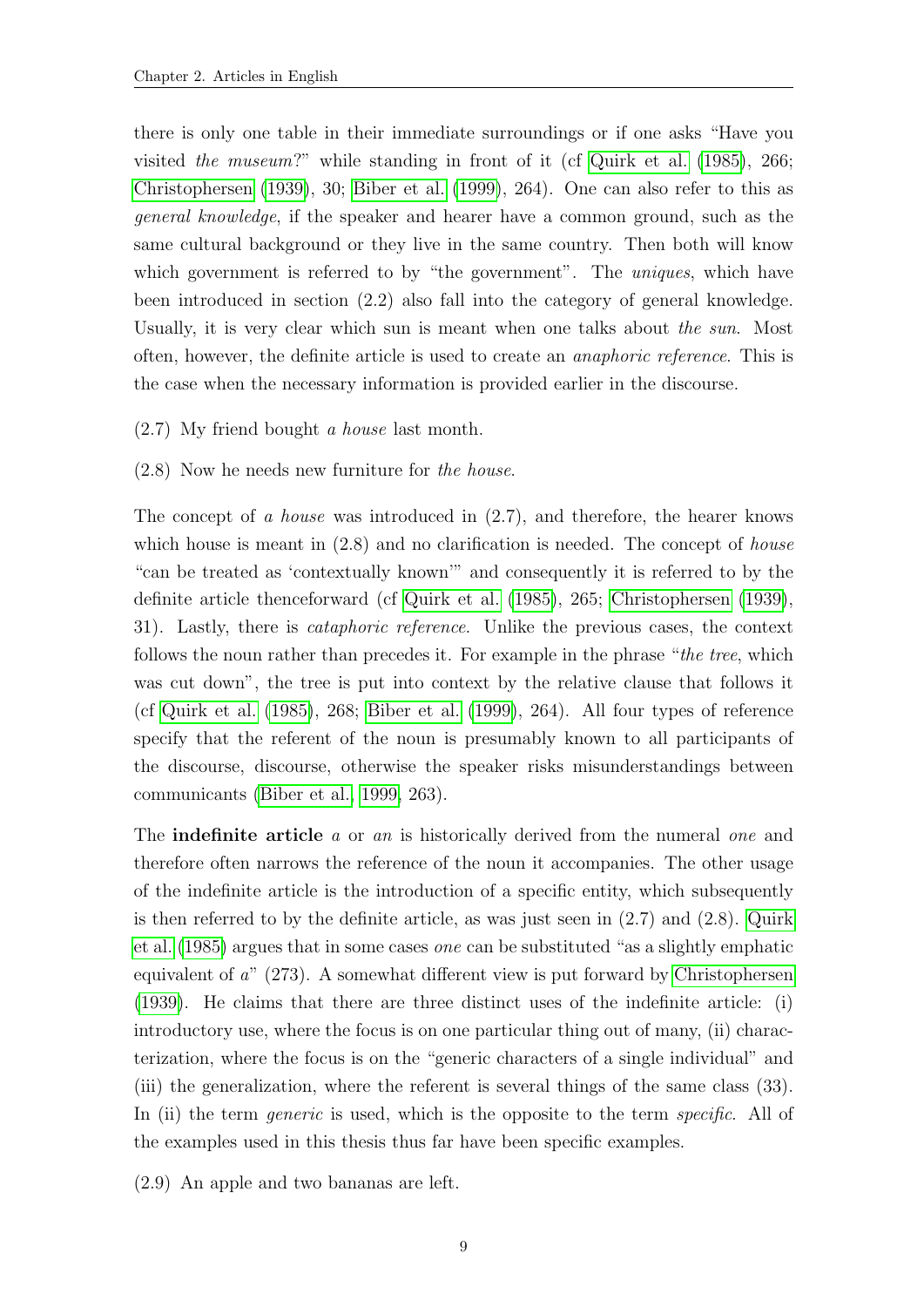(2.10) Bananas are my favorite fruit.

In sentence (2.9) we talk about specific specimens of bananas, namely, the ones that were left over after making a fruit salad. In sentence (2.10), on the other hand, not one particular banana is meant but rather the group of fruit called 'banana' is referenced. While number and definiteness are important for the specific use of articles, it is not as crucial for the generic use, as "generic reference is used to denote the class or species generally" and not one or more distinct one(s) [\(Quirk et al., 1985,](#page-83-0) 265). Therefore, it is not the bananas in (2.10).

To conclude, in Standard English one can use definite or indefinite articles, both generically or specifically for singular common nouns. Moreover, in plural common nouns there are no indefinite articles; however, one can still use the plural definite article as both a generic or specific marker. One needs to keep in mind that usually, uncountable nouns do not change in number, consequently, they rarely use plural articles.

#### <span id="page-18-0"></span>**2.3.2 Omission of Articles**

It has already been mentioned, that the omission of articles is a hotly debated topic. In the following, an account on where articles can or should be omitted is given. [Sweet](#page-84-0) [\(1898\)](#page-84-0) states that "the absence of articles is in most cases a tradition of time . . . when there were no articles at all" (64-65). Therefore, certain rules still govern it. Other scholars, however, claim that the ∅-form is assumed to be simultaneously indefinite and definite, which makes it nearly impossible to theorize on without getting lost in contradictions [\(Berezowski, 2009,](#page-80-4) 2). More generally speaking, the ∅-form can be used with proper nouns, singular, uncountable nouns, and plural countable nouns. These three cases will be elaborated on in the remainder of this section.

[Sweet](#page-84-0) [\(1898\)](#page-84-0) states that proper names do not take an article, like *John* or *Mary*, which we have seen in Table [2](#page-16-2) (63). Furthermore, proper nouns of institutions often appear with the ∅-form, although almost always in combination with a prepositional phrase.

 $(2.11)$  They got married in  $\varnothing$  church.

(2.12) The church was charming.

The same goes for meals, means of transportation, or times of the day. As one can see in  $(2.11)$  and  $(2.12)$ , the same noun can appear with and without the  $\varnothing$ -form.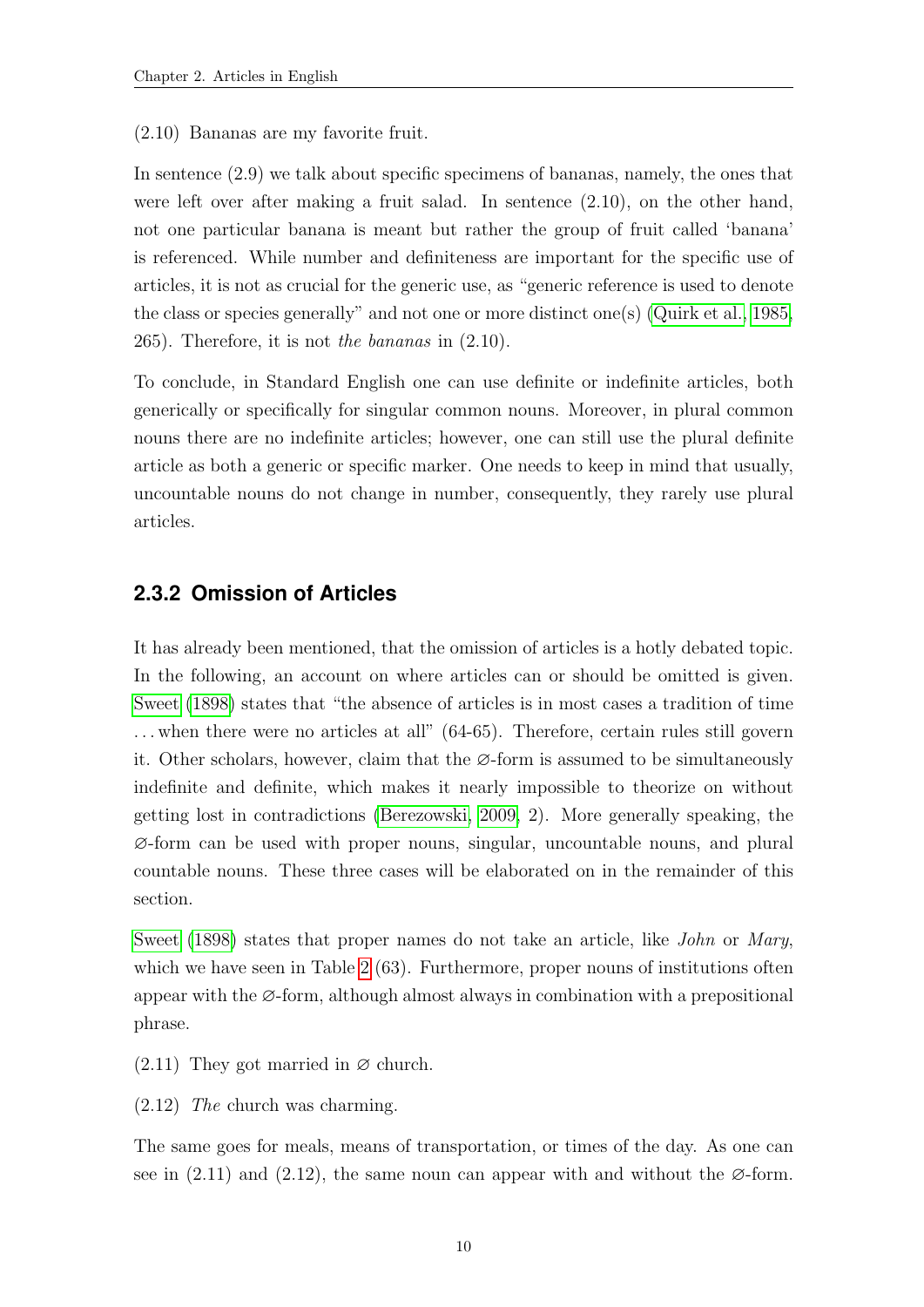In the prepositional phrase, the articles are not needed, while in (2.12) a specific, already introduced church is referred to; therefore the article is obligatory. (cf [Biber](#page-80-3) [et al.](#page-80-3) [\(1999\)](#page-80-3), 261-263; [Berezowski](#page-80-4) [\(2009\)](#page-80-4), 19-20). Moreover, the ∅-form is used in vocative phrases such as That is alright, mate!. Here countable nouns are used as forms of address, and consequently, do not need an article [\(Biber et al., 1999,](#page-80-3) 263).

Several syntactic constructions make articles redundant. For example, nouns which are part of a genitive construction as in Peter's  $\varnothing$  house, appear with the  $\varnothing$ -form. Sweet argues that in these cases the nouns are already defined by the preceding genitive form [\(Sweet, 1898,](#page-84-0) 64). In parallel structures, such as arm in arm or from country to country, articles are not allowed in front of either noun [\(Quirk](#page-83-0) [et al., 1985,](#page-83-0) 280). Furthermore, as was already mentioned in connection to proper nouns, nouns which are part of a prepositional phrase most often do not take an article. Articles also are omitted with temporal expression, such as we met at  $\varnothing$ noon, means of transportation, he traveled by  $\varnothing$  plane and institutions as in example (2.11) [\(Berezowski, 2009,](#page-80-4) 20).

For plural nouns and uncountable (singular) nouns there are no articles when the phrase refers to an "indefinite number or amount (often equivalent to some)" [\(Biber](#page-80-3) [et al., 1999,](#page-80-3) 261, original emphasis). [Quirk et al.](#page-83-0) [\(1985\)](#page-83-0) mentioned, however, that some would not be an acceptable alternative to the  $\varnothing$ -form in all cases. For example, sentence (2.13) changes its meaning if some is inserted in front of ducks. John would then love to chase one breed of ducks, but not all kinds of ducks. In (2.14), the change in meaning is not as drastic as in (2.13), therefore, some could be considered as a valid alternative to the ∅-form.

- (2.13) John loves chasing ducks.
- (2.14) We had wine with dinner.
- (2.15) He loves music.

The last example shows the use of the  $\varnothing$ -form with an uncountable noun. As was seen before, the line between countable and uncountable is very dependent on the context, and consequently so is the omission of the definite/indefinite articles or the use of the ∅-form.

As was shown in this chapter, English has three kinds of articles: the definite article the, the indefinite articles a and an, and the absence of an article, the  $\varnothing$ -form. It has also been shown that article usage is dependent on various factors, including the larger context of the word, the noun the article accompanies or its position in the phrase. In the next chapter, the resources used to engineer the two article correction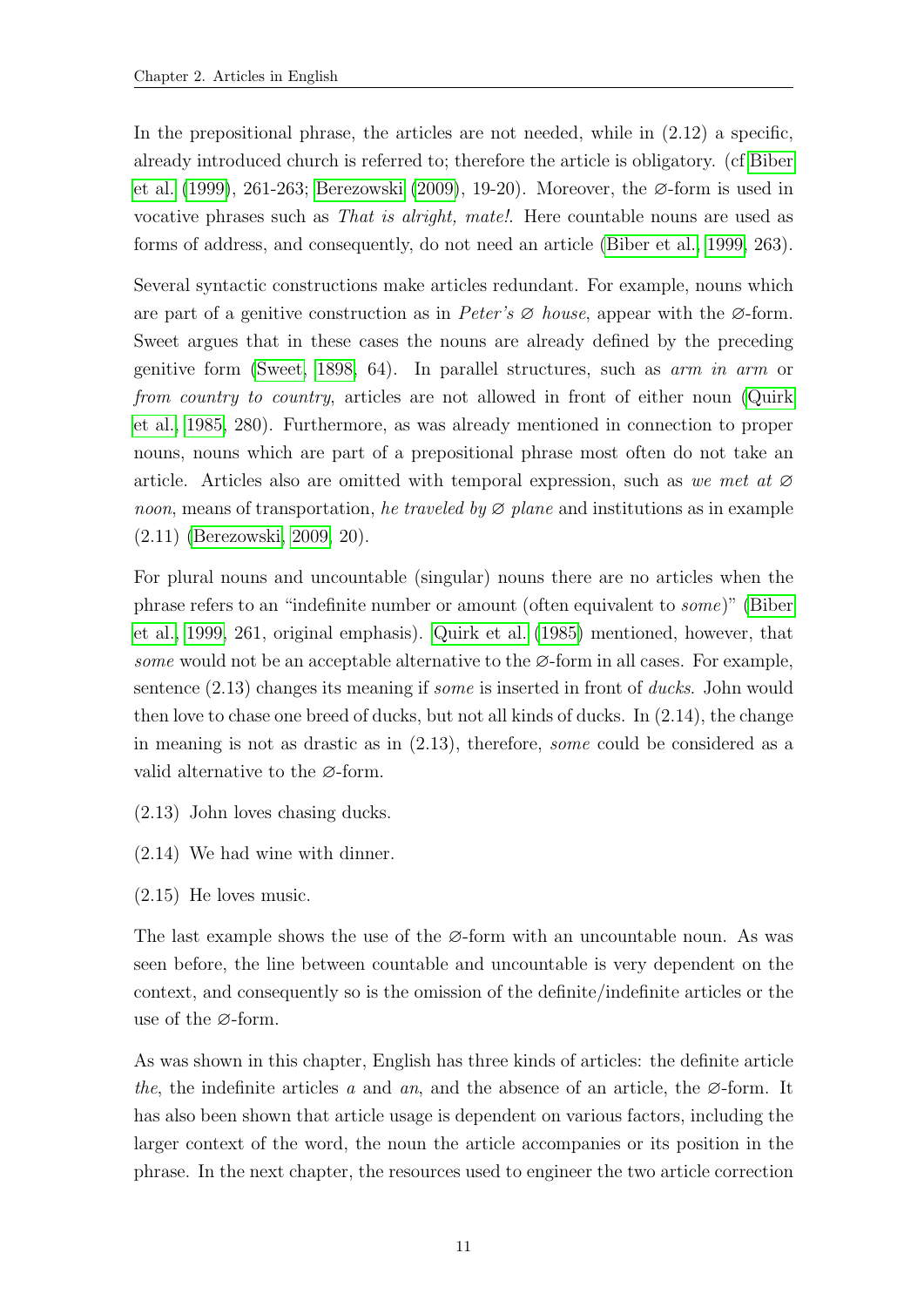tools will be introduced. Afterwards, the development and performance of the two article correction systems will be presented.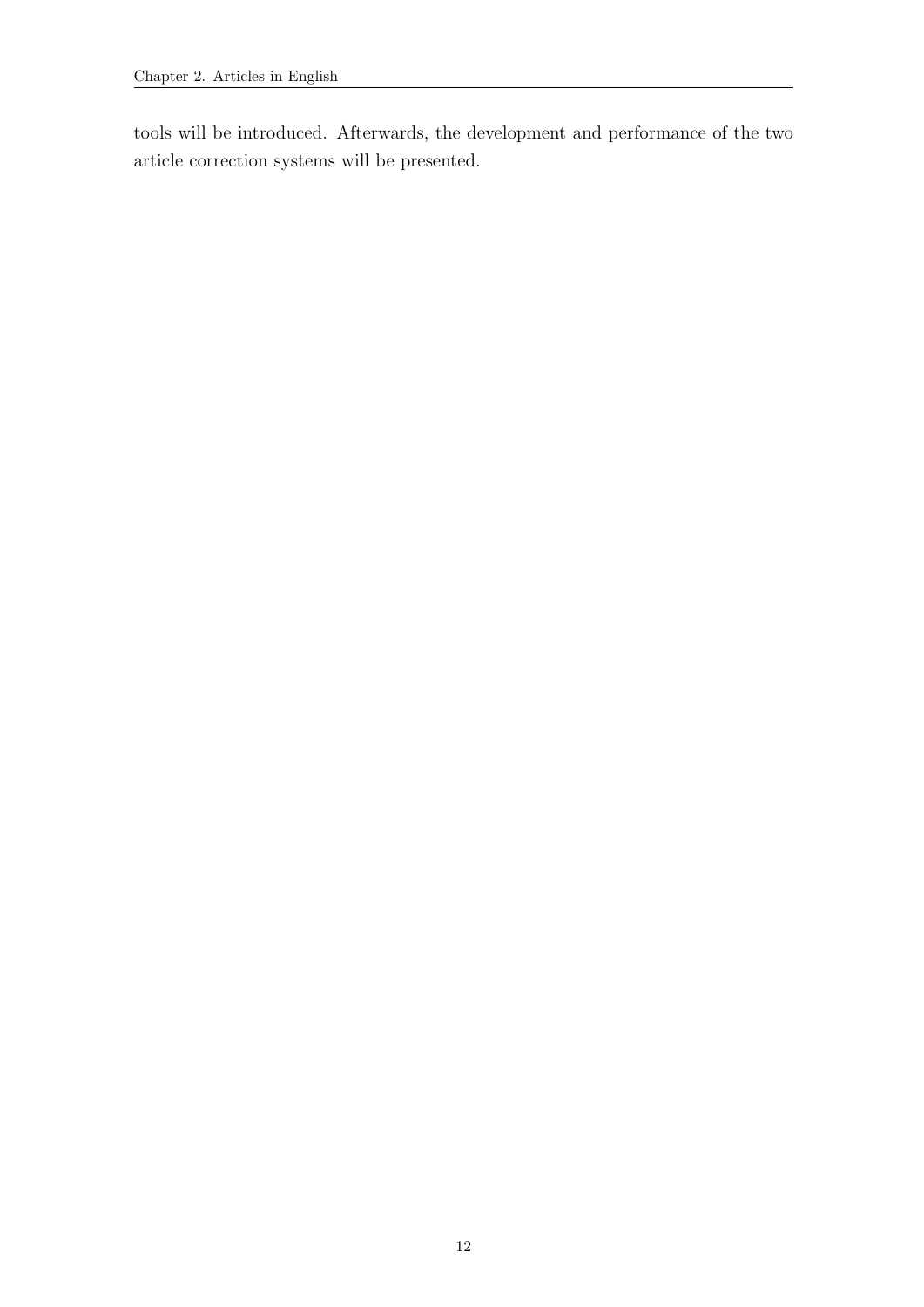## <span id="page-21-0"></span>**3 Resources**

In this chapter, the resources used for this study will be outlined. The resources must be explained as their quality holds a significant influence over the quality of the result from both article correction systems later on. The detection of articles and nouns is done automatically, using the linguistic information which the Part-of-Speech Tagger and the Parser provide. Apart from the TreeTagger and the MaltParser, the Lightside workbench will also be presented. Lightside was used as a workbench for the machine learning section of the thesis.

### <span id="page-21-1"></span>**3.1 Part of Speech Tagger**

The first step in many of linguistic annotation pipelines is Part-of-Speech (POS) tagging. A POS-Tagger automatically assigns each token a POS-tag, some taggers additionally assign lemmas and morphological information [\(Voutilainen, 2003,](#page-84-1) 2). Well-known examples for POS-tags are *noun, verb* or *adjective*. The number of labels which are assigned depends on the size of the respective tag set. Apart from the size of the tag set, the methods used in the assignment process differ as well. Below is an explanation of the TreeTagger. In Table [3](#page-21-2) the top row consists of the sentence to be tagged. The middle row shows the POS-tags, and in the bottom row, one can find the lemmas to each token.

<span id="page-21-2"></span>

| This | is i   | a - |     | sample sentence. |      |
|------|--------|-----|-----|------------------|------|
| DT   | VBZ DT |     | NN. | NN.              | SENT |
| this | be     | a — |     | sample sentence. |      |

Table 3: Sample Output from the Treetagger

The TreeTagger was developed by Helmut Schmid in 1995. Schmid's aim was to circumvent the sparse data problem using decision trees [\(Schmid, 1995,](#page-83-2) 1). First, each token is assigned a probability for all possible Part-of-Speech tags. These probabilities have been learned from the Penn-Treebank, which consists of over 4.5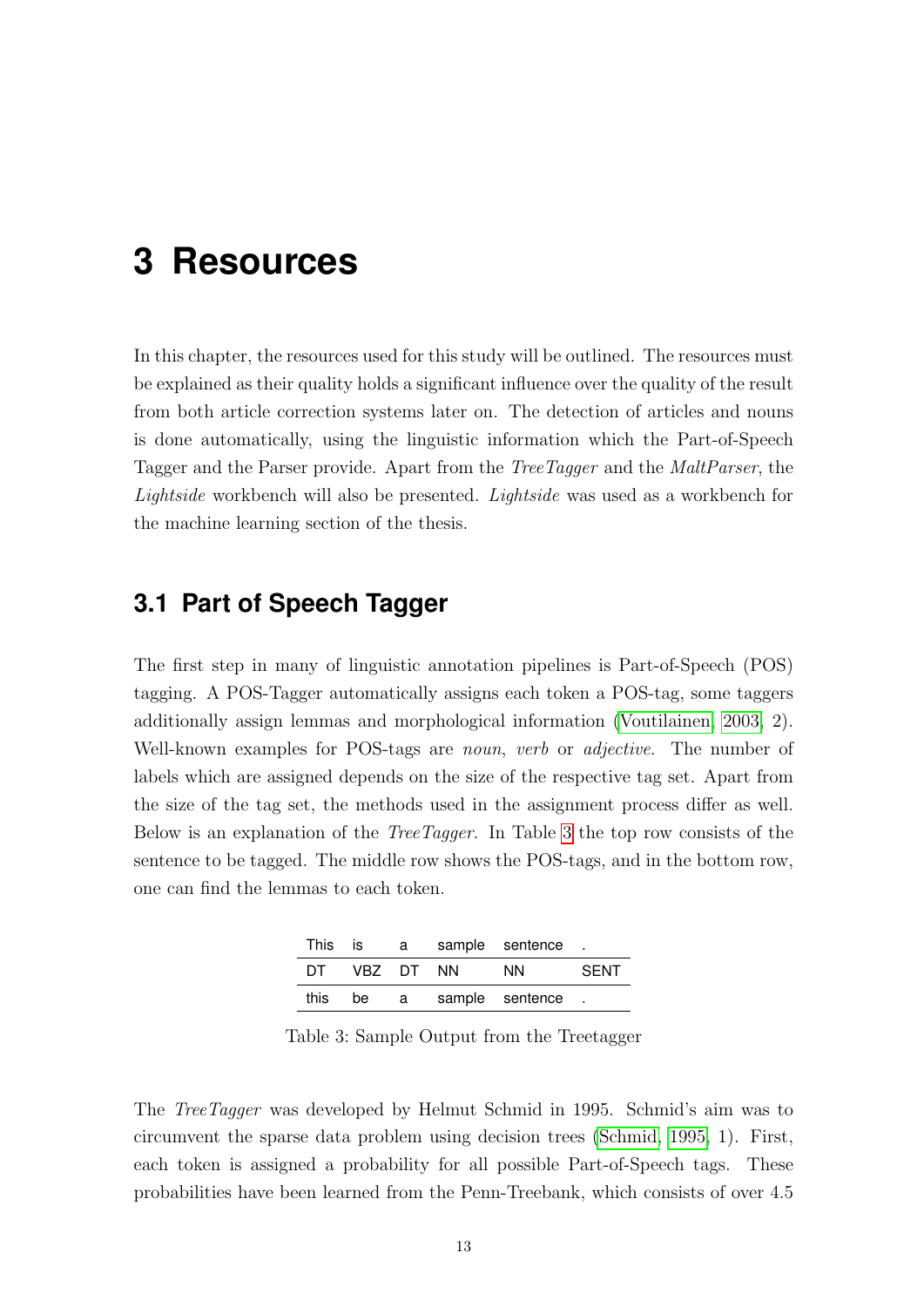million words of American English, mostly garnered from newspapers [\(Marcus et al.,](#page-82-1) [1993,](#page-82-1) 1). Once each word has a probability, a decision tree is built recursively. The decision tree is then used to make a choice between the different possibilities, given the two preceding POS-tags. For example, given the two proceeding POS-tags are DT and JJ, the POS-tag for *store*, is more likely to be NN, a noun, than VB the verb base form, as in a small store. The small context which is needed to disambiguate the tokens enables the TreeTagger to avoid the sparse data problem, which other POS-Taggers face (e.g. [Cutting et al.](#page-80-5) [\(1992\)](#page-80-5), [Kempe](#page-82-2) [\(1993\)](#page-82-2)). Using the same principle, but expanding to tetragrams from trigrams, the TreeTagger performs with an accuracy of 96.36 % [\(Schmid, 1995,](#page-83-2) 16).

<span id="page-22-0"></span>

| POS-Tag     | <b>Description</b>     | <b>Example</b>            |
|-------------|------------------------|---------------------------|
| <b>NN</b>   | noun, singular or mass | tree, house               |
| <b>NNS</b>  | noun, plural           | trees, houses             |
| <b>NNP</b>  | proper noun, singular  | Switzerland, Kreisler     |
| <b>NNPS</b> | proper noun, plural    | Americans, Volvos         |
|             | determiner             | the, a, these, that, some |

Table 4: Noun and Determiner Tags for the TreeTagger

The tag set of the *TreeTagger* consists of 36 different tags. However, only five of them are pertinent to this project, namely all noun tags and the determiner tag. In Table [4,](#page-22-0) the relevant tags are listed with an explanation as well as an example. The noun tags are straight forward. Singular and plural forms are distinguished as well as common nouns and proper names. This results in four noun tags, which are quite distinguishable. The noun tags, therefore, do not pose a significant challenge for algorithms. The determiner category is fuzzier as the given examples illustrate. In Chapter 2 it was clearly outlined what the differences between articles and determiners are. Further, it was explained why only the 'classic' articles are considered for this project. Nevertheless, the fact that the individual articles are not isolated with a special POS-tag has a couple of implications. Firstly, all the unwanted determiners (i.e. this, some , ...) needed to be filtered out for the correction process. Secondly, the determiners had to be considered as correct during the correction process, even if the program would consider them as wrong because they are not articles. These issues will be addressed in greater details later in Chapter [4](#page-26-0) and [5,](#page-41-0) respectively.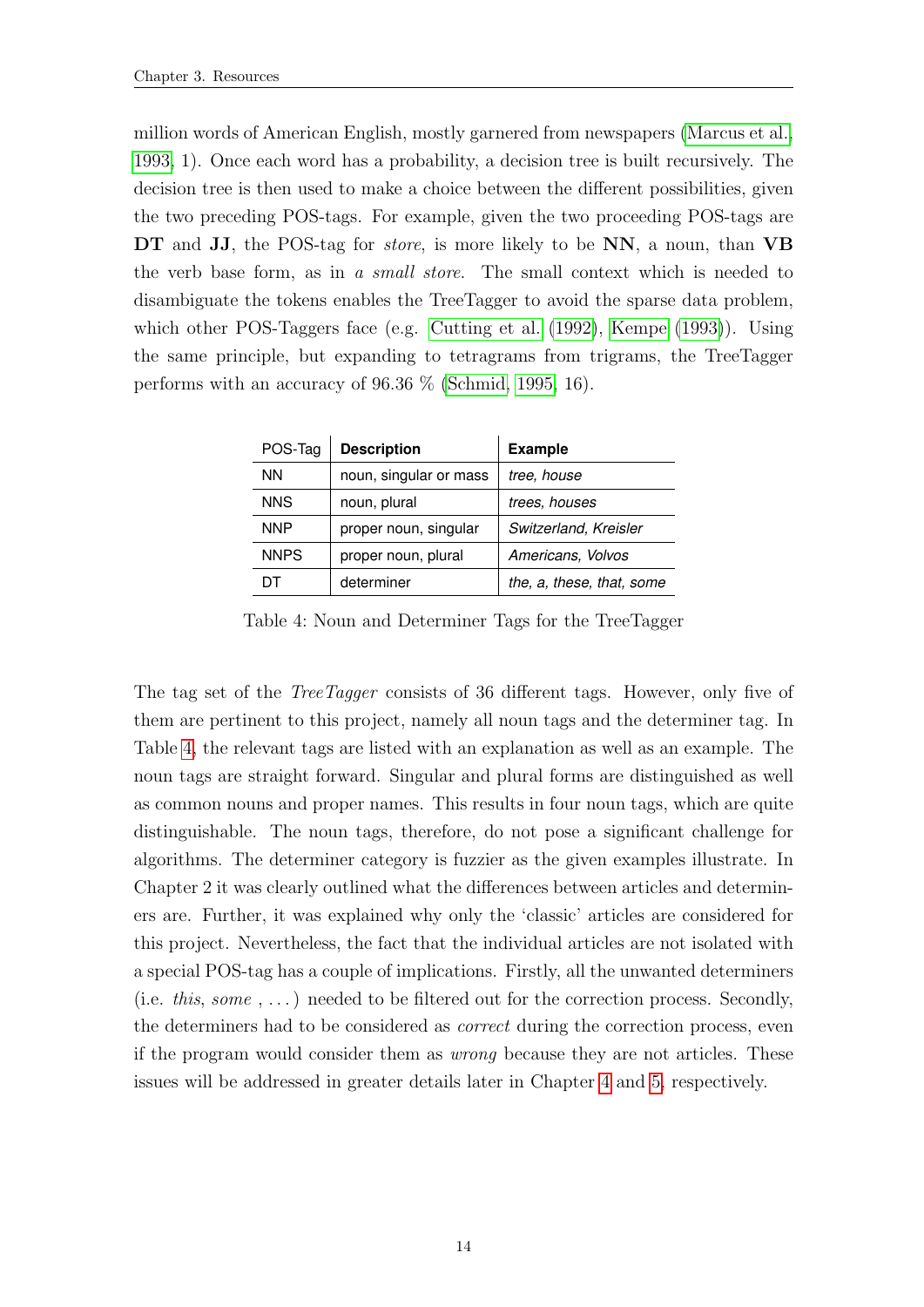### <span id="page-23-0"></span>**3.2 Parser**

A language parser assigns a syntactic analysis to a string of tokens based on a given grammar [\(Mitkov and Carroll, 2012,](#page-82-3) 1). There are many different parsing methods, as well as the depth of analysis available. There are rule-based or statistical parsers and shallow versus deep methods of parsing. For this project the MaltParser for English [\(Nivre and Scholz, 2004\)](#page-82-4) was used. The MaltParser is a dependency parser. It has been developed for English by Joakim Nivre and Mario Scholz, based on an algorithm originally developed for Swedish [\(Nivre, 2003\)](#page-82-5). Dependency parsers assign dependencies between the headword and its dependee(s). Each link between tokens is labeled with a grammatical function of the dependee(s) with respect to the headword of the phrase [\(Mitkov and Carroll, 2012,](#page-82-3) 3).

<span id="page-23-1"></span>

Figure 2: Visualization of a parsed sample sentence

The relations are taken from the Penn Treebank; however, the Penn Treebank does not use dependency labels as it is parsed on a constituent basis. Nivre and Scholz converted the constituents to dependency labels using the Penn TreeBank II Annotation Scheme by [Bies et al.](#page-80-6) [\(1995\)](#page-80-6). As can be seen in Figure [2](#page-23-1) in the noun phrase a sample sentence, sentence is the head noun, sample is dependent via a nounrelation, and a is the corresponding article to the compound sample sentence<sup>1</sup>. The parser reaches an overall accuracy of 86%; while this is not the highest possible accuracy for parsing English texts, given this project's focus on noun phrases it is sufficient [\(Nivre and Scholz, 2004,](#page-82-4) 5). The actual algorithm is similar to the parser engineered by [Yamada and Matsumoto](#page-84-2) [\(2003\)](#page-84-2); it uses a "deterministic parsing algorithm in combination with a classifier induced from a treebank" as well [\(Nivre](#page-82-4) [and Scholz, 2004,](#page-82-4) 1). While [Yamada and Matsumoto](#page-84-2) [\(2003\)](#page-84-2) only use a bottom-up approach, the combination of a simultaneous top-down and bottom-up approach

<sup>&</sup>lt;sup>1</sup>It also becomes clear that the parser is not perfect, as the rest of the parse is not correct.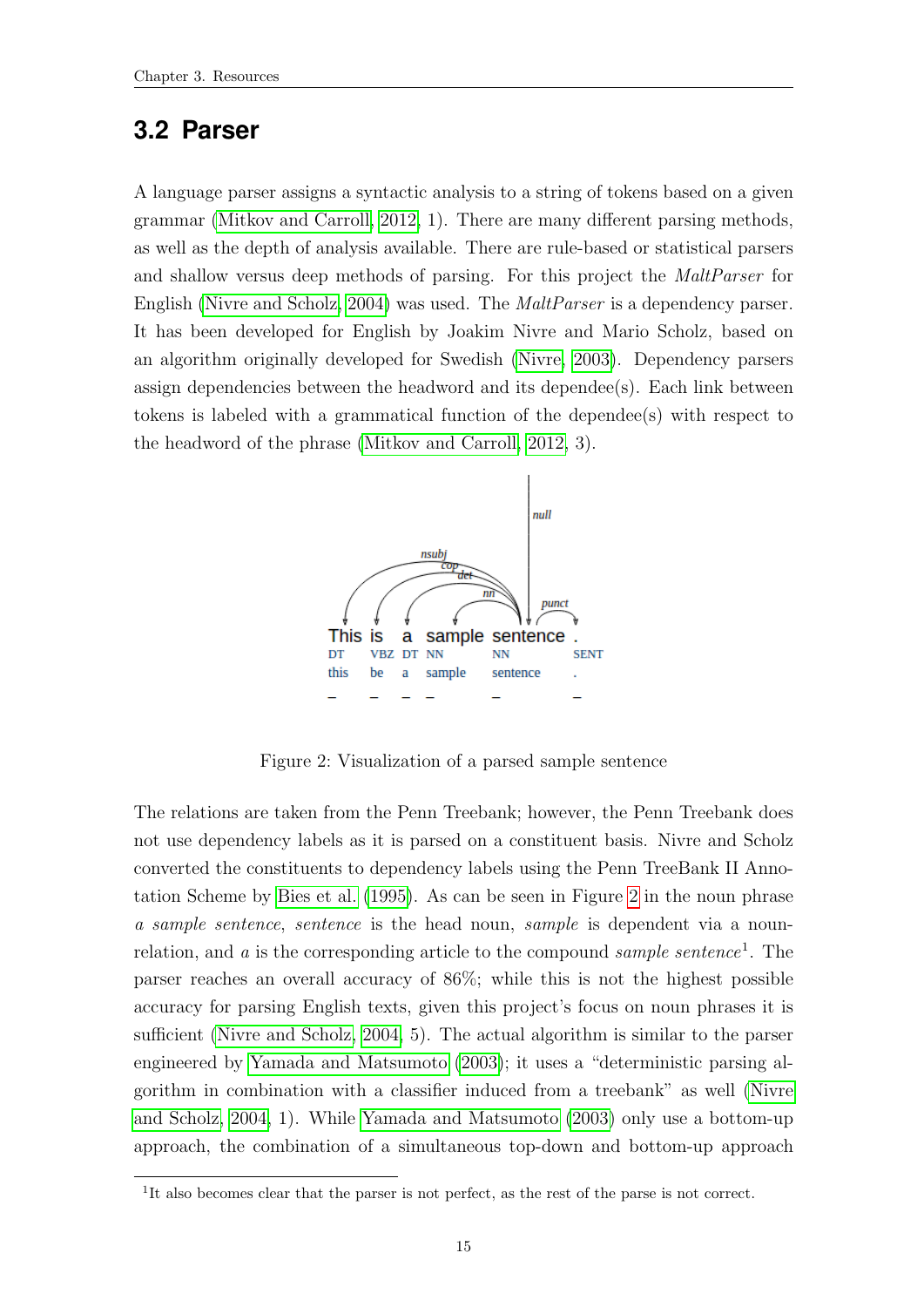allows the algorithm for the Maltparser to be very efficient, as the running time grows linearly with the size of the input [\(Nivre and Scholz, 2004,](#page-82-4) 1).

The most important dependency label for this project is the det dependency. This denotes the dependency between a head noun and its determiner. As mentioned before, this dependency does include more than just the classic articles. Also of interest are the nn and various mod dependencies. nn is the noun compound modifier, referring to any noun which serves to modify the head noun. There are several different other versions of modifying elements; their labels have been collected in Figure [5.](#page-24-1)

<span id="page-24-1"></span>

| <b>Dependency Label</b>            | <b>Description</b>                                    | <b>Example</b>                   |  |  |  |
|------------------------------------|-------------------------------------------------------|----------------------------------|--|--|--|
| amod                               | adjectival modifier of the head noun                  | John likes yellow houses.        |  |  |  |
| advmod                             | adverbial modifier of a word                          | less often                       |  |  |  |
| cop                                | copula                                                | Bill is big.                     |  |  |  |
| nn                                 | noun compound modifier                                | The oil prices have plummeted.   |  |  |  |
| num                                | numeric modifier of a noun                            | Mary has three childern.         |  |  |  |
| poss                               | their <i>offices</i><br>possession modifier of a noun |                                  |  |  |  |
| nominal subject to a noun<br>nsubj |                                                       | The <i>baby</i> is <b>cute</b> . |  |  |  |

Table 5: Selection of Modifying Dependency Labels

The dependee is represented in boldface while the modified token is represented in italics. These seven modifiers appear in the data<sup>2</sup> as modifiers to the head noun of the phrase. cop and poss seem to make little sense, and are most probably the result of parsing errors. These labels have nevertheless been included in Table 5 in order to provide the most comprehensive and accurate account of the data.

### <span id="page-24-0"></span>**3.3 Lightside**

The third and last resource which was used is the Machine Learning Researcher's Workbench *LightSide* (Mayfield and Rosé, 2013). This workbench is a tool specifically developed to apply machine learning techniques to text based on WEKA. It is therefore equipped with certain features specifically geared towards natural language processing, unlike the Waikato Environment for Knowledge Analysis (WEKA). WEKA is aimed at academics and professionals as a "comprehensive collection of machine learning algorithms and data preprocessing tools" [\(Hall et al., 2009,](#page-81-6) 1). It is an

<sup>2</sup>The data is illustrated in detail in subsequent sections.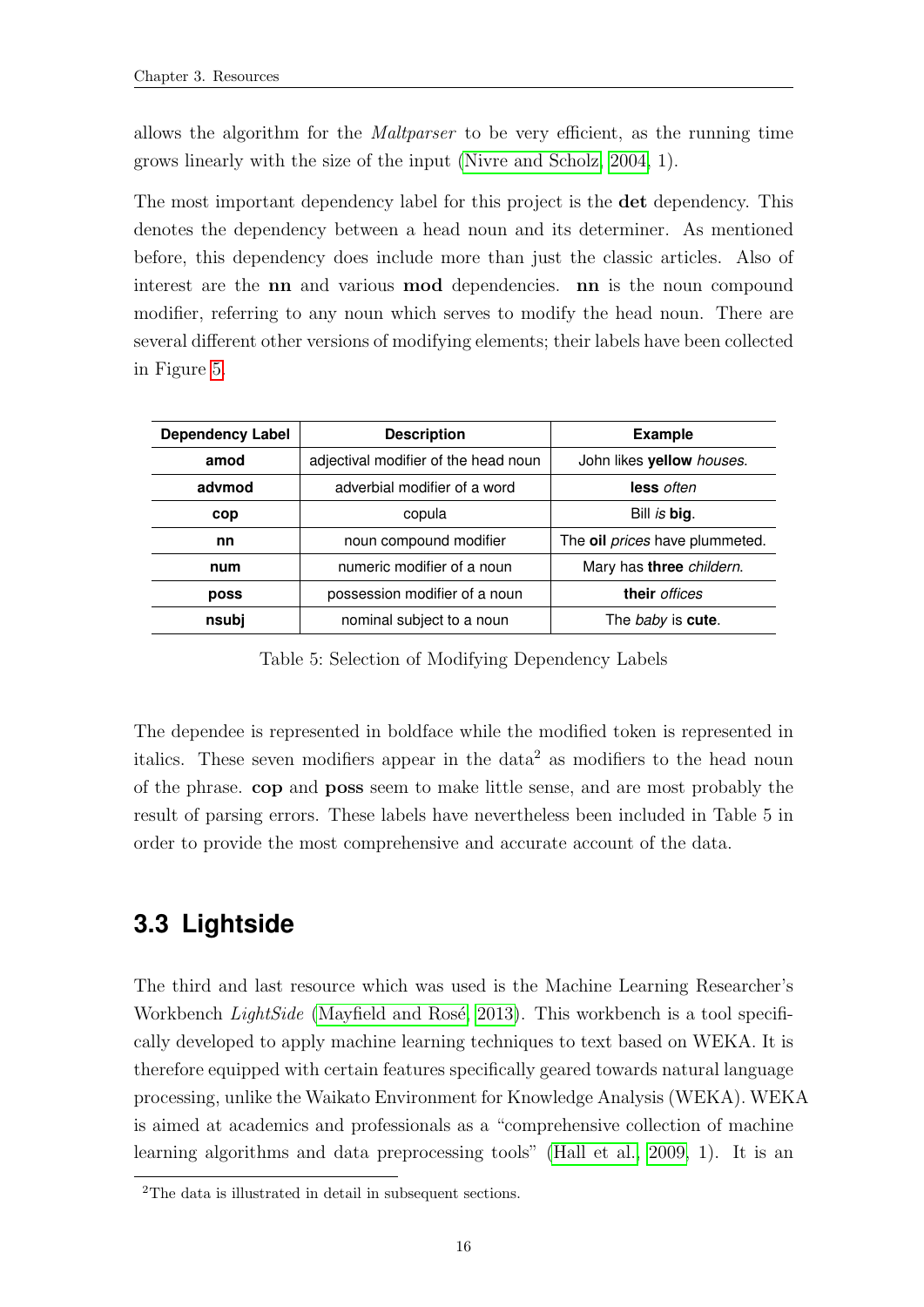all-purpose workbench, which can be used in many different fields of resource or business. Through LightSide's interface, the user can choose different texts to work with, then extract features, train algorithms on the texts and finally evaluate the output. Each of these steps will be elaborated on below with respect to Lightside. The concept of machine learning will be explained in greater detail in Chapter [5.](#page-41-0)

**Extract Features** Features are the information which the algorithm will later base its learning on. Lightside provides some ready to use features for the user in the Basic Feature-column. One can choose to extract unigrams, bigrams, POS-bigram, or stemmed N-grams. All these features are automatically extracted by Lightside, and it is not entirely clear how it is accomplished. Additionally, the user can provide further features, in the provided csv text file<sup>3</sup>, which is loaded into the workbench.

**Restructure Features** Once all the features have been extracted, Lightside provides the user with the opportunity to exclude single instances of features from the training process. This can be very helpful once some initial results have been obtained, to eliminate 'confusing' features.

**Train Models** In this step, the actual algorithm is trained on the data. One can choose between different algorithms and evaluation methods. After the training process has been completed a confusion matrix is provided along with the accuracy and the respective kappa value of said model.

**Evaluate Results** A very helpful feature in *LightSide* is the option to explore the results for each trained model. One can evaluate the influence of individual features on the results. Moreover, one can determine 'confusing' features, which produce a lot of false positives and/or false negatives, and then remove them while restructuring the features.

The aforementioned importance of the POS-Tagger and Tagger applies in particular to the features which are extracted by the researcher and then fed into Lightside via the csv-file. One can pass on information about the relation of tokens, as well as characteristics about individual words, such as POS-tags. Furthermore, since instance extraction for the algorithms are based on the noun tags, if a token is mistagged as a noun it will produce noisy data. Likewise, if a noun is not tagged as a noun it will not appear in the data.

<sup>3</sup> comma separated values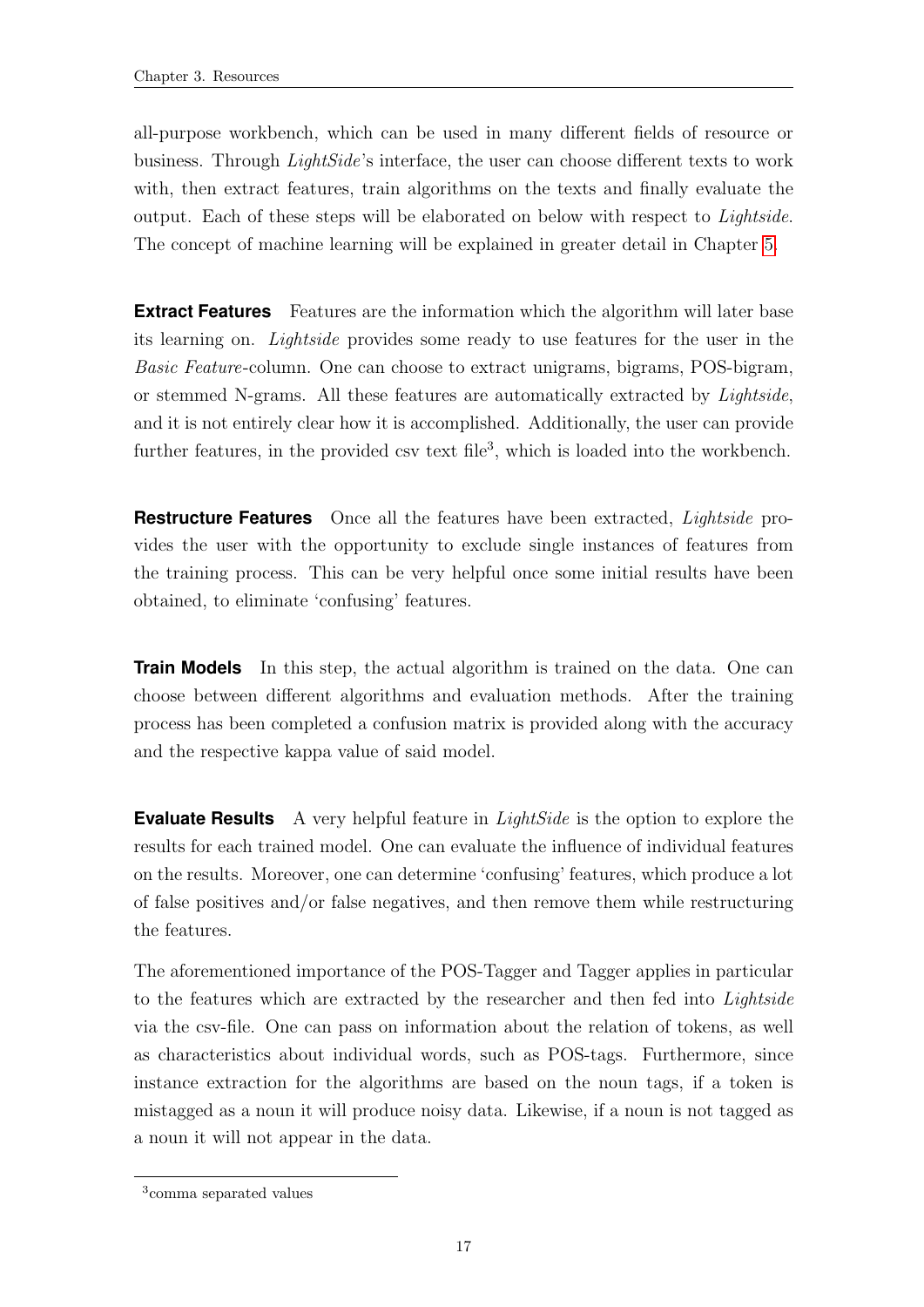## <span id="page-26-0"></span>**4 Rule-Based Approach**

In the beginning of automatic language processing it was believed that "Human language can fundamentally be explained through the interaction of different generally applicable rules, and these rules can be explicitly formulated" [\(Foth, 2007,](#page-81-7) 5). With the rise of programmable computers, the theory was extended to being able to feed these rules to a computer and the computer will be able to understand human language. However, these high expectations could not be met. The attempt to do rule-based machine translation, for example, ran into a rather unexpected problem. It was not that the right translation could not be produced, but rather that too many wrong possibilities were produced as well. Therefore, a human had to ultimately decide which of the proposed sentence was the right one [\(Foth, 2007,](#page-81-7) 5-6). This, in turn, did not result in the desired elimination or reduction of manual work in the translation process.

In practice, rule-based approaches mean that a human formulates rules according to which a process is carried out. In the case of machine translation, each token gets assigned one or more translation possibilities. One of these possibilities is then chosen, for example, on the basis of the preceding token's POS-tag. If a token or syntactic construction is not covered by the rules, a predefined default will be implemented. If no default exists, the system breaks down. As such, rule-based systems are not well equipped to analyze unexpected data.

In this section some examples of rule-based systems will be introduced, then necessary pre-processing will be explained. An explanation of the development of the rule-based system to correct articles will follow, and lastly the final system will be evaluated before drawing some preliminary conclusions.

### <span id="page-26-1"></span>**4.1 Automatic Language Correction using Rules**

This section will explore two different kinds of previous works. Firstly, two studies which formulated theoretical rules about article usage in English will be introduced, and secondly an overview will be provided of papers which applied rule-based sys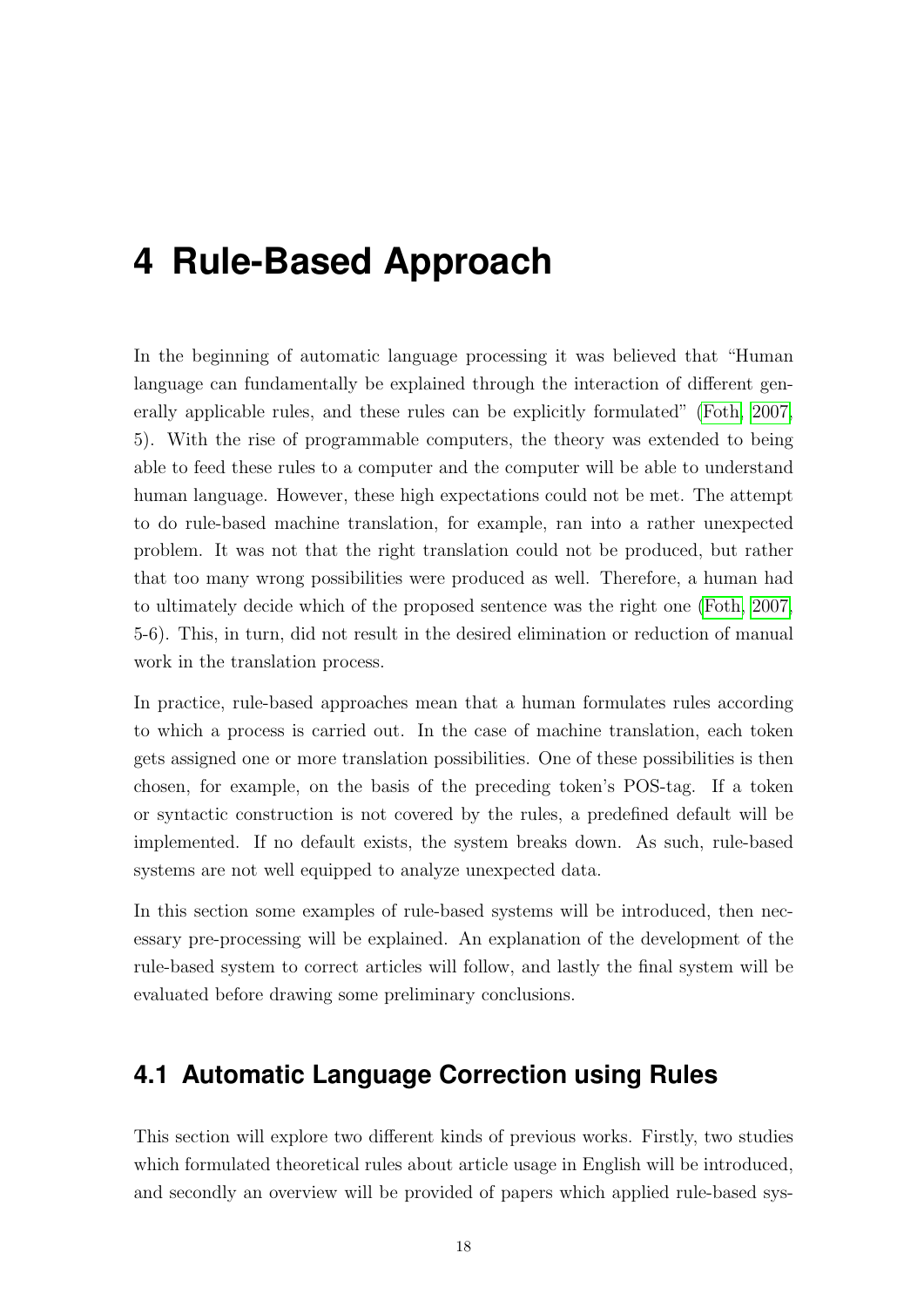tems to correct language use.

[Yotsukura](#page-84-3) [\(1970\)](#page-84-3) aims to "compile a practical guide of formulae showing where to use (and not to use) appropriate articles" (9). She selected the 103 most frequent nouns from nine text books used at local American high schools. These nouns occurred a total of 8936 times in her corpus. She then extracted seven different types of noun phrases which covered all instances in the corpus, for example, the  $+$  Ns as in the cats [\(Yotsukura, 1970,](#page-84-3) 45-49). Yotsukara considers the,  $a/an$ , Ø and some as articles for her study, further she categorized her nouns into countable, uncountable as well as concrete and abstract nouns [\(Yotsukura, 1970,](#page-84-3) 54). After having rigorously categorized all nouns, she proceeded with formulating rules for each category. Each noun has three dimensions: countable vs. uncountable, concrete vs. abstract and definite vs. indefinite, consequently, the rules are formulated using these dimensions. This results in rules like (4.1) [\(Yotsukura, 1970,](#page-84-3) 78).

#### (4.1) if  $DN_{1a}$  then,  $D = the/a$  the group, a group

If the noun is of the category  $1a<sup>1</sup>$ , then it will take either a definite or an indefinite article. The study produces 38 formulae. 17 of the formulae leave only one option, making it very clear which article should be used. However, the remainder indicate up to four possibilities that may be correct. It was beyond the scope of Yotsukara's study to give definite suggestions when there is more than one correct option, as "either divided usage or contextual elements" need to be taken into consideration [\(Yotsukura, 1970,](#page-84-3) 106). [Yotsukura](#page-84-3) [\(1970\)](#page-84-3) claims that one could move on to an unlimited corpus with the same methods she has illustrated in her study. However, this would be immensely time-consuming as there is an enormous amount of manual labor involved, and such a task seems impractical.

In the second study, Kaluża [\(1981\)](#page-82-7) defines "a few very simple rules governing the whole usage [of articles]"  $(7)$ . His rules are divided into *specifying uses* and *gener*alizing uses, as well as personal proper names and non-personal proper names. A further important distinction is made between countable and uncountable nouns. Ka lu $\dot{\mathcal{Z}}$  [\(1981\)](#page-82-7) then lists many very specific rules on how to correctly use articles.

(4.2) When we have in mind a specific entity of a class paraphrasable by "a certain" or "a particular" not yet expressed or implied, we commonly i n t r o d u c e it by means of  $a$  (Kaluża, 1981, 23, original emphasis)

The rule cited in (4.2) is one of five rules governing specifying uses of countable nouns with the indefinite article. In contrast to [Yotsukura](#page-84-3)  $(1970)$ , Kalu $\dot{z}$ a uses prose to

<sup>&</sup>lt;sup>1</sup>This category includes singular countable nouns.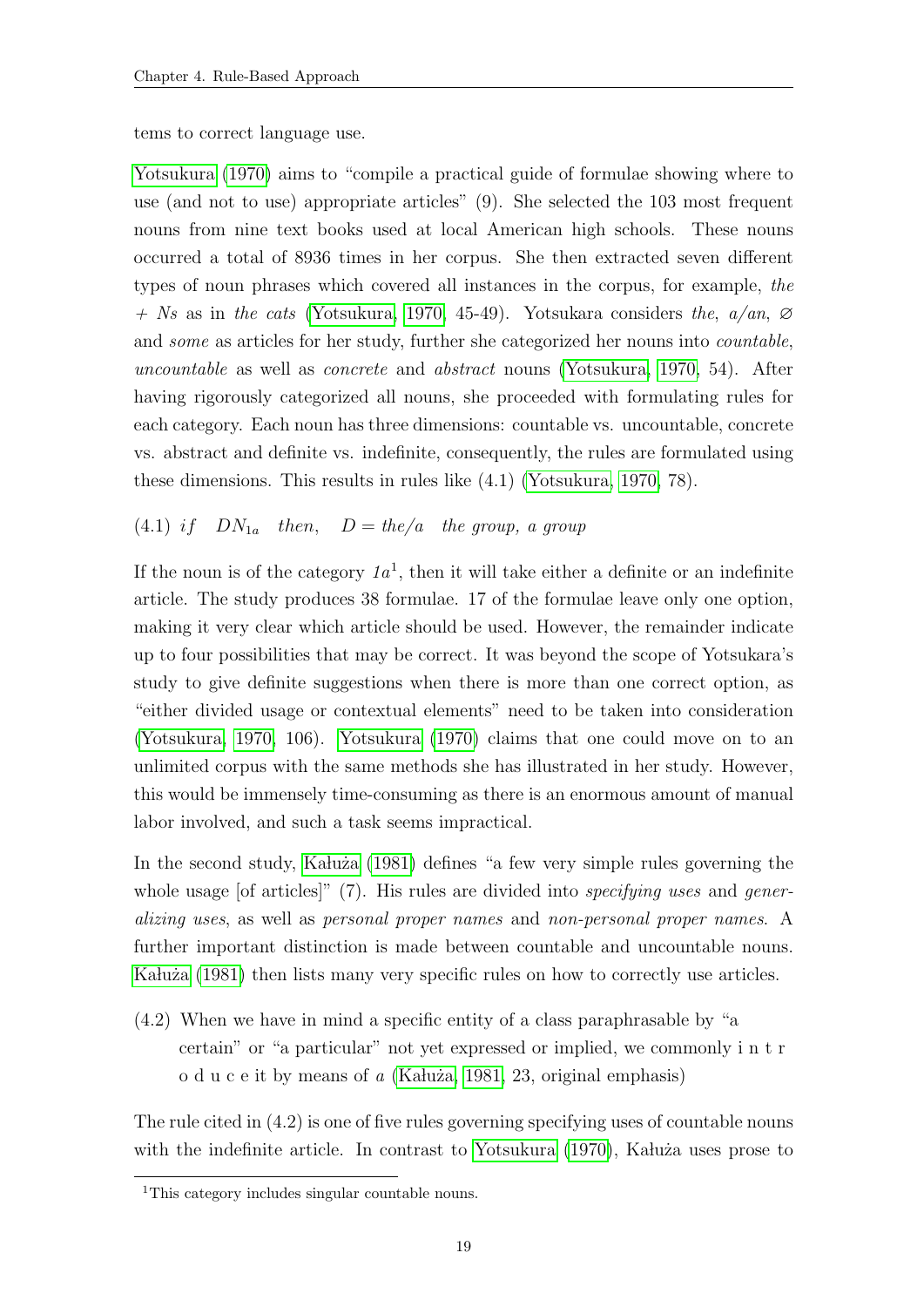formulate rules, therefore making it very hard to translate into computer-readable rules. A simple algorithm cannot accurately judge whether one can interchangeably use a boy or a certain boy. Kaluza concludes that one needs to take into consideration three dimensions of nouns, to determine the correct article, namely, phrasal vs nonphrasal, countable vs. uncountable and lastly specific vs. generic [\(1981,](#page-82-7) 83). He further states that if one is not naturally able to categorize nouns, one should resort to phraseological dictionaries. This seems counter intuitive to his previous claim that his rules were simple.

The two studies seen so far do not actually implement their rules. In light of this, some papers which correct language using a rule-based system will be presented. Most studies, take a hybrid approach towards automated language correction, meaning that they use both rule-based and statistical methods to correct text. [Bhaskar](#page-80-1) [et al.](#page-80-1) [\(2011\)](#page-80-1) use conventional grammar tools and spell checkers to detect an array of errors, for example, "wrong form of determiner", "verb agreement error" or "missing preposition" (251). After singling out mistakes, they use a statistical tool to determine the correct version. In a final step, they merge the rule-based error detection with the correct version provided by the statistical model, which leads to a corrected document [\(Bhaskar et al., 2011,](#page-80-1) 252). While their system dealt well with some errors, it had difficulties with many syntactic and semantic errors, particularly the indefinite article.

A different hybrid approach to grammar correction was taken by [Kunchukuttan et al.](#page-82-8) [\(2013\)](#page-82-8). They focus on three main errors, noun-number, determiner and subject-verb agreement. While they solve the first two with classifiers, verb-subject agreement is approached using a rule-based system [\(Kunchukuttan et al., 2013,](#page-82-8) 82). The system has two stages; firstly, the subject of a given verb is identified. Secondly, conditional rules are used to correct the given verb if deemed incorrect. The conditional rules obtain linguistic information through POS-tags and lemmas. This set up was quite successful in correcting the subject-verb agreement. However, the lackluster performance of the correction tool towards the other two error types significantly lowered the performance of the approach overall. Errors in noun-number, for example, will have consequences for subject-verb agreement. Therefore, the authors report an  $F-1$ measure for the subject-verb agreement of 28.45 for the complete system. However, if they account for the errors made due to lack of correction for noun-number errors, the F-1 measure increases drastically to 66.12 [\(Kunchukuttan et al., 2013,](#page-82-8) 84-86). This demonstrates that often the correction of one error type is dependent on the successful correction of another error type.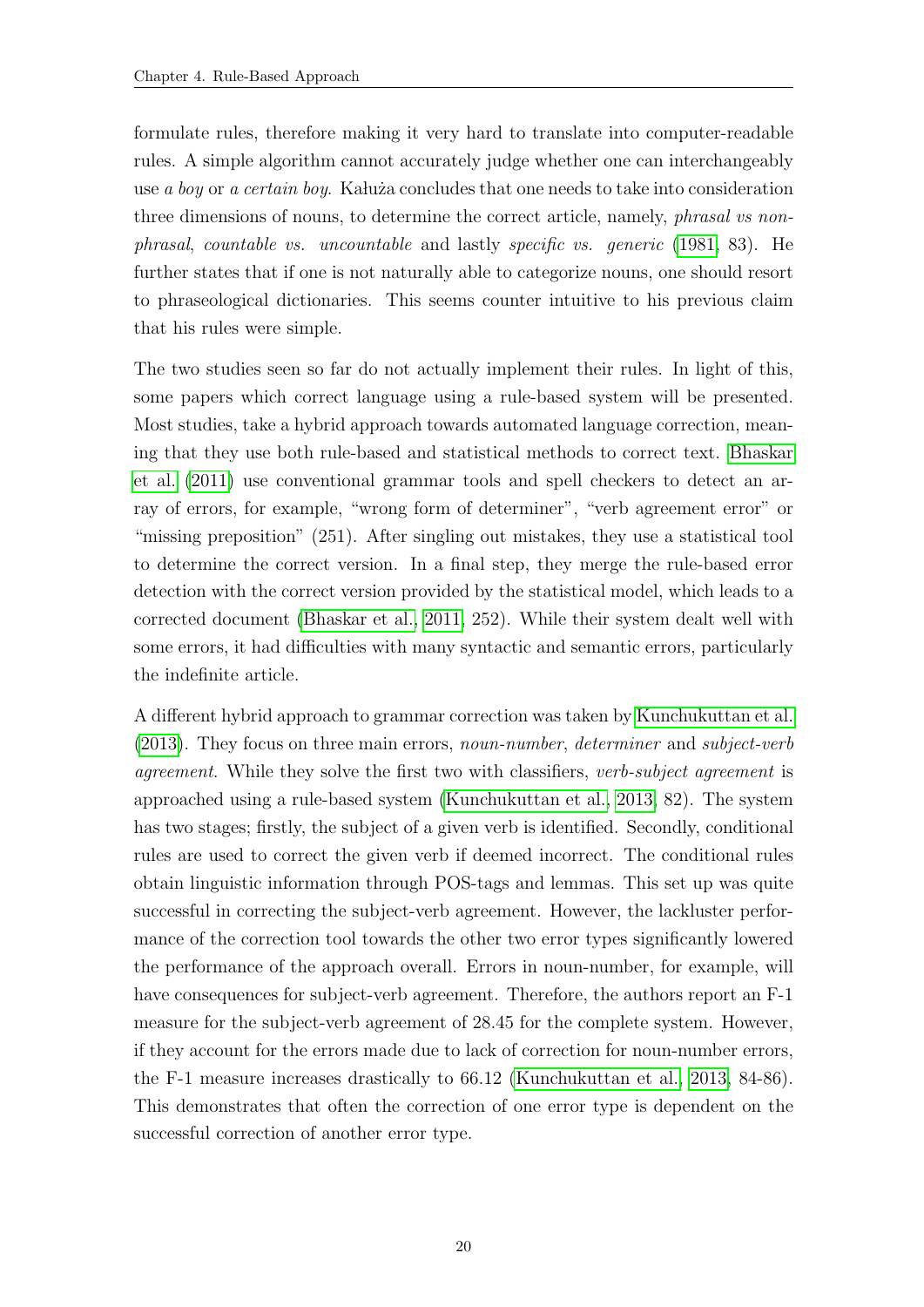Finally, a different approach to rule-based language correction is demonstrated by analyzing [Behera and Bhattacharyya](#page-80-7) [\(2013\)](#page-80-7). They "consider grammar correction as a translation problem - translation from an incorrect sentence to a correct sentence" [\(Behera and Bhattacharyya, 2013,](#page-80-7) 937). The system learns synchronous context-free grammar rules from a parallel corpus with aligned correct and incorrect sentences. These rules are then used to form syntax trees for the wrong sentences, matching to a correct syntax tree and 'translating' the wrong syntax tree into the correct syntax tree. With this approach [Behera and Bhattacharyya](#page-80-7) [\(2013\)](#page-80-7) are able to correct article choice, preposition, unknown verb, word insertion as well as reordering errors. Because they approach the correction as a translation issue, they measure the improvement in the BLEU score; the baseline had a BLEU score of 0.7551 and with a training set of 3000 sentences they were able to increase the score to 0.7744 [\(Behera and Bhattacharyya, 2013,](#page-80-7) 940).

These different approaches to automatic language correction using rules show the variation of approaches as well as some of the main difficulties. In subsequent sections, all necessary steps in developing the rule-based article correction system for this project will be introduced and elaborated on.

### <span id="page-29-0"></span>**4.2 Pre-Processing**

Pre-processing the data is rather straightforward. The raw text is tagged using the standard TreeTagger for English application. Then the tagger output has to be transformed into a conll-format. This is done because the Maltparser needs a conllfile as input. Once the text is in the right format, it can be fed to the parser, which then parses the text based on a pre-trained model. This model has been trained on newspaper texts and is freely available on the Maltparser website. A parsed sample sentence can be seen in Table [6;](#page-30-1) it is taken from the academic section of the Brown Corpus.

The number in the seventh column indicates on which other token the current token is dependent, and column eight specifies this relation. For example, the first token radio is dependent on token number two observations. As radio observations is a compound noun, the dependency between the two is labeled as nn, which stands for a noun modifier relation as explained in Table [5.](#page-24-1)

The pre-processing of the data is only needed once the rules are applied to text. The rule-based system is solely based on linguistic knowledge and therefore is theoretically developed independently from the text.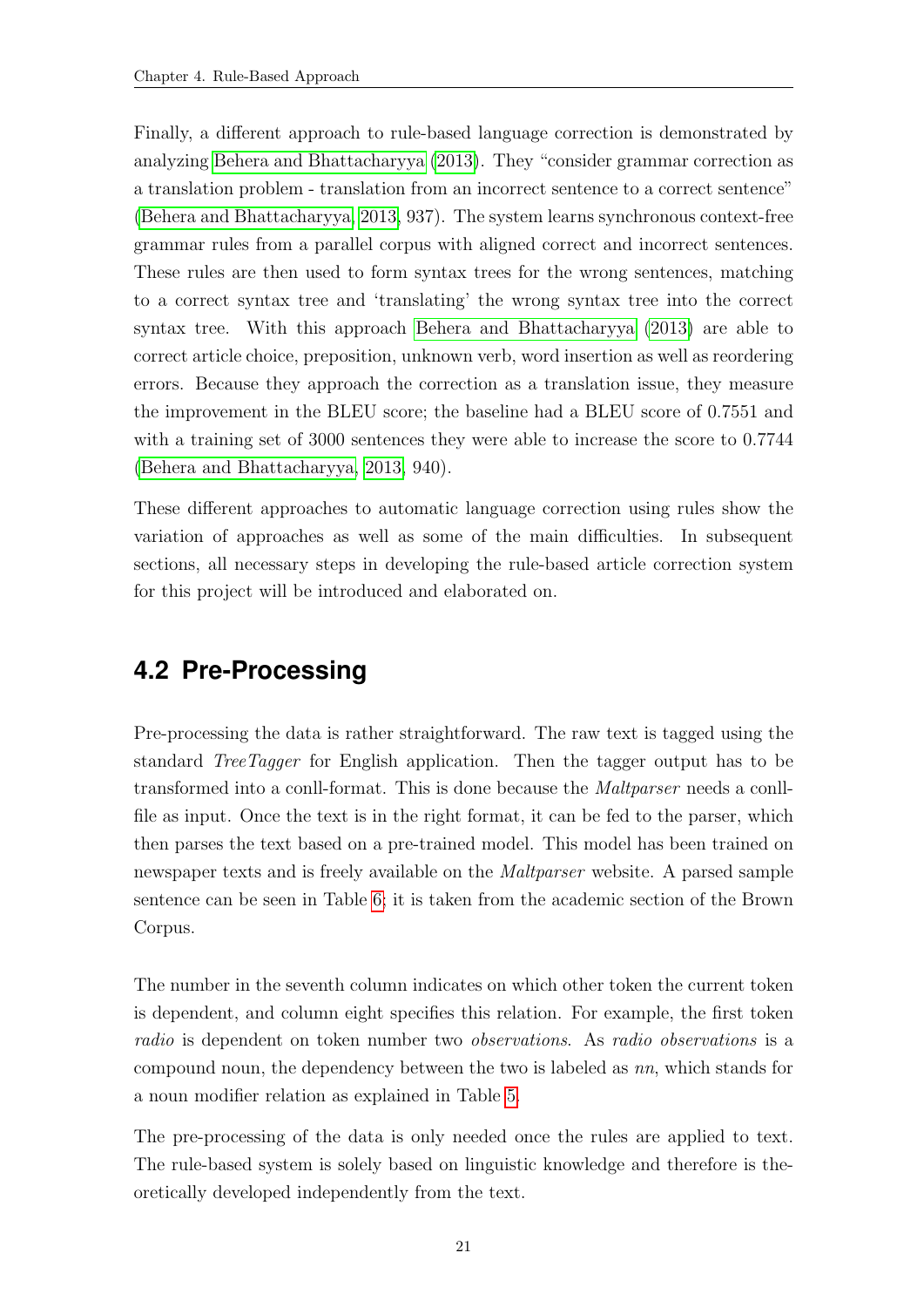<span id="page-30-1"></span>

| 1  | $\overline{2}$ | 3            | 4           | 5           | 6              | $\overline{7}$ | 8      | 9              | 10             |
|----|----------------|--------------|-------------|-------------|----------------|----------------|--------|----------------|----------------|
| 20 | L.             | ä.           | <b>SENT</b> | <b>SENT</b> | $\overline{a}$ | 9              | punct  | $\overline{a}$ | $\overline{a}$ |
| 19 | planets        | planet       | <b>NNS</b>  | <b>NNS</b>  |                | 17             | pobj   |                |                |
| 18 | these          | these        | DT          | DT          |                | 19             | det    |                |                |
| 17 | of             | of           | IN          | IN          |                | 16             | prep   |                |                |
| 16 | conditions     | condition    | <b>NNS</b>  | <b>NNS</b>  | $\overline{a}$ | 13             | pobj   |                |                |
| 15 | physical       | physical     | JJ          | JJ          |                | 16             | amod   |                |                |
| 14 | the            | the          | DT          | DT          |                | 16             | det    |                |                |
| 13 | on             | on           | IN          | IN          |                | 9              | prep   |                |                |
| 12 | data           | datum        | <b>NNS</b>  | <b>NNS</b>  | $\overline{a}$ | 9              | dobj   |                |                |
| 11 | experimental   | experimental | JJ          | JJ          | $\overline{a}$ | 12             | amod   |                |                |
| 10 | unexpected     | unexpected   | JJ          | JJ          |                | 12             | amod   |                |                |
| 9  | supplied       | supply       | <b>VBN</b>  | <b>VBN</b>  |                | 2              | conj   |                |                |
| 8  | already        | already      | <b>RB</b>   | <b>RB</b>   |                | 9              | advmod | $\overline{a}$ |                |
| 7  | have           | have         | <b>VBP</b>  | <b>VBP</b>  |                | 9              | aux    |                |                |
| 6  | Jupiter        | Jupiter      | <b>NP</b>   | <b>NP</b>   |                | 9              | nsubj  |                |                |
| 5  | and            | and          | CC          | CC          |                | 2              | cc     |                |                |
| 4  | Venus          | Venus        | <b>NP</b>   | <b>NP</b>   |                | 3              | pobj   |                |                |
| 3  | of             | of           | IN          | IN          |                | 2              | prep   |                |                |
| 2  | observations   | observation  | <b>NNS</b>  | <b>NNS</b>  | $\overline{a}$ | 0              | null   |                |                |
| 1  | Radio          | radio        | <b>NN</b>   | <b>NN</b>   |                | 2              | nn     |                |                |

Table 6: Sample Output Sentence in the .conll-format

### <span id="page-30-0"></span>**4.3 Development of Rules**

As explained earlier, it is difficult to describe language using only a set of rules while simultaneously accounting for all exceptions and eventualities. To facilitate this process, rules were developed in stages, starting with the most simple and moving towards more complex rules. There have been a few attempts at formulating rules for article use, especially for language learners (cf [Berry](#page-80-8) [\(2013\)](#page-80-8), [Murphy](#page-82-9) [\(2004\)](#page-82-9), [Siepmann](#page-84-4) [\(2008\)](#page-84-4)). All of these were written with a human being in mind and not meant to be implemented as computer readable grammar rules.

It is important to remember that the performance of all these rules is dependent on the quality of pre-processing. For this thesis, correct POS-Tagging was paramount; the correct token must be assigned with the tag DT or one of the noun tags. Furthermore, the parser needs to correctly assign the relations, for the rules to analyze the right tokens. If the parser produces many mistakes, then the analysis will be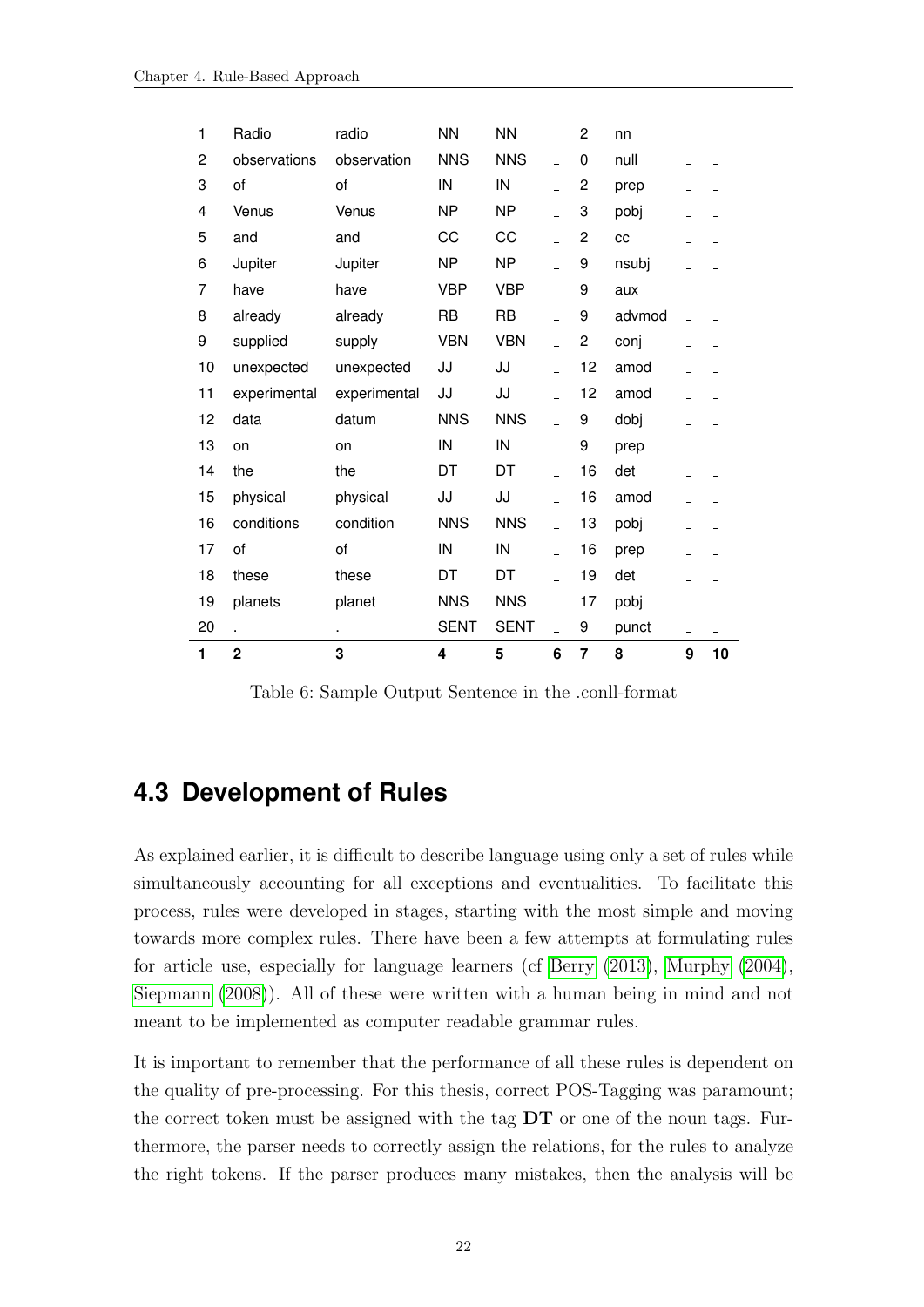flawed as well. Thus, the rules are only as good as the pre-processing of the data they analyze.

#### <span id="page-31-0"></span>**4.3.1 First Set of Rules**

The first set of rules that is implemented is illustrated in Figure [3.](#page-31-1) The rules are a combination of Yotsukura [\(1970\)](#page-84-3) and Kałuża's [\(1981\)](#page-82-7) writing. All tokens which have been tagged as a noun, are filtered according to certain criteria. First, all proper nouns are filtered out, and then each remaining noun is checked against the list of uncountable nouns. Following this second separation, the algorithm checks the POS-tags to see whether the countable nouns are plural or singular and makes the respective article suggestions. For uncountable nouns, there is a further step involved as the algorithm checks whether the token is modified and/or followed by of, as in the quality of translation. With this set of rules all nouns are processed. It should be noted, however, that only the 'core' articles the, a, an and  $\varnothing$  are considered as correct options. This, of course, does not reflect reality. Determiners such as *some*, that, or any are valuable alternatives depending on the linguistic situations. Therefore, all of these determiners<sup>2</sup> were considered to be correct. These rules further oversimplify as no difference is made between definite or indefinite article use. This results in a lot of correct articles, where the system suggests two options, even though for a human the immediate context might suggest one of them to be more eloquent.

<span id="page-31-1"></span>

Figure 3: First Set of Rules

In other words, the rules of correction are very lenient; all possibilities are considered correct, even if one option is preferred over another. Furthermore, all nouns are treated the same, regardless of whether they are the head of the noun phrase or not.

<sup>2</sup>Some, this, that, any, those, these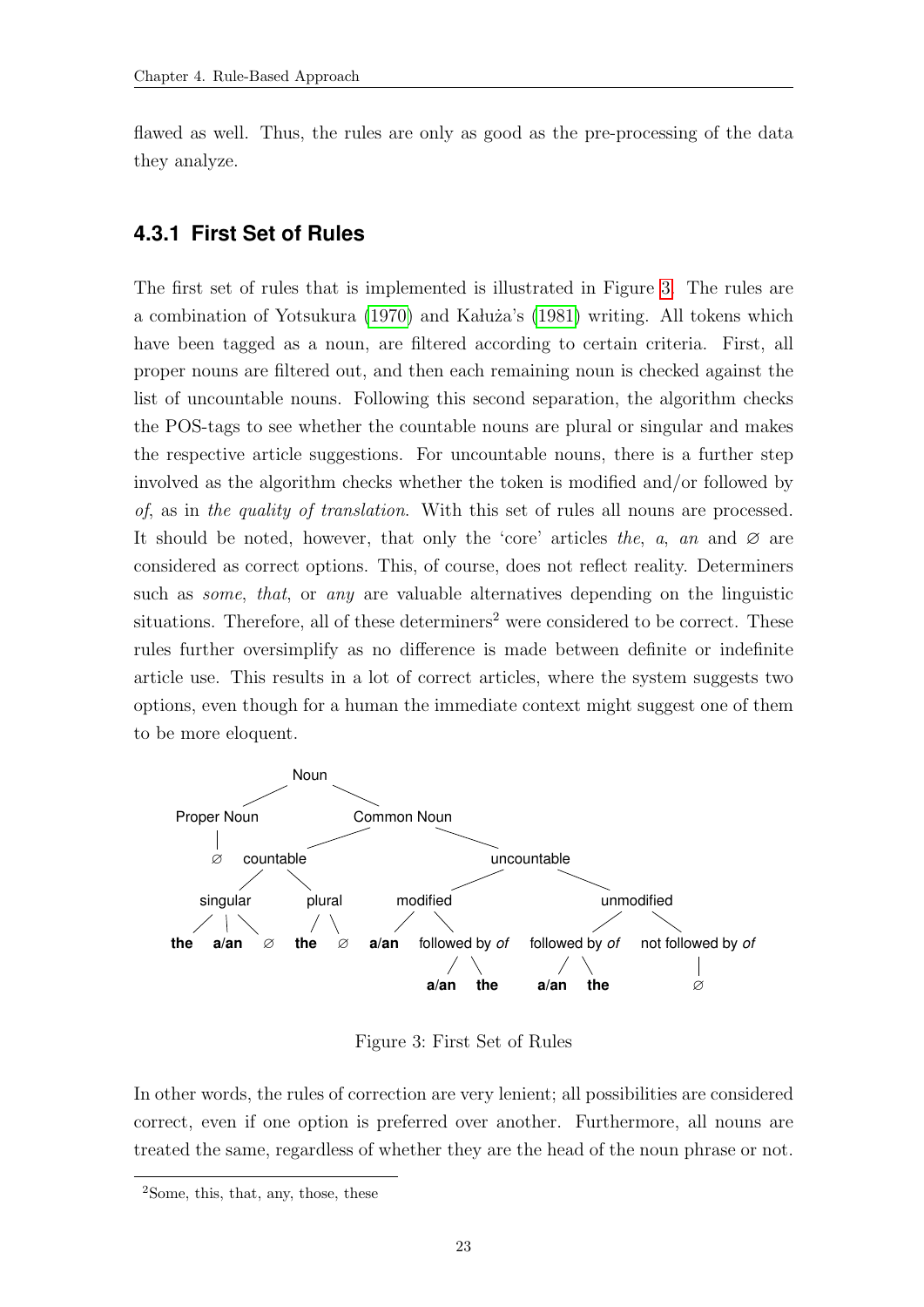This, by all means, does not adequately describe the rules of article use. Therefore, this was incorporated into the next set of rules.

#### <span id="page-32-0"></span>**4.3.2 Second Set of Rules**

<span id="page-32-1"></span>As an initial step, the second set of rules eliminates modifying nouns from the correction process. This step is inserted into the decision tree, before checking if the target noun is a proper or common noun as illustrated in Figure [4.](#page-32-1)



Figure 4: Second Set of Rules

With this additional step, it is possible to ensure that the modifying noun does not interfere with the head noun's article correction. As suggested in Figure [4](#page-32-1) the correction process continues onward as described in Figure [3.](#page-31-1)

- (4.3) Radio observations of Venus and Jupiter
- (4.4) the measured antenna temperature change

The examples  $(4.3)$  and  $(4.4)$  are taken from the Brown academic subcorpus<sup>3</sup>. The noun(s) in italics are modifying nouns dependent on the nouns in bold via a noun compound modifier-dependency. As such, they are no longer checked for their article use.

The choice between definite and indefinite articles is usually made with semantic information. Has the concept been introduced before or is a class in general referred to and not a single entity? These questions are difficult for the computer to answer; therefore an attempt at providing this information was made. For each noun, it was checked whether the noun has appeared in the previous five sentences. The noun was lowercased; however, no real co-reference resolution was made. Consequently, if a noun is later on referred to by a pronoun or a different name it was not considered

<sup>3</sup>The Corpus will be introduced in more detail in Section 5.4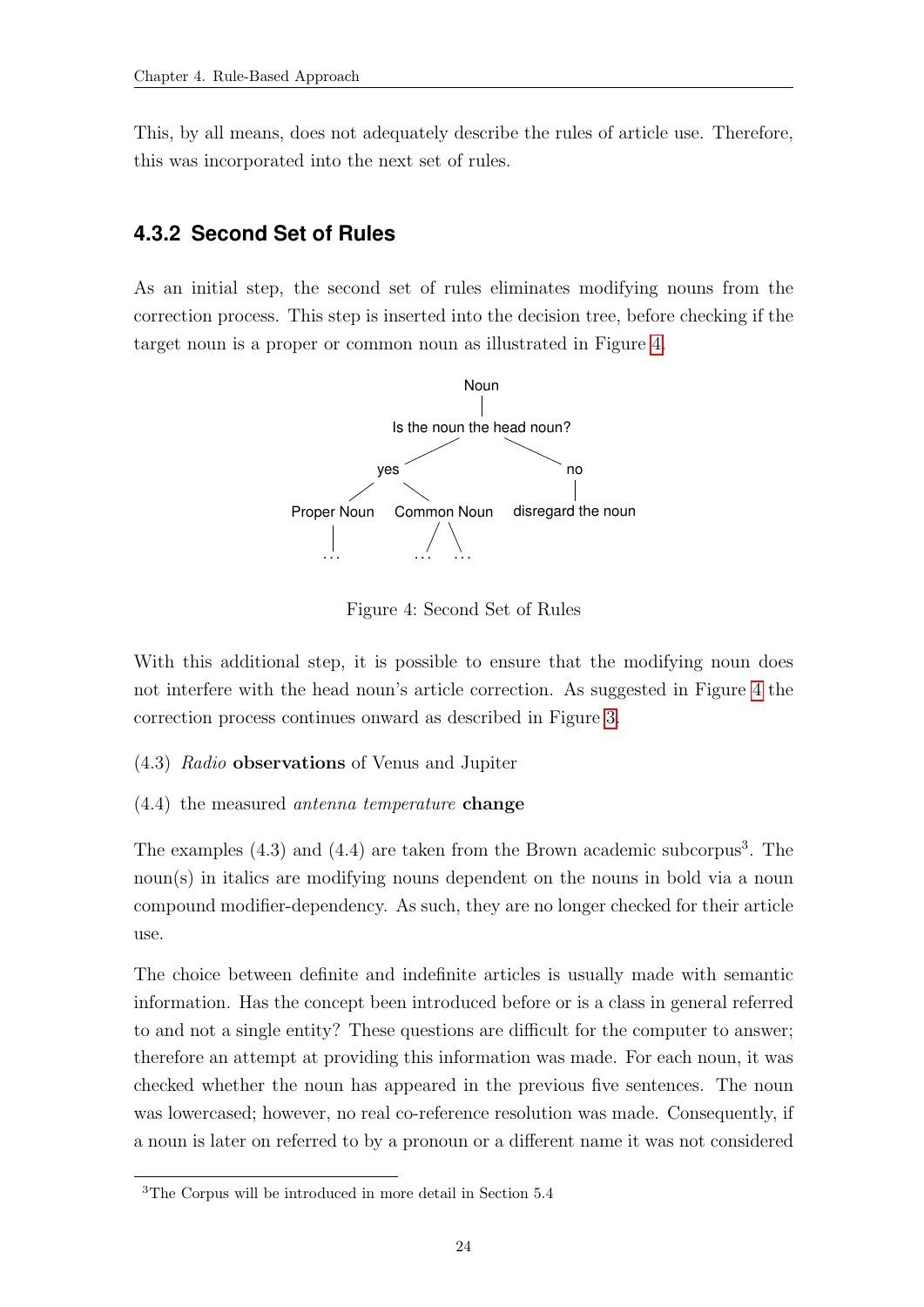as 'already seen'. This check was implemented for all noun categories and all special cases (for example followed by  $of$ ). There are several difficulties which were not anticipated, for instance, uniques like world or universe, (almost) always take the definite article. On the other hand, in examples such as

- (4.5) the moon and planets
- (4.6) the radio emission of a planet

the article usage for planets and planet were both labeled as wrong. In (4.5) planets has not been seen before, therefore the rules called for an indefinite article, which makes little sense as it is plural, plus it is within the scope of the definite article assigned to moon. In (4.6) the word planet was utilized in the preceding sentence, thus the rules suggested the definite article the, as the concept was already introduced. As a proficient speaker of English, it is quite clear that neither rule makes sense. In an effort to improve the performance of this particular rule the window was increased to 10 sentences and even 15 sentences, and it was ensured that plurals were not suggested to use indefinite articles. Nonetheless, the rule was ultimately removed altogether, as it did not produce enough accurate suggestions.

For the third round of rules, the first additional step was kept, but the attempt at adding semantic information was deleted.

#### <span id="page-33-0"></span>**4.3.3 Third Set of Rules**

The main difficulty so far was that the rules were too lenient, meaning that there were too many cases where more than one option was correct. [Yotsukura](#page-84-3) [\(1970\)](#page-84-3) formulated 17 rules that lead to a single result. In the third set of rules, these 17 rules are implemented as far as possible and integrated into the basic structure from Figure [3.](#page-31-1) In Table [7](#page-34-0) all twelve new rules can be found, although only eight resulted directly from [Yotsukura](#page-84-3) [\(1970\)](#page-84-3). The remaining four seemed sensible after analyzing some results from previous sets of rules.

The first rule should be read as 'if the token immediately preceding the noun has the POS-tag POS, then this noun is accompanied by the ∅-form'. If items are divided by a slash as in line two, this signifies that any of these options are possible. Thus, another valid example for the second rule could be by car and plane as in "They traveled by car and plane". The majority of rules lead to the  $\varnothing$ -form, as it is the least ambiguous. Many of the rules have different variables; this is done in order to keep the rules as modular as possible. Only the last two rules are highly specific, meaning they are hard coded for one particular expression and not for a construction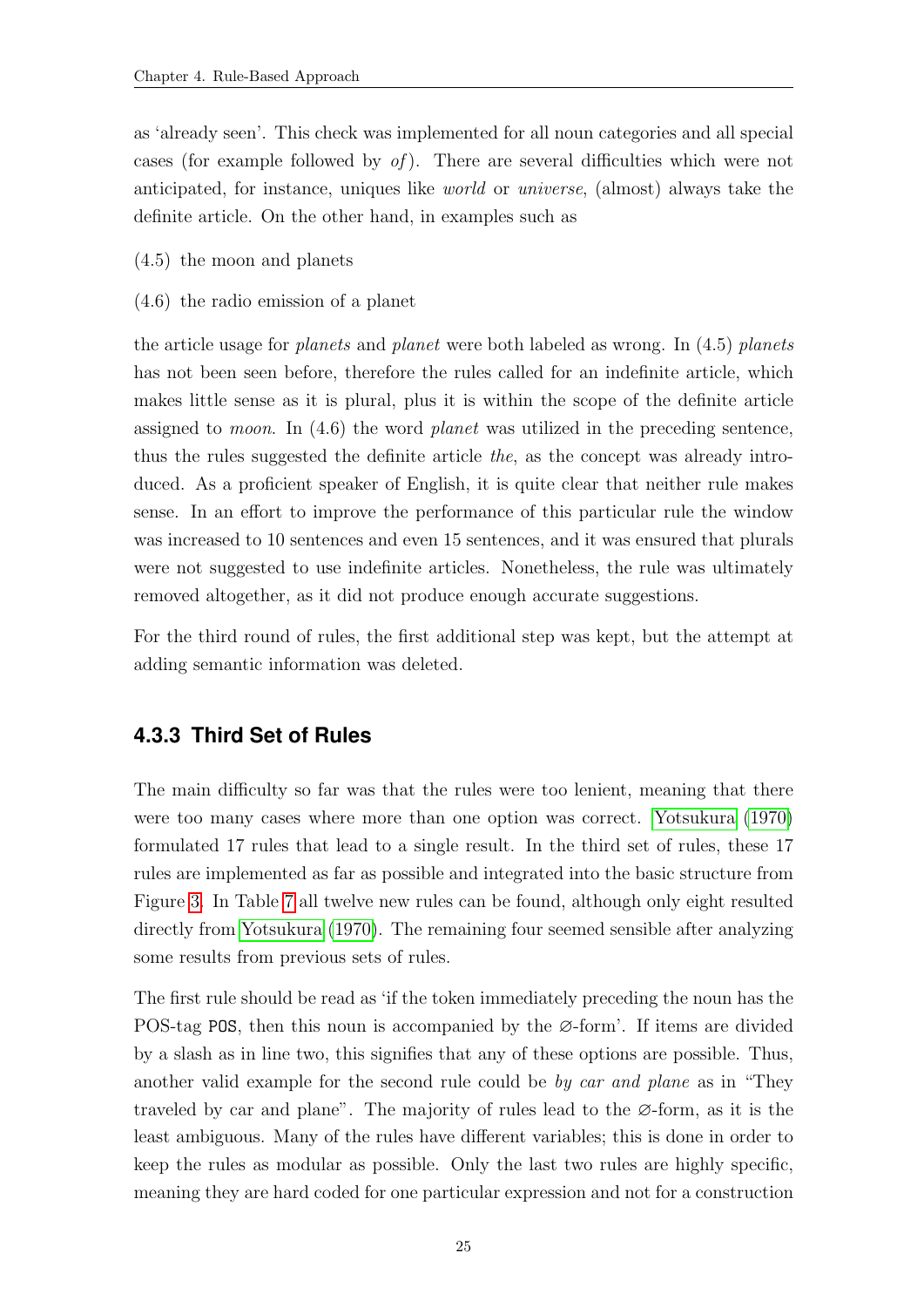<span id="page-34-0"></span>

| <b>Noun Category</b>      | Rule                                                        | <b>Example</b>               |  |  |
|---------------------------|-------------------------------------------------------------|------------------------------|--|--|
| all Nouns                 | POS noun $\rightarrow \varnothing$                          | one's $\varnothing$ hands    |  |  |
|                           | CC/IN/TO DT noun CC/IN/TO DT noun $\rightarrow \varnothing$ | from country to country      |  |  |
|                           | half DT noun $\rightarrow$ the                              | half the time                |  |  |
| <b>Countable Plurals</b>  | DT certain/such noun $\rightarrow \varnothing$              | $\varnothing$ certain horses |  |  |
|                           | DT same modifier noun as $\rightarrow$ the                  | the same color as            |  |  |
|                           | both/(n)either/many/one/several/all/most/same               |                              |  |  |
|                           | of DT noun $\rightarrow$ the                                | most of the people           |  |  |
|                           | such DT noun $\rightarrow$ a                                | such a house                 |  |  |
|                           | DT certain noun $\rightarrow$ a                             | a certain tree               |  |  |
| <b>Singular Countable</b> | DT adj-est noun $\rightarrow$ the                           | the slowest car              |  |  |
|                           | DT noun such as $\rightarrow$ a                             | a house such as              |  |  |
|                           | in DT order to $\rightarrow \varnothing$                    | in order to                  |  |  |
|                           | to DT date $\rightarrow \varnothing$                        | to date                      |  |  |

Table 7: Constructions added in the Third Set of Rules

where different tokens can take a certain position. Depending on the data set, up to 25% of all article corrections are narrowed to one option with these additional rules. Moreover, there is no case left where all three article options are considered correct. Obviously, the number of instances where there is only one option, depends immensely on the text. If the author of the text does not use constructions that lead to singular outcomes, then the rules will have to suggest two options. Nonetheless, the rules added in this set of rules resulted in corrections which were good enough for the scope of this project. Furthermore, the effort necessary to further improve the rules would have been beyond the scope of this project, as a second correction system is developed as well.

In conclusion, the development of the rule-based article correction system was done in three steps, moving from very general to more specific rules by implementing additional rules from publications like [Yotsukura](#page-84-3) [\(1970\)](#page-84-3). Several other rules emerged during the process of rule writing. This was the case in fixed expressions like in order to, which were not accurately judged by the rules in different practice texts. Even though some rules are inspired by real-life texts, it is important to underline again, that the rules were not deduced from training texts, unlike in the machine learning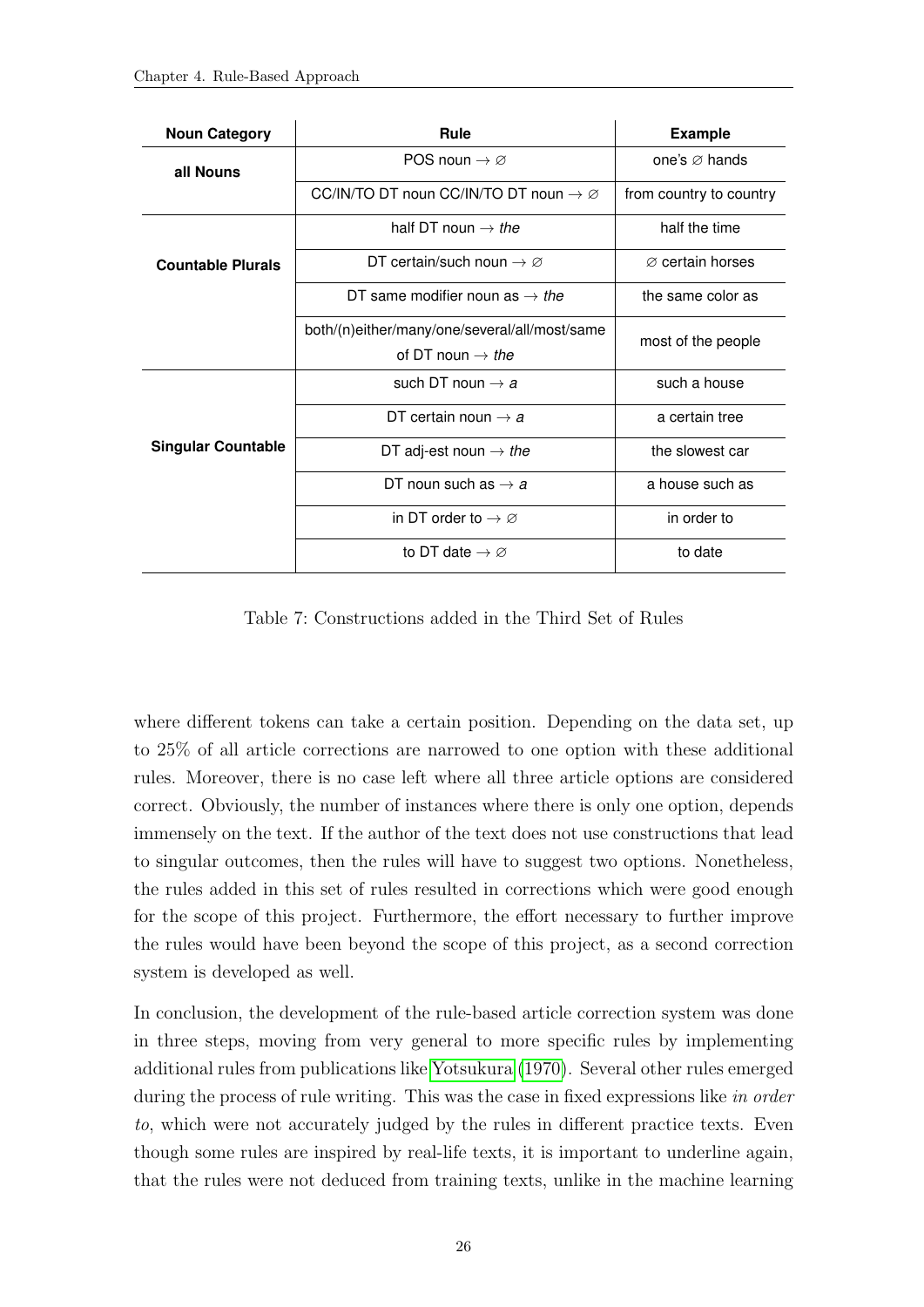approach outlined in Chapter [5.](#page-41-0) To conclude the development of rules, many more rules could be formulated with sufficient time; however, deeper investigations into rule writing would have been beyond the time scope of this project. Nevertheless, the evaluation will show that a strong foundation has been achieved while keeping the rules as modular as possible.

### <span id="page-35-0"></span>**4.4 Evaluation**

Before presenting the results from the evaluation, the texts used to evaluate both systems are presented. The actual results are then illustrated with examples to pinpoint difficulties, as well as ways to further improve this approach.

#### <span id="page-35-1"></span>**4.4.1 Texts for Evaluation**

For the evaluation of both systems, the same texts were used in order to be able to compare the performance of the systems directly. While the text type and time of publication are not as important for the rule-based approach, it will become clear in Chapter [5](#page-41-0) that it is vital for the machine learning approach. Therefore, the evaluation texts will be described here in more detail than currently needed, as it is critical to a proper understanding of the second evaluation.

To mimic the training data used in the machine learning system, two sets of texts were compiled for the evaluation. For the first set 5 texts snippets published in the year 1961 were extracted from the Corpus of Historical American English (COHA) [\(Davis, 2010\)](#page-81-8). There is no academic or science genre, therefore, the non-fiction category was chosen, which contains mostly scientific publications. In order to find 'random' text passages the corpus was queried for and it is, which is a common, non genre specific trigram. From the search results, five text snippets from different scientific fields were selected. The same procedure was done for the second data set with academic texts published in 2006. For this set the data was collected from the science genre in the Corpus of Contemporary English (COCA) [Davis](#page-81-9) [\(2008\)](#page-81-9). This resulted in two small data sets; an overview is given in Table [8.](#page-36-1)<sup>4</sup>

As was done during the development of the systems, the native speaker texts are assumed to be correct. Thereby, the articles of the texts needed to be altered, to give the systems correctable input. Thus, all nouns were randomly assigned new articles, keeping in mind the ratio of indefinite, definite and  $\varnothing$  articles during the

<sup>4</sup>All text snippets can be found in the appendix.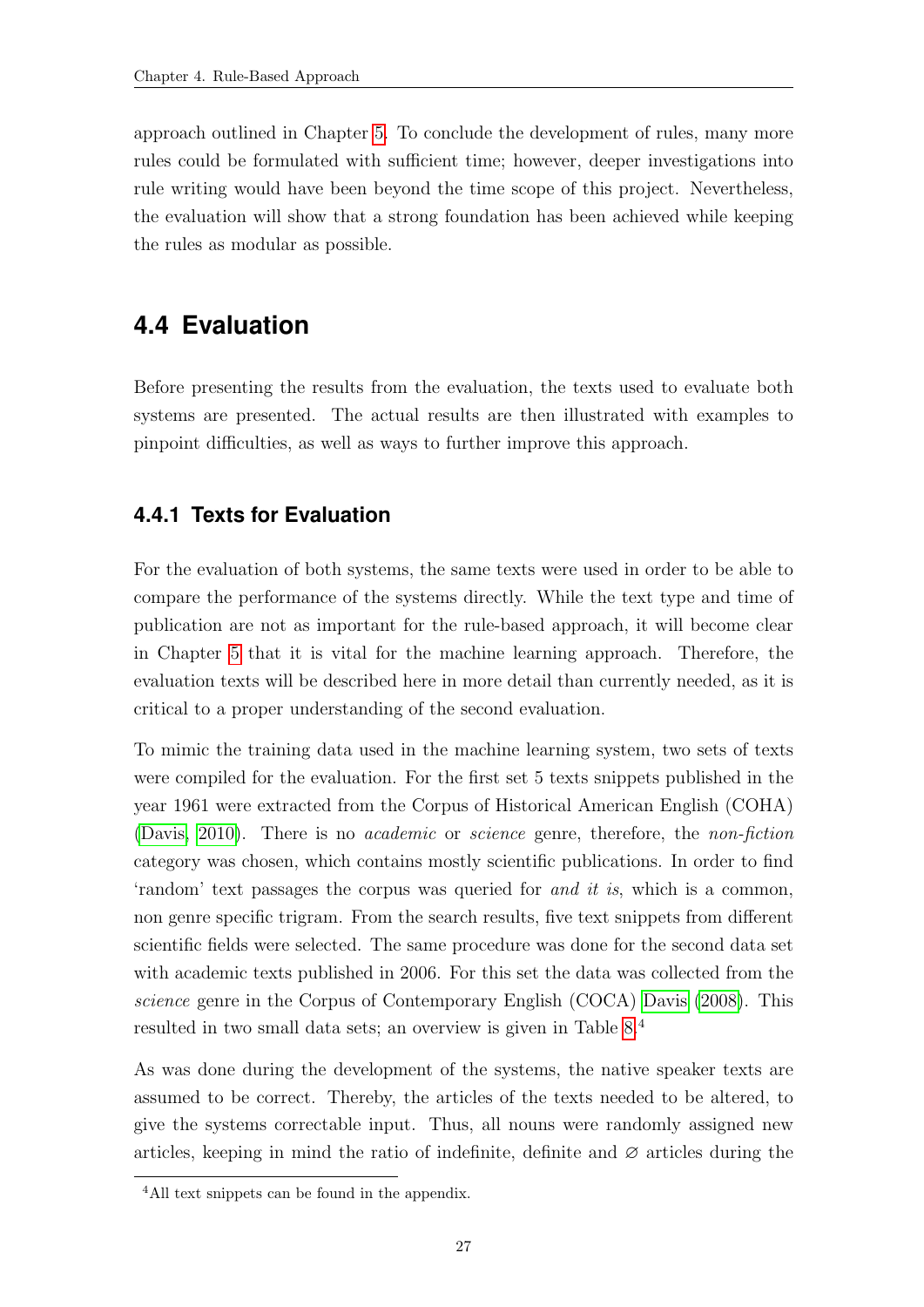|      |     | number of words   number of nouns |
|------|-----|-----------------------------------|
| 1961 | 674 | 154                               |
| 2006 | 731 | 169                               |

Table 8: Overview of the Evaluation Texts

given time period. To ensure that the texts remained authentic, determiners such as that, this, and some were left untouched. These falsified texts were then used to evaluate both article correction systems which were developed for this thesis.

#### **4.4.2 Results of Evaluation**

The two jumbled data sets are both re-tagged and re-parsed before running them through the rule-based correction script. This leads to minor differences in the numbers of nouns as not all tokens were tagged the same way, once the articles were jumbled. Shuffling articles results in the creation of different trigrams, which can in turn influence the tagging process as described in section [3.1.](#page-21-0) In Table [9,](#page-37-0) one can see how the system performed on the two data sets. The number of corrected nouns is smaller than the total number of nouns, as the correction algorithm does not deal with determiners. Therefore, all nouns which were preceded by this or that and so forth are not listed in this table. An interesting case which resulted from this procedure is listed in (4.7).

 $(4.7)$  that the conditions – *original* 

that conditions – corrected

In the jumbled version the definite article was deleted in front of *conditions*, which lead the tagger and parser to conclude that the determiner that must be linked to the noun conditions. Consequently, the rules viewed the determiner as correct, because it was specified as such.

As was expected, the vast majority of instances are cases where the algorithm proposed two possibilities. One result is the article used in the original text, while the second option is a different option still considered correct by the algorithm. In most cases, the alternatives are not grammatically wrong, but rather stylistically less desirable or strange.

(4.8) a self-induced injury or a false history in order to mislead a physician into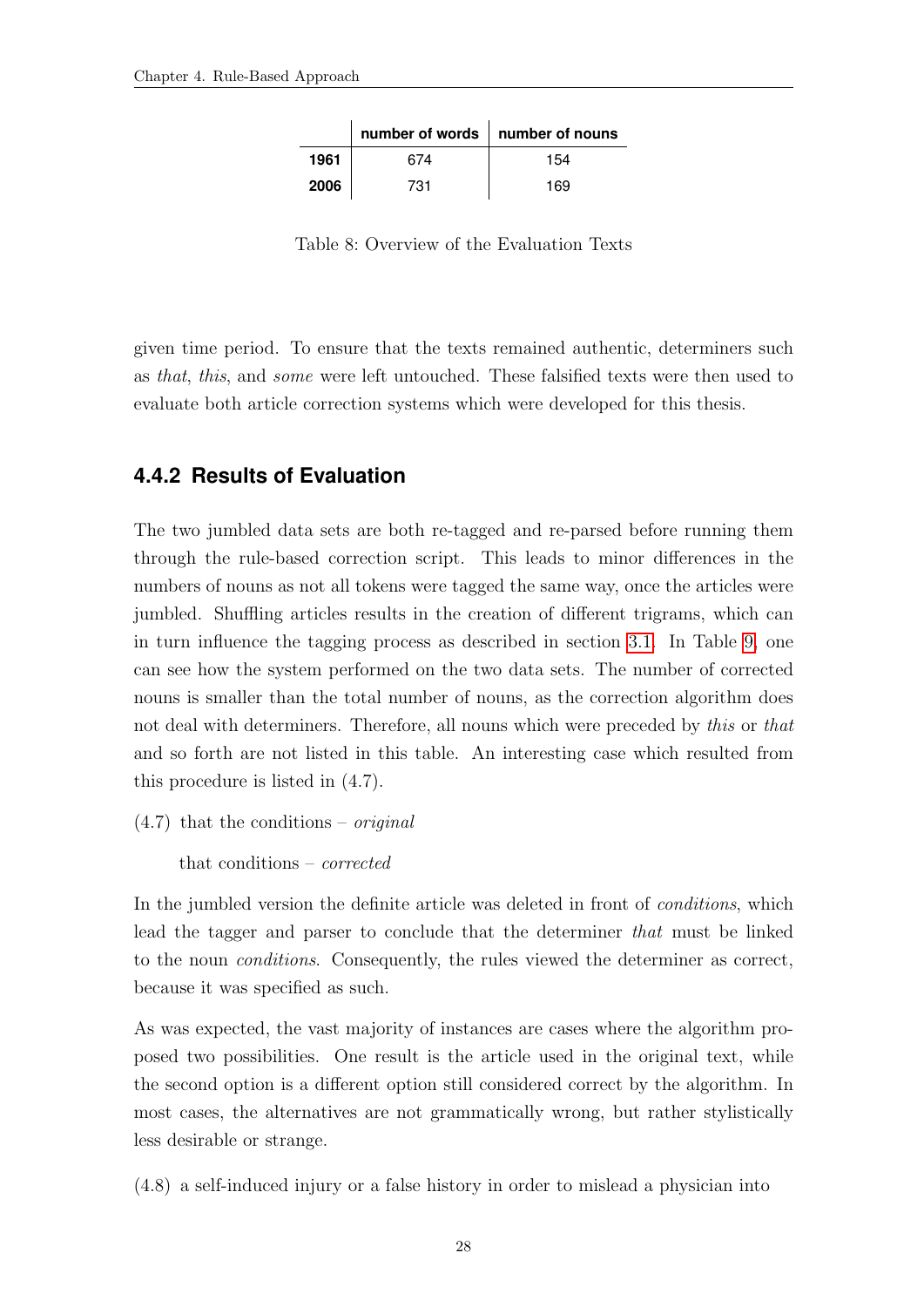<span id="page-37-0"></span>

|                              | 1961        | 2006        |
|------------------------------|-------------|-------------|
| one correct option           | 15 (10.6%)  | 17 (11.2%)  |
| one or more wrong options    | 25 (17.7%)  | 25 (16.4%)  |
| 2 options, one correct       | 101 (71.7%) | 110 (72.4%) |
| <b>Total nouns corrected</b> | 141         | 152         |

Table 9: Overview of Evaluation for the Rule-Based System

making an erroneous diagnosis and administering some type of treatment – original

the [an/the] self-induced injury or false [the/∅] history in the [∅] order to mislead  $[the/\varnothing]$  physician into making the [a/the] erroneous diagnosis and administering some type of  $[the/\varnothing]$  treatment – *corrected* 

In example (4.8), the two wrong articles (in italics) were correctly recognized by the system. For the remaining four articles, the articles in the falsified text are not grammatically wrong, but as aforementioned not entirely correct either given the context. For all four, the system proposes the correct alternative as well. Furthermore, it needs to be noted that the majority of the two options instances are "the/ $\varnothing$ ". For the 1961 texts, in 93 out of 101 instances, the system suggests using either the definite or ∅-form. For the text snippets from 2006, the ratio is a little less clear, in 67 out of 110 cases the rules propose using either the or no article at all.

<span id="page-37-1"></span>Not surprisingly, all cases of the accurate correction of articles are instances where a ∅-form was needed. In order for an instance to be considered correct, it needed to produce only one result, which is the same as the article in the original text. As the majority of single-result cases lead to ∅-forms, Table [10](#page-37-1) consistent with initial understandings.

| original | jumbled | correction | # of instances |
|----------|---------|------------|----------------|
|          |         |            | 1961/2006      |
|          |         | Ø          | 10/10          |
| Ø        | a       | Ø          | 2/1            |
|          | the     | Ø          | 3/6            |

Table 10: All combinations of accurately corrected instances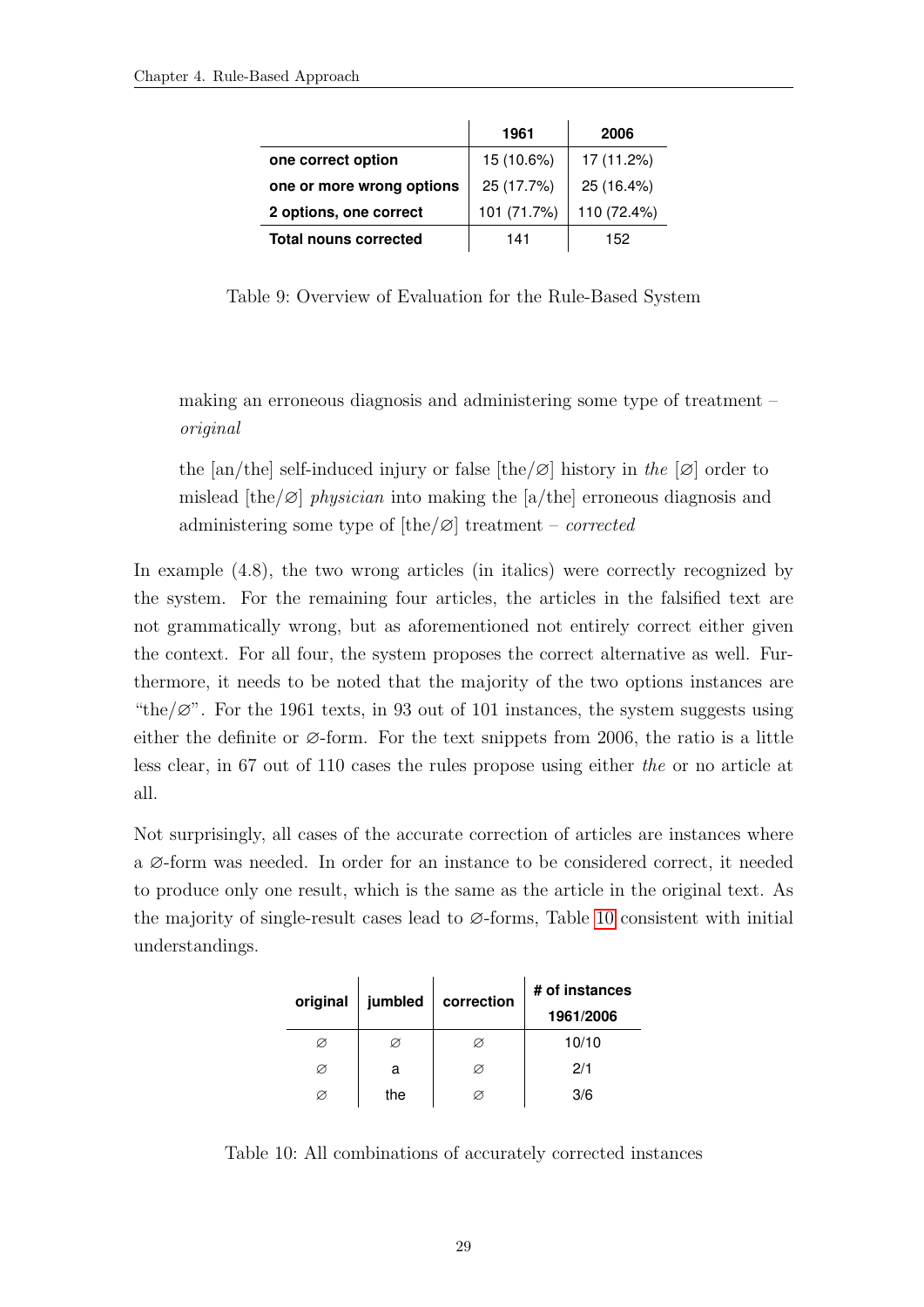<span id="page-38-0"></span>Table [10](#page-37-1) shows that there is little variation in the accurately corrected instances. For both data sets only ∅-forms were accurately detected as either already correct or as wrong and then the appropriate suggestion was made. A more complex picture presents itself when one analyzes the erroneously corrected instances.

| original | jumbled | correction         | # of instances |
|----------|---------|--------------------|----------------|
|          |         |                    | 1961/2006      |
| the      | Ø       | Ø                  | 7/2            |
| the      | the     | Ø                  | 2/0            |
| a        | the     | the/ $\varnothing$ | 0/1            |
| a        | Ø       | Ø                  | 0/17           |
| a        | Ø       | the/ $\varnothing$ | 4/0            |
| a        | a       | an/the             | 1/0            |
| a        | a       | the/ $\varnothing$ | 1/0            |
| an       | Ø       | the/ $\varnothing$ | 3/0            |
| an       | the     | a/the              | 1/0            |
| Ø        | a       | an/the             | 1/1            |
| Ø        | the     | an/the             | 2/0            |
| Ø        | the     | a/the              | 2/1            |

Table 11: All combinations of wrong instances

Table [11](#page-38-0) lists all the instances in which the suggested options are wrong. It is interesting to see that unlike in the correct instances, there is not much overlap between the two data sets. For example, there are no an-forms in the 2006 data set, therefore, it cannot be corrected at all. In the two instances where the 'wrong' indefinite article, a for an or an for a, was predicted, the noun starts with a vowel but is modified by a token starting with a consonant (or vice-versa).

 $(4.9)$  a correcting constitutional amendment – *original* 

a [an/the] correcting constitutional amendment – corrected

In example  $(4.9)$  the rules marked the indefinite article a as wrong, and suggested either an or the to be correct, as the noun begins with a vowel. The rules do not consider the modifying parts of this noun phrase, which make the article a correct. In the future, it would make sense to prevent such mistakes by checking the token that directly follows the article and not just the target noun.

 $(4.10)$  condemn an entire group of animals – *original* 

condemn the [a/the] entire group of a  $[the/\varnothing]$  animals – corrected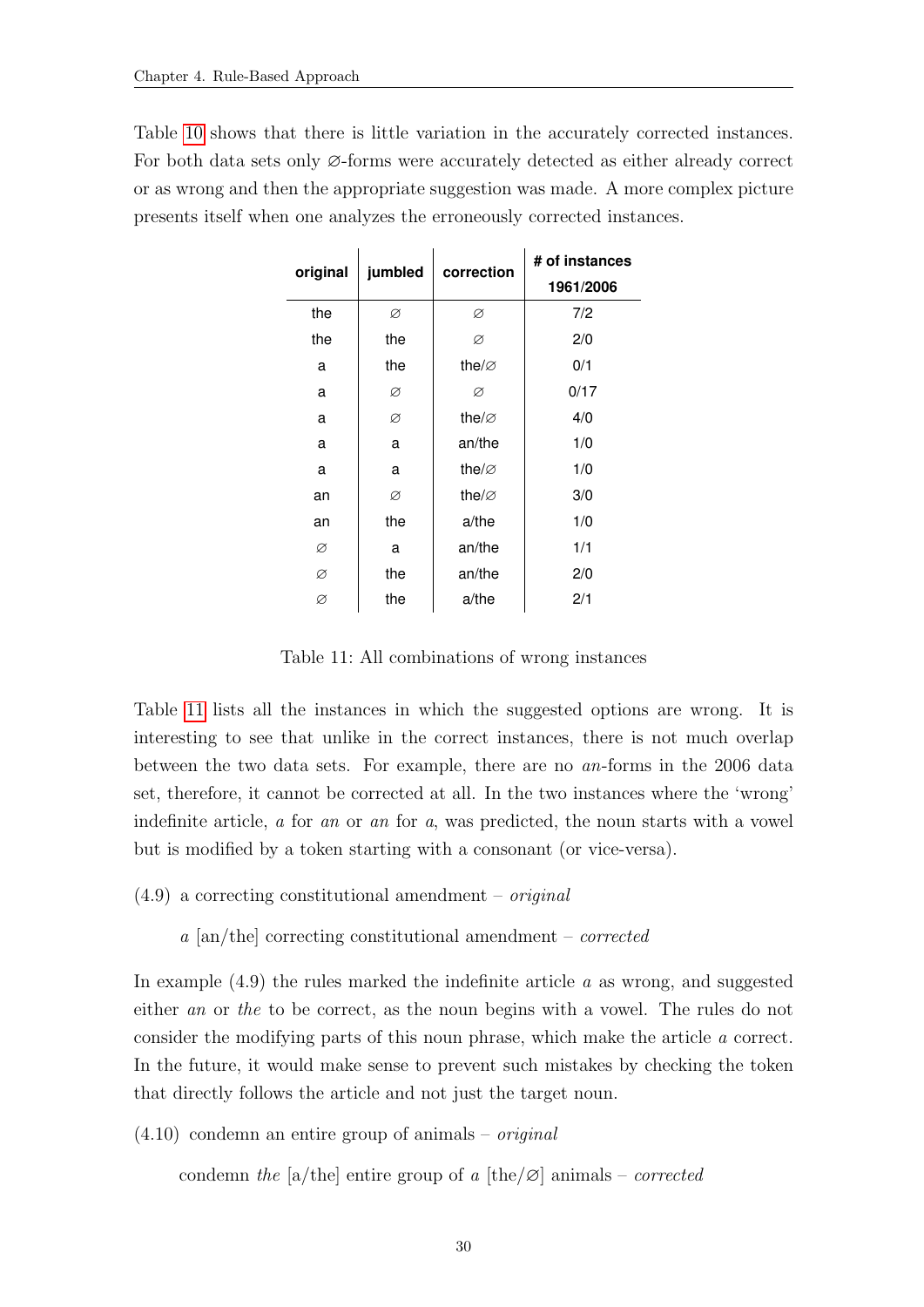Example (4.10) illustrates the problem of the modifier, as well as the small semantic differences between definite and indefinite, or definite articles and  $\varnothing$  forms, which are nearly impossible to grasp for the rule-based correction system. The phrase the entire group of the animals sounds strange and not well formulated; nonetheless it is not wrong in a grammatical sense. This feel for correct or incorrect is hard for non-native speakers to learn, and even harder to teach to a machine using rules.

One last difficulty that should be highlighted is the fact that the tagging and parsing of incorrect texts is hard. The difference has already been demonstrated by the different numbers of nouns detected by the two tools. The implications of this can be seen in example (4.11). The rule for proper nouns is that they always have the ∅-form.

(4.11) The decision of the Supreme Court of the United States – original

the [a/the] decision of the  $[\emptyset]$  Supreme  $[\emptyset]$  Court of  $[\emptyset]$  United [the/ $\emptyset]$ ] States – corrected

This leads to the deletion of the definite article preceding Supreme Court, as well as the failure to insert an article in front of United. Apart from this problem created by an insufficiently comprehensive rule, the parser has not recognized that United States is one proper noun. Therefore, if a definite article had been inserted before States, the rules would have considered it to be correct. Moreover, the proper noun United States appeared four times in total, resulting in four wrong article corrections with United, and four partially correct ones for *States*. This issue and its possible solutions will be discussed further in the conclusion of the current chapter and in Chapter [6,](#page-72-0) where both correction systems are contrasted and discussed.

To conclude the evaluation, it can be stated that the rules make few mistakes. However, they also get few instances correct in their entirety. The evaluation has also shown the difficulty of analyzing language through the rigid constraints of immutable grammar rules. Nonetheless, the results suggest that such analysis can be done, and with a few improvements the ratio of single option rules may be increased in the future.

# **4.5 Rule-based Approach Conclusions**

The first system engineered to correct articles used prescribed rules to determine the correct article. These rules were deduced from literature and arose during the process of rule writing. This lead to a solid foundation for rule-based article correction. The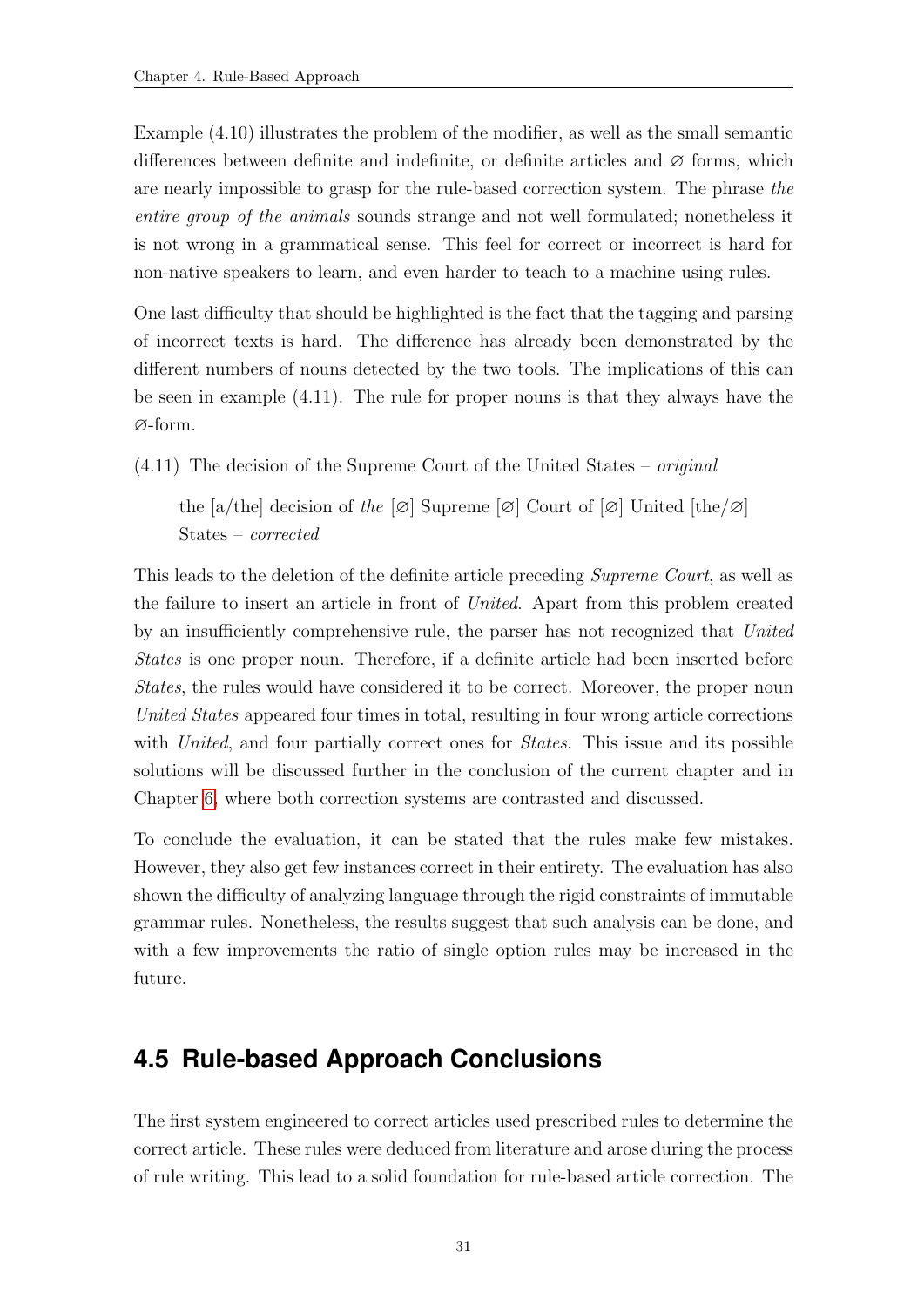development process was done in three steps, moving from simple, generic rules to more complex and specific rules. The rules categorize nouns and then apply different logics to them as needed. The rules were kept as modular as possible, in order to keep the system flexible and limit the number of rules that required hard coding. This process lead to a system that corrects articles with some success. Using this formulation, only 17% of articles are corrected completely erroneously. Conversely, the system fails in guaranteeing the best outcome, as only 10% of all corrected cases are entirely accurate. In the majority of cases, the system proposes two options for the article usage, at least one of which is correct. As was mentioned at the beginning of this chapter, the problem is not necessarily that the correct option is not produced, but rather that too many wrong options or suboptimal options are produced.

The rules which lead to a single article result all produced more correct outcomes than wrong ones. Therefore, it would make sense to invest more time in finding such rules. It may prove to be fruitful to do this from a Construction Grammar point of view, as one needs sentence constructions with fixed article usage, yet other parts of the phrase should be interchangeable. One of the biggest sources of errors is proper nouns. It would be interesting to see if *Named Entity Recognition* (NER) would improve the differentiation between definite articles and ∅-forms. For example, if the compound United States were tagged as country one could make lists with all the countries that usually take a definite article, like the United States, while most other countries use the ∅-form like Germany or Canada. It would be especially helpful in identifying institutions like the UN, for example. NER would add a certain amount of semantic information about the proper nouns. Another way to add semantic information would be to do real co-reference resolution. This was attempted on a smaller scale in the second set of rules, however it was abandoned, after causing too much confusion in the correction process. Co-reference resolution, done properly, could provide crucial information to help make smarter choices between definite and indefinite articles based on the subject's novelty in the broader context.

In conclusion, it can be stated that the rule-based approach performs fairly well and within the expected realm of correctness. Valuable insights into article usage have been gained, some of which might be helpful for extracting features for the machine learning approach in the next chapter. Furthermore, several options for improving the rules have been identified for future research. The rule-based system will be compared to the machine learning system in Chapter [6,](#page-72-0) and the possibility of a combination of both systems will also be explored .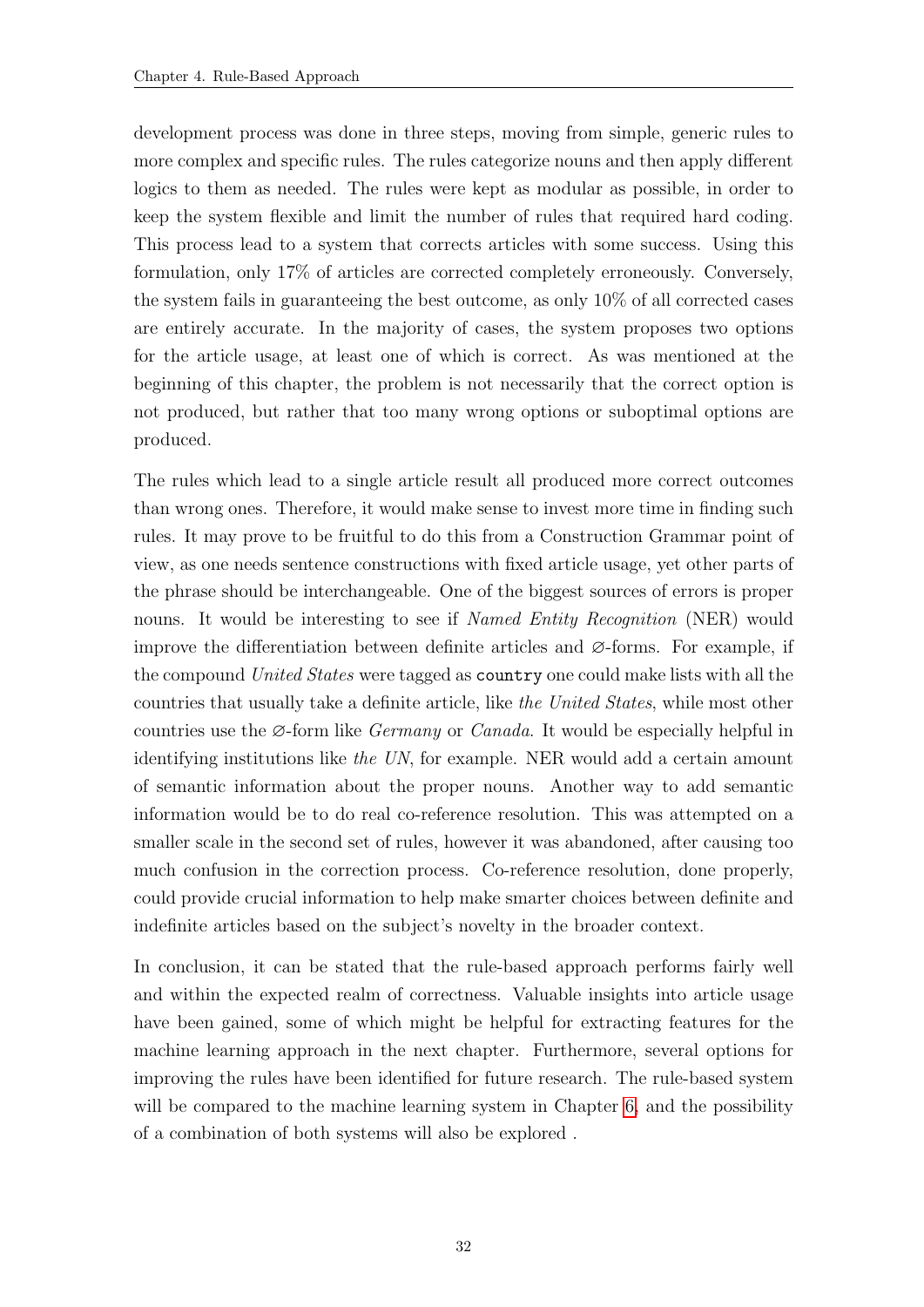# **5 Machine Learning Approach**

We are living in the age of 'big data', meaning that the sheer volume of available data can appear to be quite overwhelming to process for analysis. The storage capabilities of our devices are greater than ever before, yet one could also "testify to the growing gap between the generation of data and our understanding of it"[\(Witten et al., 2011,](#page-84-0) original emphasis, 4). Data Mining and Machine Learning methods are meant to help researchers, marketing agents, and producers to better understand the massive amount of data available. [Witten et al.](#page-84-0) state that "intelligently analyzed data is a valuable resource" [\(2011,](#page-84-0) 4). In order to analyze intelligently, one needs to search for hidden patterns in the data. This is exactly the purpose of data mining; it is the process of automatically detecting patterns in large quantities of data [\(Witten](#page-84-0) [et al., 2011,](#page-84-0) 5).

In the following chapter, the concept of machine learning is briefly introduced. Then the algorithms used in this project are explained, followed by an overview of previous works on machine learning and automatic language correction. In the remaining section, the machine learning approach used for this thesis is elaborated on, and the final system is evaluated.

### **5.1 Concept of Machine Learning**

Generally speaking, one can say that humans learn by experience. [Witten et al.](#page-84-0) [\(2011\)](#page-84-0) argue that in machine learning the learning is more tied to performance than knowledge (7). The Oxford Handbook of Computational Linguistics defines machine learning as the "study of computational systems that improve performance on some task with experience" [\(Mitkov and Mooney, 2012,](#page-82-0) 2). There are four different basic types of learning in data mining: classification, association, clustering and numeric prediction [\(Witten et al., 2011,](#page-84-0) 40). For this project *classification* is the only type which is of importance. In classification tasks, the machine is taught how to classify different instances into categories. This can be done either supervised or unsupervised. In the case of *supervised* learning the algorithm is given a set of labels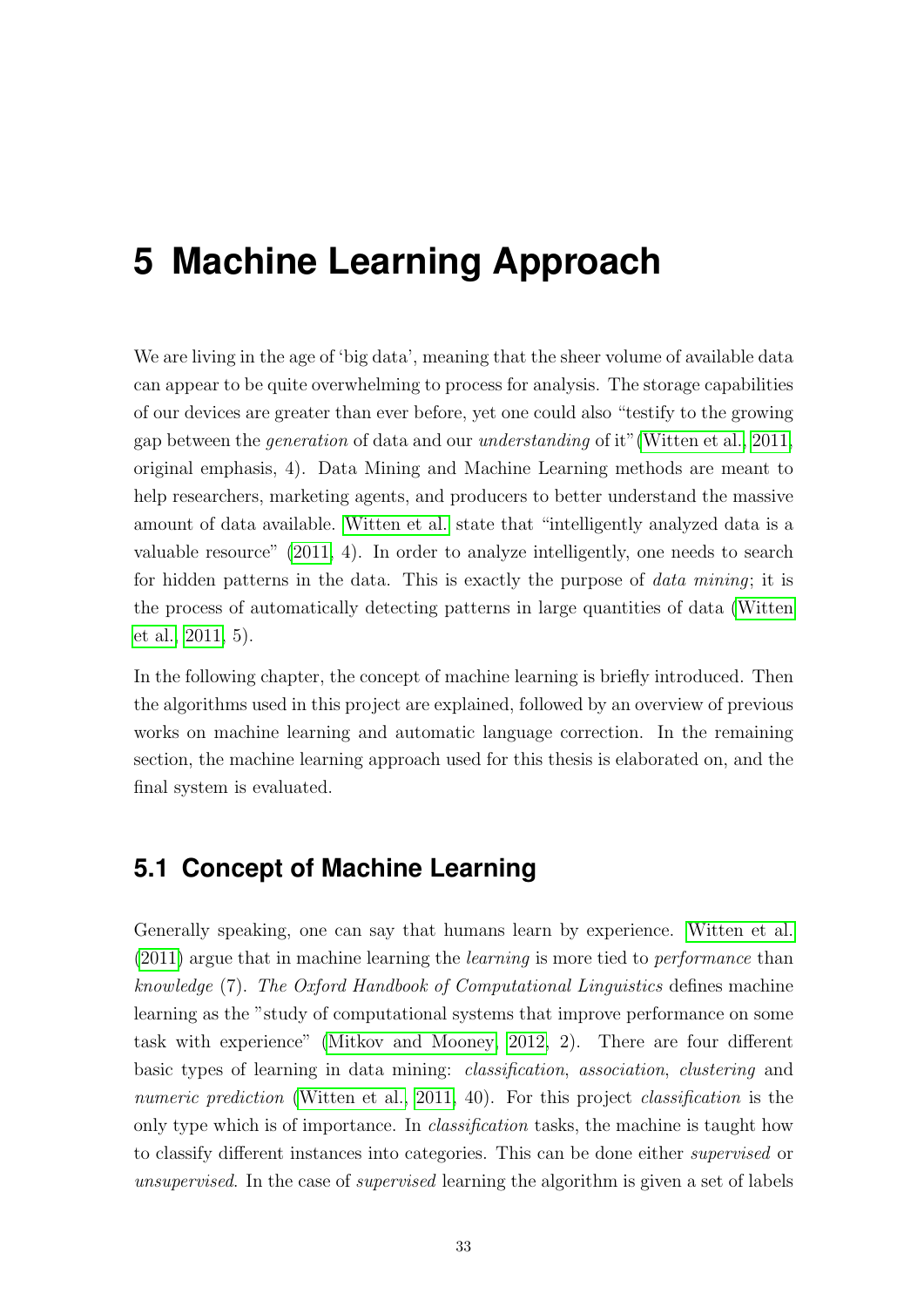to learn and chose from, with unsupervised learning the algorithm is expected to derive categories from the data.

This project is a supervised classification task. A similar, simplified task will be presented to explain supervised classification. The example task is taken from [Wit](#page-84-0)[ten et al.](#page-84-0) [\(2011\)](#page-84-0) and was slightly adapted to fit this thesis. The question is whether or not one should play a specific game outside given the circumstances. The circumstances are determined to be the outlook, temperature, humidity and wind, these circumstances are called features in machine learning.

<span id="page-42-0"></span>

| outlook  | temperature | humidity | wind  | play |
|----------|-------------|----------|-------|------|
| sunny    | hot         | high     | false | no   |
| sunny    | hot         | high     | true  | no   |
| overcast | hot         | high     | false | yes  |
| rainy    | mild        | high     | false | yes  |
| rainy    | cold        | normal   | false | yes  |
| rainy    | cold        | normal   | true  | no   |
| overcast | cold        | normal   | true  | yes  |
| sunny    | mild        | high     | false | no   |
| sunny    | cold        | normal   | false | yes  |
| rainy    | mild        | normal   | false | yes  |
| sunny    | mild        | normal   | true  | yes  |
| overcast | mild        | high     | true  | yes  |
| overcast | hot         | normal   | false | yes  |
| rainy    | mild        | high     | true  | ??   |

Table 12: Data Set about the Weather

Each row in Table [12](#page-42-0) represents an instance. In this case, one instance stands for one day, where the game was played or not, and the weather conditions on that particular day. The task then becomes predicting the outcome of the last row based on all the previous experiences. The algorithm takes into consideration how many times the game was played under similar conditions and then makes a prediction. If the predictions improve with repeated exposure, or training, one says that the machine has learned. The example is a binary decision, so either the players play or they do not, and therefore statistically the algorithm will be right about 50% of all cases. Consequently, the algorithm needs to be above the 50% accuracy rate, otherwise it is very obvious that a fundamental flaw exists. Formulated more abstractly machine learning consists of the following steps:

Firstly, the data needs to be formatted in a way that the machine learning tool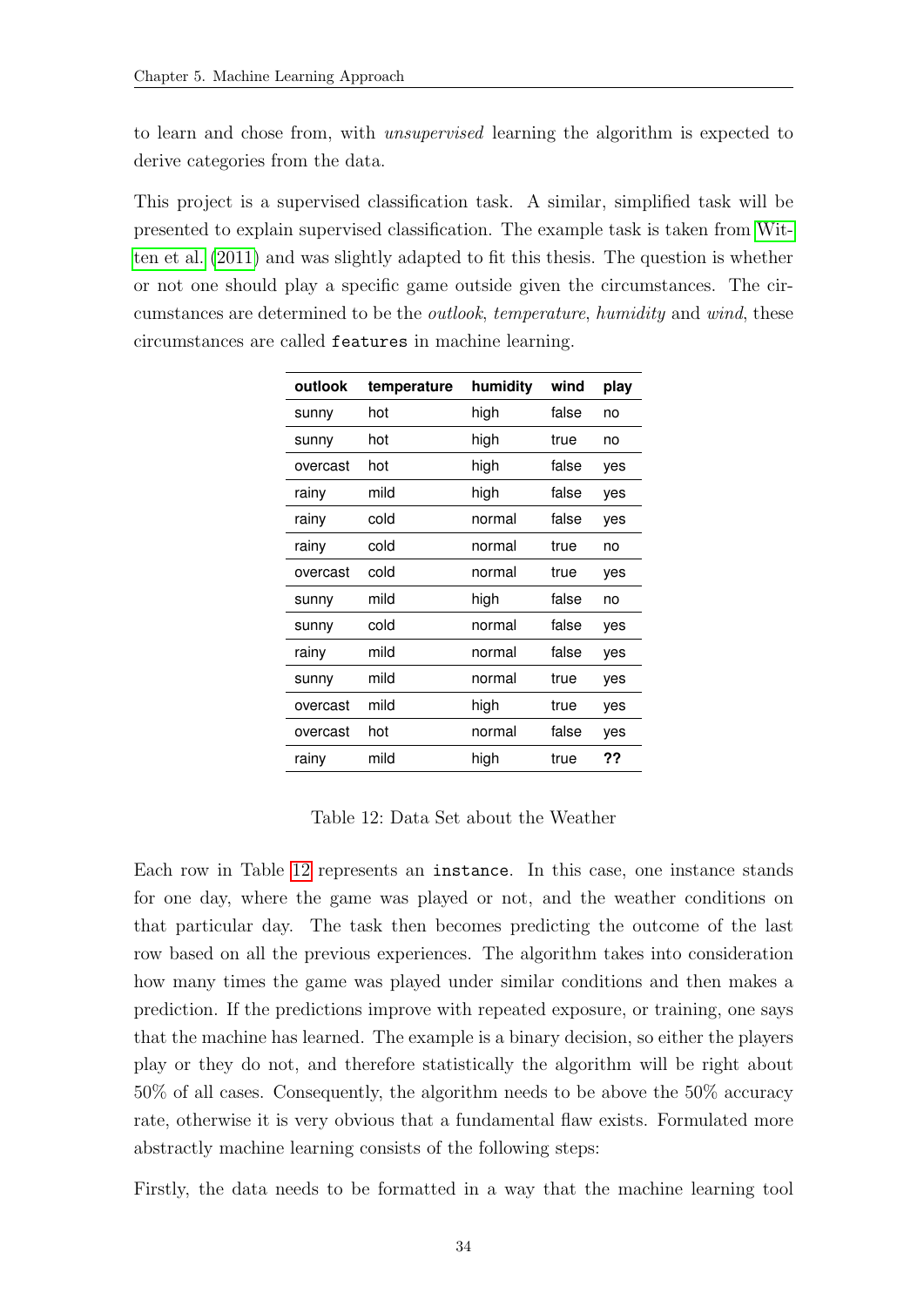<span id="page-43-0"></span>

Figure 5: Maschine Learning Process

can process; it additionally might need to be linguistically annotated. In the next step, features are extracted. These features are assumed to help the algorithm make correct predictions. Following the feature extraction, the actual models are trained using different algorithms. Afterwards, the results are analyzed to improve feature extraction and eliminate features which lead to bad predictions. Then the process begins anew. Once a satisfying result has been reached, the trained model is used to predict labels on new, unseen data. It is important that the final prediction on new input is carried out on data which has not been involved in any part of the training or feature extraction. Only entirely new data provides a real, unbiased challenge for the algorithm, and consequently yields the 'true' performance of the trained model. In the final step, results from the prediction are again evaluated for future research.

### **5.2 Algorithms**

An algorithm is defined as "a procedure or set of rules used in calculation and problem-solving" and as "a precisely defined set of mathematical or logical operations for the performance of a particular task" [\(Oxford English Dictionary, 2003a\)](#page-82-1). In our case, the specific task is to decide what kind of article should accompany a given noun. The results of the machine learning-approach depend on the algorithm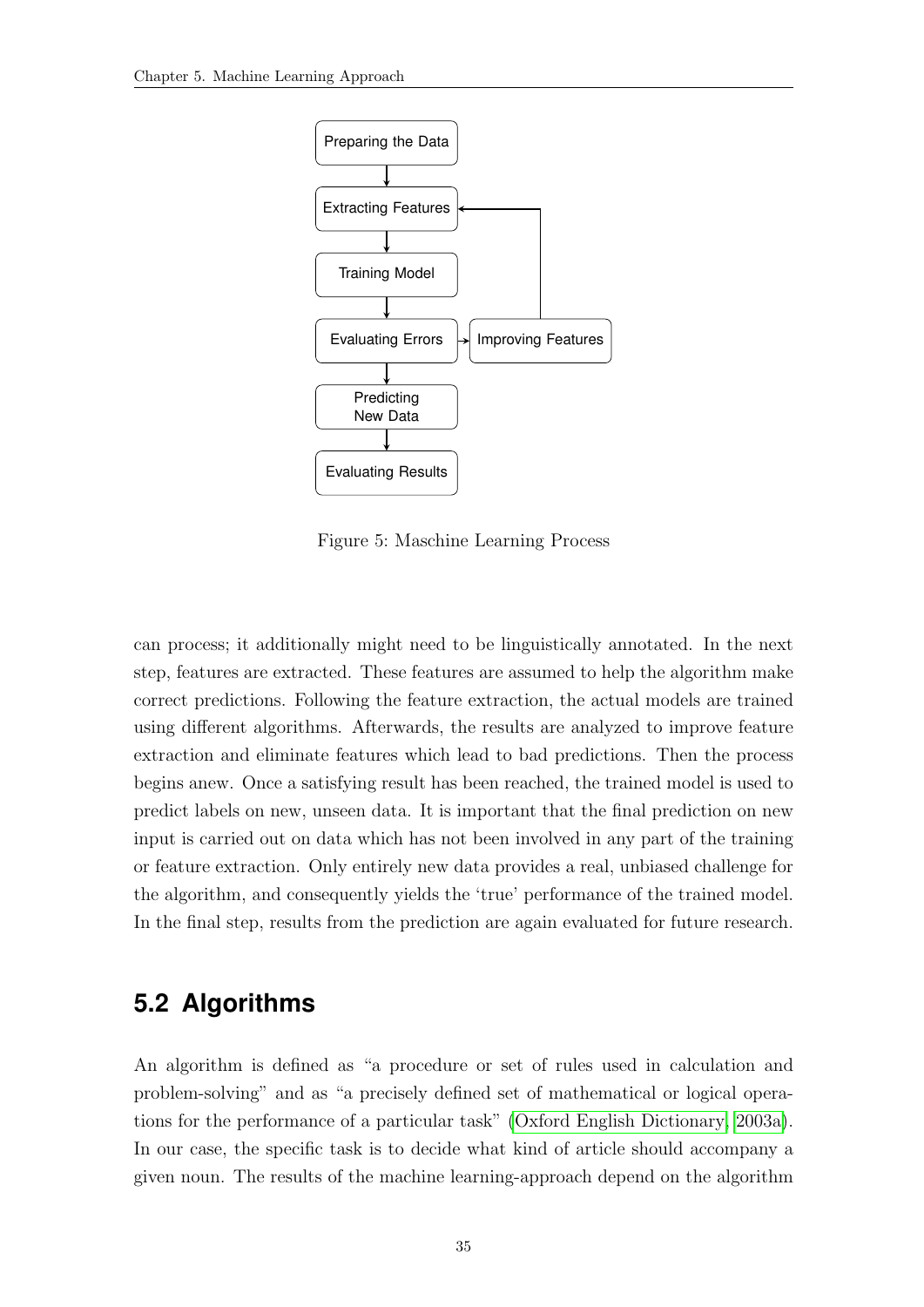as much as the preparation of the data and feature selection. Therefore, the three algorithms used for this thesis are briefly presented below.

#### **5.2.1 Naive Bayes**

Naïve Bayes is based on the Bayes' theorem, proposed by Thomas Bayes in 1763 [\(Bayes and Price, 1763\)](#page-80-0). The theorem has been seen as a cornerstone of probabilistic theory since its publication. It assumes that all events are independent of each other, and therefore one can multiply the probabilities of single events. The simple formula can be seen in (5.1).

$$
P(H|E) = \frac{P(E|H)P(H)}{P(E)}\tag{5.1}
$$

What is the probability of  $H$  happening given  $E$  has happened? This is calculated by multiplying the probability of  $E$  given  $H$  and the probability of  $H$  divided by the probability of  $E$ . Naïve Bayes is proof that "simple ideas often work very well" [\(Witten et al., 2011,](#page-84-0) 86), as this simple algorithm rivals or even outperforms many more advanced or sophisticated classifiers [\(Witten et al., 2011,](#page-84-0) 99).

#### **5.2.2 Support Vector Machine**

Support Vector Machine  $(SVM)$  is a more complex algorithm than Naïve Bayes. It can be explained most clearly by using a simplified example. The basic idea is to measure similarity between concepts using vectors. Widdows formulates the mathematical thinking behind SVM as follows:

If the two points are close together, then the angle in between them is small, and we might say that they are fairly similar to one another: if they are exactly the same point, then we shall say that their similarity is equal to 1. On the other hand, suppose the points  $a$  and  $b$  are at right angles to one another [...] then we might be tempted to say that they have nothing in common at all ... [\(Widdows, 2004,](#page-84-1) 105)

Figure [6](#page-45-0) illustrates this quote nicely. a and b are two entities which are compared to each other, given their dimensions, they point in different directions. The angle, Widdows mentions is  $\theta$ , and the smaller it is the closer related are the two entities.

The vectors hold information which describes our instances. In Figure [6,](#page-45-0) there are only two information pieces per entity, and this obviously is not enough to represent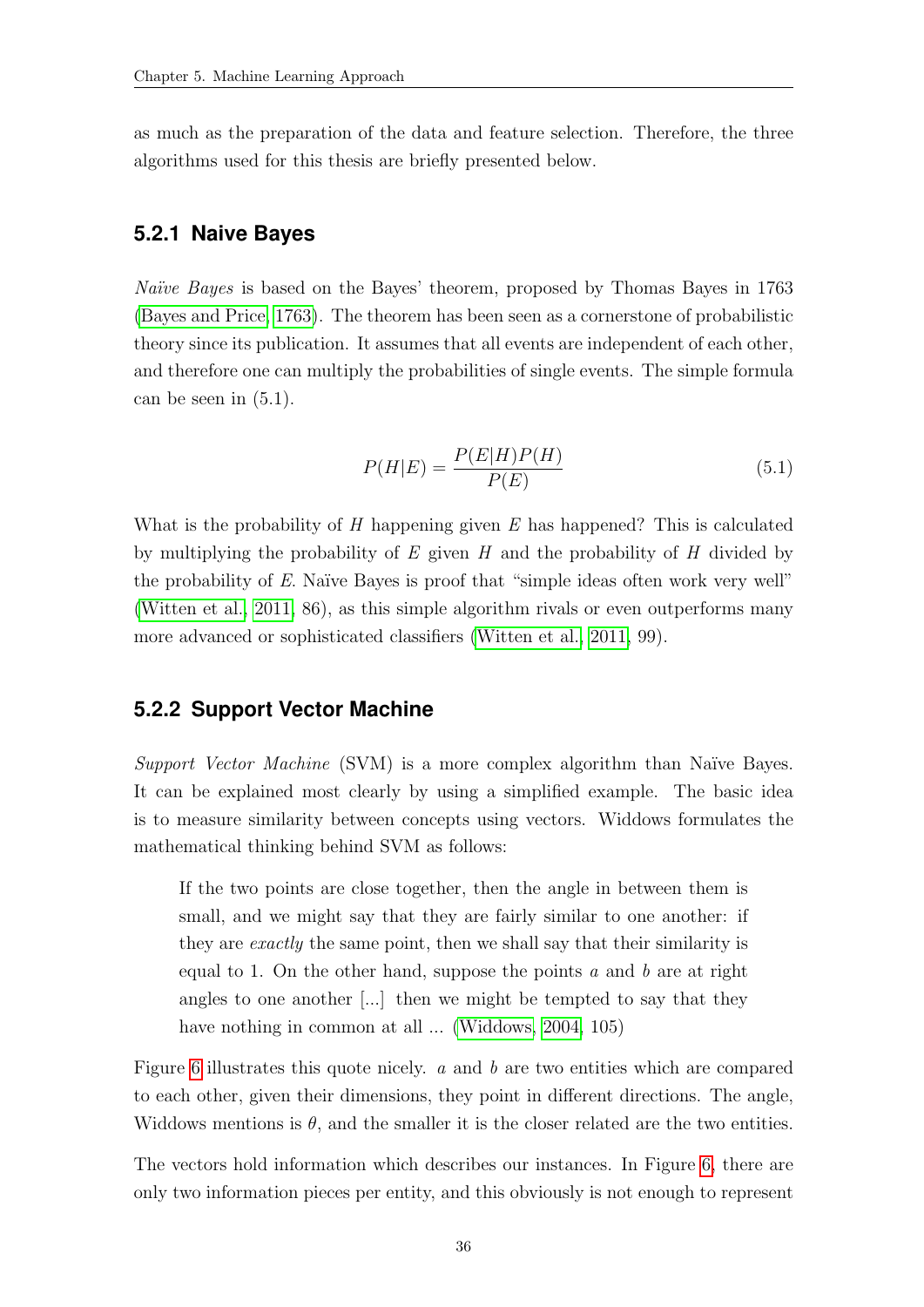<span id="page-45-0"></span>

Figure 6: Cosine Similarity adapted from [\(Widdows, 2004,](#page-84-1) 105)

'reality', but it is easier to visualize a two dimensional example than a five to 100 dimension real world problem. To return to the weather data, the vectors for the first two days could look like this:

$$
\begin{pmatrix}\nsum\n\\hot\n\\high\n\\no-wind\n\end{pmatrix}\n\begin{pmatrix}\nsunny\n\\ hot\n\\ high\n\\ wind\n\end{pmatrix}
$$

The order of the values needs to remain the same for all vectors, namely first *outlook*, followed by temperature, humidity and wind. The machine obviously needs numerical values to process the vectors, therefore, a value has been assigned to each weather condition; 1 for sunny, 2 for rainy, and 1 for hot, 2 for mild etc. This encoding translates into the following vectors:

$$
\begin{pmatrix} 1 \\ 1 \\ 1 \\ 1 \\ 2 \end{pmatrix} \begin{pmatrix} 1 \\ 1 \\ 1 \\ 1 \\ 1 \end{pmatrix}
$$

Now one can see that the vectors are very similar, as they only differ in the last position, therefore, they can be considered to be similar and will consequently yield the same answer to the question 'should the game be played?'. If a new vector is seen, it will be compared to the known vectors and based on the similarity to either play or not play the day will be classified accordingly.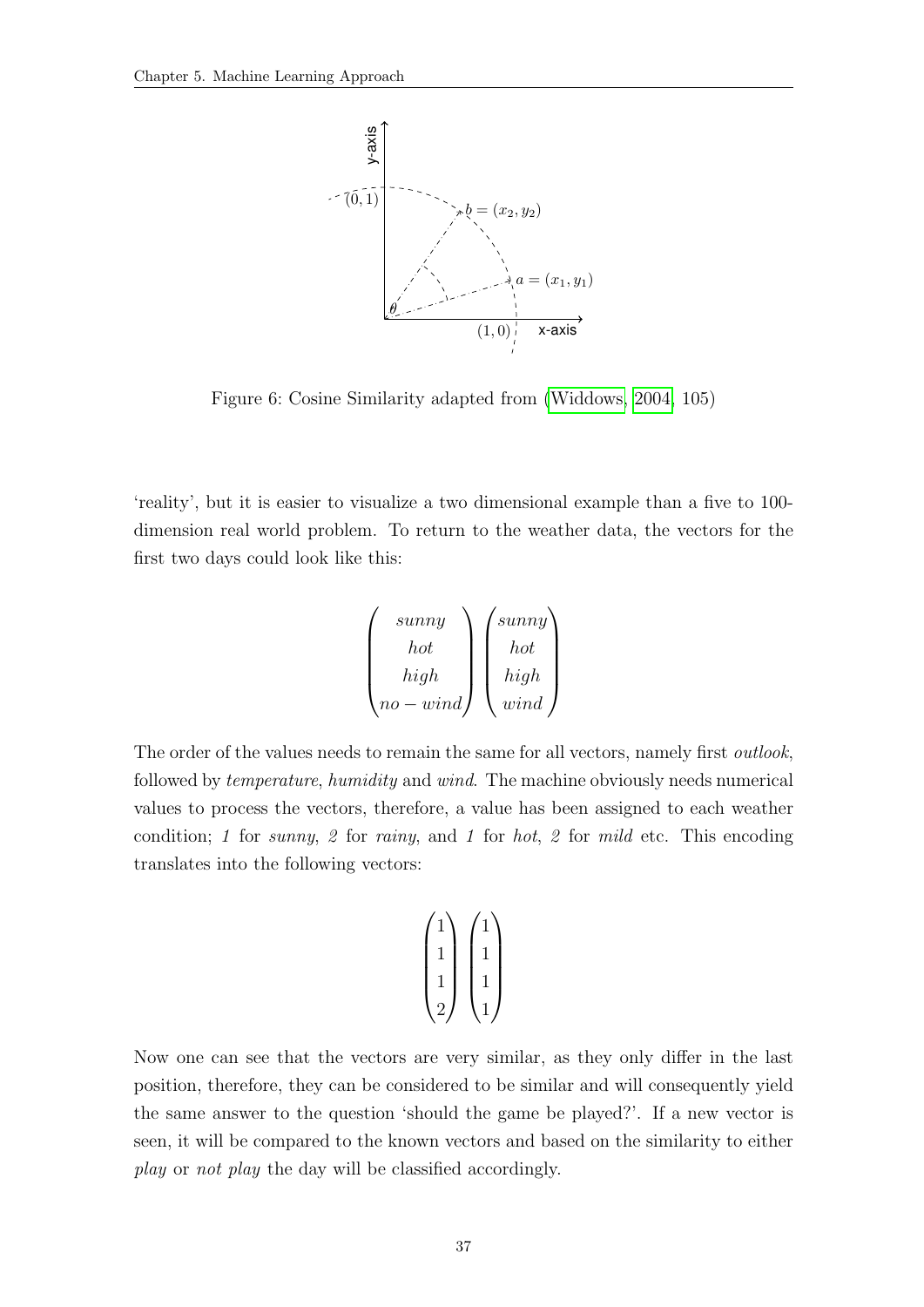The mathematical equations which are needed to successfully calculate the similarity between any two given vectors are the following:

$$
||a|| = \sqrt{\sum (a_i^2)} = \sqrt{a \cdot a}
$$
\n(5.2)

$$
(x, x') := \sum_{i=1}^{N} [x_i][x'_i]
$$
 (5.3)

(5.2) calculates the norm of a vector, and with this one can normalize all vectors to a length 1, which is called the *unit vector*. This is usually done to circumvent penalties for extremely frequent or infrequent contexts. The dot product or scalar product in (5.3) computes the angle between two vectors, which results in a similarity measurement as illustrated before [\(Widdows, 2004,](#page-84-1) 152-157), [\(Scholkopf and Smola,](#page-83-0) [2001,](#page-83-0) 1-3).

For this project, the vectors describe each noun in the data. This means that the vectors have over ten coordinates. The algorithm learns in which direction vectors with a definite article point and then, based on the similarity to a category labels new data.

#### **5.2.3 Logistic Regression**

The third algorithm which was chosen is called *Logistic Regression*. Logistic Regression was first proposed by David Cox [\(1958\)](#page-80-1). He assumed that if you have a binary class of either  $\theta$  or 1, the probability of an instance being either one, depends on the values of independent variables [\(Cox, 1958,](#page-80-1) 215). Formulated differently, the aim is to model a conditional probability  $Pr(Y = 1 | X = x)$  as a function of x, the unknown parameters will be estimated using maximum likelihood [\(Shalizi, 2013,](#page-83-1) 224). This can be achieved with a logistic regression model.

$$
log\frac{p(x)}{1 - p(x)} = \beta_0 + x \cdot \beta \tag{5.4}
$$

If one solves  $(5.4)$  for p, the formula then translates to:

$$
p(x; b, w) = \frac{e^{\beta_0 + x \cdot \beta}}{1 + e^{\beta_0 + x \cdot \beta}} = \frac{1}{1 + e^{-(\beta_0 + x \cdot \beta)}}
$$
(5.5)

This results in a linear classifier. However, logistic regression is more than just a classifier, because it states that "the class probabilities depend on distance from the boundary in a particular way", this way it makes "stronger, [and] more detailed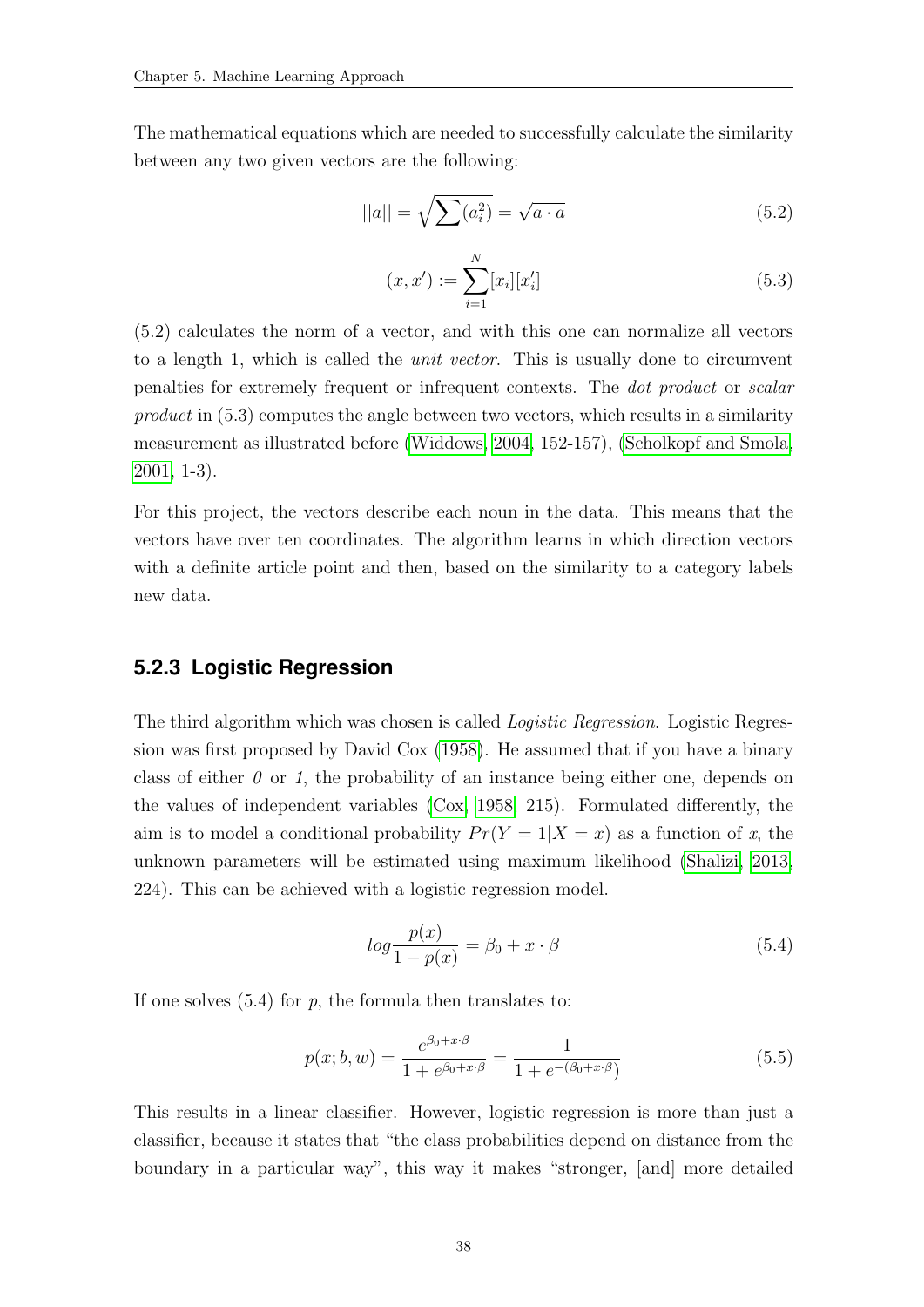predictions" than other algorithms [\(Shalizi, 2013,](#page-83-1) 225). Logistic regression, similar to Naïve Bayes, performs very well given its simplicity. Additionally, there is a long tradition of applying it to text data [\(Shalizi, 2013,](#page-83-1) 227). Therefore, it was included as a third algorithm for this thesis. Our classification is not a binary one, and therefore some minor modifications need to be done to the equation (5.5). The modified version can be found in the appendix.

# **5.3 Automatic Language Correction using Machine Learning**

Machine Learning has been used on an array of grammar correction tasks, though they have largely focused on determiners and preposition errors. Before introducing a selection of past studies, two different approaches to language correction using machine learning will be presented. All of the presented studies depend on training data, as well as good linguistic annotation. [Sakaguchi et al.](#page-83-2) [\(2012\)](#page-83-2) propose a system to correct spelling errors jointly with POS-tagging mistakes. This is done because many English as a Second Language (ESL) studies depend on correct POS-tagging and parsing of the data. However, if the data contains many spelling errors, the POS-tagging will be riddled with mistakes, and consequently, the parsing will not work properly either [\(Sakaguchi et al., 2012,](#page-83-2) 2358). Therefore, the team developed a machine learning system which first corrects seven different types of spelling errors<sup>1</sup> and then tags the ESL text. Using the Cambridge Learners Corpus First Certificate in English (CLC FCE) data set, they were able to see a 2.1% increase in their F-value compared to the baseline, which is statistically significant [\(Sakaguchi et al., 2012,](#page-83-2) 2366). The classifier performed even better on the Konan-JIEM learner corpus, which consists of essays written by Japanese ESL students. There, the increase in performance measured 3.8% [\(Sakaguchi et al., 2012,](#page-83-2) 2361-66). The most important insight from this study is that this approach results in better POS-tagging than the pipeline approach, where spelling mistakes are corrected prior to the POS-tagging [\(Sakaguchi et al., 2012,](#page-83-2) 2370). [Tajiri et al.](#page-84-2) [\(2012\)](#page-84-2) focus on another area that often causes difficulty for ESL learners, namely tense and aspect. This type of correction is very difficult, as it relies heavily on global context (198). They defined 14 local features, meaning that the features relate directly to the verb phrase which needs to be corrected, such as auxiliary verb or word to the left. They also defined global fea-

<sup>&</sup>lt;sup>1</sup>typographical (*\*gramar/grammar*), homophone (see/sea), confusion (*\*form/from*, split (*\*never* the less/ nevertheless, merge (\*baseballbat/baseball bat), inflection (\*swim/swims) and derivation (\*well/good) errors [\(Sakaguchi et al., 2012,](#page-83-2) 2358)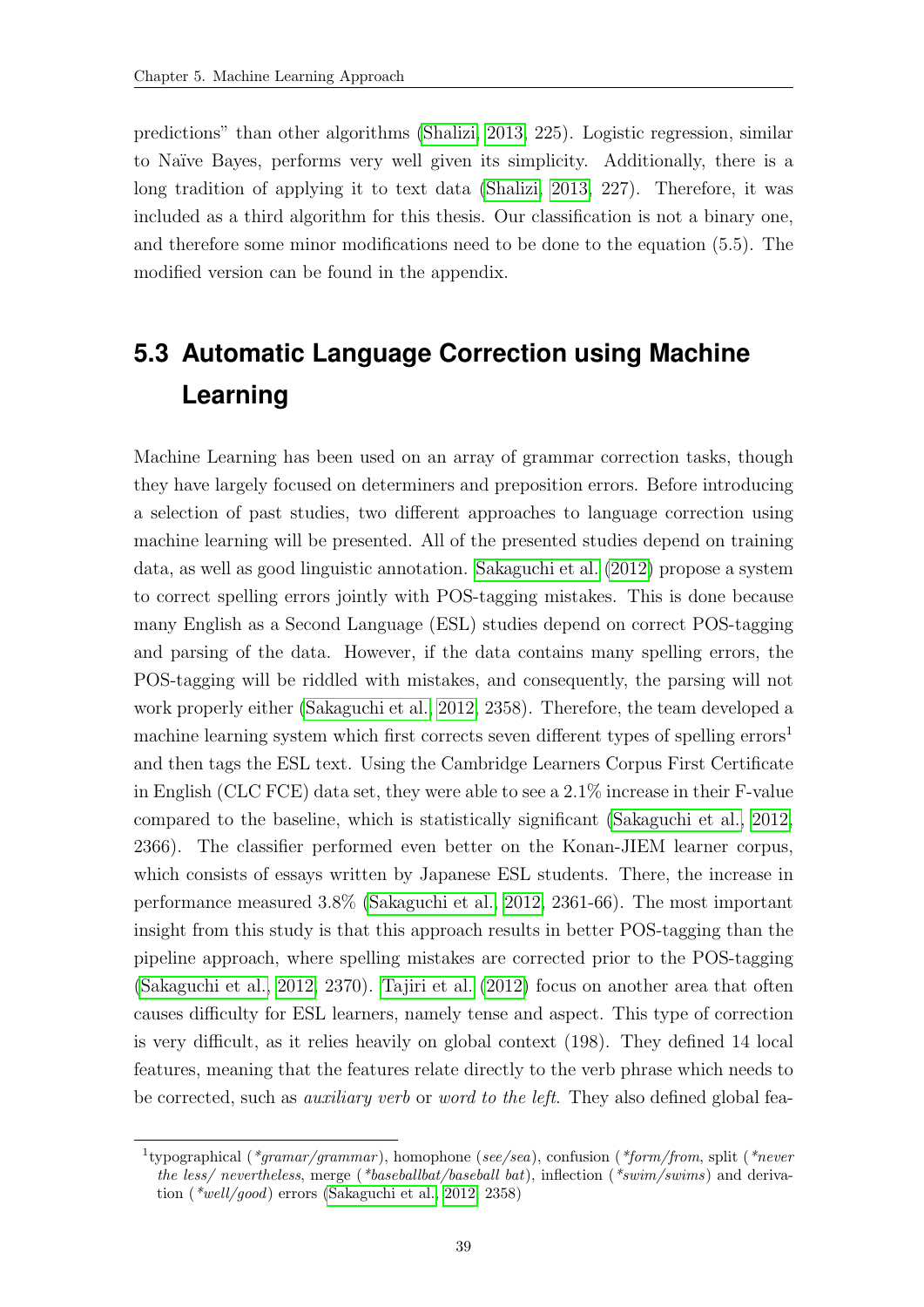tures. These features include information from verb phrases preceding or following the current target verb phrase [\(Tajiri et al., 2012,](#page-84-2) 199-200). With this approach, the system detects 61 out of 211 instances where simple present tense was used instead of simple past, and corrects 52 instances. The second most common error, using simple past instead of simple present, is only detected in nine instances out of 94 by the system. This significant drop in performance can be easily explained by the fact that the second error is harder to detect for the computer. Thus they intend to intensify their research to detect less obvious errors as well [\(Tajiri et al., 2012,](#page-84-2) 201).

[Dahlmeier and Ng](#page-81-0) [\(2011\)](#page-81-0) introduce the *NUS Corpus of Learner English* (NUCLE). This corpus consists of around 1400 essays written by non-native, university students on a variety of topics. This results in over one million tokens fully annotated with error tag corrections [\(Dahlmeier and Ng, 2011,](#page-81-0) 918). The NUCLE has been used by many studies as a training or evaluation data set. [Dahlmeier and Ng](#page-81-0) [\(2011\)](#page-81-0) are able to show that grammar correction tools perform better when trained on data from NUCLE rather than tools which were trained on correct data. They corrected article and preposition usage and concluded that especially for articles the main difficulty lies in the fact that often more than one choice is correct (920-21). One of the studies which makes use of NUCLE is carried out by [Xiang et al.](#page-84-3) [\(2013\)](#page-84-3). They claim that up to 12% of all errors recorded in NUCLE are errors in article usage. To reduce complexity during the training process without losing performance a socalled genetic algorithm was used to lower the number of feature dimensions. In other words, the features leading to the clearest predictions were determined, and confusing features were eliminated. After some confidence tuning, the Maximum Entropy classifier outperforms the system by [Dahlmeier and Ng](#page-81-0) [\(2011\)](#page-81-0) by 2.2% in the F-value [\(Xiang et al., 2013,](#page-84-3) 1067-1069). The same type of classifier, Maximum Entropy, is also used by [Han et al.](#page-81-1) [\(2004\)](#page-81-1). They trained their classifier on about eight million noun phrases stemming from the Meta Metrics Corpus. An interesting insight from their feature evaluation is that the more a head noun appeared, the better the classifier predicted the correct article. The classifier was then tested on Test of English as a Foreign Language (TOEFL) essays written by native speakers of Russian, Japanese, and Chinese. These languages were intentionally chosen as they do not have articles. The classifier reached an average accuracy of an impressive 83.00% [\(Han et al., 2004,](#page-81-1) 1626-1627). A large portion of the mistakes originated in the fact that often "the highest probability outcome was only marginally greater than the second highest", moreover both options were often grammatically correct. Nevertheless, based on context a human annotator clearly favors one over the other, for example "because an entity was being mentioned the first time" [\(Han et al.,](#page-81-1) [2004,](#page-81-1) 1268).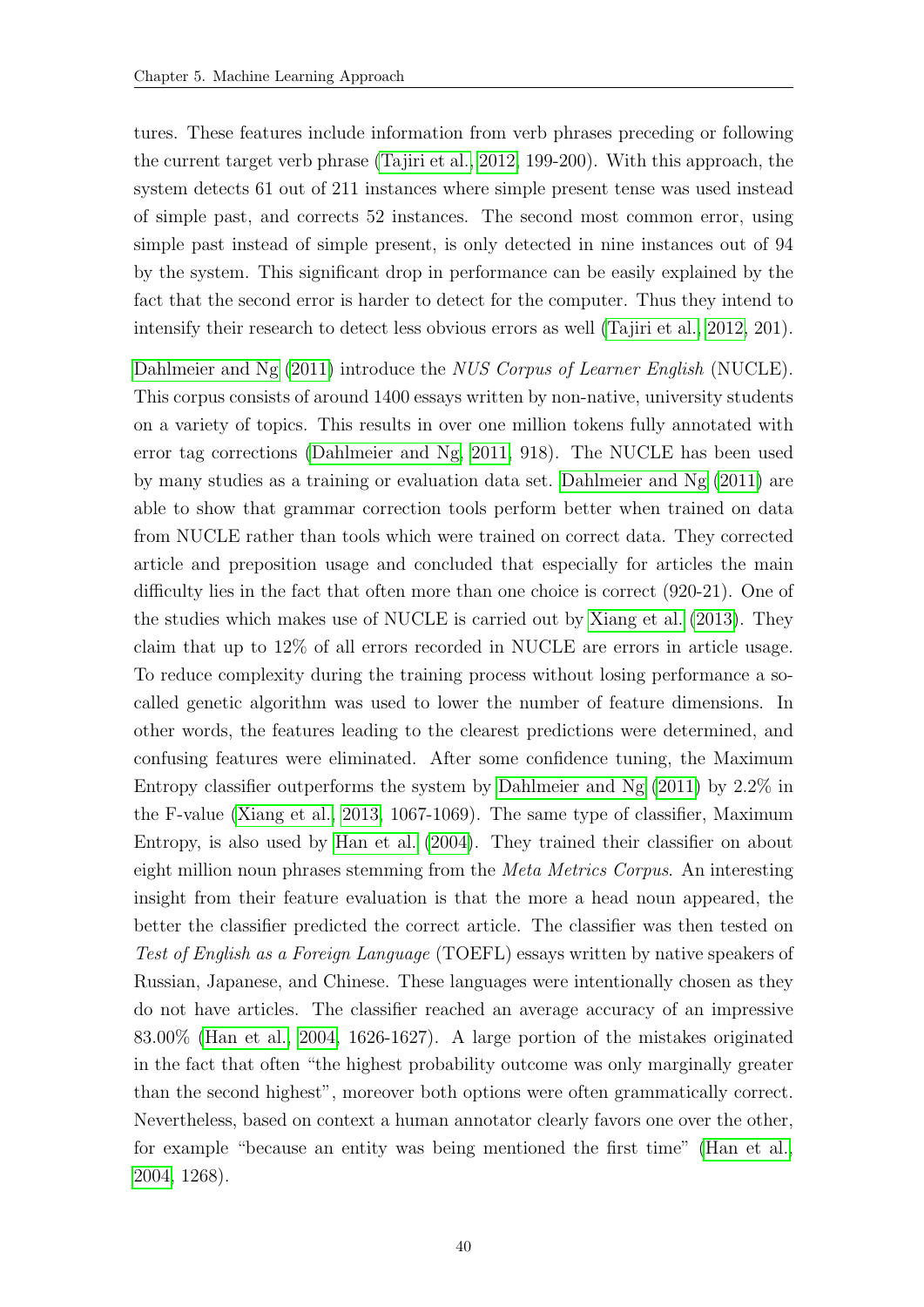Finally, two slightly different approaches to article correction will be illustrated. The first reiterates the point that "writing errors often present a semantic dimension that renders it difficult if not impossible to provide a single correct suggestion" [\(Gamon et al., 2008,](#page-81-2) 1). To circumvent this problem, [Gamon et al.](#page-81-2) [\(2008\)](#page-81-2) develop a three step system. First, they train two classifiers for the suggestion provider, for both types of errors (articles and prepositions). The first classifier determines whether or not an article/preposition is needed, and the second makes a choice as to which article/preposition should be used, given that one is required. Second, a language model is learned, to rate the original user input against the suggestion made by the suggestion provider. And third, they construct an example provider, which provides the user with similar examples to the sentence the user has written [\(Gamon et al., 2008,](#page-81-2) 2-4). This system performs with an accuracy of 86.07% for the determiner correction, where the most common correction is the insertion of a missing article [\(Gamon et al., 2008,](#page-81-2) 5-7). The final paper which will be presented approaches the problem of sparse incorrect data from which the machine can learn by introducing errors into their data. [Rozovskaya and Roth](#page-83-3) [\(2010\)](#page-83-3) use different methods to introduce the erroneous articles ranging from randomly replacing articles to using error patterns from ESL writings to mimic the writing of an ESL learner (158-159). Classifiers were trained on the different modified data sets and then applied to three sets of data, namely ESL writing by Chinese, Russian and Czech speakers. For each native language, a different method of introducing errors worked best, but the error reduction lay between 8% and 16% [\(Rozovskaya and Roth, 2010,](#page-83-3) 160). These results suggest that classifiers which are trained on data containing errors perform better than classifiers which are trained on clean or correct data [\(Rozovskaya and Roth, 2010,](#page-83-3) 160).This is corroborated by [Dahlmeier and Ng](#page-81-0) [\(2011\)](#page-81-0).

The field of automatic language correction is very broad, and there are a lot of new insights constantly emerging. Much can be achieved with the proper set of tools and training data as was demonstrated by the by the cited studies. In the following sections, the data used for this project will be presented.

### <span id="page-49-0"></span>**5.4 Data**

The quality and type of the data is much more important for the machine learning approach considering the data is the basis for the learning. Consequently, the data will be presented in greater detail.

The corpora chosen for this project are all part of the Brown Corpus Family. The Brown Corpus was the first large text collection which was computer-readable and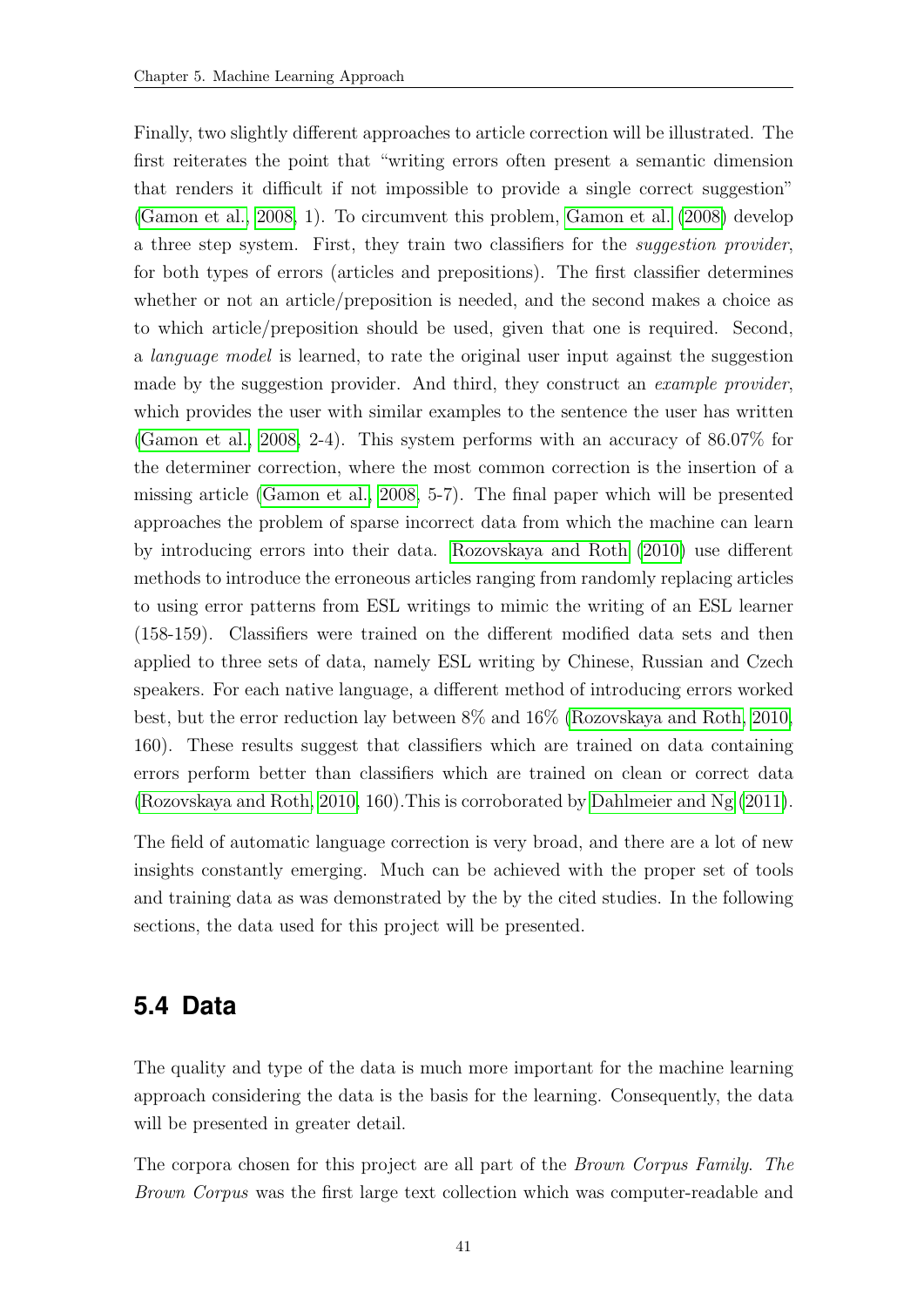made available with linguistic annotation. The original corpus was compiled during the 1960s and contained over 1 million words of American English printed during the calendar year 1961. The corpus is split into 15 genres; a complete list can be found in the appendix. This project seeks to correct article usage in academic writing, thus the chosen data stems from the academic section of the corpora. This data set will be referred as Brown for the rest of the thesis. Brown academic consists of around 187'000 tokens (including punctuation) which make up over 6'800 sentences. The distribution of articles can be seen in Table [13.](#page-50-0) This corresponds to data cited by [Biber et al.](#page-80-2) [\(1999\)](#page-80-2), although no claims about ∅-forms are made there.

<span id="page-50-0"></span>

|            | <b>Brown</b> | AmE06                 |                  | <b>BOTH</b> |               |
|------------|--------------|-----------------------|------------------|-------------|---------------|
| definite   | 13'367       | 35.33%                | 11'648           | 26.80%      | 25'015        |
| indefinite | 4'811        |                       | 4'785<br>11.02 % | 9'596       |               |
| (a/an)     | (3'975/836)  | 12.71%<br>(3'938/847) |                  |             | (7'913/1'683) |
| Ø          | 19'641       | 51.92%                | 27'006           | 62.17%      | 46'647        |
| total      | 37'819       |                       | 43'439           |             | 81'258        |

Table 13: Overview over the Distribution of Article in the Data Sets

The second data set, AmE06 comes from the Brown family as well. It was compiled at Lancaster University in early 2011 to mirror the BE06. It consists of texts written by Americans or people who have lived in America for a substantial amount of time, published between 2004 and 2008. 400 out of the 500 texts were published in 2006 [\(Potts and Baker, 2012,](#page-83-4) 301-302). Using only the academic portion of the corpus as training material, roughly 192'000 tokens (including punctuation) in 6'800 sentences were identified. The distribution of articles can also be found in Table [13.](#page-50-0) The third data set listed in Table [13](#page-50-0) combines both data sets.

All articles in these data sets are assumed to be used correctly. This is done for a number of reasons. Firstly, a lot of manual annotation on behalf of the researcher can be avoided. Secondly, as was shown in Chapter [2,](#page-12-0) article use is subjective and highly variable. By assuming the real life data is correct, an attempt at representing the complexities of normal article use by native speakers is made. Thirdly, a natural distribution of articles is achieved. The following procedure was performed on all three data sets, in order to make comparisons possible and see how different inputs affect the machine learning results.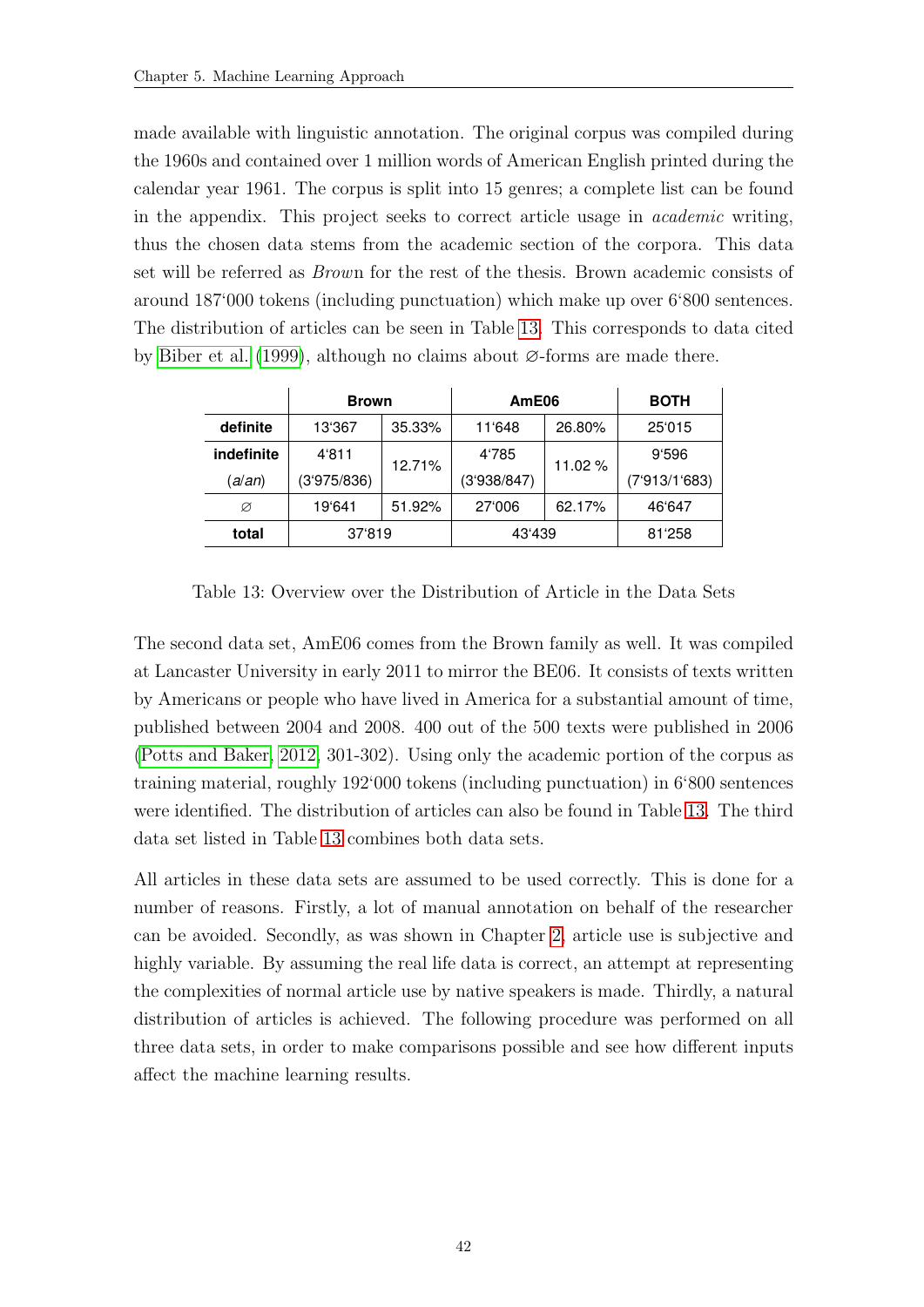# **5.5 Pre-Processing**

The pre-processing procedure is similar to the rule-based approach elaborated in Chapter [4.2.](#page-29-0) The raw text was tagged using the TreeTagger. The tagged output was transformed into the conll format for the parsing process with the *Maltparser*. In contrast to the rule-based approach, the pre-processing is vital to the performance of the machine learning algorithms, as the algorithms learn what is correct on the basis of the data. An additional step required for machine learning is the conversion of the data into a csv-file.<sup>2</sup> Lightside expects this format, as has been mentioned in Chapter [3.](#page-21-1) The features are extracted from the data and then stored in a file as csv. Afterwards, the pre-processed data is fed into the machine learning workbench.

# <span id="page-51-0"></span>**5.6 Feature Extraction & Selection**

The features form the bedrock of the algorithm's learning pattern. Therefore, they greatly influence the results. Features are attempt to define all the factors which affect article choice. Thus, several features describe underlying syntactic structures, while others try to give the algorithm semantic information about the instance. In this section, all features considered in this process will be described and the features ultimately selected will be explained in greater detail. The final features can be found in Table [14,](#page-53-0) alongside a short description, example, and the number of values the features resulted in.

Similar aspects were taken into consideration as in the rule-based approach. The noun itself influences the article choice, therefore the noun and its POS-tag were selected as a feature. Whether or not a preposition follows the noun, also influences article selection. Furthermore, depending on the preposition, different choices regarding the articles are made. This was taken into consideration with the preposition feature. If the noun is not followed by a preposition, the default value 'none' is assigned. The distinction between indefinite a and indefinite an is addressed with the feature vowel. However, this solution does not take into consideration whether the article is immediately followed by the target noun or if a modifier exists.

 $(5.6)$  a house  $\rightarrow$  no

 $(5.7)$  an interesting house  $\rightarrow$  no

Consequently, both examples (5.6) and (5.7) have the value no for the vowel feature,

<sup>2</sup> comma separated values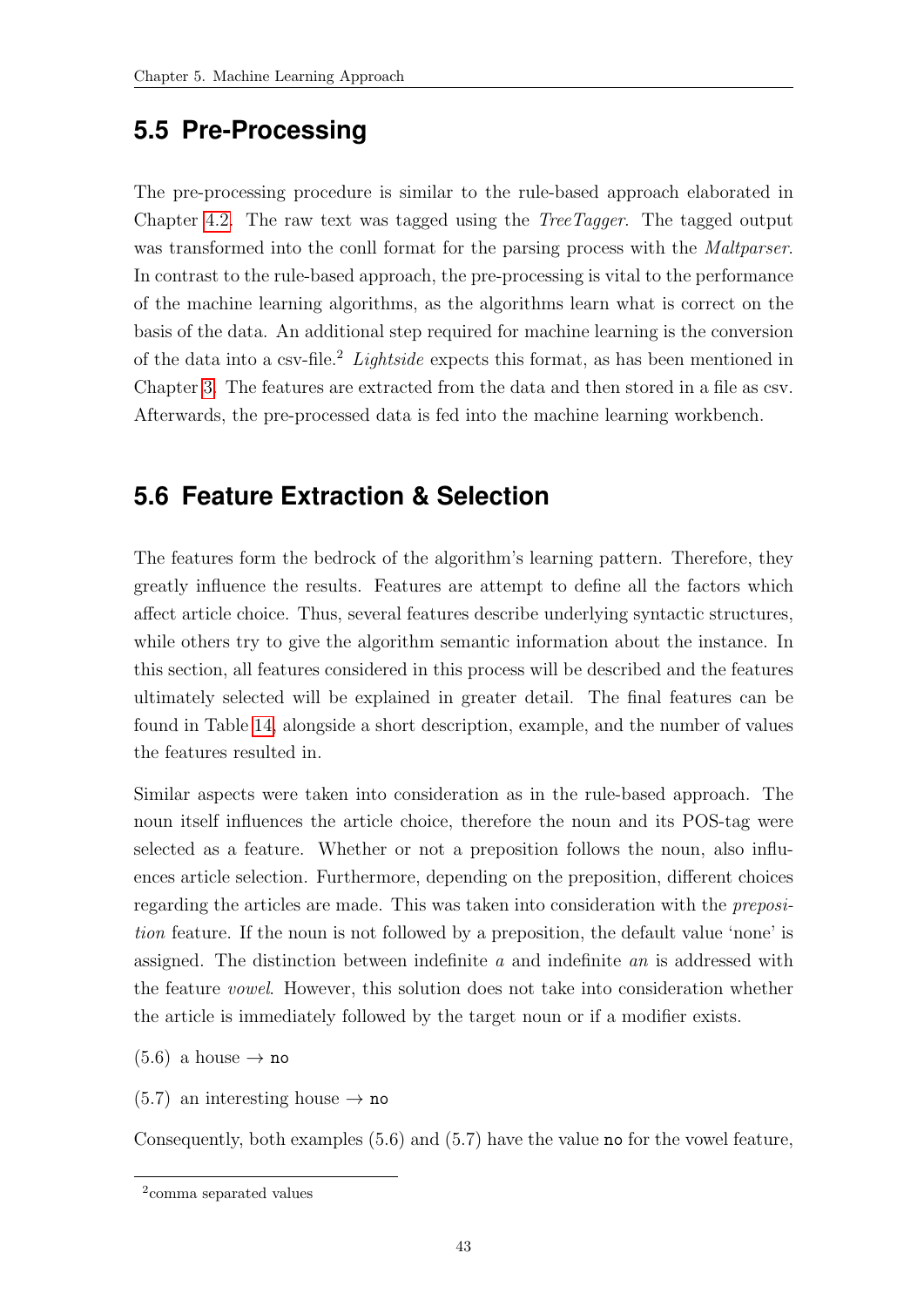even though there is an adjective beginning with a vowel in (5.2). This is something which was ignored. *Lightside* has several built-in features, including both standard and POS-bigrams. However, the context of bigrams proved to be too small. In (5.8) one can see that the bigrams do not adequately represent the syntactic structure of the noun phrase.

(5.8) The green house on the DT JJ NN IN DT NN. hill. DT-JJ JJ-NN NN-IN IN-DT DT-NN

For the noun phrase the green house, the bigrams do not encompass the entire noun phrase, and therefore results in confusing bigrams. This problem is circumvented by using POS-Trigrams. At first, all trigrams are utilized using the built-in feature, which made the training process very slow and did not improve the performance significantly. Therefore, the features  $Trigramm-ONE/TWO/THREE$  are extracted. These trigrams only include POS-trigrams where a noun tag is in either the first, second or third position. This way, the entire first noun phrase in (5.8) is captured. As can be seen in Table [14,](#page-53-0) the number of unique values is still rather large, though a lot smaller than if all possible POS trigrams were used.

Another two features relate to the immediate context of the noun, namely *Modifier* Relation and Modifier Tag. The relation feature describes the kind of relation the modifier has to the noun, and this gives clues as to the type of noun phrase. For example, if the relation is nn it is clear that the noun is part of a compound, as in baseball bat. The second feature, the Modifier Tag, simply registers the POS of the modifying element. If the noun is not modified, then the default value for both features is 'none'. If there is more than one modifier, the one immediately to the left of the noun is registered in the features. The last feature attempts to provide some semantic information. Co-Reference Resolution checks whether the noun has been used in the previous five sentences. However, it does not do real co-reference resolution, as the extraction process will not recognize that the sentences (5.9/10/11) are about the same person. It examines only whether the exact word has been used before.

- (5.9) The president is giving a speech.
- (5.10) People cheer for him.
- (5.11) Obama makes a great speaker.

A further complication is that proper names like president almost always take the

<sup>&</sup>lt;sup>2</sup>The number of values differ between the different data sets.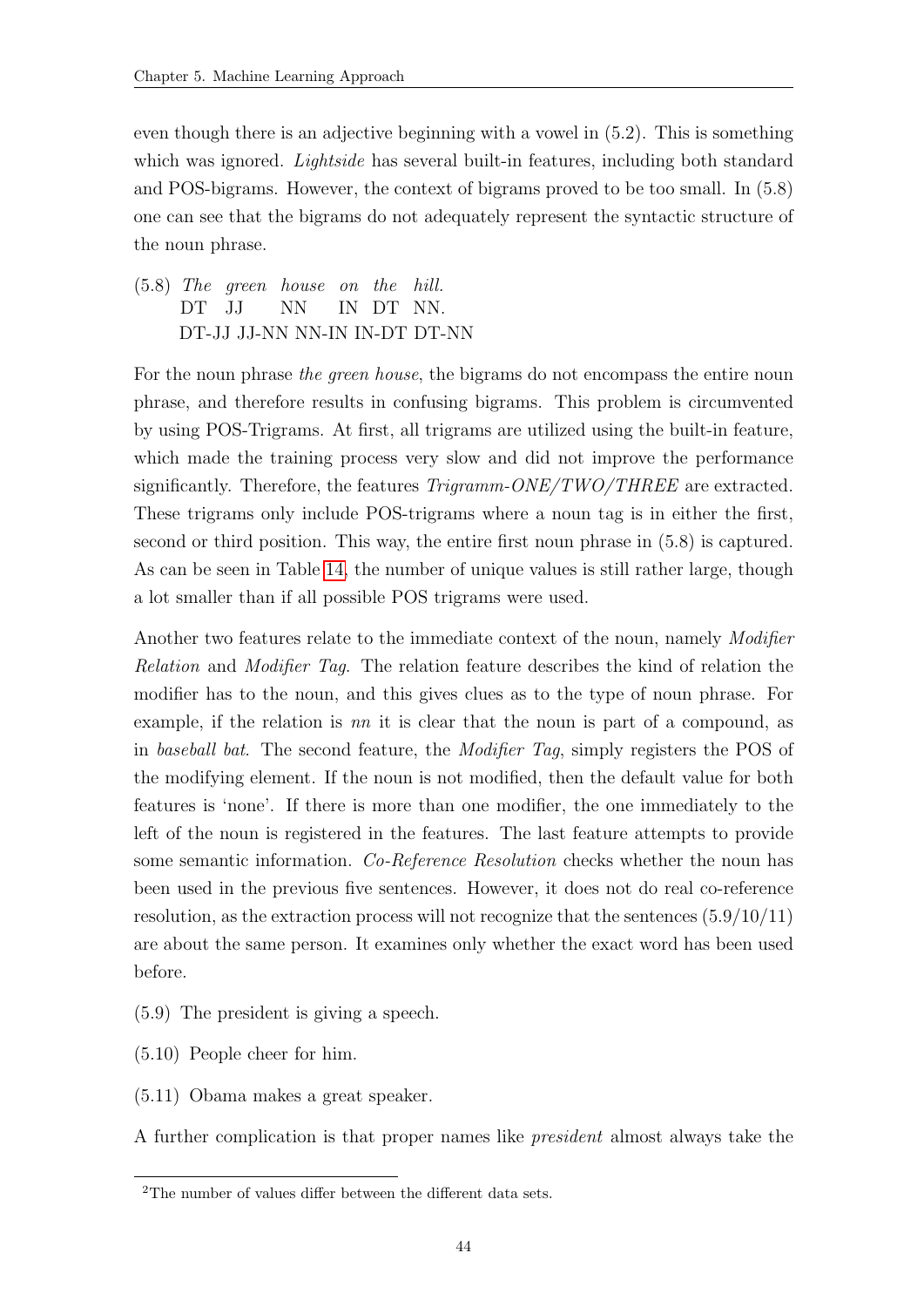<span id="page-53-0"></span>

| <b>Feature</b>                           | <b>Description</b>                                                     | <b>Example</b> | Number of Values <sup>2</sup> |
|------------------------------------------|------------------------------------------------------------------------|----------------|-------------------------------|
| <b>Noun</b>                              | The noun which this instance<br>is concerned with.                     | moon, emission | 8'000-10'000                  |
| <b>Noun Tag</b>                          | The POS-tag of the noun which<br>this instance is concerned with.      | NN, NNP        | 4                             |
| <b>Modifier</b>                          | The dependency relation between                                        | nn, amod       | $22 - 26$                     |
| <b>Relation</b><br><b>Modifier Tag</b>   | the modifying element and the noun.<br>The modifying elements POS-tag. | JJ, NN         | 30-33                         |
| <b>Preposition</b>                       | The preposition which follows<br>after the noun.                       | of, in         | 120-130                       |
| <b>Co-Reference</b><br><b>Resolution</b> | If the noun has appeared<br>in the preceding five sentences.           | yes/no         | 2                             |
| <b>Vowel</b>                             | If the noun starts with a vowel.                                       | yes/no         | 2                             |
| <b>Trigram-ONE</b>                       | POS-Trigram, where the noun<br>tag is in first position.               | NN-PREP-DET    | 1'091-1'192                   |
| Trigram-TWO                              | POS-Trigram, where the noun<br>tag is in second position.              | DET-NN-EOL     | 942-1'150                     |
| <b>Trigram-THREE</b>                     | POS-Trigram, where the noun<br>tag is in third position.               | DET-JJ-NN      | 1'316-1'168                   |
| LightSide<br><b>UNIGRAM</b>              | The LightSide built-in unigram<br>feature, except the, a and an.       | good, is       | unclear                       |

Table 14: List of all Features used in the Machine Learning

definite article, independent of how often they have appeared. Finally, UNIGRAM the built-in feature of LightSide was used. This feature uses a bag-of-words approach, and the workbench completes the selection process for the user. One modification was made though. Given that the article is what the algorithm is supposed to predict, the, a and an were excluded from the feature list in a restructuring step. If left in the feature list, the algorithm would already 'see' in the data what it is supposed to learn.

The eleven described features were then used to train individual models. For the purpose of understandability, the process of feature extraction, feature selection, and training the models is described as a linear process. However, as was shown in Figure [5,](#page-43-0) the process is far more circular than suggested here.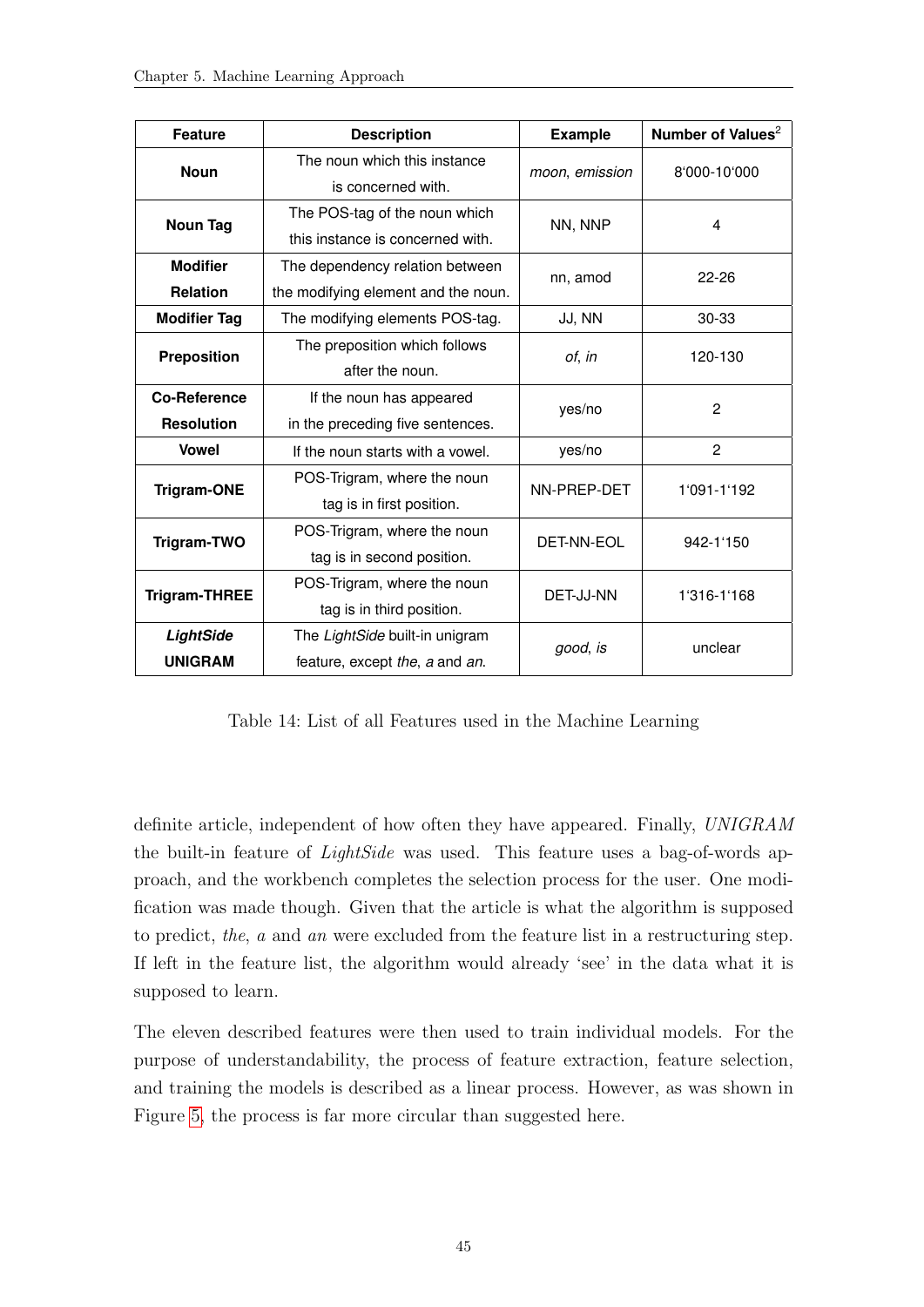### **5.7 Model Training**

In total, over 50 different models were trained for this thesis. This is because each feature combination was used to train three different algorithms, three different data sets were used, and promising initial results prompted more attempts. For each set of features, a specific algorithm, data set, and set of categories had to be chosen. An overview of all options can be found in Table [15.](#page-54-0)

<span id="page-54-0"></span>

| <b>Algorithms</b> | Naïve Bayes, SVM, Logistic Regression                  |  |  |
|-------------------|--------------------------------------------------------|--|--|
| Data Set          | Brown, AmE06, combined                                 |  |  |
| <b>Categories</b> | definite, indefinite, zero;                            |  |  |
|                   | definite, indefinite-vowel, indefinite-consonant, zero |  |  |

Table 15: Different Dimensions to choose from for Model Training

Each trained model is evaluated with a ten fold cross validation by Lightside; this returns an accuracy as well as a confusion matrix. The ten fold cross validation is the standard evaluation form for machine learning tasks.

<span id="page-54-1"></span>As a baseline, the two features *noun* and *noun tag* were chosen, resulting in the accuracies found in Table [16.](#page-54-1) It became apparent that the three algorithms are

|             | <b>Brown</b> | AmE06  | Combined |
|-------------|--------------|--------|----------|
| Naïve Bayes | 57.4%        | 64.52% | 61.32%   |
| <b>SVM</b>  | 58.53%       | 65.48% | 62.3%    |
| LogReg      | 58.62%       | 66.16% | 62.68%   |

Table 16: Baseline for all Algorithms and Data Sets

very similar, however, there is great variation between the data sets. This finding will be discussed in more depth in the section [5.8.](#page-63-0) For space purposes not every model trained will be introduced, but the general learning curve will be presented in six training cycles. All models presented are contrasted to the baselines found in Table [16.](#page-54-1)

### **5.7.1 Brown – First Training Cycle**

For the first of six training cycles, the dimensions described by Table [17](#page-55-0) were used in conjunction with the Brown data set. After some preliminary testing, bigrams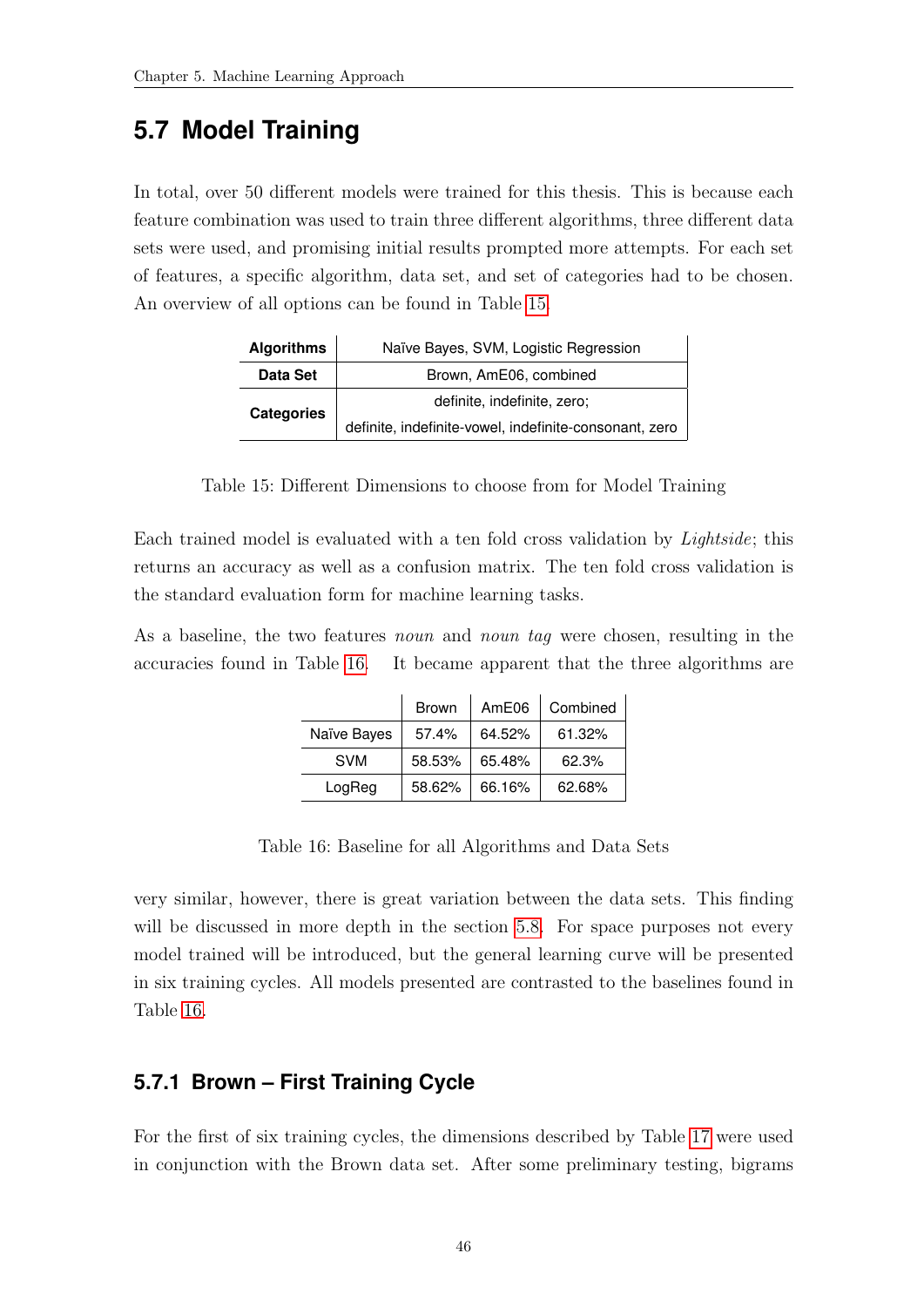<span id="page-55-0"></span>proved to result in overly noisy data, as was explained in section [5.6,](#page-51-0) and therefore they were not included in any training cycle.

|                     | Noun                     |            |
|---------------------|--------------------------|------------|
|                     | Noun Tag                 |            |
| Naïve Bayes         | Modifier Tag             | definite   |
| <b>SVM</b>          | <b>Modifier Relation</b> | indefinite |
| Logistic Regression | Preposition              |            |

Table 17: Dimensions for the First Training Cycle

The dimensions are rather simple and attempt to capture about the same level of information as the first round of rule development in section [4.3.1.](#page-31-0) The one addition is, that it was not only checked whether a noun is modified but also recorded how the noun was modified. The Brown data set was used as training material, as aforementioned, and all three algorithms were applied to it. This resulted in the accuracies found in Table [18.](#page-55-1) One can see, that all algorithms improved

<span id="page-55-1"></span>

|                            | <b>Accuracy</b> | <b>Baseline</b> | Improvement |
|----------------------------|-----------------|-----------------|-------------|
| <b>Naïve Bayes</b>         | 62.09%          | 57.4%           | $+3.69\%$   |
| <b>SVM</b>                 | 62.61%          | 58.53%          | $+4.08%$    |
| <b>Logistic Regression</b> | 63.24%          | 58.62%          | $+3.63%$    |

Table 18: Results for the First Training Cycle

significantly compared to the baseline. While the SVM model has improved the most in absolute terms, the Logistic Regression model has the highest accuracy, even though it improved the least. If one studies the confusion matrix for the SVM<sup>3</sup>, it becomes apparent that not all article predictions were equally valid. The

| Act\Pred   | definite | indefinite | Ø     |
|------------|----------|------------|-------|
| definite   | 7683     | 785        | 4899  |
| indefinite | 2210     | 979        | 1622  |
| Ø          | 4022     | 601        | 15018 |

Table 19: Confusion Matrix for SVM, First Training Cycle

Confusion Matrix displays the actual article and the predicted article. Consequently, the diagonal cells in bold represent the correctly predicted instances. The 2210 instances found at the juncture of the first column and the second row represent all

<sup>&</sup>lt;sup>3</sup>All confusion matrices can be found in the appendix.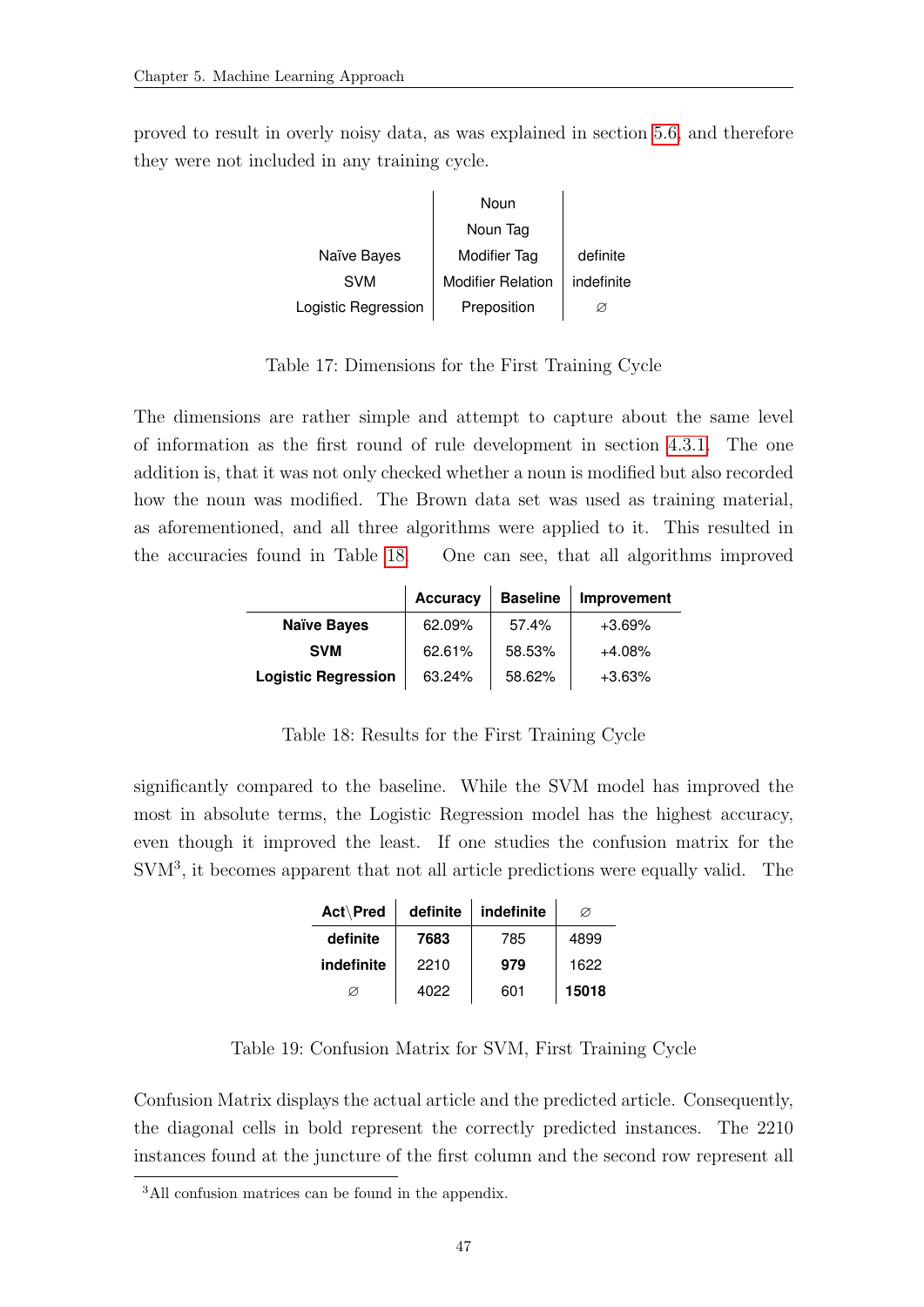the instances where the text originally had an indefinite article, but the algorithm assigned a definite one, as a reading example. Upon closer inspection, it becomes apparent that the algorithm had fewer difficulties deciding between 'no article' and 'some article' then definite or indefinite article. In regards to the indefinite article, more predictions were ultimately incorrect. The decision between indefinite and definite articles also posed a difficult challenge for the rule-based approach, as noted before.

More contextual information is needed to facilitate the definite/indefinite choice. Therefore, POS-Trigrams were added in the second training cycle.

### **5.7.2 Brown – Second Training Cycle**

The POS-Trigrams, which were added as features, in this training cycle contained only trigrams with a head noun, as was explained [5.6.](#page-51-0) Though *Lightside* has a built-in POS-Trigram feature, there were too many possible combinations for POS-Trigrams, and most of them were unnecessary and created undue noise in the data. Table [20](#page-56-0) contains a list of all dimensions for the second training cycle, taken again from the academic portion of the Brown Corpus.

<span id="page-56-0"></span>

Table 20: Dimensions for the Second Training Cycle

The results can be seen in Table [21](#page-57-0) and are quite promising. All algorithms have increased the accuracy over 10% compared to the baseline, as well as a significant improvement over the first training cycle.

In order to determine if the POS-Trigrams facilitated the decision between indefinite and definite articles, the confusion matrices for Logistic Regression of the first and second training cycle are presented in Table [22.](#page-57-1)

The number of correctly predicted indefinite articles has risen significantly, and fewer indefinite articles were labeled as ∅-forms. However, there was a slight increase in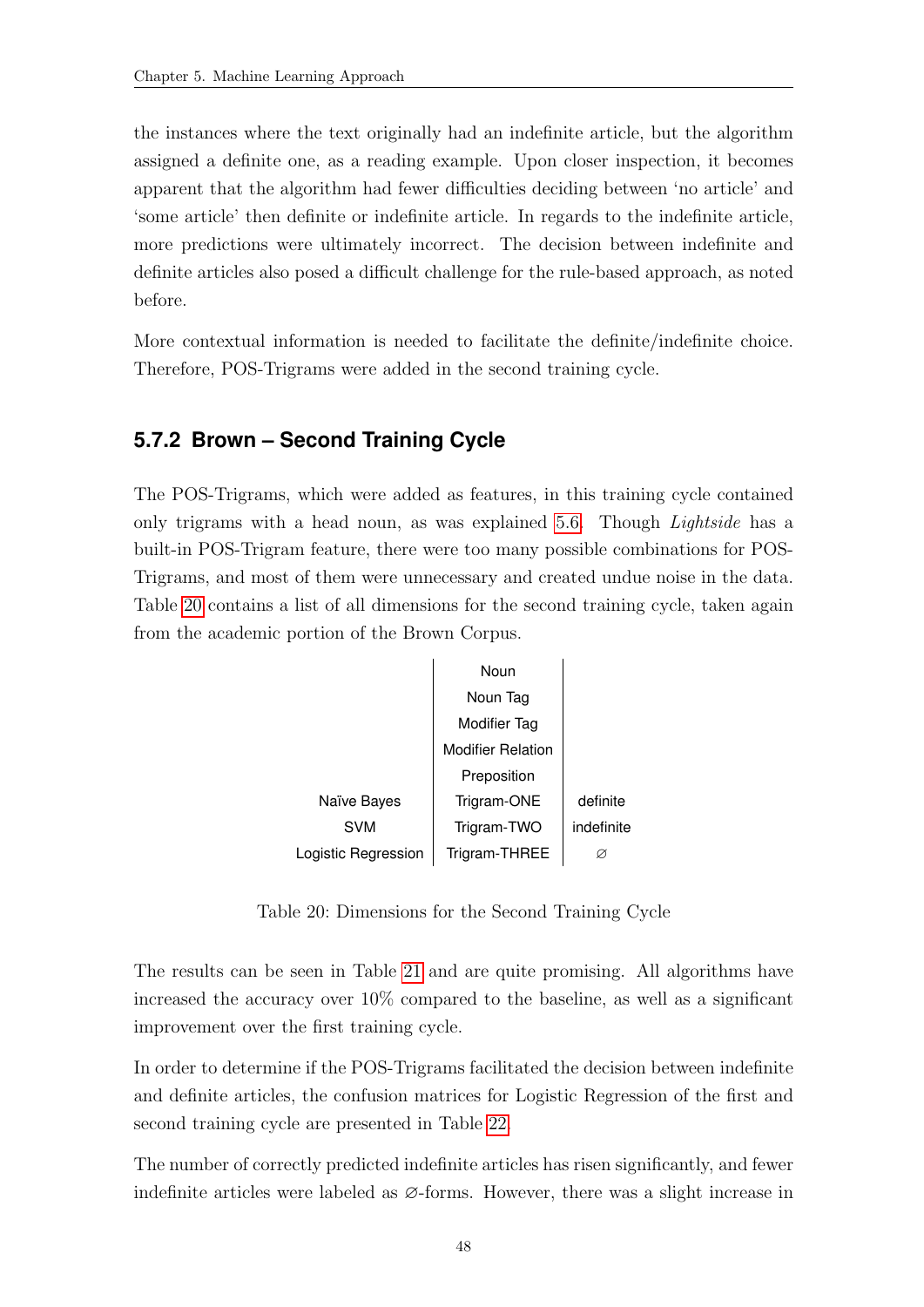<span id="page-57-0"></span>

|                            | <b>Accuracy</b> | <b>Baseline</b> | Improvement |
|----------------------------|-----------------|-----------------|-------------|
| <b>Naïve Bayes</b>         | 67.59%          | 57.4%           | $+10.19%$   |
| <b>SVM</b>                 | 70.39           | 58.53%          | $+11,86%$   |
| <b>Logistic Regression</b> | 71.23%          | 58.62%          | $+12.61$    |

Table 21: Results for the Second Training Cycle

<span id="page-57-1"></span>

| Act\Pred   | definite | indefinite | Ø     | Act\Pred   | definite | indefinite | Ø     |
|------------|----------|------------|-------|------------|----------|------------|-------|
| definite   | 7866     | 518        | 4983  | definite   | 9775     | 793        | 2799  |
| indefinite | 2430     | 776        | 1605  | indefinite | 2464     | 1282       | 1065  |
| Ø          | 4007     | 356        | 15278 | Ø          | 3337     | 422        | 15882 |

Table 22: Confusion Matrices For First (left) and Second (right) Training Cycle, Logistic Regression

the number of indefinite articles mislabeled as definite. A further observation can be made about the definite articles: more definite articles were predicted correctly the first time, and fewer were confused with the ∅-form. It nevertheless appears that the desired effect of better distinguishing between definite and indefinite articles has not taken place; instead, the decision between an article or no article was made clearer. Another attempt at adding the necessary information for making the indefinite/definite decision more straightforward for the algorithms was made in the third training cycle.

### **5.7.3 Brown – Third Training Cycle**

In the preliminary test, the built-in feature UNIGRAM from *LightSide* promised good results and so it was incorporated at this stage. It was not used earlier because it is not entirely clear how LightSide extracts these features, as was explained in section [5.6.](#page-51-0) The articles were removed from the UNIGRAM-featutre for reasons explained in [5.6](#page-51-0) as well. As listed in Table [23,](#page-58-0) the feature resolution was added as well.

This was done using a similar methodology as the rule-based approach described in section [4.3.2.](#page-32-0) The feature was included with the hope that it, in conjunction with the UNIGRAM feature, would provide the necessary semantic information. The third feature added in this cycle is the vowel-feature.The shortcomings of this feature, discussed in section [5.6,](#page-51-0) are relevant to all further analysis.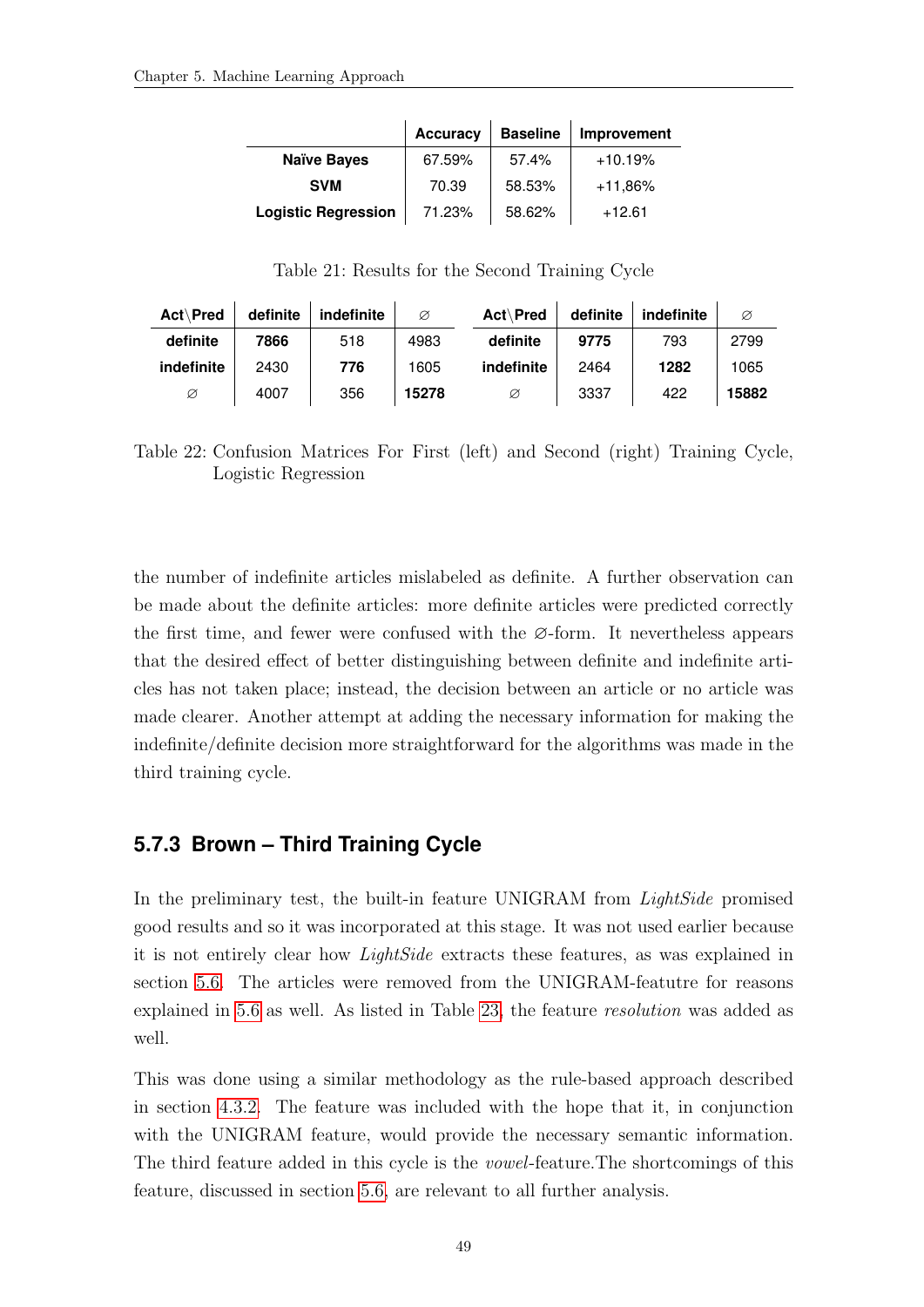<span id="page-58-0"></span>

|                     | Noun                     |            |
|---------------------|--------------------------|------------|
|                     | Noun Tag                 |            |
|                     | Modifier Tag             |            |
|                     | <b>Modifier Relation</b> |            |
|                     | Preposition              |            |
|                     | Trigram-ONE              |            |
|                     | Trigram-TWO              |            |
|                     | Trigram-THREE            |            |
| Naïve Bayes         | Resolution               | definite   |
| <b>SVM</b>          | Vowel                    | indefinite |
| Logistic Regression | LightSide UNIGRAM        | Ø          |

Table 23: Dimensions for the Third Training Cycle

<span id="page-58-1"></span>

|                            | <b>Accuracy</b> | <b>Baseline</b> | Improvement |
|----------------------------|-----------------|-----------------|-------------|
| <b>Naïve Bayes</b>         | 68.25%          | 57.4%           | $+14.08%$   |
| <b>SVM</b>                 | 72.17%          | 58.53%          | $+13.64%$   |
| <b>Logistic Regression</b> | 73.98%          | 58.62%          | $+15.36\%$  |

Table 24: Results for the Third Training Cycle

The results shown in Table [24](#page-58-1) are promising and have significantly improved compared to both the baseline and the previous training cycle, which is reflected in the confusion matrices. In general, more instances were labeled as indefinite;

<span id="page-58-2"></span>

| <b>Act</b> Pred | definite | indefinite | Ø     | <b>Act</b> Pred | definite | indefinite | Ø     |
|-----------------|----------|------------|-------|-----------------|----------|------------|-------|
| definite        | 9775     | 793        | 2799  | definite        | 9750     | 1033       | 2584  |
| indefinite      | 2464     | 1282       | 1065  | indefinite      | 1909     | 1923       | 979   |
| Ø               | 3337     | 422        | 15882 | Ø               | 2731     | 606        | 16304 |

Table 25: Confusion Matrices for Logistic Regression, Second (left) and Third (right) Training Cycle

consequently, there were more correctly predicted indefinite articles. Nonetheless, there were still 1900 instances where an indefinite article was labeled as definite and around 1000 where the definite article was labeled as indefinite. Furthermore, results showed an increase in the number of instances of actual ∅-forms being labeled as indefinite. One can argue that the errors made while deciding between the definite form and the ∅-form are more numerous, however, in comparison to the correctly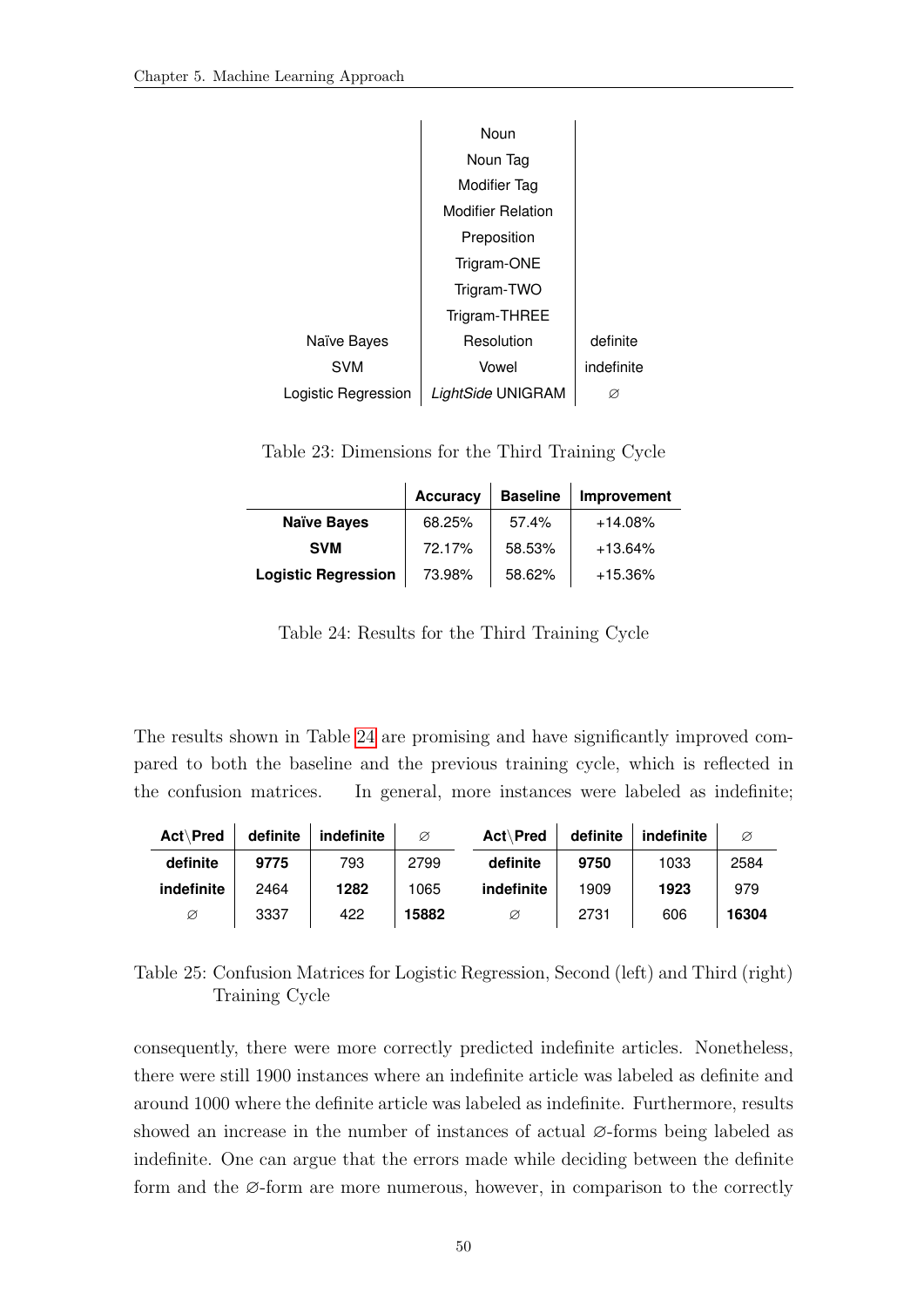made decision, they do not have too much of an impact.

It is interesting to note that, if one looks at the Confusion Matrices for SVM with the same features, a different picture presents itself. It appears that Support

| Act\Pred   | definite | indefinite | Ø     | <b>Act</b> Pred | definite | indefinite | Ø     |
|------------|----------|------------|-------|-----------------|----------|------------|-------|
| definite   | 9487     | 1134       | 2746  | definite        | 9258     | 1406       | 2703  |
| indefinite | 2231     | 1555       | 1025  | indefinite      | 1725     | 2100       | 986   |
| Ø          | 3373     | 690        | 15578 | Ø               | 2854     | 851        | 15936 |

Table 26: Confusion Matrices for SVM, Second (left) and Third (right) Training Cycle

Vector Machine has less problems assigning the indefinite article correctly, even in the second training cycle. Compared to the values in Table [25,](#page-58-2) the SVM algorithm assigns higher numbers of correct indefinite articles overall. However, it is not able to distinguish between definite and ∅-forms as well as the Logistic Regression. To better understand this difference, a deeper examination of the algorithms would be required, which is beyond the scope of this thesis.

### **5.7.4 Brown – Forth Training Cycle**

The impetus behind this fourth cycle was to determine if the algorithms make better decisions when the indefinite category is split into two spelling variants. Thus, indefinite-consonant stands for all instances with an  $a$  as the article, and *indefinite*vowel for all instances with an as the article. The feature Vowel was already added during the last cycle, and it will attempt to provide the necessary context for the choice between the two categories.

In Table [27](#page-60-0) one can see the additional categories listed, and identical features. The results displayed in Table [28](#page-60-1) show great of improvement compared to the base line.<sup>4</sup>

Nevertheless, the results are slightly worse than the ones in the third training cycle, see Table [24.](#page-58-1) Na¨ıve Bayes, especially, created problems due to the additional category. In all likelihood, the algorithm functions best with binary classifications; with four categories to analyze, the task is far from binary. The confusion matrices for SVM in Table [29](#page-61-0) and Logistic Regression in Table [30](#page-61-1) respectively show that an additional category does not make the article prediction any easier.

For SVM, the algorithm assigns more indefinite-vowel articles than Logistic Regres-

<sup>&</sup>lt;sup>4</sup>The models were also applied to the AmE06 data set, the results are listed in the appendix.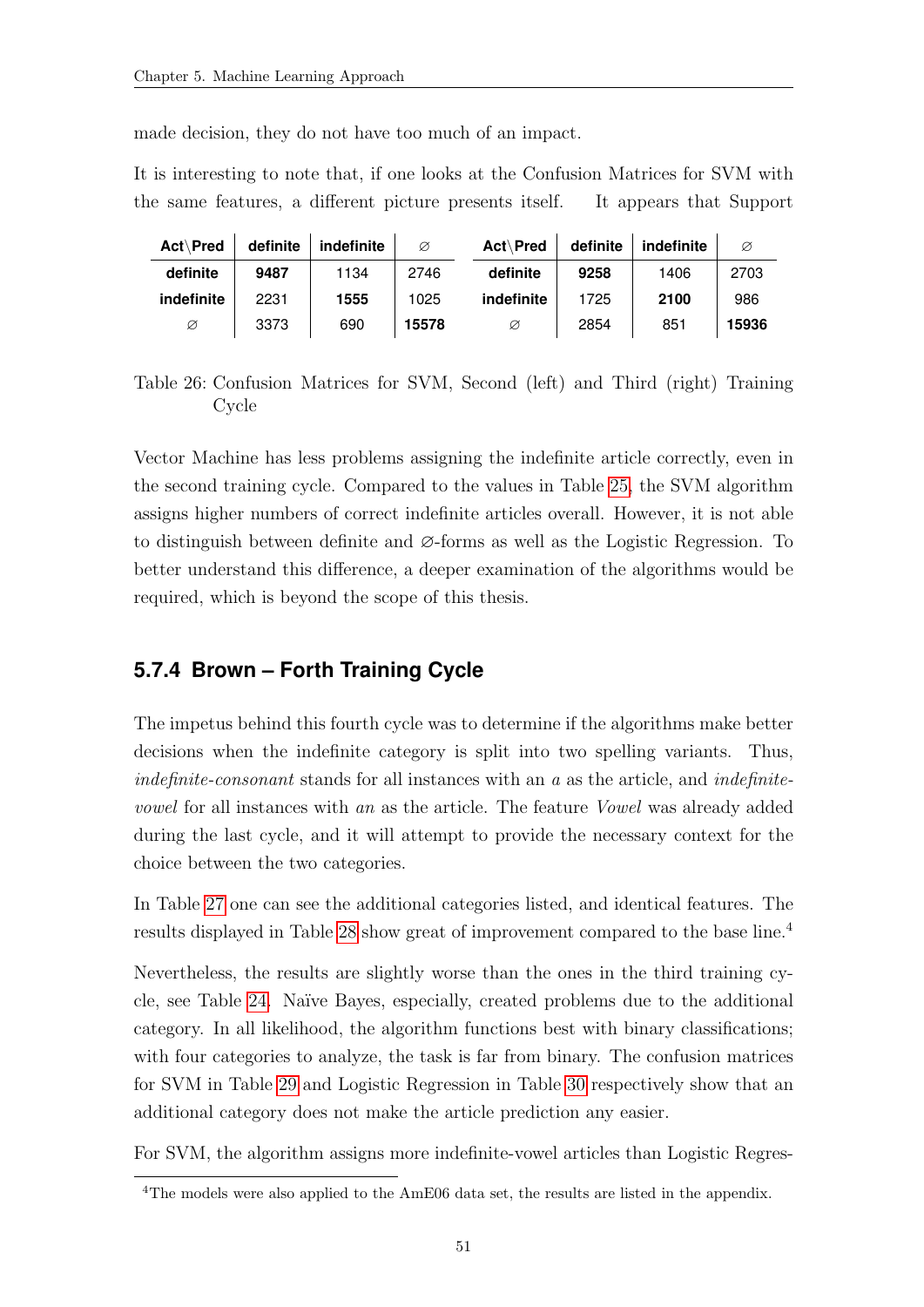<span id="page-60-0"></span>

|                     | Noun                     |                      |
|---------------------|--------------------------|----------------------|
|                     | Noun Tag                 |                      |
|                     | <b>Modifier Tag</b>      |                      |
|                     | <b>Modifier Relation</b> |                      |
|                     | Preposition              |                      |
|                     | Trigram-ONE              |                      |
|                     | Trigram-TWO              |                      |
|                     | Trigram-THREE            | definite             |
| Naïve Bayes         | Resolution               | indefinite-consonant |
| <b>SVM</b>          | Vowel                    | indefinite-vowel     |
| Logistic Regression | LightSide UNIGRAM        | Ø                    |

Table 27: Dimensions for the Forth Training Cycle

<span id="page-60-1"></span>

|                            | <b>Accuracy</b> | <b>Baseline</b> | Improvement |
|----------------------------|-----------------|-----------------|-------------|
| <b>Naïve Bayes</b>         | 67.44%          | 57.4%           | $+10.04$    |
| <b>SVM</b>                 | 71.42%          | 58.53%          | $+12.89%$   |
| <b>Logistic Regression</b> | 73.3%           | 58.62%          | $+14.68%$   |

Table 28: Results for the Forth Training Cycle

sion does. While they both confuse many indefinite cases for definite articles, neither chose the 'wrong' indefinite article a significant number of times.

Overall, it can be said that differentiating between indefinite articles did not facilitate better prediction of indefinite articles, but rather it resulted in more opportunities for the program to make errors. Therefore, the indefinite article was amalgamated once more.

### **5.7.5 AmE06 – Fifth Training Cycle**

So far every model has been trained on the academic portion of the Brown corpus. To compare how well the features perform on other texts, the same features used in the third training cycle were used on the AmE06 academic portion. As was described in the section [5.4,](#page-49-0) this data set has been compiled out of texts published in 2006; therefore there is a 45-year time difference between the two different data sets. The results, found in Table [31,](#page-61-2) compare the accuracy baseline with the AmE06 baseline. As such, while the accuracies are the highest so far, the improvement is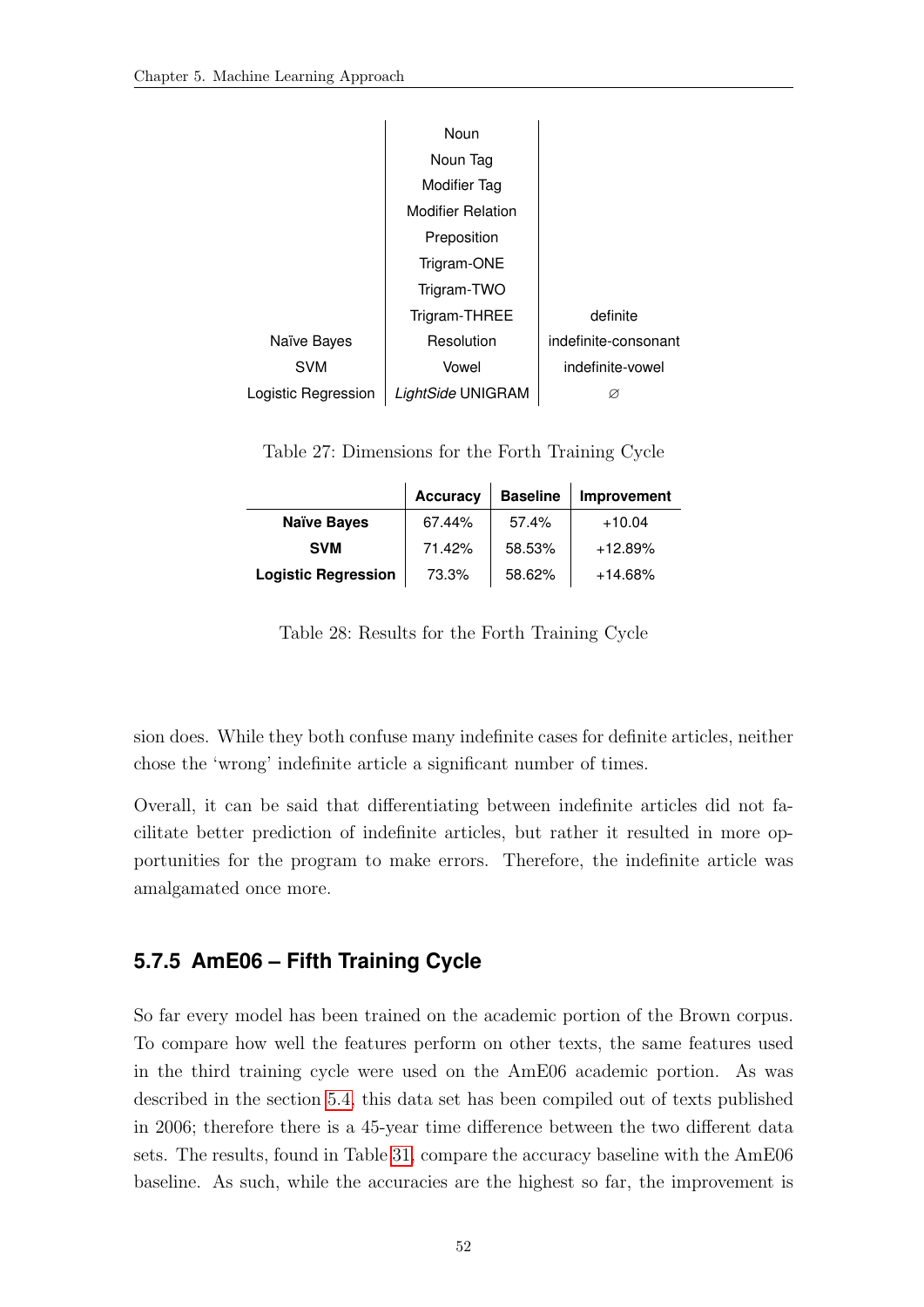<span id="page-61-0"></span>

| Act\Pred             | definite | indefinite-<br>consonant | indefinite-<br>vowel | Ø     |
|----------------------|----------|--------------------------|----------------------|-------|
| definite             | 9326     | 1110                     | 230                  | 2701  |
| indefinite-consonant | 1563     | 1528                     | 133                  | 855   |
| indefinite-vowel     | 332      | 161                      | 179                  | 164   |
| Ø                    | 2861     | 705                      | 131                  | 15944 |

Table 29: Confusion Matrix for SVM Forth Training Cycle

<span id="page-61-1"></span>

| Act\Pred             | definite | indefinite- | indefinite- | Ø     |
|----------------------|----------|-------------|-------------|-------|
|                      |          | consonant   | vowel       |       |
| definite             | 9886     | 768         | 93          | 2620  |
| indefinite-consonant | 1655     | 1395        | 60          | 866   |
| indefinite-vowel     | 394      | 146         | 103         | 193   |
|                      | 2782     | 471         | 49          | 16339 |

Table 30: Confusion Matrix for Logistic Regression, Fourth Training Cycle

<span id="page-61-2"></span>less significant because the AmE06 baseline is already better than the one for the Brown data set.

|                            | <b>Accuracy</b> | <b>Baseline</b> | Improvement |
|----------------------------|-----------------|-----------------|-------------|
| <b>Naïve Bayes</b>         | 70.48%          | 64.52%          | $+5.69\%$   |
| <b>SVM</b>                 | 76.74%          | 65.48%          | $+11.26%$   |
| <b>Logistic Regression</b> | 78.19%          | 66.16%          | $+12.03%$   |

Table 31: Results for the Fifth Training Cycle

The same general trends can be observed as before: Logistic Regression has the highest accuracy, while Naïve Bayes has the lowest. However, the difference between the algorithms is more pronounced than before. To illustrate the difference between the two algorithms, the confusion matrices are listed in Table [32.](#page-62-0)

It is interesting to note that Naïve Bayes labels more indefinite articles correctly, though it also mislabels far more definite and ∅-forms as indefinite. Logistic Regression, comparatively, mislabels fewer instances of definite and  $\varnothing$ -forms as indefinite, but misses many of the actual indefinite articles. A further observation can be made about the choice between definite articles and ∅-forms. While Logistic Regression makes about the same number of mistakes in regards to definite instead of ∅-forms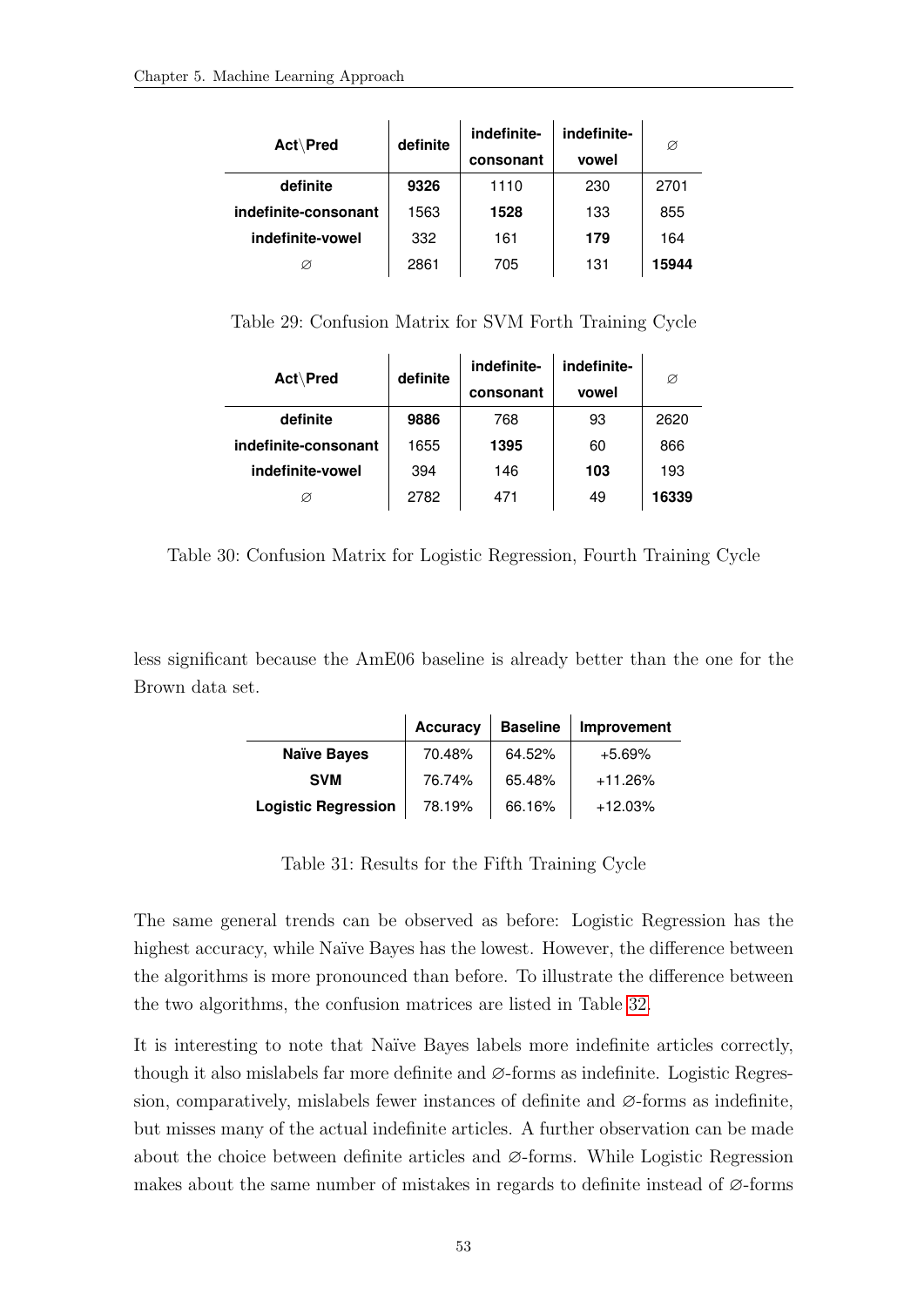<span id="page-62-0"></span>

| Act Pred   | definite | indefinite | Ø     | Act\Pred   | definite | indefinite | Ø     |
|------------|----------|------------|-------|------------|----------|------------|-------|
| definite   | 7945     | 1752       | 1951  | definite   | 7878     | 949        | 2821  |
| indefinite | 1756     | 2421       | 608   | indefinite | 1525     | 2023       | 1237  |
| Ø          | 4354     | 1966       | 20686 | Ø          | 2298     | 645        | 24063 |

Table 32: Confusion Matrices for Naïve Bayes (left) and Logistic Regression (right), Fifth Training Cycle

and  $\varnothing$ -forms instead of definite, Naïve Bayes mistakes twice as many of the instances of definite articles for ∅-forms. To determine causation, one would have to analyze many of these instances in depth to determine the main driving factor behind the recommendation. With this new knowledge, the features might be adapted and the accuracies further improved. However, this sort of time consuming investigation would have been beyond the scope of this thesis.

#### **5.7.6 Combined – Sixth Training Cycle**

<span id="page-62-1"></span>In machine learning it is usually the case that the more training data one has the better the results get. Therefore, the two data sets were combined, and used to create a bigger training set for the features used in the third and fifth training cycle. The accuracies in Table [33](#page-62-1) are compared to the baseline drawn from this data set.

|                            | <b>Accuracy</b> | <b>Baseline</b> | Improvement |
|----------------------------|-----------------|-----------------|-------------|
| <b>Naïve Bayes</b>         | 70.58%          | 61.32%          | $+9.26\%$   |
| <b>SVM</b>                 | 75%             | 62.3%           | $+12.7%$    |
| <b>Logistic Regression</b> | 76.4%           | 62.68           | $+13.72%$   |

Table 33: Results for the Sixth Training Cycle

As was the case before, all the algorithms improve compared to the baseline, though the accuracies are slightly lower for SVM and Logistic Regression than with the smaller AmE06 data set. Naïve Bayes has a marginally better accuracy with the combined data set than with solely AmE06.

The confusion matrix in Table [34](#page-63-1) for Logistic Regression does not reveal any new observations. The predictions are made with similar ratios of mislabeled instances as before. Roughly the same number of cases are mistaken for the definite and  $\varnothing$ -form, and vice versa. Overall, it does not appear to be the case that more data improves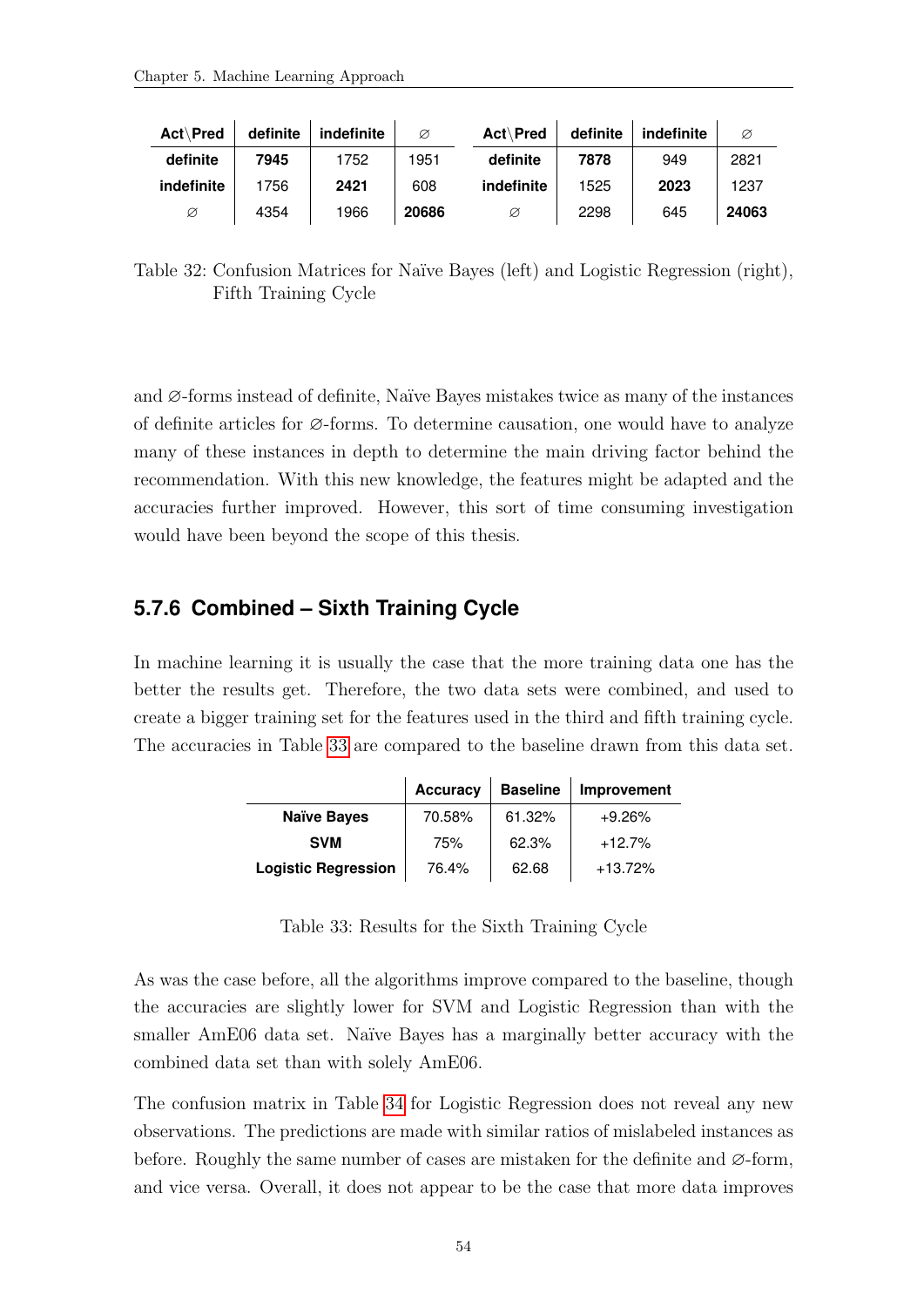| Act\Pred   | definite | indefinite | Ø     |
|------------|----------|------------|-------|
| definite   | 17763    | 1991       | 5261  |
| indefinite | 3470     | 3981       | 2145  |
| Ø          | 5058     | 1249       | 40340 |

<span id="page-63-1"></span>Table 34: Confusion Matrix for Logistic Regression, Sixth Training Cycle

the predictions in this particular case. However, the diversity of the data may be affecting these results. Even though the data stems from the same genre, there is a 45-year difference in the production time, and research has shown that article usage is in decline. Some linguists argue that the use of the definite article has decreased by 50% over the last 100 years [\(Libermann, 2016,](#page-82-2) p. 1). Given the significant time difference, there seems to be ample reason to call the data diverse, in the sense that it represents different language systems. This issue will be investigated further in the evaluation section.

In conclusion, the models for the machine learning have been trained in six cycles, using different features and three different training data sets. As a general trend, Logistic Regression proved to be the best performing algorithm and the same features lead to better results on more recent training material. POS-Trigrams, information about the noun itself, and the built-in feature UNIGRAM proved to be most accurate in predicting correct articles. In the next step, a few models will be evaluated on the same texts using the rule-based approach [\(4.4.1\)](#page-35-0), which have not been included in any step of the training.

### <span id="page-63-0"></span>**5.8 Evaluation**

For the evaluation, the initial concept was to choose the most effective models for each data set and algorithm and compare them using the two evaluation texts. However, *LightSide* has a bug which deemed unfixable given the time available; therefore the evaluation process was modified. Nevertheless, the evaluation texts remain identical to the texts used in the rule-based approach. How and why the texts were selected was described in detail in section [4.4.1.](#page-35-0) As mentioned earlier, small differences between the two data sets become highly relevant when evaluating machine learning performance. The different time span in which the data were compiled led to large variations in performance. During the evaluation, models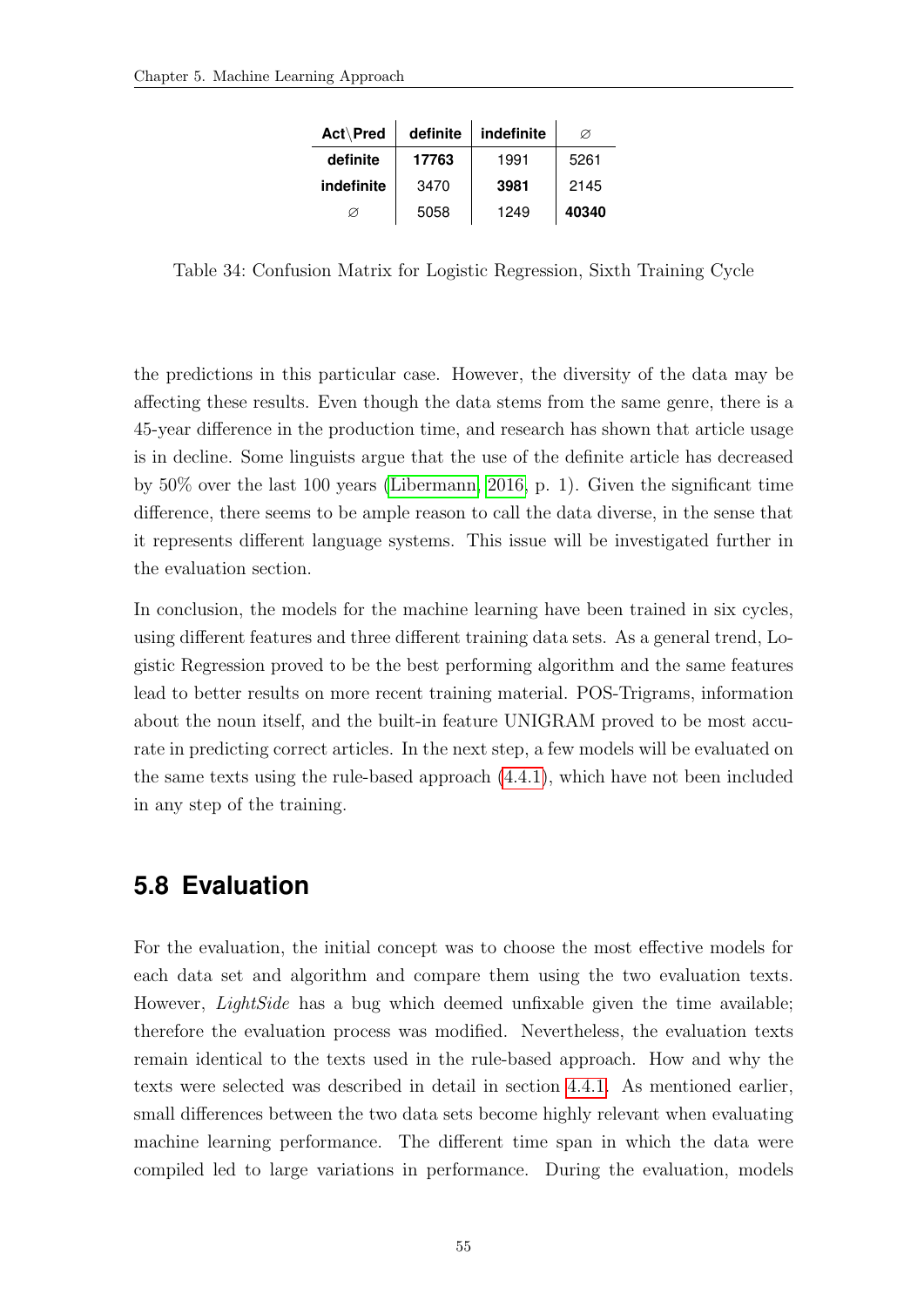trained on either data set will be tested on the evaluation texts from 1961 and on the text snippets from 2006. Apart from the influence of time of publication of the training texts, it will also be examined whether the models trained on the combined data set perform equally well on both evaluation sets or see a marked improvement, as it is familiar with more diverse data.

As previously mentioned, *LightSide* did not allow for the evaluation continue as planned; therefore, WEKA was used to evaluate a smaller version of the data sets using just one algorithm. WEKA does not support the built-in feature UNIGRAM from LightSide, however, so the new models had to be trained without it. All three data sets were downsized to 10'000 instances per data set, as this was deemed sufficient for the evaluation. However, different versions of the data sets were used. The label distribution is not balanced,which can create complications during the evaluation. For example, in the Brown data set, there are 5550 instances with the label zero, 3331 instances with the label definite and only 1118 instances for the label indefinite. This imbalance leads to poor performance in the evaluation of predicting indefinite articles, as the model is not able to find enough distinct patterns. In order to counteract this phenomenon, one can balance the labels by suggesting to the learning algorithm that all labels appear equally often. The models which are trained on balanced data, predict indefinite articles very well, though overall they predict too many indefinite articles. This then leads to more errors in regards to definite articles and ∅-forms. The confusion matrices for all models trained for the evaluation can be found in the appendix. In the following evaluation, not all models are discussed in detail. The general trends and problems with both balanced and imbalanced data sets will instead be shown.

The first data set to be evaluated is the Brown data set. Training a model applying Logistic Regression leads to an accuracy of 74.04% for the regular data set and 64.60% for the balanced data. This difference mostly stems from definite and  $\varnothing$ forms being predicted as indefinite forms, which is a direct consequence of balancing the data. In Table [35,](#page-64-0) the accuracies of the four evaluations are listed.

| <b>Brown</b> | 1961 Texts | <b>2006 Texts</b> |
|--------------|------------|-------------------|
| normal       | 68.62%     | 68.86%            |
| balanced     | 67.97%     | 74.25%            |

<span id="page-64-0"></span>Table 35: Accuracies from the Evaluation of the Models trained on Brown

The accuracies vary widely. The assumption was that models trained on text from the same time period as the evaluation text will perform better. This does not hold true for the Brown portion of the evaluation. In fact the balanced data set reaches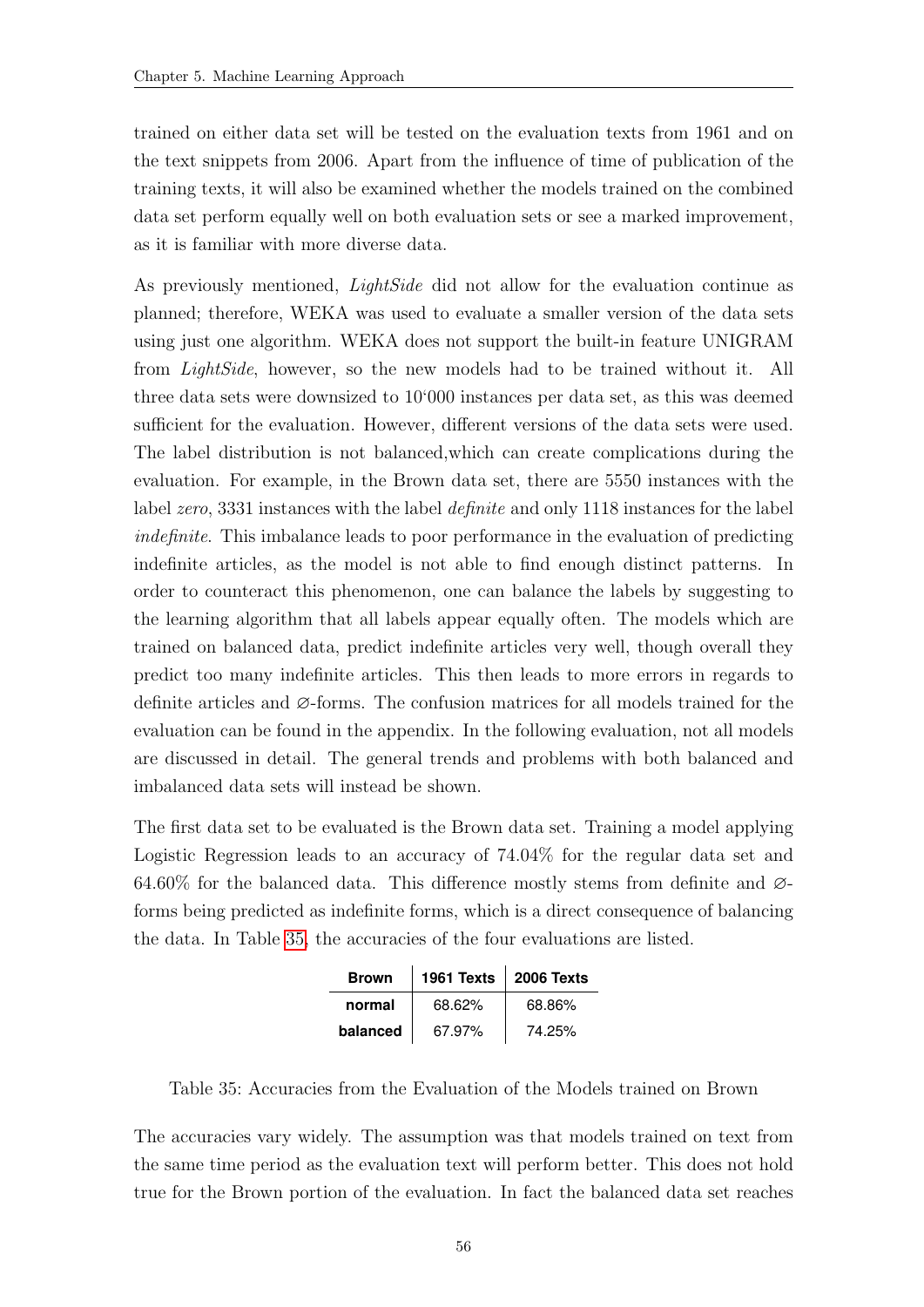almost a 6% higher accuracy on the 2006 evaluation text. This is most likely due to favorable patterns in the evaluation text. As has been stated before, the models perform better on data which is similar to their training data.

Aside from the the accuracies, the confusion matrices paint an interesting picture in regards to the type of mistakes that were made. In Table 36, it is immediately apparent that no indefinite articles were predicted. This is again a function of the unbalanced distribution of labels. It is more interesting to have a look at the choice between ∅-form and definite article. 19 ∅-forms have been mistaken for definite instances, while only six definite articles have incorrectly been assigned a  $\varnothing$ -form. The two phrases in (5.12) show cases where the algorithm predicted a definite article

| Act\Pred   | definite | indefinite |    |
|------------|----------|------------|----|
| definite   | 31       |            | 6  |
| indefinite | 26       |            |    |
|            | 19       |            | 84 |

Table 36: Confusion Matrix for Brown evaluated on 2006 Texts

instead of a  $\varnothing$ -form. The first phrase, is clearly wrong with a definite article for two reasons. First, love is an uncountable noun, and therefore, does not take an article for most of the cases. Second, the expression  $such + NOUN + VERB$  is a semi-fixed expression, where the noun is never accompanied by an overt article. The second phrase highlights the difficulty of dealing with determiners. The determiners were left in the process of prediction and assigned the label zero. This, of course, is not correct. The determiner this refers to a concept from the previous sentence which makes the sentence understandable, and the definite article cannot do this, rendering the phrase ungrammatical.

 $(5.12)$  Such [the] love manifests itself ...

This [the] is part of ...

(5.13) And the  $[\emptyset]$  judgments are carried out in decisions ...

One of the  $[\emptyset]$  more well-known factitious illnesses ...

In (5.13) the mistakes happened the other way around: the model inserted  $\varnothing$ -forms when definite articles would have been correct. The first phrase is grammatically correct with the  $\varnothing$ -form, but the semantics change slightly. The second phrase, comparatively, is grammatically incorrect without the definite article. The phrase is again a semi-fixed expression, where an article is necessary.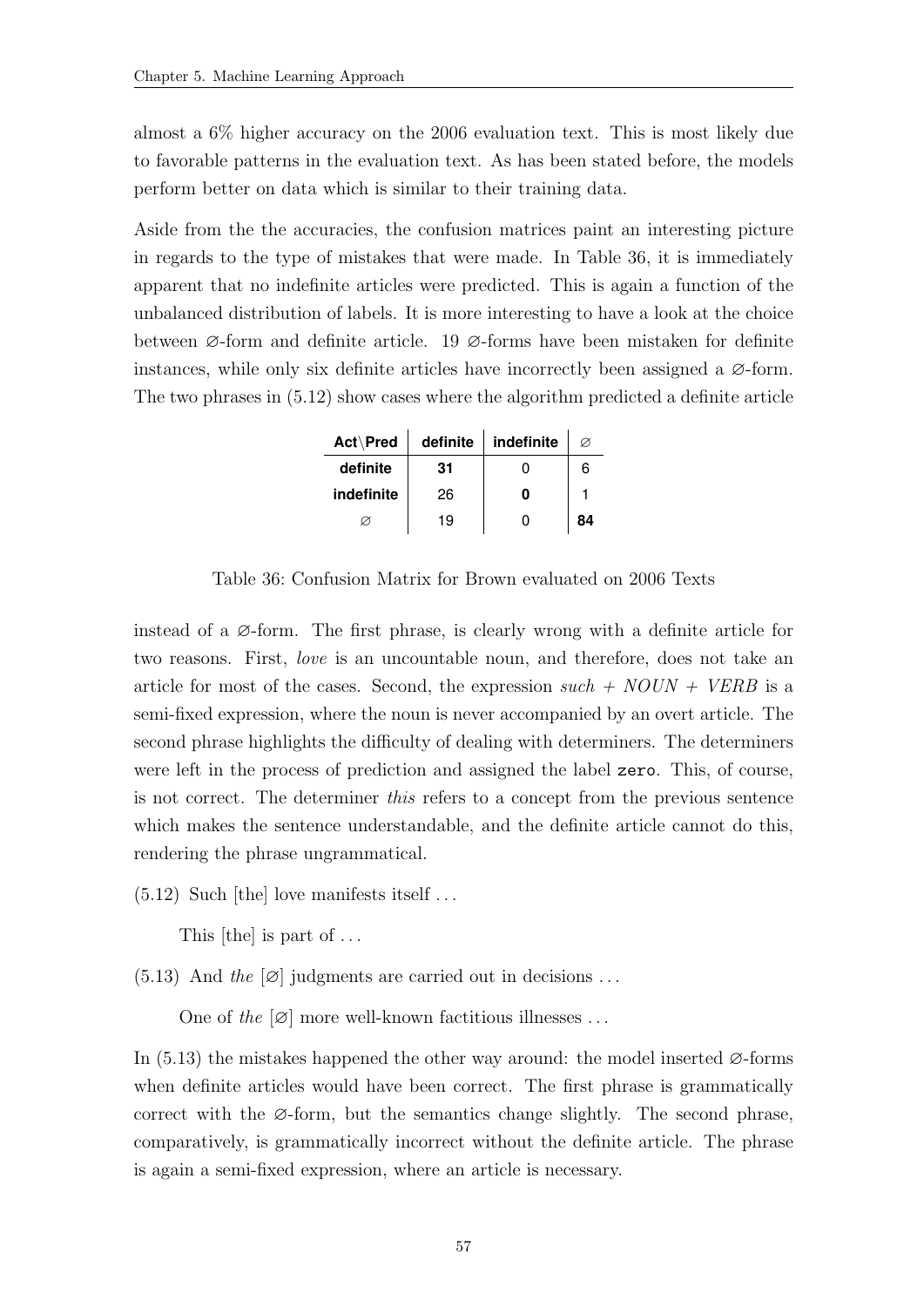<span id="page-66-0"></span>When evaluating the machine's decisions between indefinite and definite article, the confusion matrix for the model, trained on the balanced Brown set as seen in Table [37,](#page-66-0) will be used for reference. Although great improvement was seen in predicting

| Act\Pred   | definite | indefinite |    |
|------------|----------|------------|----|
| definite   | 30       |            |    |
| indefinite | 12       | 13         |    |
|            | 8        | 14         | 81 |

Table 37: Confusion Matrix for balanced Brown evaluated on 2006 Texts

indefinite articles, the wrong instances are again quite telling. In (5.14), the model assigned a definite article when there should have been an indefinite article. The phrase is not ungrammatical with a definite article, but the context does not require definiteness for the compound *sport team*. The author does not write about a specific sport team, but rather about generic sport teams. The exact opposite is the case in example (5.15). The analogy used is the topic of the entire text snippet, therefore it needs to be definite, although grammatically the indefinite article is correct as well.

- $(5.14)$  ... ties to a [the] local sport team ...
- $(5.15)$  The [a] psychological analogy has...
- $(5.16)$ ... the study is our geographic [a] setting.

In the last example  $(5.16)$ , the phrase *our geographical setting* does not need an article, as the possessive pronoun our takes the position of the article. Inserting the indefinite article makes the phrase incorrect. The features used during the training do not take into consideration if another Part-of-Speech takes on the function of the article, therefore the models treat all non-articles as non-existent. The same phenomenon was seen in the second phrase in (5.12).

The second data set which will be evaluated in greater detail is the AmE06, containing the training data published in 2006. The procedure during the evaluation was the same as with the Brown data set. The model trained on the regular data set returned an accuracy of 77.77%, while the balanced data resulted in a 60.40% accuracy. For the normal data set, the accuracy is higher for the 2006 evaluation texts, which was expected. However, its performance is noticeably lower than what could be expected, given a training accuracy of over 77%. The balanced data does not conform to initial expectations, as the accuracies are higher than during the training, which is usually not the case. Furthermore, the model performed better on the evaluation texts from 1961 than on the texts from the same time period as the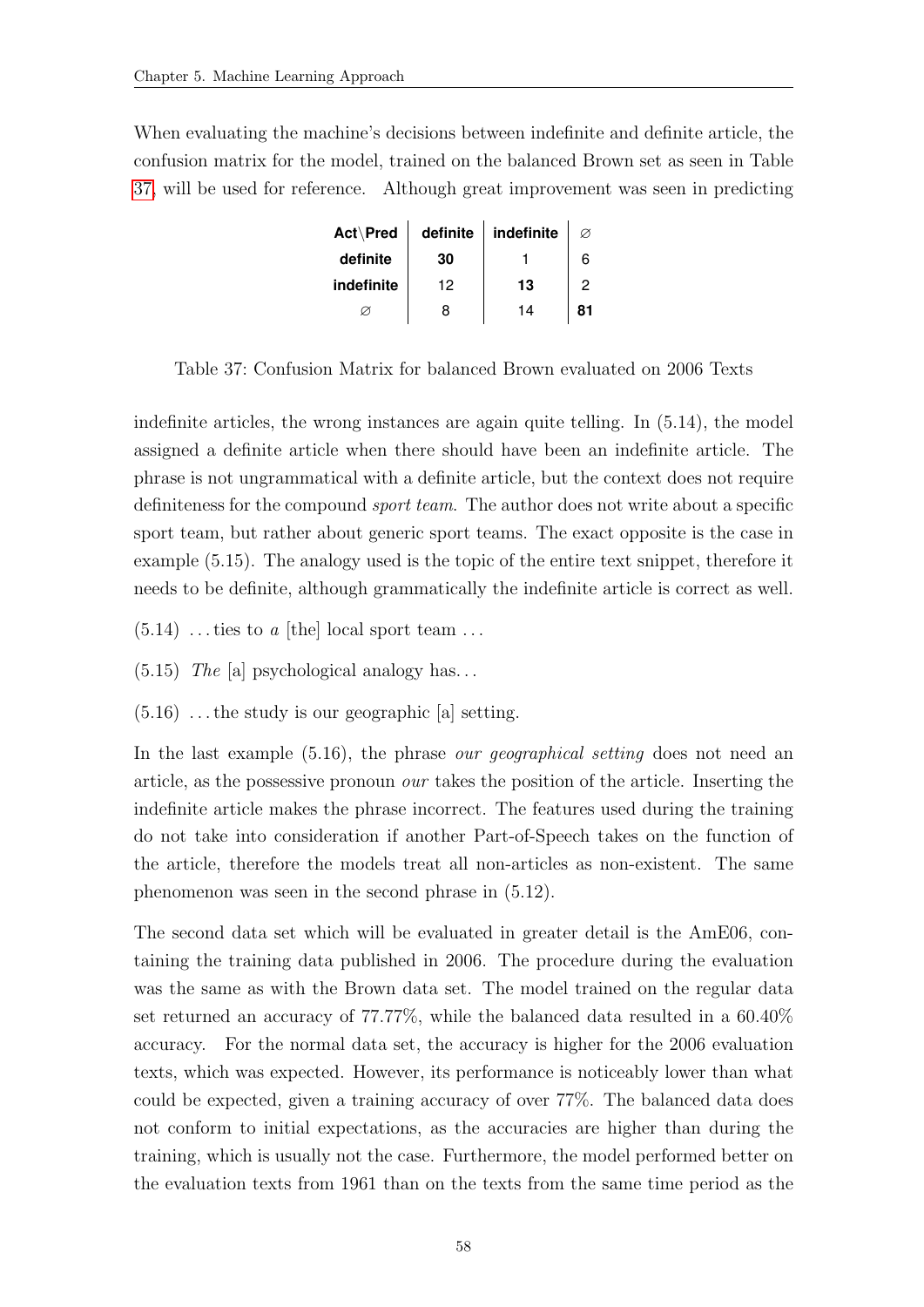| AmE06    | 1961 Texts | 2006 Texts |
|----------|------------|------------|
| normal   | 69.93%     | 71.25%     |
| balanced | 67.97%     | 63.47%     |

Table 38: Accuracies from the Evaluation of the Models trained on AmE06

training. Again, this is likely due to patterns in the evaluation texts fitting more accurately to the patterns in the training data.

<span id="page-67-0"></span>Taking a closer look at the confusion matrices, no indefinite articles were predicted with the imbalanced model. Table [39](#page-67-0) shows a similar picture to what was seen with the Brown data. The vast majority of definite articles are predicted correctly, and the same can be observed with the  $\varnothing$ -forms. Similarly, the majority of indefinite articles were mistaken for definite articles. Example (5.17) is not necessarily grammatically

| Act\Pred   | definite | indefinite | Ø  |
|------------|----------|------------|----|
| definite   | 34       |            | 3  |
| indefinite | 25       | ი          | 2  |
|            | 18       | O          | 85 |

Table 39: Confusion Matrix for AmE06 evaluated on 2006 Texts

wrong with the  $\varnothing$ -form, however, given the context the definite article makes more sense, as a specific person at a specific point in time is referred to. The same noun phrases as in (5.13) were the other two inaccurately predicted cases. It appears that both models have learned similar patterns that inform these incorrect choices.

- $(5.17)$ ... whether the  $[\emptyset]$  job applicants standing before them ...
- $(5.18)$  ...to work in the [the] United  $[\emptyset]$  States or not.

A very interesting problem can be illustrated with the phrase (5.18). The original article is dependent on the head noun States, the model 'sees' the phrase as United the States. The model deletes this definite article by inserting a  $\varnothing$ -form. At the same time, the algorithm predicts United to have a definite article, which gives the appearance that the phrase is correct, however, the article is accompanying the wrong noun. This example will be discussed in more detail in Chapter [6.](#page-72-0) The compound appears several times, and both approaches have difficulties in predicting it correctly.

The confusion matrix for the balanced model's evaluation on the 2006 text snippets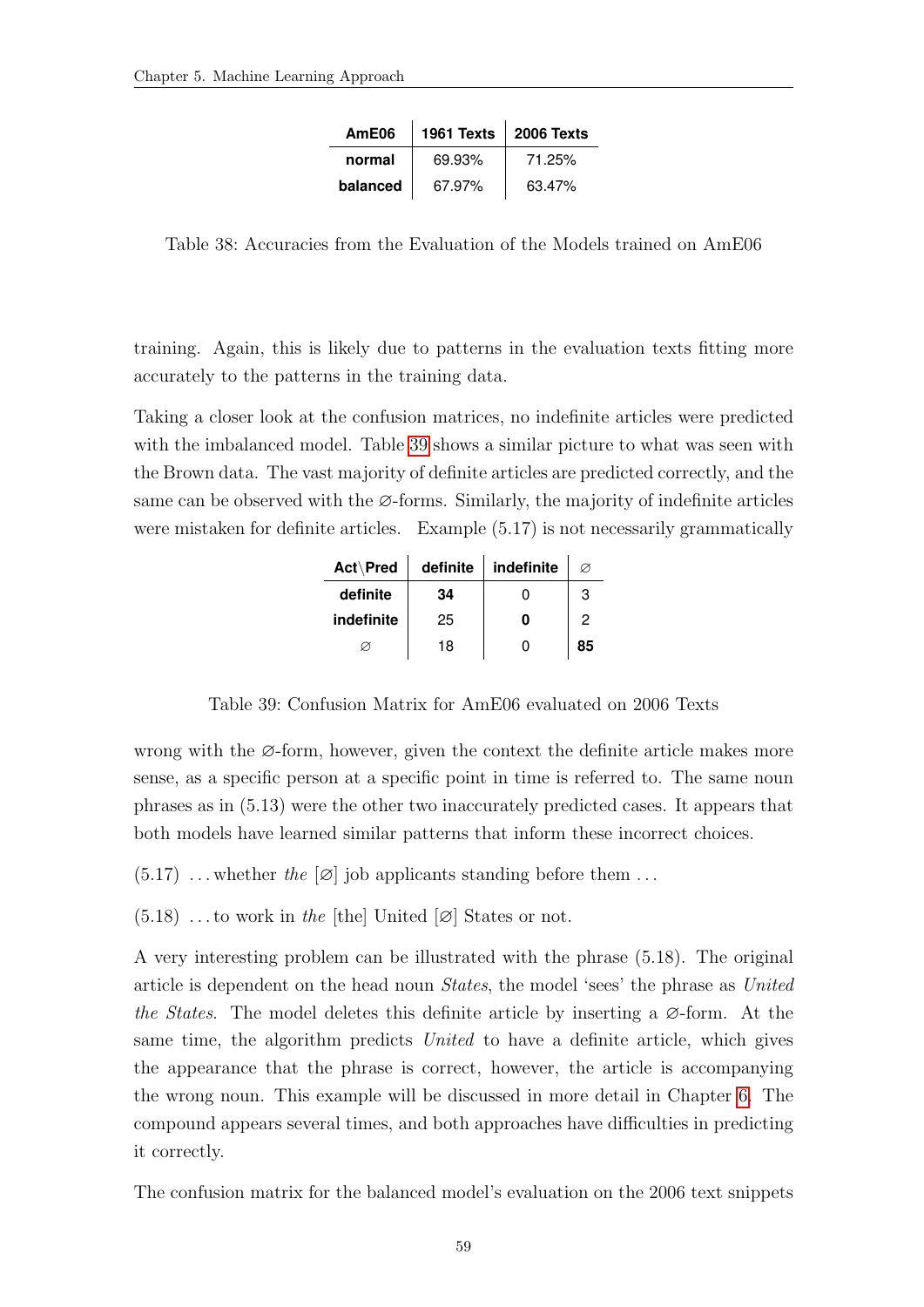show the effects of the balancing very well. The indefinite articles are predicted, though there were a number of so-called false positives. This means that the algorithm predicted indefinite even though the correct choice would have been definite or ∅-form. Moreover, the patterns for definite articles and ∅-form seem to have lost some of their distinctness, thus leading to more mistakes in predicting the two other forms. (5.19) is a list of possible reasons for taking drugs like Ritalin. The

| Act\Pred   | definite | indefinite |   |
|------------|----------|------------|---|
| definite   | 25       | 6          | 6 |
| indefinite | 14       | 11         |   |
|            |          | 16         |   |

Table 40: Confusion Matrix for balanced AmE06 evaluated on 2006 Texts

indefinite article is not grammatically wrong, however, convention forbids articles in such a list. The second phrase, (5.20), is similar in that the indefinite article is not grammatically wrong, though in the context the definite article is required. The *state* has been referenced before, further the *state* of being in love has been contrasted to other states of being.

- $(5.19)$  ... (i.e., [a] better concentration, [an] increased alertness)...
- $(5.20)$  ... the [a] dynamic state of being in love.
- $(5.21)$ ... had drawn the blood from an [the] arm vein...

The same principle holds true for phrase (5.21); it is not important which arm vein the blood was drawn from, but that it did not originate from the neck. This becomes clear when read in context. The context is vital in the decision between definite and indefinite article, something which was demonstrated in the rule-based approach analysis as well, and will be revisited in Chapter [6.](#page-72-0)

<span id="page-68-0"></span>The last data set is the combination of the two data sets. The regular data returned an accuracy of 77.31% and the balanced model performed with an accuracy of 65.45%. In Table [41,](#page-68-0) the accuracies for the evaluation on the texts form 1961 and 2006 can be found. Many of the confusion matrices and types of mistakes are

| <b>Both</b> | 1961 Texts | 2006 Texts |
|-------------|------------|------------|
| normal      | 71.89%     | 71.25%     |
| balanced    | 60.78%     | 65.86%     |

Table 41: Accuracies from the Evaluation of the Models trained on Both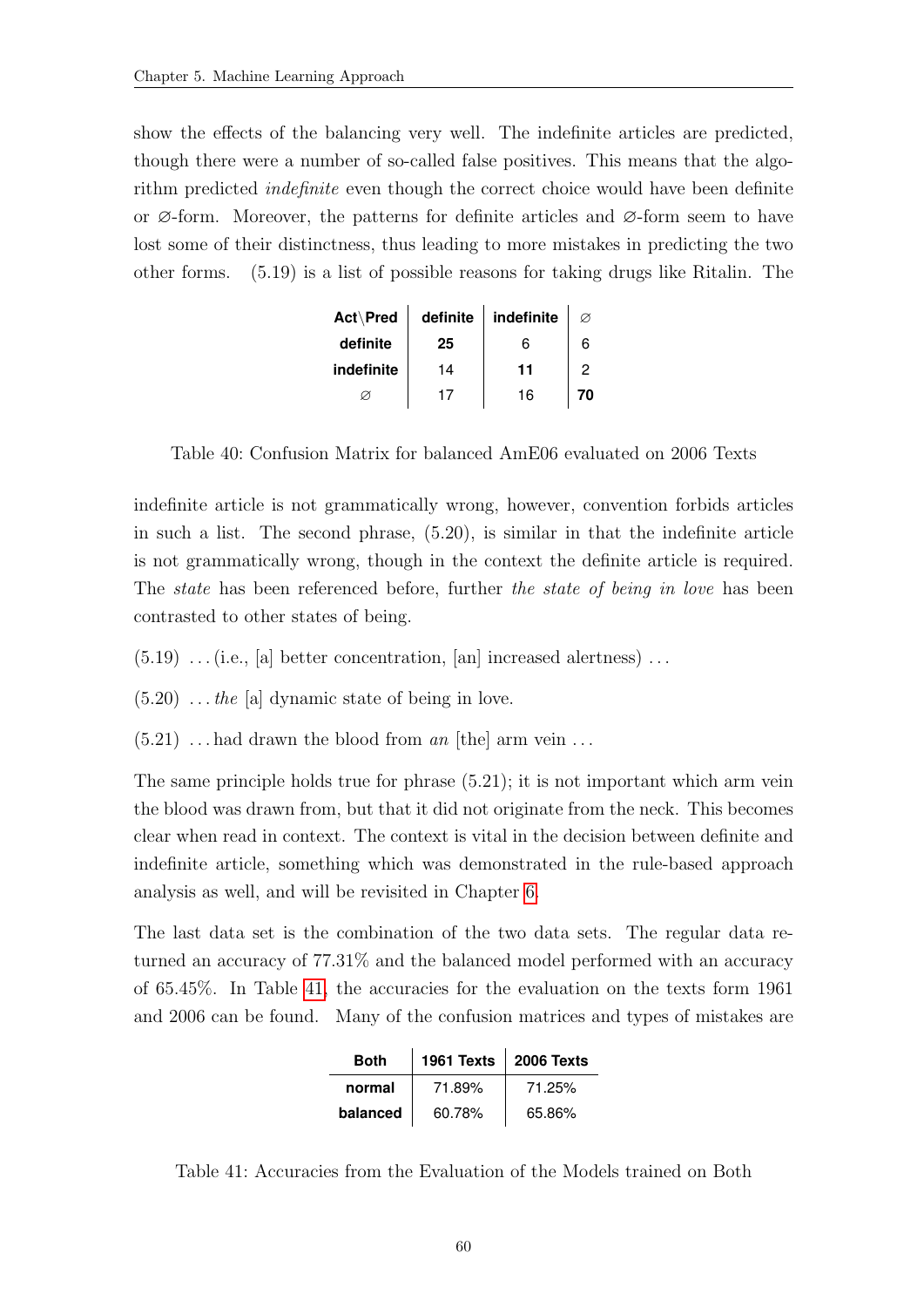very similar to whatbeen discussed with the Brown and AmE06 data sets. For the imbalanced data, the confusion matrix in Table 42 contains the exact same values as was seen in Table [39](#page-67-0) for the AmE06 data set.

| Act\Pred   | definite | indefinite | Ø  |
|------------|----------|------------|----|
| definite   | 34       |            | 6  |
| indefinite | 25       | ი          | 2  |
|            | 18       | O          | 85 |

Table 42: Confusion Matrix for Both evaluated on 2006 Texts

The confusion Matrix for the balanced data set, in Table [43,](#page-69-0) also resembles other matrices seen so far as well. Once again, indefinite articles are predicted reliably at the expense of the correct predictions of definite articles. While the imbalanced model predicted 34 out of 40 definite articles correctly, the model trained on the balanced data only predicted ten instances correctly. This illustrates once more that the decision between definite and indefinite article is heavily dependent on the context.

| Act\Pred   | definite | indefinite | Ø  |
|------------|----------|------------|----|
| definite   | 10       | 19         | 8  |
| indefinite | 3        | 23         |    |
|            | 2        | 24         | 77 |

<span id="page-69-0"></span>Table 43: Confusion Matrix for balanced Both evaluated on 2006 Texts

- $(5.22)$  The study had a [the] large sample but with a [the] low response rate of  $32\% \dots$
- $(5.23)$  ... because the [a] model being proposed ...

The model predicted two definite articles instead of the two indefinite articles in (5.22), which again is not grammatically wrong, however the reader assumes that there must be a smaller sample and a higher response rate, as it was specified which sample was used. The phrase in (5.23) illustrates the inverse problem, as the context demands the definite article, and the model was described in the previous sentence.

In conclusion, even though the evaluation of the machine learning-based article correction did not work as expected, the results are nevertheless promising. The enormous impact of training data on the quality of results was strongly reiterated, although the assumption that great similarities between the training material and the target data will result in greater accuracy has not been confirmed.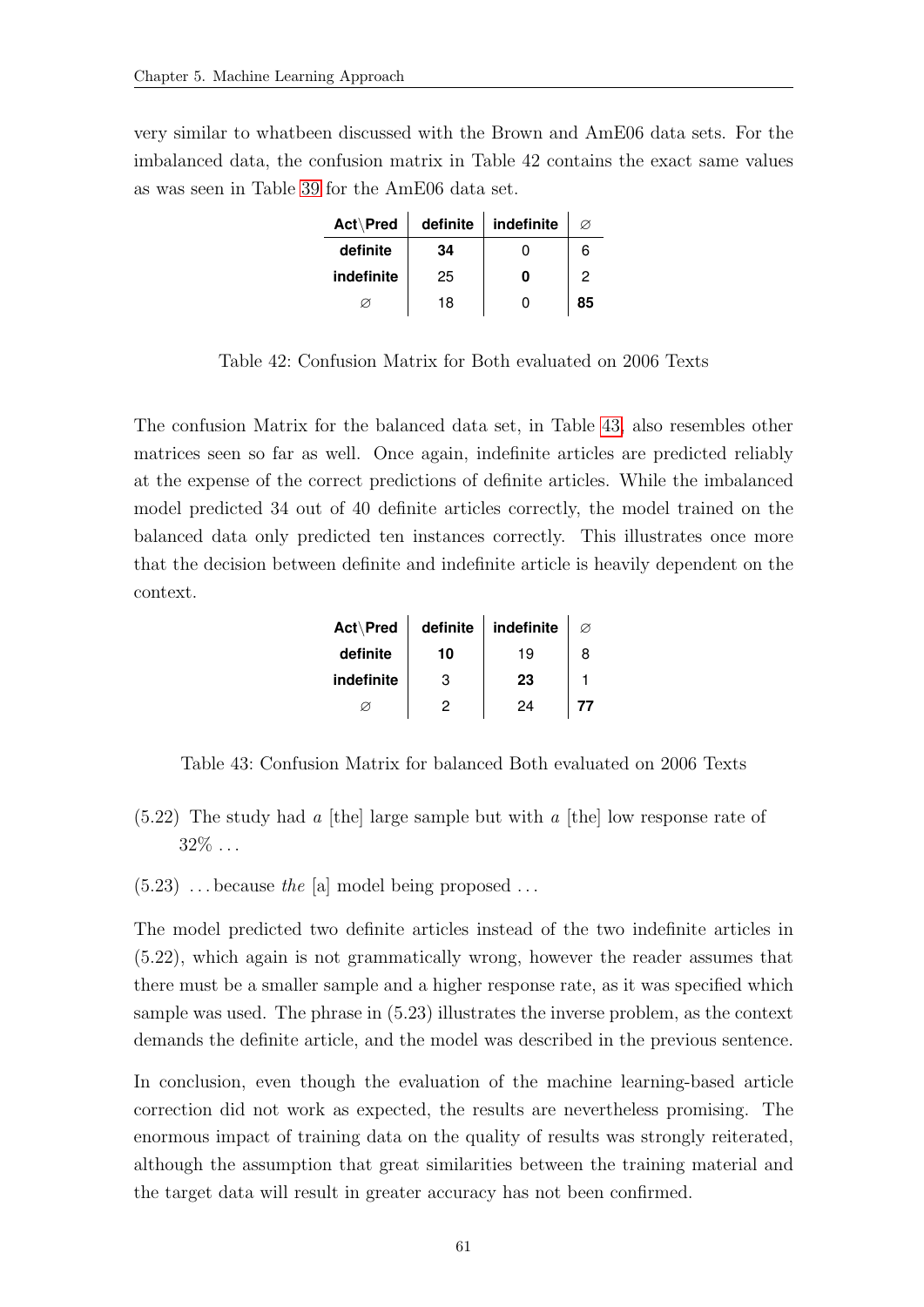### **5.9 Machine Learning Approach Conclusions**

For the second system of automatic language correction, the techniques of machine learning were applied. Three algorithms, Na¨ıve Bayes, SVM, and Logistic Regression were used on three data sets: Brown academic, AmE06 academic, and a combination of the two academic corpora. The process of finding productive features spanned over six training cycles and ultimately resulted in 11 features. These features attempt to describe factors which influence the article usage of a noun. This includes the type of noun and the presence of any modifiers. The accuracies which the algorithms reach are higher on the more recent data as compared to the data published in 1961. The evaluation has shown that the training data as well as the data used to evaluate play a vital role in the performance of the models. This was especially true for indefinite articles, as the imbalanced models failed to predict them entirely due to their low frequency. The problem of the imbalanced data might be solved by providing more contextual information, leading to more distinct patterns guiding the use of indefinite articles.

Similar to the rule-based approach, additional semantic information will most likely improve the results further. Adding features like Named Entity Recognition (NER) information for proper nouns, or information about the locational phrases, will probably increase accuracies. Moreover, it makes sense to train different models on the individual steps in the process of choosing the correct article. Similar to [Gamon](#page-81-2) [et al.](#page-81-2) [\(2008\)](#page-81-2), one could train a classifier to decide whether an article is necessary or not, and a second step would then choose the correct article if required. Proper nouns have been difficult to deal with; therefore, one option would be to train a model with the sole purpose of correctly handling article usage with proper nouns. Another possible feature would be real co-reference resolution. While the feature resolution adds a certain amount of semantic information, co-reference resolution could provide crucial information when deciding between indefinite and definite articles, as was already mentioned when evaluating the rule-based approach. One danger in continually adding features to describe the context of article usage best is over-fitting. If features are made to perfectly describe one set of data, the same features may perform very poorly on new data. Moreover, as was already seen several times, the simplest ideas usually work best.

To conclude, it can be stated that the performance of the machine learning systems has surpassed expectations during the training cycles and shown how complex the influencing factors for performance are in the application to new, unseen data. Additionally, interesting insights have been gained into the next steps of development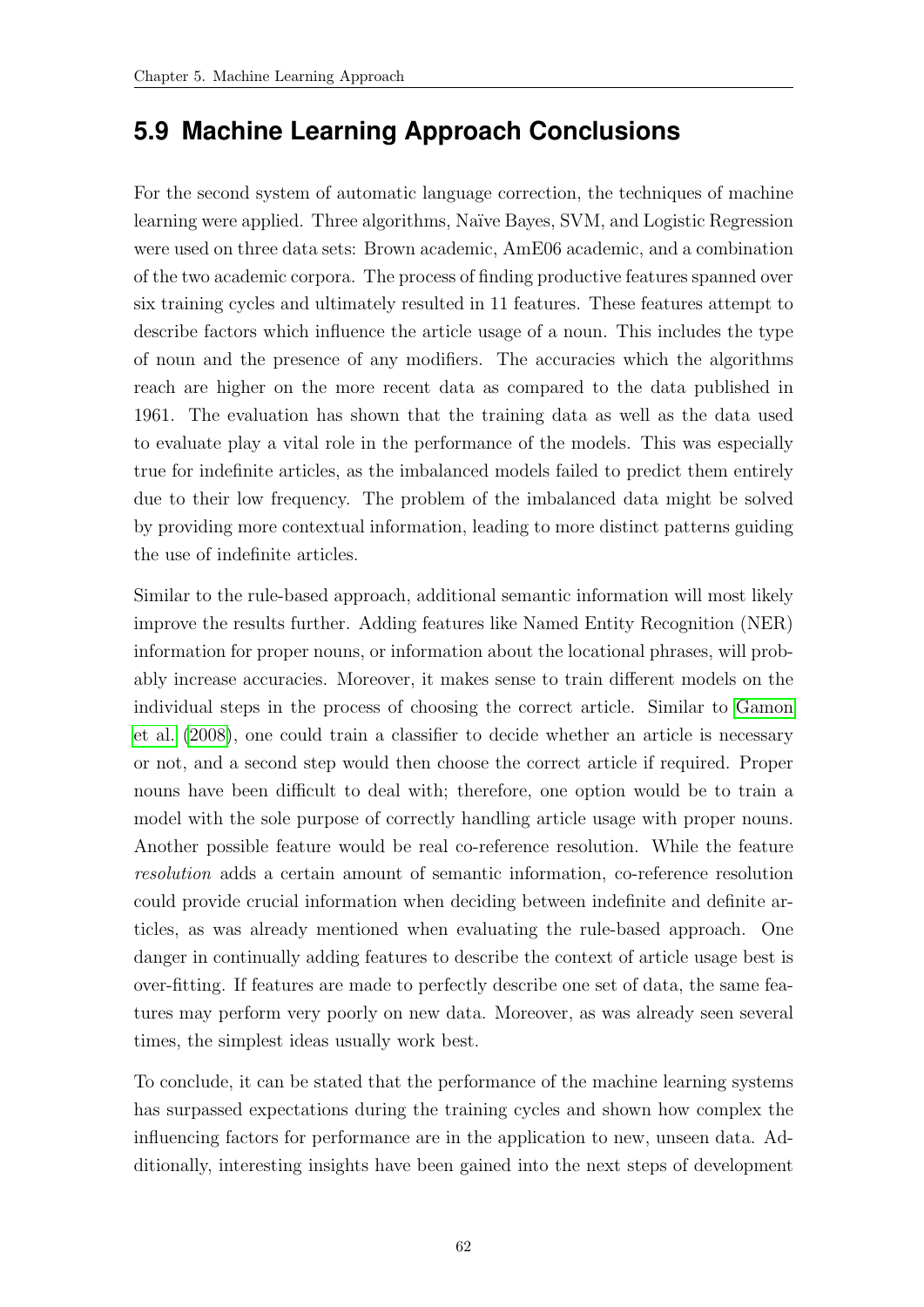for this approach. In the next chapter, both systems will be compared to elicit strengths and weaknesses, as well as possible combinations of the approaches to increase accuracy further.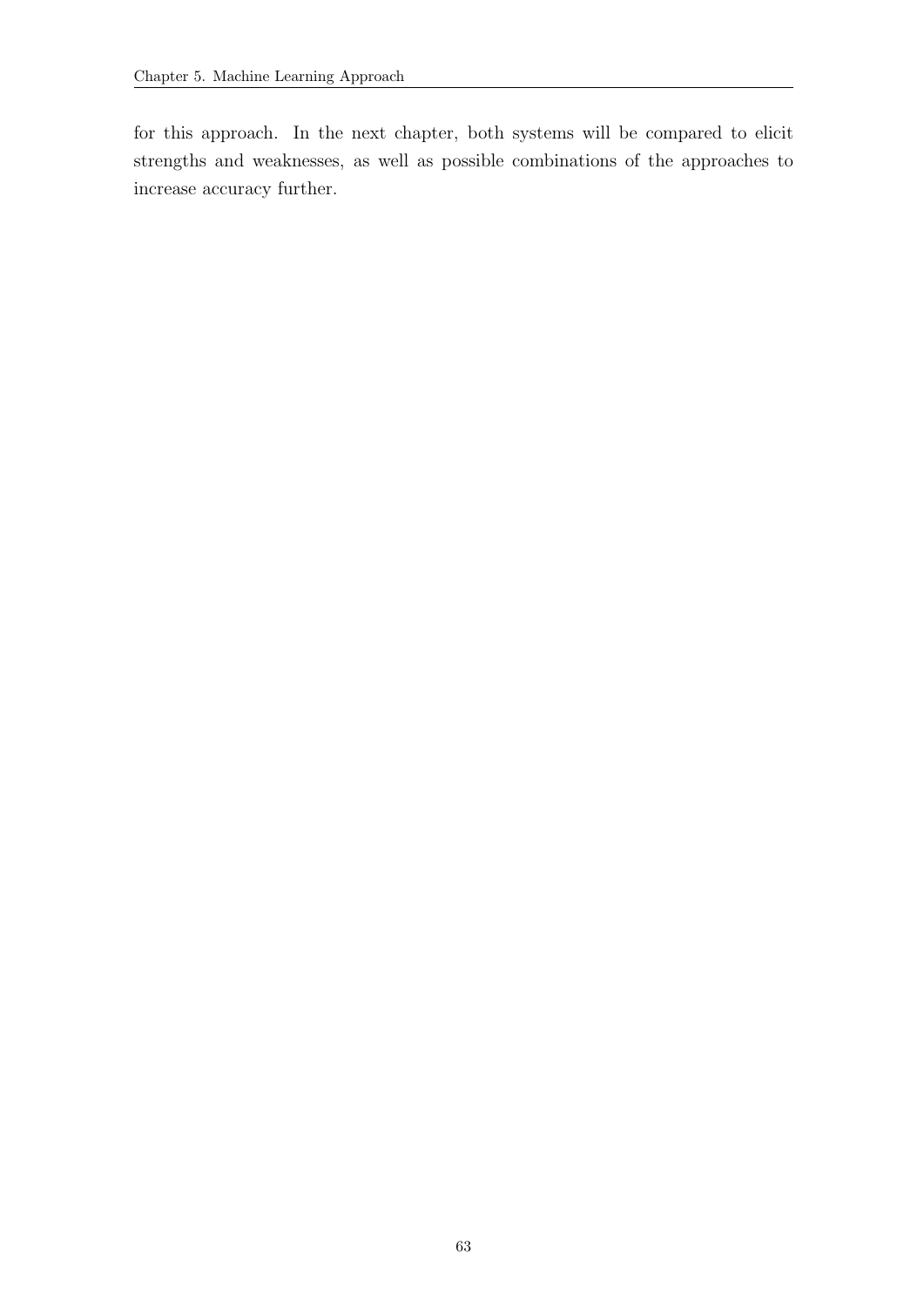# **6 Discussion**

So far the two article correction systems have been evaluated separately. In this section, their merits and disadvantages are directly contrasted. Moreover, the type of mistakes which are common to both systems will be elaborated on and suggestions on how to avoid such issues will be presented. As was mentioned in the introduction, the juxtaposition of linguistic knowledge and massive amounts of data is a fascinating one, as the sheer amount of data usually outperforms linguistic knowledge in many natural language processing tasks. This is partially true for the two systems engineered in this thesis, though the results garnered through the rule-based approach are somewhat more subjective. Nevertheless, initial results show the machine learning system is significantly better in providing clear and useful corrections as it always provides a singular answer. However, the systems are closer to each other in performance than expected. In Table [44](#page-72-0) the percentage of erroneous corrections are listed. For the machine learning system, the regular, imbalanced data sets were used.

<span id="page-72-0"></span>

|                        | 1961 Texts | 2006 Texts |
|------------------------|------------|------------|
| <b>Rule-Based</b>      | 17.7%      | 16.4%      |
| <b>ML-Brown-LogReg</b> | 31.4%      | 31.1%      |
| ML-AmE06-LogReg        | 30.1%      | 28.8%      |
| ML-Both-LogReg         | 28.1%      | 28.8%      |

Table 44: Percentage of Wrong Corrections

Though the rule-based system has relatively low accuracies compared to the machine learning approach, there are cases where the program suggested two options and one of them would be grammatically incorrect. Therefore, in actuality the percentage of erroneous corrections should be higher. Newer texts appear to be easier to correct than the texts from 1961. It was not possible to determine whether this conclusion is generalizable, or whether the specific texts chosen for the evaluation had some influence. Either case is possible, as it is difficult to extrapolate broadly from such small data sets. It can additionally be stated that the types of mistakes made by both programs are very similar. Indefinite articles pose a challenging problem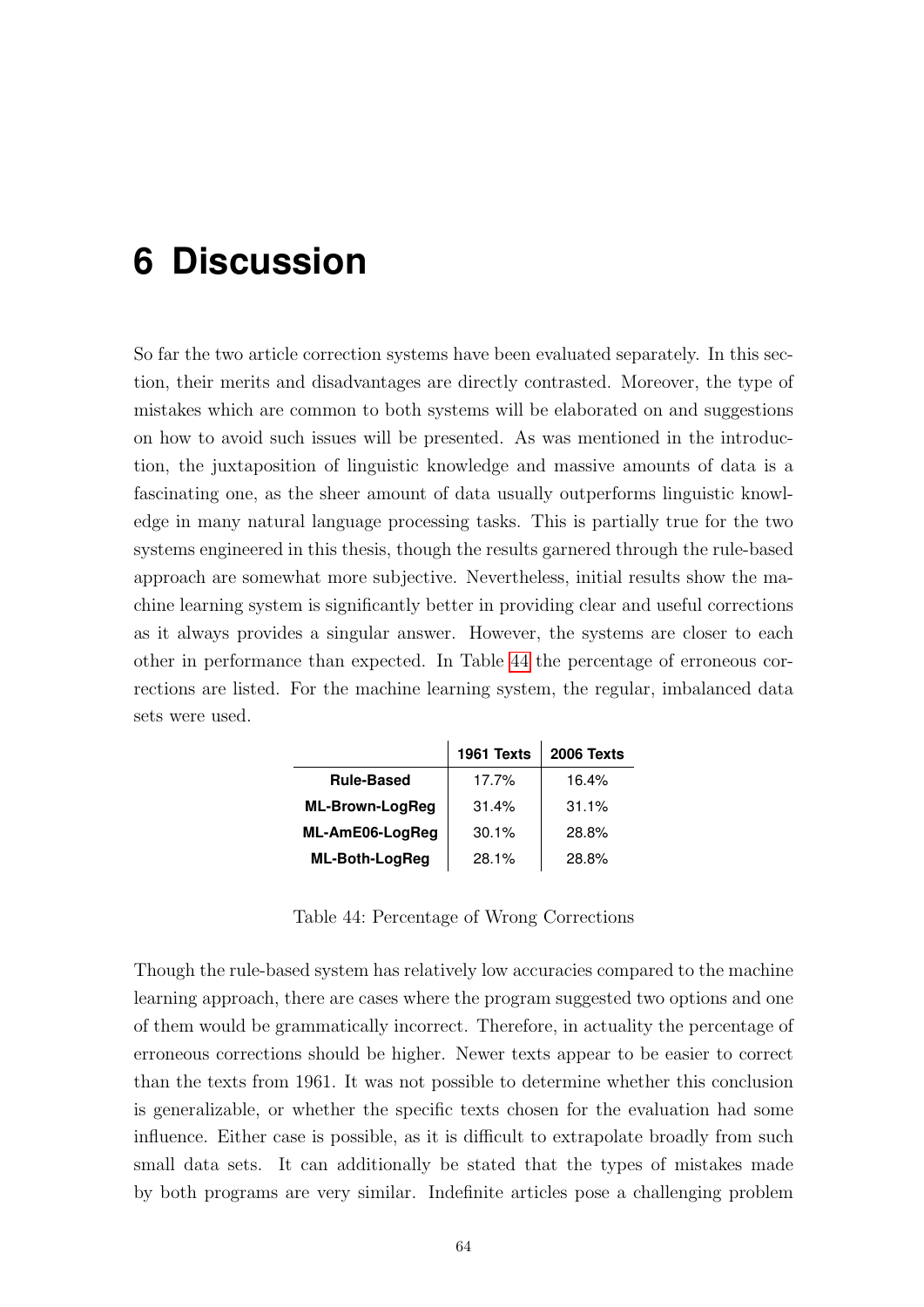for both tools, as do proper nouns. Moreover, the choice between definite article and ∅-form is more difficult than expected. These three cases will be discussed in more detail and data for both article correction systems will be used as illustrative examples.

All systems had difficulties in dealing with the phrase *The decision of the Supreme* Court of the United States  $\ldots$  from the fifth text snippet from 1961. In the examples (6.1) to (6.4) the outputs for this phrase are listed. The original article is in italics, while the correction from the systems are in square brackets.

- (6.1) the [a/the] decision of the  $\varnothing$ ] Supreme  $\varnothing$ ] Court of the  $\varnothing$ ] United [the/ $\varnothing$ ] States . . . – Rule-Based
- (6.2) the [the] decision of the  $[\emptyset]$  Supreme  $[\emptyset]$  Court of the  $[\emptyset]$  United  $[\emptyset]$  States . . . – ML-Brown
- (6.3) the [the] decision of the  $[\emptyset]$  Supreme  $[\emptyset]$  Court of the  $[\emptyset]$  United [the] States . . . – ML-AmE06
- (6.4) the [the] decision of the  $[\emptyset]$  Supreme  $[\emptyset]$  Court of the  $[\emptyset]$  United [the] States . . . – ML-Both

It becomes apparent that all systems prefer the ∅-form with proper nouns. For the rule-based system, of course, this was an explicit instruction. However, the hope was that the machine learning approach would be able to learn the nuanced differences between some proper nouns. As was argued in the conclusions for both rule-based and machine learning systems, Named Entity Recognition (NER) could help improve outputs in cases like this. Supreme Court should be recognized as an organization while United States should be tagged either as an organization or a location. Provided with this information, the systems should be able to make more informed decisions concerning article usage. An additional obstacle is that the systems require further guidance in dealing with compounds. Although it is registered if a noun is modified, the modifying element is not aware of the fact that it 'belongs' to some other token. Therefore, United States is assigned two articles, even though it is one entity. To illustrate this problem it makes sense to have a look at the parse of this phrase in Figure [7.](#page-74-0)

The article the and United are dependent on States, however the computer does not realize that United is thus within the scope of the article and so it assigns an additional one. A further complication is the placement of the article; as in the example phrases above, the article was always placed directly in front of the given noun, which is not necessarily correct. The same problem is illustrated with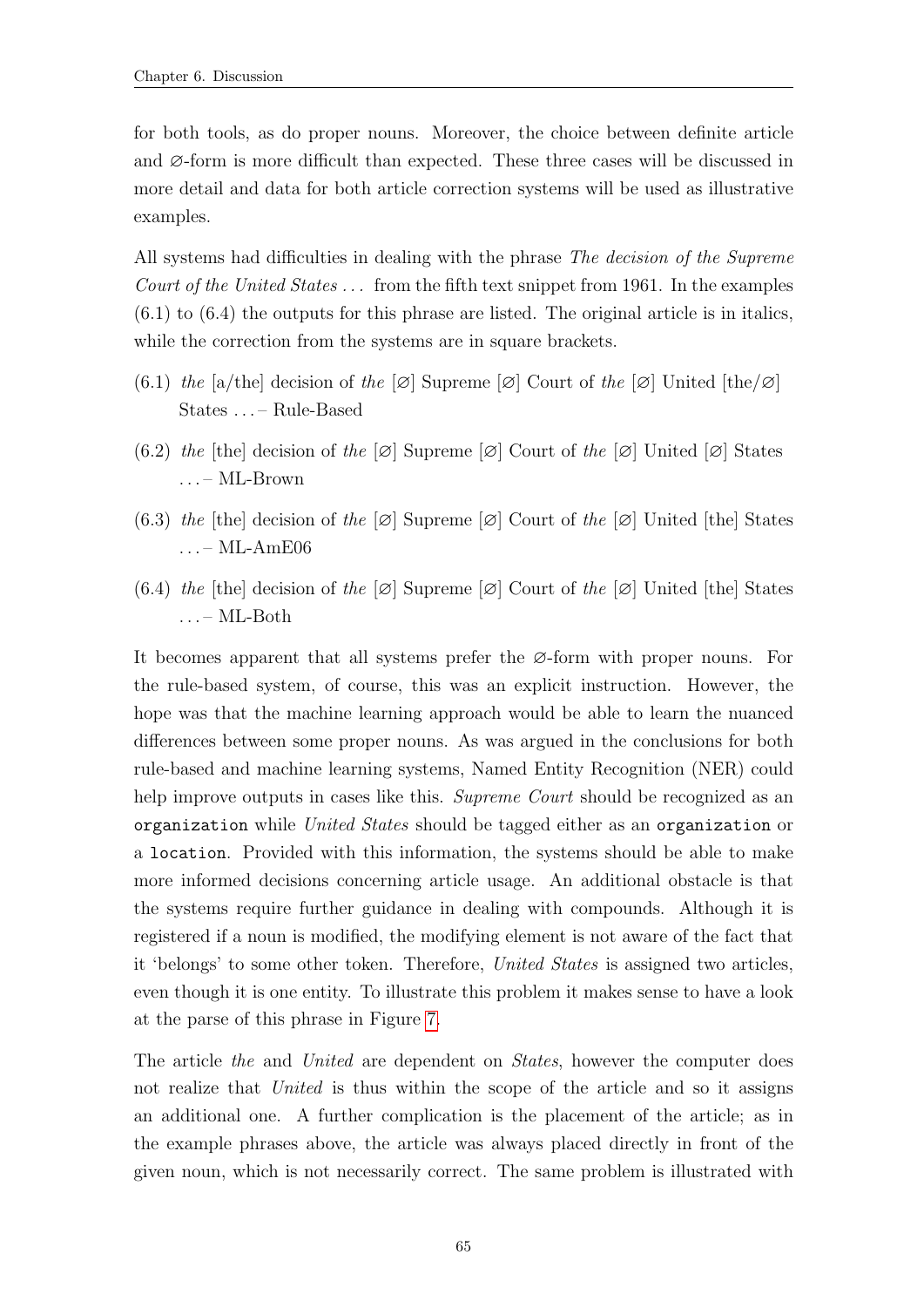<span id="page-74-0"></span>

| 15 | The           | the           | DT         | DT         | 16 | det     |
|----|---------------|---------------|------------|------------|----|---------|
| 16 | decision      | decision      | <b>NN</b>  | <b>NN</b>  | 27 | ccomp   |
| 17 | οf            | οf            | IN         | IN         | 16 | prep    |
| 18 | the           | the           | DT         | DT         | 19 | det     |
| 19 | Supreme       | Supreme       | <b>NP</b>  | NP         | 17 | pobi    |
| 20 | Court         | Court         | ΝP         | <b>NP</b>  | 19 | partmod |
| 21 | οf            | οf            | IN         | IN         | 20 | prep    |
| 22 | the           | the           | DT         | DT         | 24 | det     |
| 23 | United        | United        | ΝP         | NP         | 24 | amod    |
| 24 | <b>States</b> | <b>States</b> | <b>NPS</b> | <b>NPS</b> | 21 | pobi    |
|    |               |               |            |            |    |         |

Figure 7: Parse of the Phrase The decision of the Supreme Court of the United States

example (5.18) in section [5.8.](#page-63-0) A final major difficulty, which is related to faulty tagging and parsing processes, is the fact that here presumably correct Standard English was processed. In actuality, when correcting ESL writing, the syntax will not be as standard, and therefore pose a much more difficult problem for the natural language processing tools. This issue was already touched upon in Chapter [4,](#page-26-0) during the evaluation of the rule-based approach. This context must be relevant to future designs and developments for these tools, to ensure the best results possible for ESL students.

The choice between indefinite article and definite article is largely dependent on semantics and extralinguistic context. Consequently, it was expected that this task would prove to be a difficult one for all systems. The importance of context has been stressed several times, for example in the phrase draw blood from an arm vein and. This was already mentioned in example (5.21) and will be revisited below. The second phrase which will be analyzed in more detail is *creates a force which* compresses. In both phrases the context demands the indefinite article. As has been mentioned before, it is not important which arm vein the blood was drawn from, but that it was not from a neck vein. Moreover, in the second phrase, it is not a specified force but a general one, therefore the indefinite article is needed. Table [45](#page-74-1) lists the two phrases and the four systems used to correct them. For the machine learning tool, the balanced models were used.

<span id="page-74-1"></span>

|                                                                       |                    |     | RB   Brown   AmE06   Both |     |
|-----------------------------------------------------------------------|--------------------|-----|---------------------------|-----|
| $\ldots$ an arm vein $\ldots$                                         | the/ $\varnothing$ | the | the                       | the |
| creates a force which $\vert$ the $\vert$ the $\vert$ the $\vert$ the |                    |     |                           |     |

Table 45: Two indefinite Phrases and the Predictions by all systems

It quickly becomes apparent that none of the corrections are accurate. All machine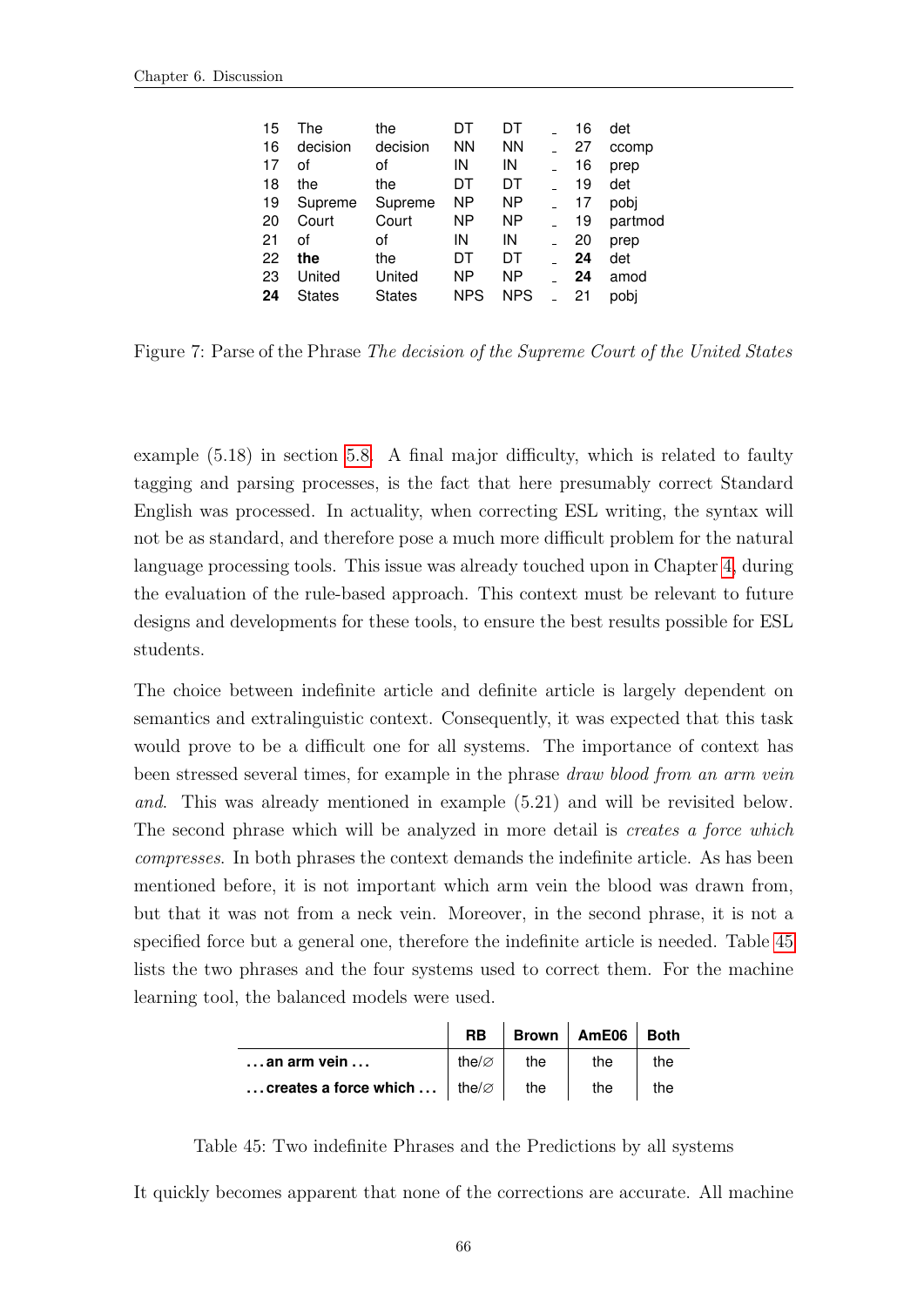learning models suggest the definite article, while the rule-based system suggests the definite or  $\varnothing$ -form. This is the case, as *force* is a singular countable noun, and it is not followed by the preposition of nor is it part of any of the specified constructions. For the machine learning, the problem likely lies in the fact that too few contextual features are given, and so the models cannot learn the necessary patterns even if the data is balanced. Table [46](#page-75-0) shows two phrases where the definite article or the ∅-from is correct though the systems suggested an indefinite article. The full phrase for the first example is by the linear compressing action between the rollers and and the second phrase reads Information regarding the causal direction. Both contexts do not allow for an indefinite article, as the type of compressing action is specified, and in the second example *information* is an uncountable noun.

<span id="page-75-0"></span>

|                                                                   | <b>RB</b>          | <b>Brown</b> | AmE06 | <b>Both</b> |
|-------------------------------------------------------------------|--------------------|--------------|-------|-------------|
| the linear compression action                                     | the/ $\varnothing$ |              |       | the         |
| <b>Information regarding the causal direction </b> $\vert$ an/the |                    | an           |       | the         |

Table 46: Two definite Phrases and the Predictions by all systems

The correction systems are far less unanimous in their suggestions than in the previous example. The rule-based suggestion in the first phrase stems from the same reasoning as was outlined above; action is a singular countable noun and therefore the two solutions are given. Brown and AmE06 predict an indefinite article, while the combined data set chose the correct definite article. The casual relationship behind these differing predictions is unclear, though it is most probably related to the instances used during the training. In the second phrase, information is an uncountable noun, and so usually does not take an article. However, the rule-based system treats it as a countable singular noun, as the list of predefined uncountable nouns is not exhaustive. The models trained on Brown and the combined systems did not take into account that the noun is uncountable. This information was not explicitly taught to the models through features, but it was hypothesized the system would learn it through pattern recognition. Though arguably the definite article, suggested by the Both model, could technically be grammatically correct, it nevertheless reads somewhat awkwardly given the context. A possibility to add semantic context would be to add real co-reference resolution. As explained previously, the purpose of the resolution would be to add enough information to know if the concept in question has already been introduced. Other semantic analysis could also help provide needed context, for example, an automatic extraction of the discourse topic. However, additional features are liable to result in an excess of information, which will ultimately lead to more noise than accurate predictions.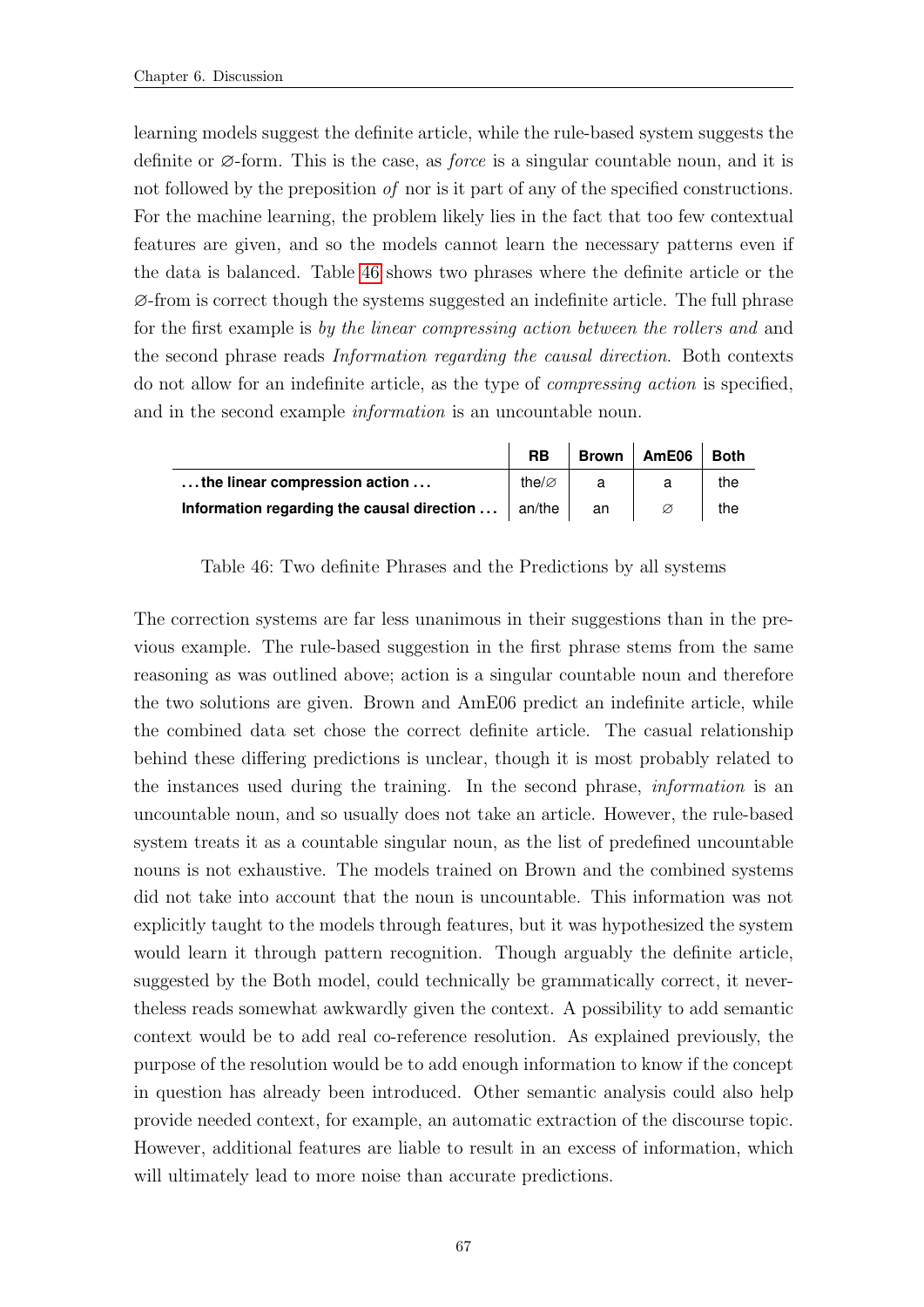The last article choice which will be looked at in more detail is between the definite article and the ∅-form. Before this thesis, it was hypothesized that differentiating between these choices would be relatively straightforward, as it depends less on context than the binary of definite/indefinite. However, as the rule-based approach has illustrated nicely, the decision is far more complex than was first assumed. In Table [47,](#page-76-0) two phrases for ∅-forms mistaken for definite forms, and definite articles mistaken for  $\varnothing$ -forms, respectively, are listed. In the first phrase a desire for secondary gain drive this deception, the rule-based system provides two options, as was expected. The definite article predicted by the the Brown and AmE06 model sounds very strange. Moreover, the expression 'desire for something' does not require an article. The second phrase, the Court corrects its own error, is interesting as the position of the article is taken by a possessive pronoun. A similar case was discussed with example (5.16). The systems do not recognize that *its* takes the position of the article, and therefore no other element is needed. Nonetheless, the Brown and AmE06 models correctly predict the ∅-form, while the Both model and the rulebased system suggest the definite article. The root of the rule-based model's error is very simple: error is a singular countable noun, therefore the definite article or the ∅-form is suggested. In regards to the machine learning models, it is nearly impossible to determine exactly which feature is responsible for the final suggestion. Other parts-of-speech that can take the function of articles will have to be incorporated in further systems.

<span id="page-76-0"></span>

|                               | <b>RB</b>          | <b>Brown</b> | AmE06 | <b>Both</b> |
|-------------------------------|--------------------|--------------|-------|-------------|
| for secondary gain drive      | the/ $\varnothing$ | the          | the   | Ø           |
| its own error.                | the/ $\varnothing$ | Ø            | Ø     | the         |
| $\dots$ the two rollers       | the/ $\varnothing$ | Ø            | Ø     | Ø           |
| $\ldots$ : the basic elements | the/ $\varnothing$ | the          | the   |             |

Table 47: Phrases with Erroneous Suggestions for definite/∅

The phrase *and the juncture of the two rollers* is predicted wrong by all machine learning systems and the rule-based system would also allow for the wrong ∅-form. While grammatically both are correct, it is once more the context that renders the  $\varnothing$ -form less optimal. The *two rollers* have been described in the previous sentences, therefore, it would be strange to use the  $\varnothing$ -form, which implies a certain indefiniteness. The last phrase the basic elements are demonstrates again that reasons leading to this prediction are complex. The ∅-form is correct, however, it makes the statement weaker, suggesting that not all basic elements were listed in the following phrase. This nuance is almost impossible to grasp for both the rule-based and machine learning-based algorithms. The classifier used here were trained for all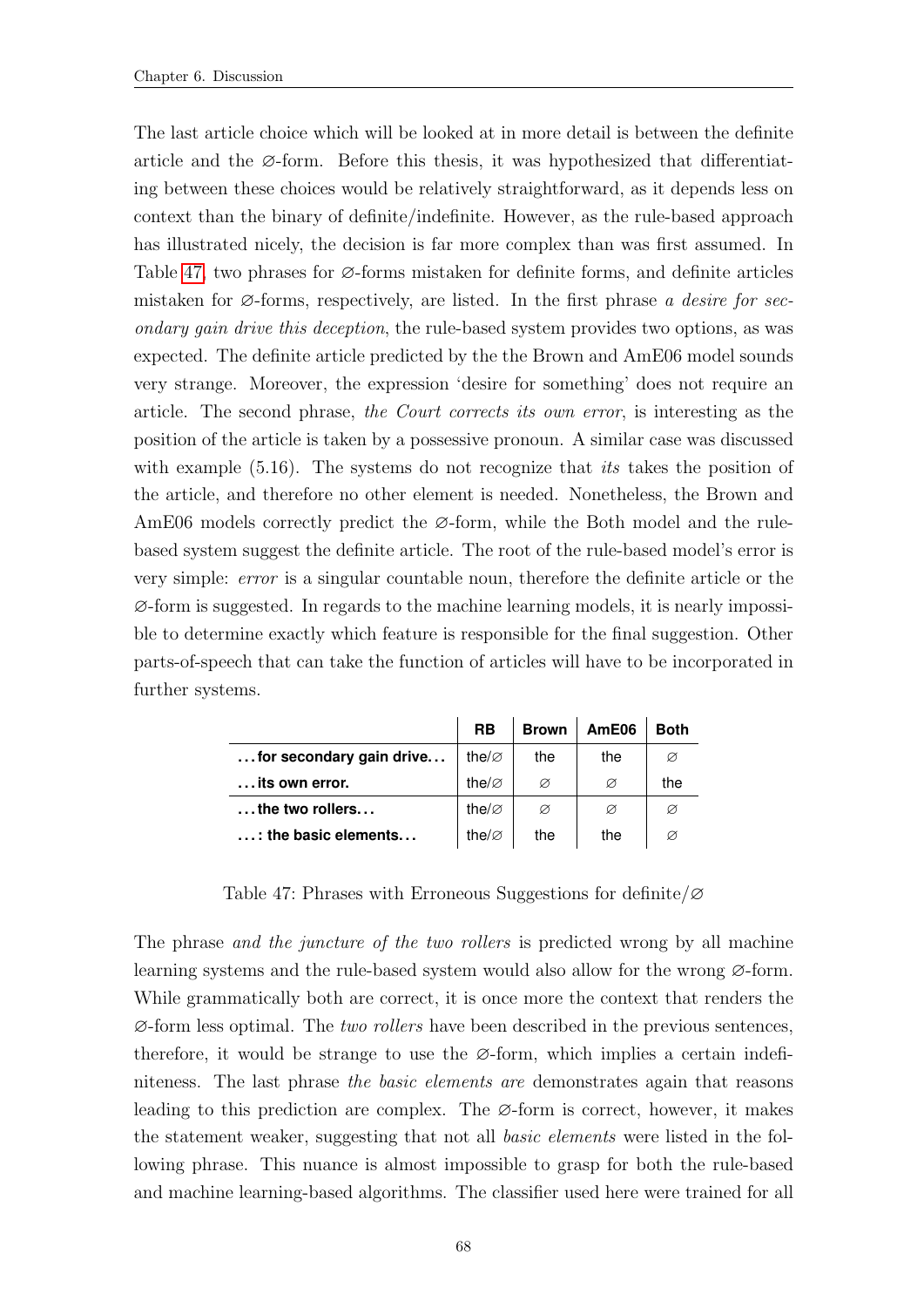decisions about articles. It might be fruitful to train classifiers solely on the decision between article and ∅-form. It has been seen in this discussion that the indefinite articles produce noisy data and complicate the decision between ∅-form and definite article. Another classifier could then be used to better inform which article is needed, after the first classifier has concluded that an article is indeed necessary.

The discussion of the three most prominent sources of errors has shown that the rulebased system is competent at making basic decisions, while the machine learning approach is able to make better predictions in more nuanced cases. Regardless, training more classifiers on how to respond to specific cases, as was suggested in the conclusion to Chapter [5,](#page-41-0) is a promising first step in the further development of these systems. One possibility would be to make a basic triage, based on set rules, and then use specific classifiers to predict single options in unclear cases. An exploration of more fixed constructions for articles and nouns, for example through a Construction Grammar approach, could also prove to be fruitful.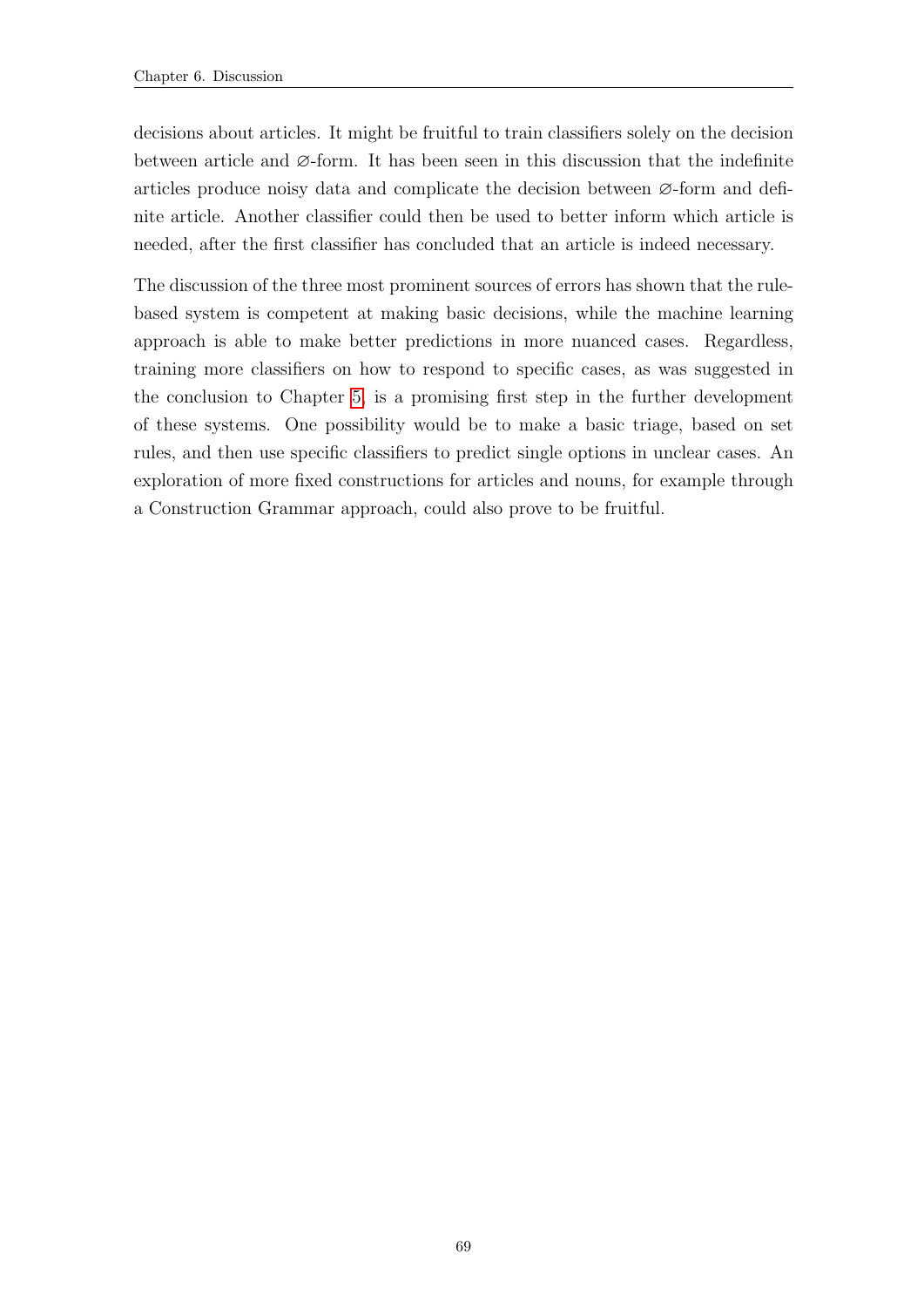# **7 Conclusion**

In this thesis, two systems designed to automatically correct article usage in academic texts were successfully engineered. Using pre-determined, manually chosen rules to guide the algorithm's choices proved that, with a sufficient amount of time and language expertise, respectable results can be achieved. Extrapolating from this conclusion, a Construction Grammar approach, following for example [Hilpert](#page-81-0) [\(2014\)](#page-81-0), is likely to produce a number of effective rules for article correction. A significant challenge to the rule-based approach has been an over-reliance on rules which result in multiple answers as potentially correct. In the majority of cases, the rules allowed for either the definite article the or the  $\varnothing$ -form. While in many cases one of these suggestions was correct, one almost always fit the context better. With the machine learning approach, it was hypothesized that the sheer volume of data used to train the program would help simulate context, and therefore, encourage the algorithm to make better predictions in instances where the context is pivotal for a correct choice. In order for the machine learning to work effectively, suitable features and great training data are needed. Over the course of this project useful basic features were extracted. Using academic texts written by native speakers ensured the training data was also of high quality. However, the evaluation using unseen data exemplified how volatile results can be based on how similar the tested data is to what the model encountered during training. A major hurdle was the unequal distribution of the labels in the training data. It was a significant challenge for the models to deduce distinct patterns for the comparatively infrequent indefinite article than it is for the other two article forms.

Both approaches encountered similar difficulties. Context, of course, plays a major role in the decision between definite and indefinite articles as well as between definite article and ∅-form. The semantics involved in such nuanced decisions were not sufficiently captured in the set of rules nor in the features describing the article usage for the algorithm. For example, proper nouns have a special role in this discussion, as their article usage depends heavily on contextual information. Several suggestions to improve the prediction for proper nouns have been made, among them the application of Named Entity Recognition tools. Further suggestions of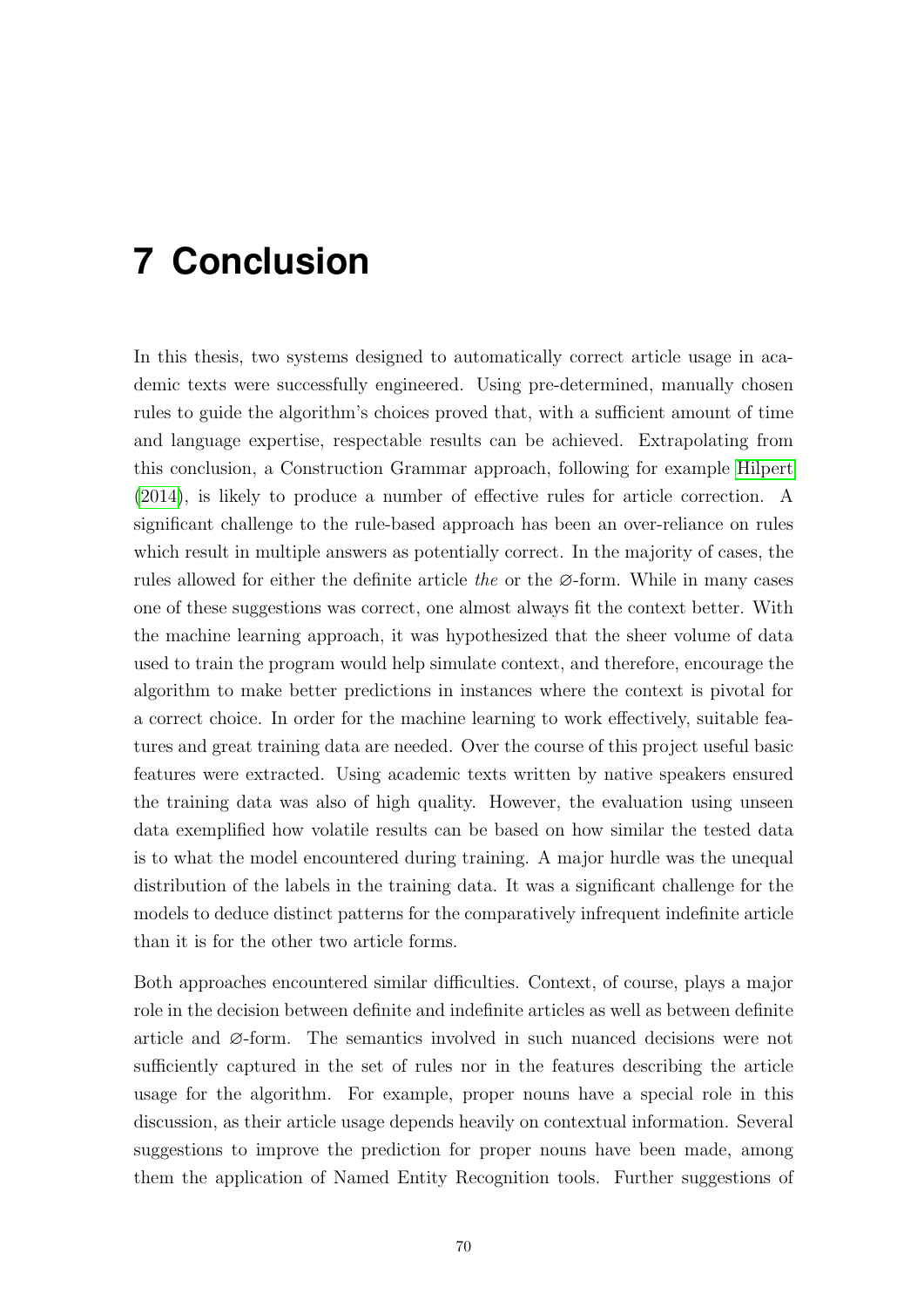improving the automatic article correction systems include to break the correction process down into smaller decisions. Specific classifiers or rules for the decision between definite and indefinite article could be trained or written, respectively, once it has been established that an article is necessary. Here, a hybrid system might be interesting to implement; rule-based techniques would be used to make basic decisions and categorizations, followed by machine learning tools to make the more nuanced predictions.

The aim of the project was to have two functioning systems automatically correct articles. This has been successfully achieved, as elaborated above. The second aim was to deepen my understanding of machine learning techniques and writing a grammar for language correction. Employing different workbenches for machine learning has confirmed that the data and algorithms one works with are crucial to the results. Moreover, the implementation of the algorithm can have effects on the quality of predictions as well. Furthermore, understanding the internal calculations of the workbench is crucial to be able to correctly interpret the output. For both approaches, it was interesting to see how very simple rules and features lead to good results, while more complex ideas often introduced more noise than necessary. Moreover, the juxtaposition between expert knowledge and big data has proved to be far less significant than expected in the fuzzy and subjective world of article usage.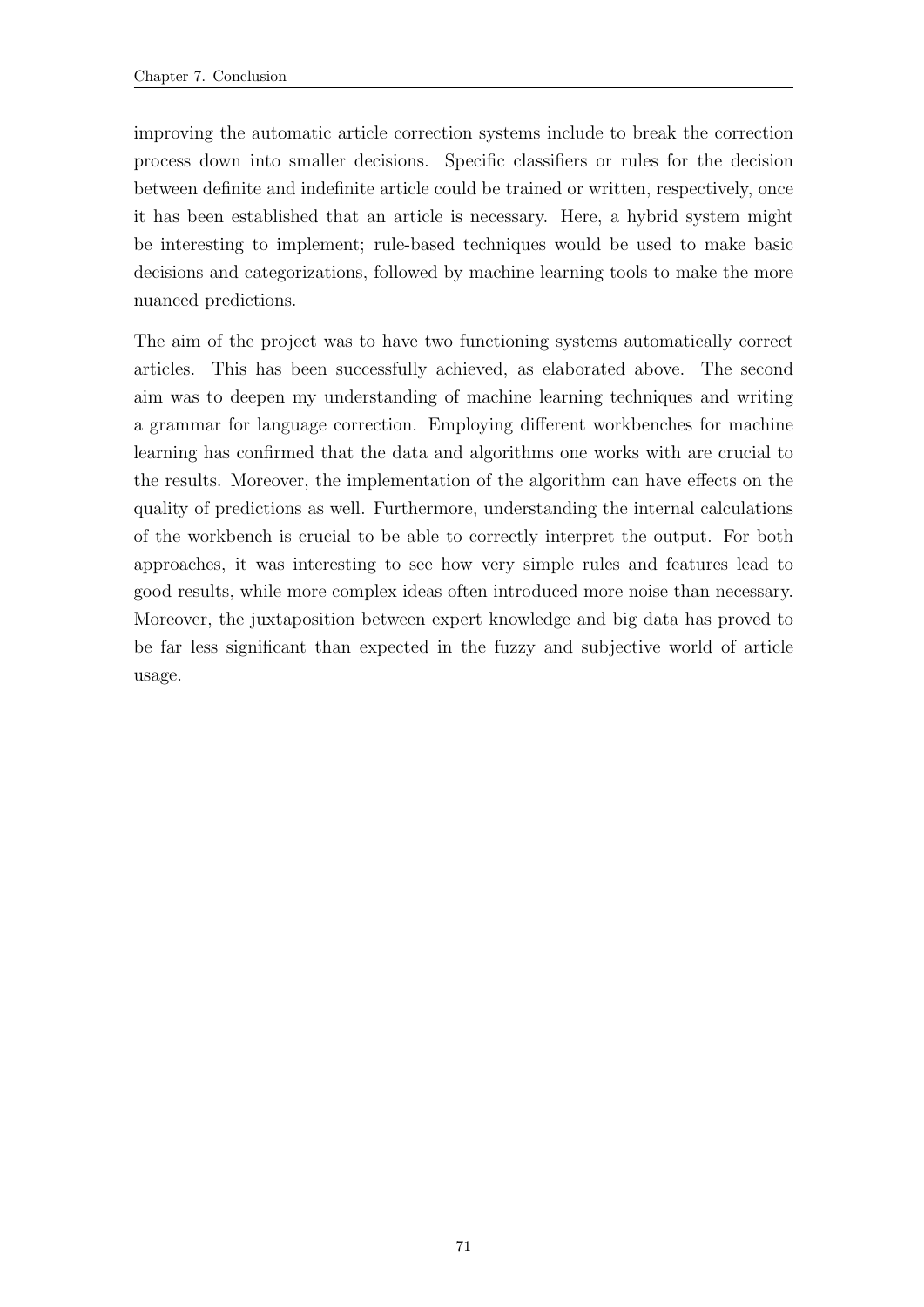## **References**

- Bayes, M. and Price, M. (1763). An essay towards solving a problem in the doctrine of chances. by the late rev. mr. bayes, frs communicated by mr. price, in a letter to john canton, amfrs. Philosophical Transactions (1683-1775), pages 370–418.
- Behera, B. and Bhattacharyya, P. (2013). Automated grammar correction using hierarchical phrase-based statistical machine translation. In IJCNLP, pages 937–941.
- Berezowski, L. (2009). The myth of the zero article. Bloomsbury Publishing.
- Berry, R. (2013). English grammar: a resource book for students. Routledge.
- Bhaskar, P., Ghosh, A., Pal, S., and Bandyopadhyay, S. (2011). May i check the english of your paper!!! In Proceedings of the 13th European Workshop on Natural Language Generation, pages 250–253. Association for Computational Linguistics.
- Biber, D., Johansson, S., Leech, G., Conrad, S., Finegan, E., and Quirk, R. (1999). Longman grammar of spoken and written English, volume 2. MIT Press.
- Bies, A., Ferguson, M., Katz, K., MacIntyre, R., Tredinnick, V., Kim, G., Marcinkiewicz, M. A., and Schasberger, B. (1995). Bracketing guidelines for treebank ii style penn treebank project. University of Pennsylvania, 97:100.
- Christophersen, P. (1939). The articles: A study of their theory and use in English. Eubar Munksgaard.
- Cox, D. R. (1958). The regression analysis of binary sequences. Journal of the Royal Statistical Society. Series B (Methodological), pages 215–242.
- Cutting, D., Kupiec, J., Pedersen, J., and Sibun, P. (1992). A practical part-of-speech tagger. In Proceedings of the third conference on Applied natural language processing, pages 133–140. Association for Computational Linguistics.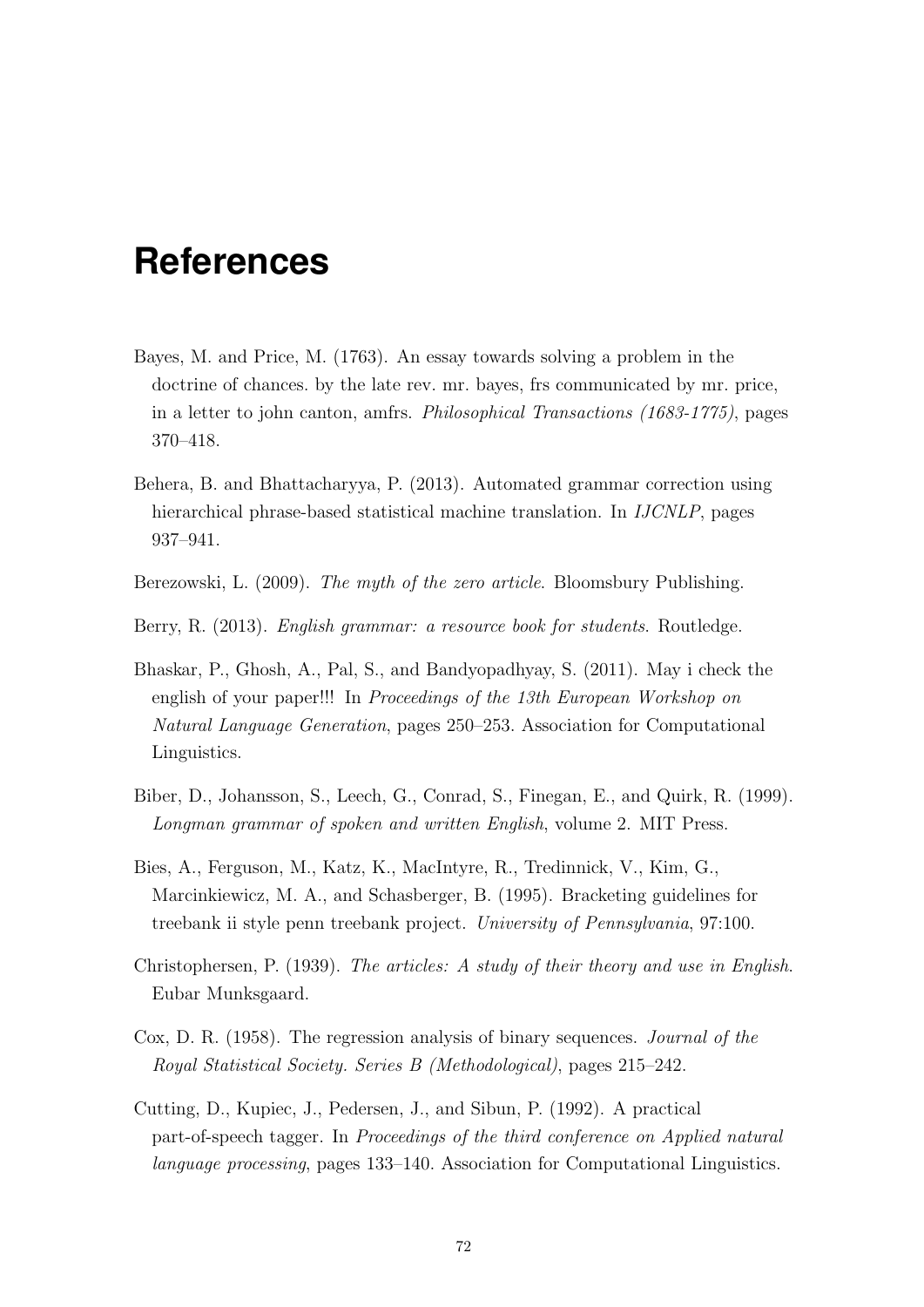- Dahlmeier, D. and Ng, H. T. (2011). Grammatical error correction with alternating structure optimization. In Proceedings of the 49th Annual Meeting of the Association for Computational Linguistics: Human Language Technologies-Volume 1, pages 915–923. Association for Computational Linguistics.
- Davis, M. (2008). The corpus of contemparary american english: 520 million words, 1990-present. available online at http://corpus.byu.edu/coca/.
- Davis, M. (2010). The corpus of contemparary american english: 400 million words, 1810-2009. available online at http://corpus.byu.edu/coha/.
- <span id="page-81-1"></span>Doran, R. M. (2006). The starting point of systematic theology. Theological Studies, 67(4):750–776.
- Dryer, M. S. and Haspelmath, M., editors (2013). WALS Online. Max Planck Institute for Evolutionary Anthropology, Leipzig. Available from: <http://wals.info/>.
- Foth, K. A. (2007). Hybrid Methods of Natural Language Analysis. Shaker Aachen,, Germany.
- Gamon, M., Gao, J., Brockett, C., Klementiev, A., Dolan, W. B., Belenko, D., and Vanderwende, L. (2008). Using contextual speller techniques and language modeling for esl error correction. In IJCNLP, volume 8, pages 449–456.
- Grammarly, Inc. (2016). Grammarly.
- Hall, M., Frank, E., Holmes, G., Pfahringer, B., Reutemann, P., and Witten, I. H. (2009). The weka data mining software: an update. ACM SIGKDD explorations newsletter, 11(1):10–18.
- Han, N.-R., Chodorow, M., and Leacock, C. (2004). Detecting errors in english article usage with a maximum entropy classifier trained on a large, diverse corpus. In LREC.
- Heidorn, G. (2000). Intelligent writing assistance. Handbook of natural language processing, pages 181–207.
- <span id="page-81-0"></span>Hilpert, M. (2014). Construction grammar and its application to English. Edinburgh University Press.
- Hudson, R. (2010). An introduction to word grammar. Cambridge University Press.
- <span id="page-81-2"></span>Jacoby, T. (2006). Immigration nation. Foreign Affairs, pages 50–65.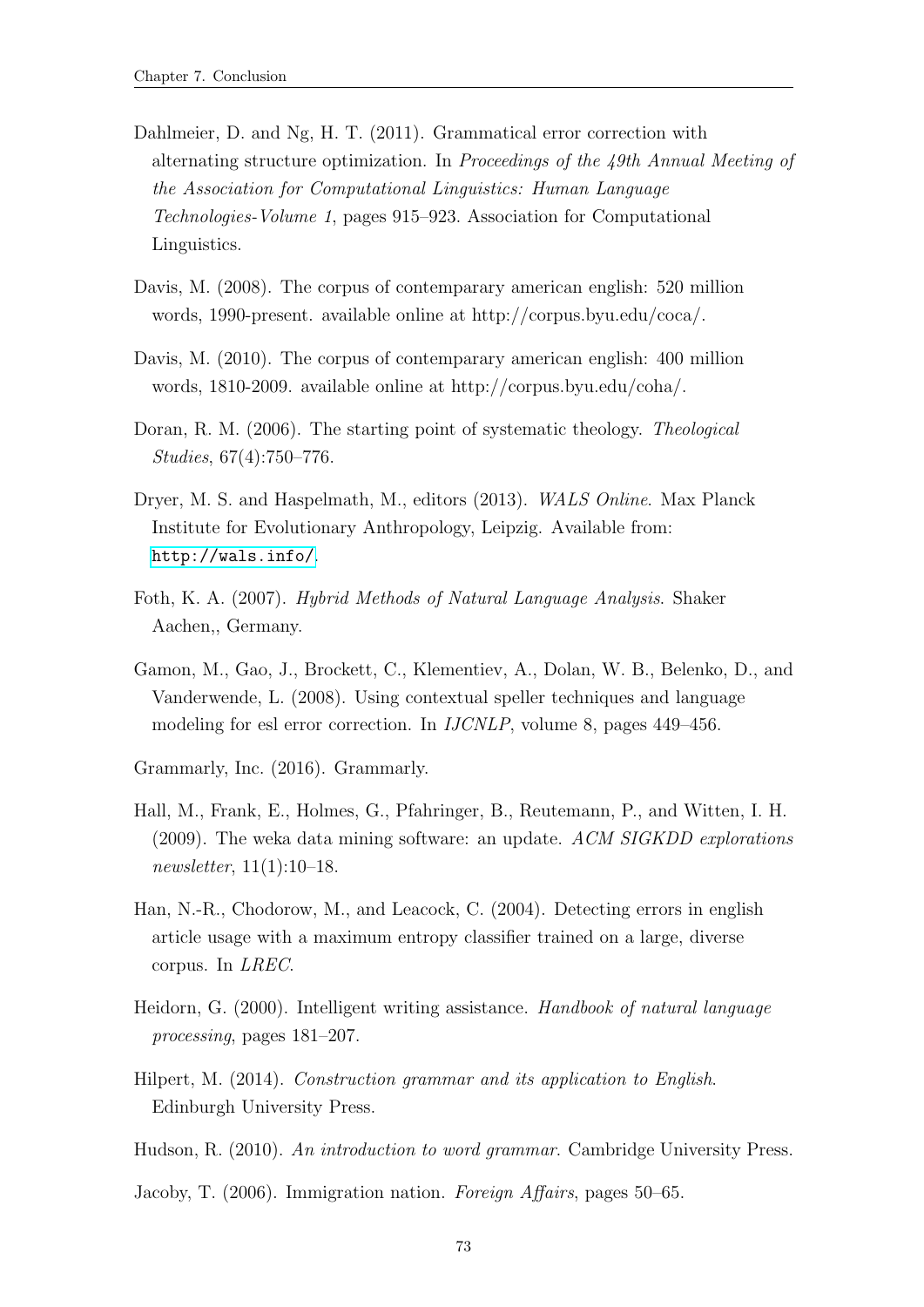- Ka luža, H. (1981). The use of articles in contemporary English, volume 6. Groos.
- Kempe, A. (1993). A probabilistic tagger and an analysis of tagging errors. Rapport technique, Institut für maschinelle sprachverarbeitung, Universität stuttgart.
- Kunchukuttan, A., Shah, R. M., and Bhattacharyya, P. (2013). Iitb system for conll 2013 shared task: A hybrid approach to grammatical error correction. In CoNLL Shared Task, pages 82–87.
- Lewis, M. Paul, G. F. S. and Fenning, C. D., editors (2016). Ethnologue: Languages of the World. SIL International, Dallas, Texas, 19th edition.
- Libermann, M. (2016). "the case of disapearing determiners". <http://languagelog.ldc.upenn.edu/nll/?p=23277>. Accessed: 26. August 2016.
- Marcus, M. P., Marcinkiewicz, M. A., and Santorini, B. (1993). Building a large annotated corpus of english: The Penn Treebank. Computational linguistics, 19(2):313–330.
- Mayfield, E. and Rosé, C.  $(2013)$ . Lightside: Open source machine learning for text accessible to non-experts. invited chapter in the handbook of automated essay grading.
- Mitkov, R. and Carroll, J. (2012). Parsing.
- Mitkov, R. and Mooney, R. J. (2012). Machine learning. Available from: [//www.oxfordhandbooks.com/10.1093/oxfordhb/9780199276349.001.0001/](//www.oxfordhandbooks.com/10.1093/oxfordhb/9780199276349.001.0001/oxfordhb-9780199276349-e-20) [oxfordhb-9780199276349-e-20](//www.oxfordhandbooks.com/10.1093/oxfordhb/9780199276349.001.0001/oxfordhb-9780199276349-e-20).
- Murphy, R. (2004). English grammar in use-With answers. Cambridge University Press.
- Nivre, J. (2003). An efficient algorithm for projective dependency parsing. In Proceedings of the 8th International Workshop on Parsing Technologies (IWPT. Citeseer.
- Nivre, J. and Scholz, M. (2004). Deterministic dependency parsing of english text. In Proceedings of the 20th international conference on Computational Linguistics, page 64. Association for Computational Linguistics.
- Oxford English Dictionary (2003a). "algorithm, n.". Available from: <http://www.oed.com/view/Entry/4959?redirectedFrom=algorithm>.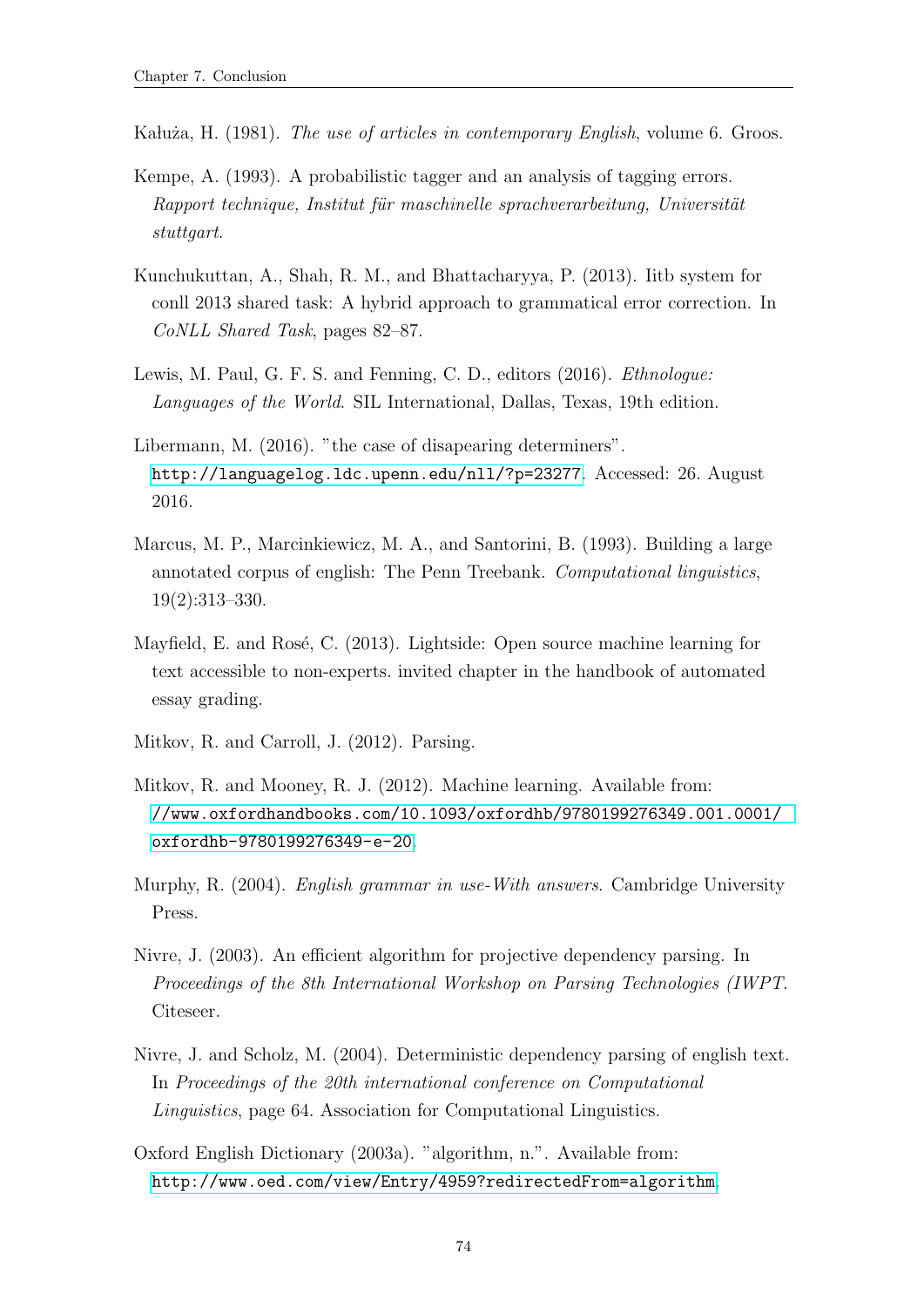- Oxford English Dictionary (2003b). "article, n.". Available from: [http://www.oed.com/view/Entry/11179?rskey=tdBp8Z&result=1&](http://www.oed.com/view/Entry/11179?rskey=tdBp8Z&result=1&isAdvanced=false#eid) [isAdvanced=false#eid](http://www.oed.com/view/Entry/11179?rskey=tdBp8Z&result=1&isAdvanced=false#eid).
- <span id="page-83-3"></span>Patenaude, B., Zitsch III, R., and Hirschi, S. D. (2006). Blood–but not bleeding–at a tracheotomy site: a case of munchausen's syndrome. Ear, Nose and Throat Journal, 85(10):677–680.
- <span id="page-83-1"></span>Peltason, J. W. (1961). Fifty-eight lonely men: Southern federal judges and school desegregation, volume 74. University of Illinois Press.
- Potts, A. and Baker, P. (2012). Does semantic tagging identify cultural change in british and american english? International journal of corpus linguistics, 17(3):295–324.
- Quirk, R., Crystal, D., and Education, P. (1985). A comprehensive grammar of the English language, volume 397. Cambridge Univ Press.
- Rozovskaya, A. and Roth, D. (2010). Training paradigms for correcting errors in grammar and usage. In Human language technologies: The 2010 annual conference of the north american chapter of the association for computational linguistics, pages 154–162. Association for Computational Linguistics.
- Sakaguchi, K., Mizumoto, T., Komachi, M., and Matsumoto, Y. (2012). Joint english spelling error correction and pos tagging for language learners writing. In COLING, pages 2357–2374. Citeseer.
- Schmid, H. (1995). Treetagger— a language independent part-of-speech tagger. Institut für Maschinelle Sprachverarbeitung, Universität Stuttgart, 43:28.
- Scholkopf, B. and Smola, A. J. (2001). Learning with kernels: support vector machines, regularization, optimization, and beyond. MIT press.
- Shalizi, C. (2013). Advanced data analysis from an elementary point of view. Citeseer.
- <span id="page-83-0"></span>Sherwin, C. W. and Fano, U. (1961). Basic concepts of physics. American Journal of Physics, 30(5):392–393.
- <span id="page-83-2"></span>Shillington, A. M., Reed, M. B., Lange, J. E., Clapp, J. D., and Henry, S. (2006). College undergraduate ritalin abusers in southwestern california: Protective and risk factors. Journal of Drug Issues, 36(4):999–1014.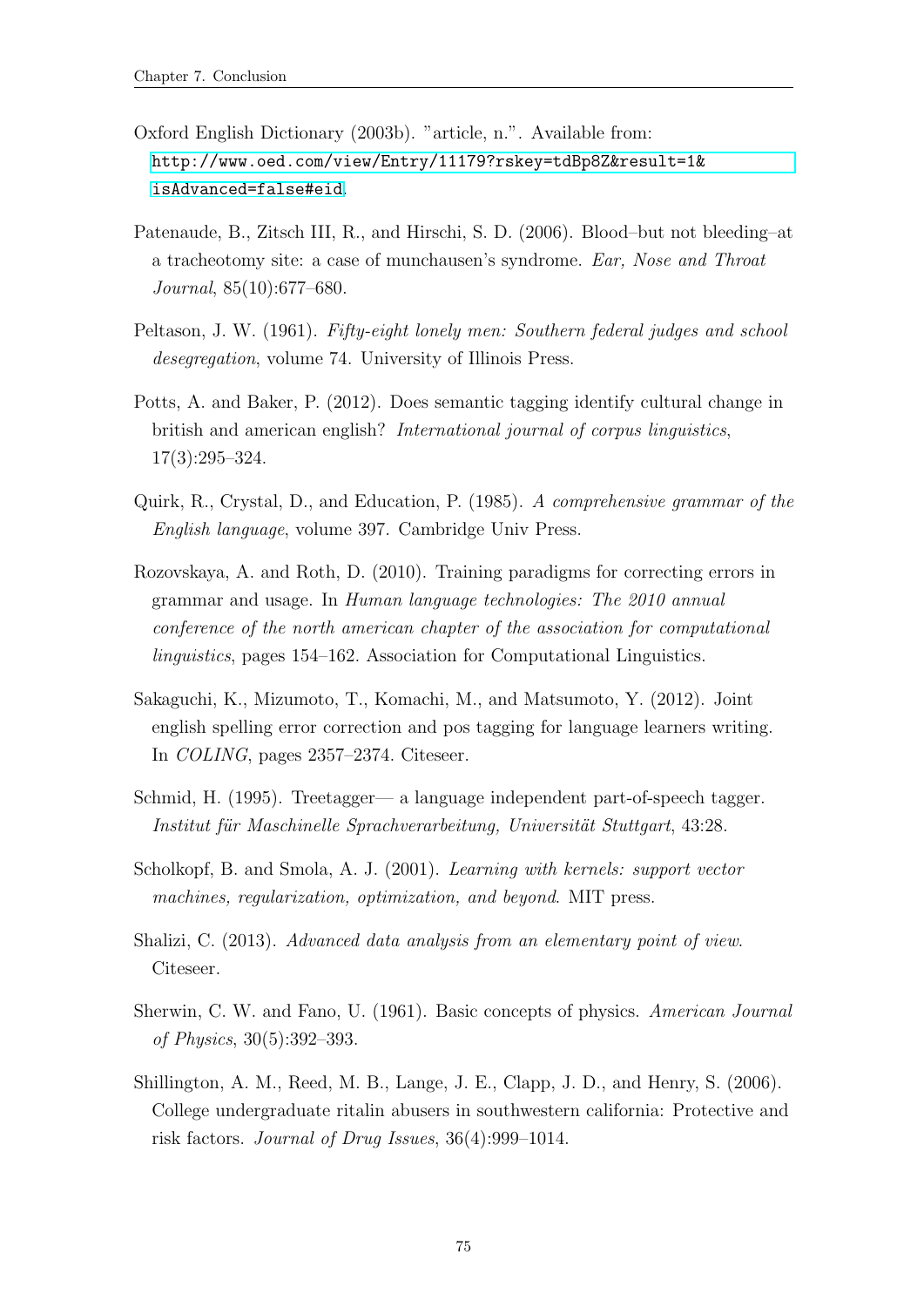- Siepmann, D. (2008). Writing in English: A Guide for Advanced Learners. UTB. Schlüsselkompetenzen, Sprache und Literatur. Francke. Available from: <https://books.google.ch/books?id=SgcFbUmgr64C>.
- <span id="page-84-1"></span>Solinger, J. (1961). Apparel manufacturing analysis.
- Sweet, H. (1898). A NEW ENGLISH GRAMMAR LOGICAL AND HISTORICAL: PART 2: SYNTAX. Oxford: Clarendon Press.
- <span id="page-84-0"></span>Symonds, P. M. and Jensen, A. R. (1961). From adolescent to adult.
- Tajiri, T., Komachi, M., and Matsumoto, Y. (2012). Tense and aspect error correction for esl learners using global context. In Proceedings of the 50th Annual Meeting of the Association for Computational Linguistics: Short Papers-Volume 2, pages 198–202. Association for Computational Linguistics.
- Voutilainen, A. (2003). Part-of-speech tagging. The Oxford handbook of computational linguistics, pages 219–232. accessed online 15.07.16.
- <span id="page-84-2"></span>Wann, D. L. (2006). Examining the potential causal relationship between sport team identification and psychological well-being. Journal of Sport Behavior,  $29(1):79.$
- Widdows, D. (2004). Geometry and meaning, volume 773. CSLI publications Stanford.
- Witten, I. H., Frank, E., and Hall, M. A. (2011). Data Mining: Practical Machine Learning Tools and Techniques. Morgan Kaufmann Publishers Inc.
- Xiang, Y., Zhang, Y., Wang, X., Wei, C., Zheng, W., Zhou, X., Hu, Y., and Qin, Y. (2013). Grammatical error correction using feature selection and confidence tuning. In IJCNLP, pages 1067–1071.
- Yamada, H. and Matsumoto, Y. (2003). Statistical dependency analysis with support vector machines. In Proceedings of IWPT, volume 3, pages 195–206.
- Yotsukura, S. (1970). The articles in English: a structural analysis of usage, volume 49. Mouton.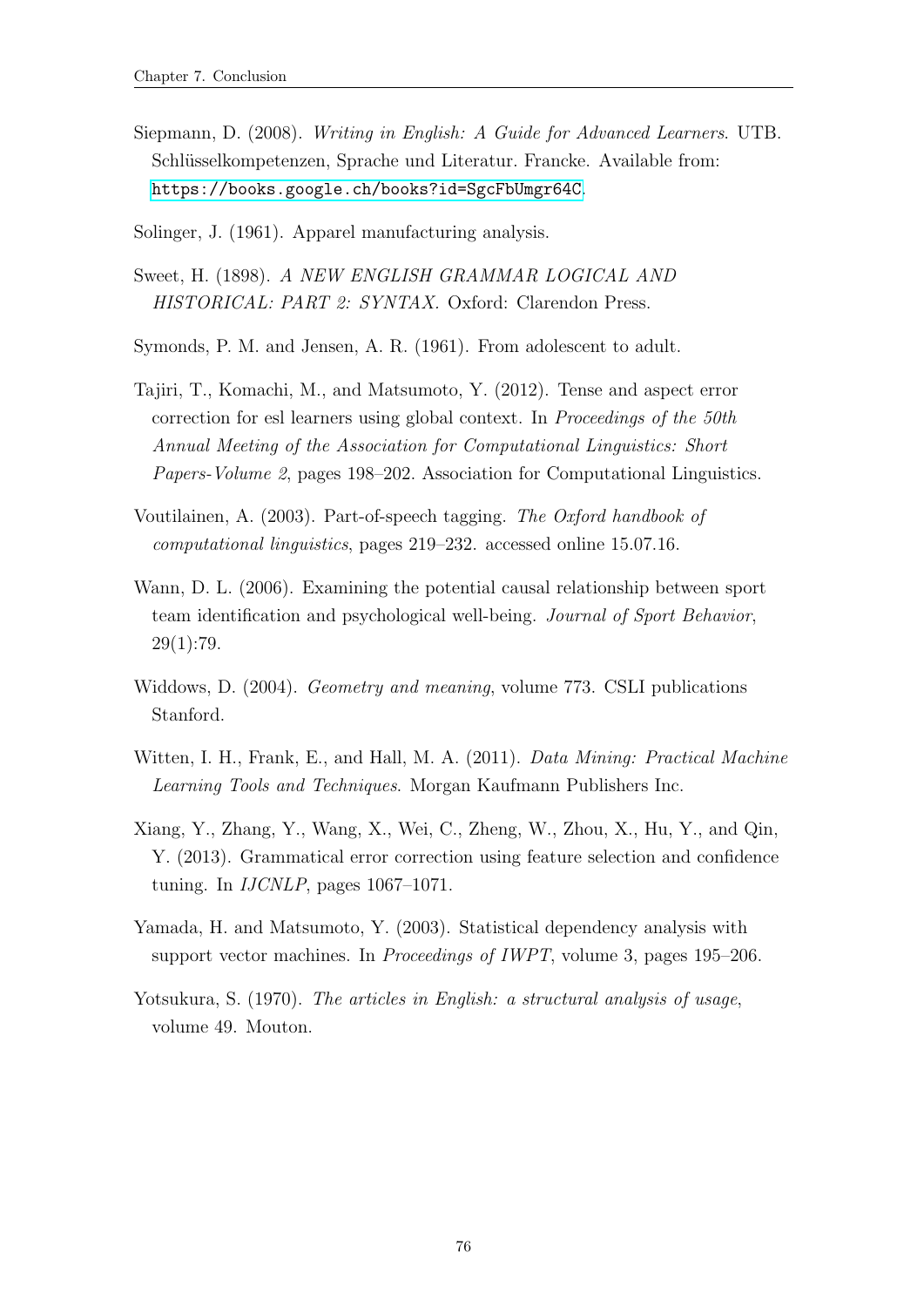## **A Tables**

### **A.1 Confusion Matrices for First Training Cycle**

Data Brown Features Noun, Noun Tag, Modifier Tag, Modifier Relation, Preposition Categories definite, indefinite, ∅

| Act\Pred   | definite | indefinite | Ø     |
|------------|----------|------------|-------|
| definite   | 9384     | 794        | 3189  |
| indefinite | 2837     | 1026       | 948   |
| Ø          | 5967     | 604        | 13070 |

Table 48: Confusion Matrix for Naïve Bayse, First Training Cycle

| Act\Pred   | definite | indefinite | Ø     |
|------------|----------|------------|-------|
| definite   | 7683     | 785        | 4899  |
| indefinite | 2210     | 979        | 1622  |
| Ø          | 4022     | 601        | 15018 |

Table 49: Confusion Matrix for SVM, First Training Cycle

| Act\Pred   | definite | indefinite | Ø     |
|------------|----------|------------|-------|
| definite   | 7866     | 518        | 4983  |
| indefinite | 2430     | 776        | 1605  |
| Ø          | 4007     | 356        | 15278 |

Table 50: Confusion Matrix for Logistic Regression, First Training Cycle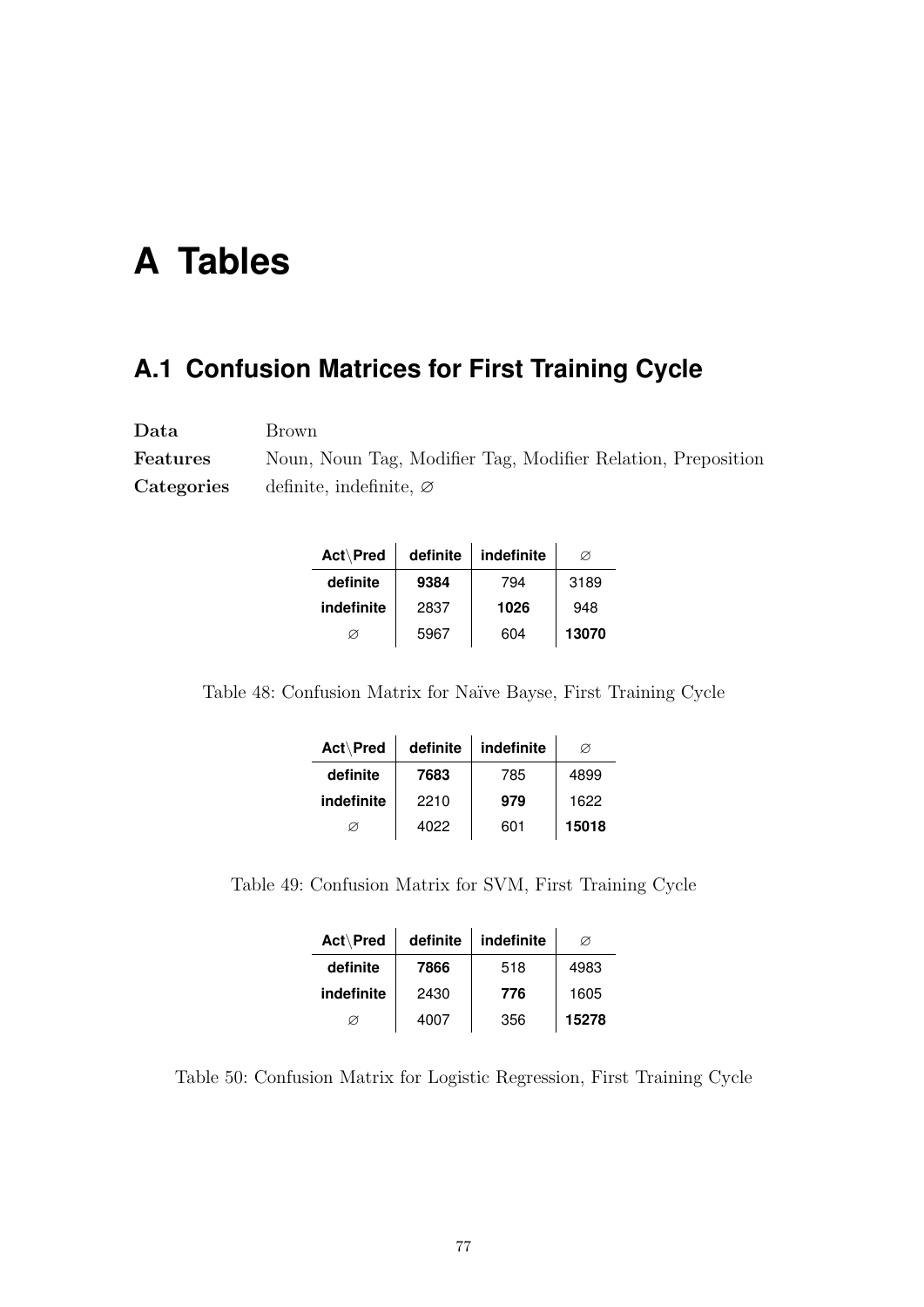## **A.2 Confusion Matrices for Second Training Cycle**

| Data       | Brown                                                         |
|------------|---------------------------------------------------------------|
| Features   | Noun, Noun Tag, Modifier Tag, Modifier Relation, Preposition, |
|            | Trigram-ONE, Trigram-TWO, Trigram-THREE                       |
| Categories | definite, indefinite, $\varnothing$                           |

| Act\Pred   | definite | indefinite | Ø     |
|------------|----------|------------|-------|
| definite   | 10014    | 2061       | 1292  |
| indefinite | 2302     | 2189       | 320   |
| Ø          | 4945     | 1336       | 13360 |

Table 51: Confusion Matrix for Naïve Bayse, Second Training Cycle

| Act\Pred   | definite | indefinite | Ø     |
|------------|----------|------------|-------|
| definite   | 9487     | 1134       | 2746  |
| indefinite | 2231     | 1555       | 1025  |
|            | 3373     | 690        | 15578 |

Table 52: Confusion Matrix for SVM, Second Training Cycle

| Act\Pred   | definite | indefinite | Ø     |
|------------|----------|------------|-------|
| definite   | 9775     | 793        | 2799  |
| indefinite | 2464     | 1282       | 1065  |
| Ø          | 3337     | 422        | 15882 |

Table 53: Confusion Matrix for Logistic Regression, Second Training Cycle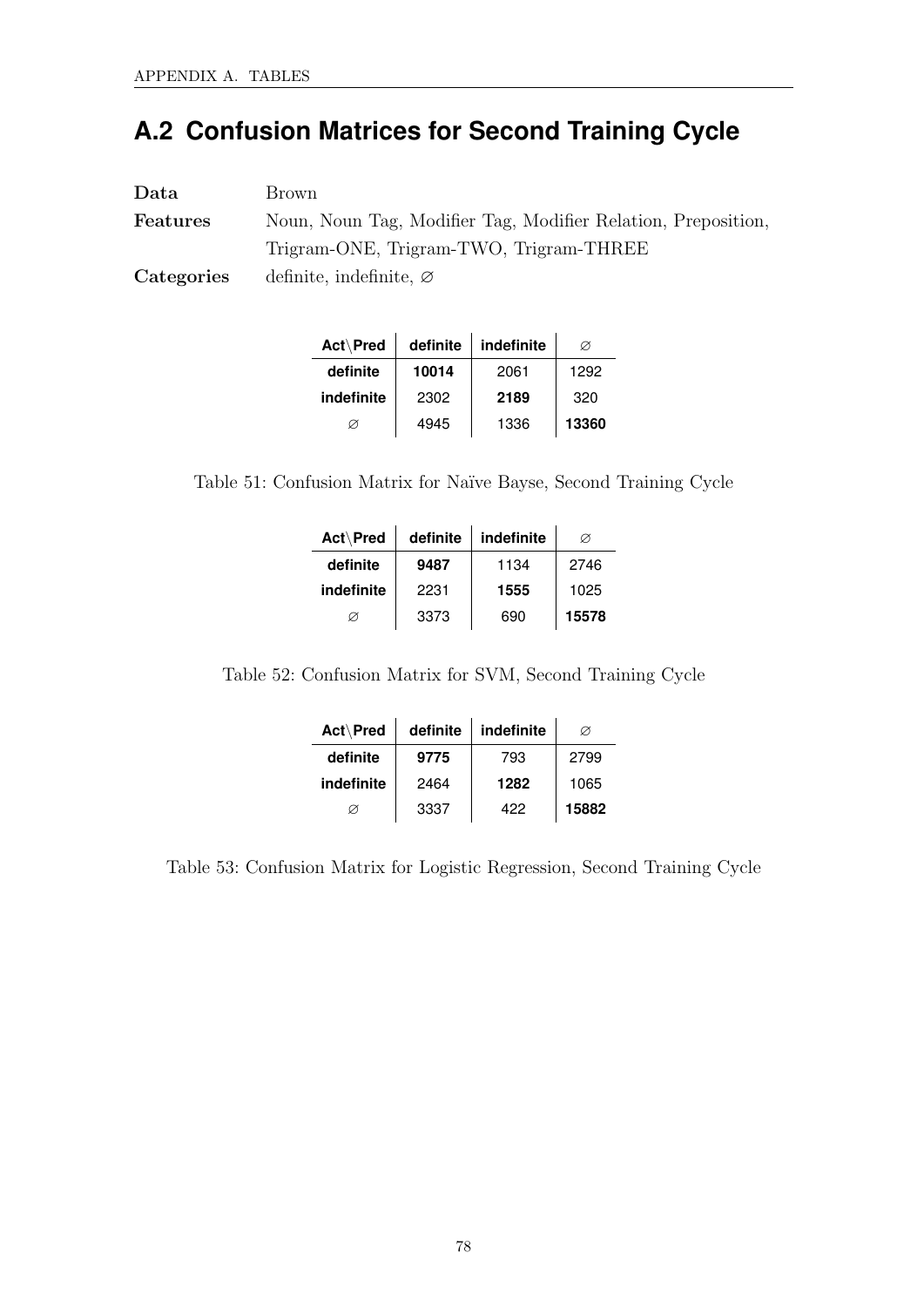## **A.3 Confusion Matrices for Third Training Cycle**

| Data            | Brown                                                         |  |  |  |  |
|-----------------|---------------------------------------------------------------|--|--|--|--|
| <b>Features</b> | Noun, Noun Tag, Modifier Tag, Modifier Relation, Preposition, |  |  |  |  |
|                 | Trigram-ONE, Trigram-TWO, Trigram-THREE, Resolution,          |  |  |  |  |
|                 | LightSide UNIGRAM                                             |  |  |  |  |
| Categories      | definite, indefinite, $\varnothing$                           |  |  |  |  |

| Act\Pred   | definite | indefinite | Ø     |
|------------|----------|------------|-------|
| definite   | 9481     | 1789       | 2097  |
| indefinite | 2098     | 2122       | 691   |
|            | 4120     | 1313       | 14208 |

Table 54: Confusion Matrix for Naïve Bayes, Third Training Cycle

| Act\Pred   | definite | indefinite | Ø     |
|------------|----------|------------|-------|
| definite   | 9258     | 1406       | 2703  |
| indefinite | 1725     | 2100       | 986   |
| Ø          | 2854     | 851        | 15936 |

Table 55: Confusion Matrix for SVM, Third Training Cycle

| Act\Pred   | definite | indefinite | Ø     |
|------------|----------|------------|-------|
| definite   | 9750     | 1033       | 2584  |
| indefinite | 1909     | 1923       | 979   |
|            | 2731     | 606        | 16304 |

Table 56: Confusion Matrix for Logistic Regression, Third Training Cycle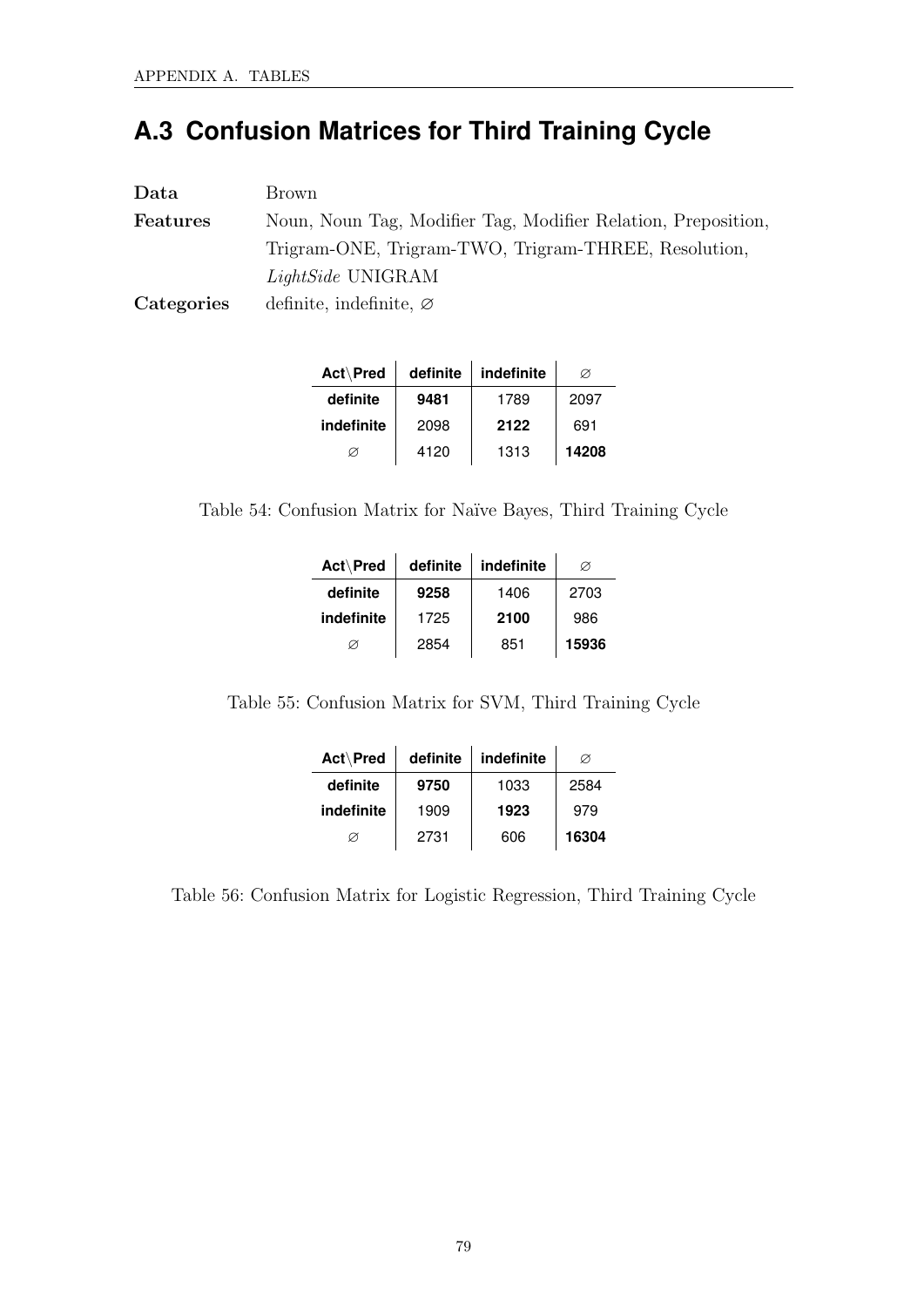## **A.4 Confusion Matrices for Forth Training Cycle**

### **A.4.1 Brown**

| Data            | Brown                                                           |
|-----------------|-----------------------------------------------------------------|
| <b>Features</b> | Noun, Noun Tag, Modifier Tag, Modifier Relation, Preposition,   |
|                 | Trigram-ONE, Trigram-TWO, Trigram-THREE, Resolution,            |
|                 | <i>LightSide</i> UNIGRAM, Vowel                                 |
| Categories      | definite, indefinite-consonant, indefinite-vowel, $\varnothing$ |

| <b>Act∖Pred</b>      | definite | indefinite- | indefinite- | Ø     |
|----------------------|----------|-------------|-------------|-------|
|                      |          | consonant   | vowel       |       |
| definite             | 9737     | 1399        | 143         | 2088  |
| indefinite-consonant | 1898     | 1528        | 39          | 510   |
| indefinite-vowel     | 489      | 181         | 55          | 111   |
|                      | 4235     | 1064        | 156         | 14186 |

Table 57: Confusion Matrix for Naïve Bayes, Forth Training Cycle

| Act\Pred             | definite | indefinite- | indefinite- | Ø     |
|----------------------|----------|-------------|-------------|-------|
|                      |          | consonant   | vowel       |       |
| definite             | 9326     | 1110        | 230         | 2701  |
| indefinite-consonant | 1563     | 1528        | 133         | 855   |
| indefinite-vowel     | 332      | 161         | 179         | 164   |
|                      | 2861     | 705         | 131         | 15944 |

Table 58: Confusion Matrix for SVM, Forth Training Cycle

| Act\Pred             | definite | indefinite- | indefinite- | Ø     |
|----------------------|----------|-------------|-------------|-------|
|                      |          | consonant   | vowel       |       |
| definite             | 9886     | 768         | 93          | 2620  |
| indefinite-consonant | 1655     | 1395        | 60          | 866   |
| indefinite-vowel     | 394      | 146         | 103         | 193   |
| Ø                    | 2782     | 471         | 49          | 16339 |

Table 59: Confusion Matrix for Logistic Regression, Forth Training Cycle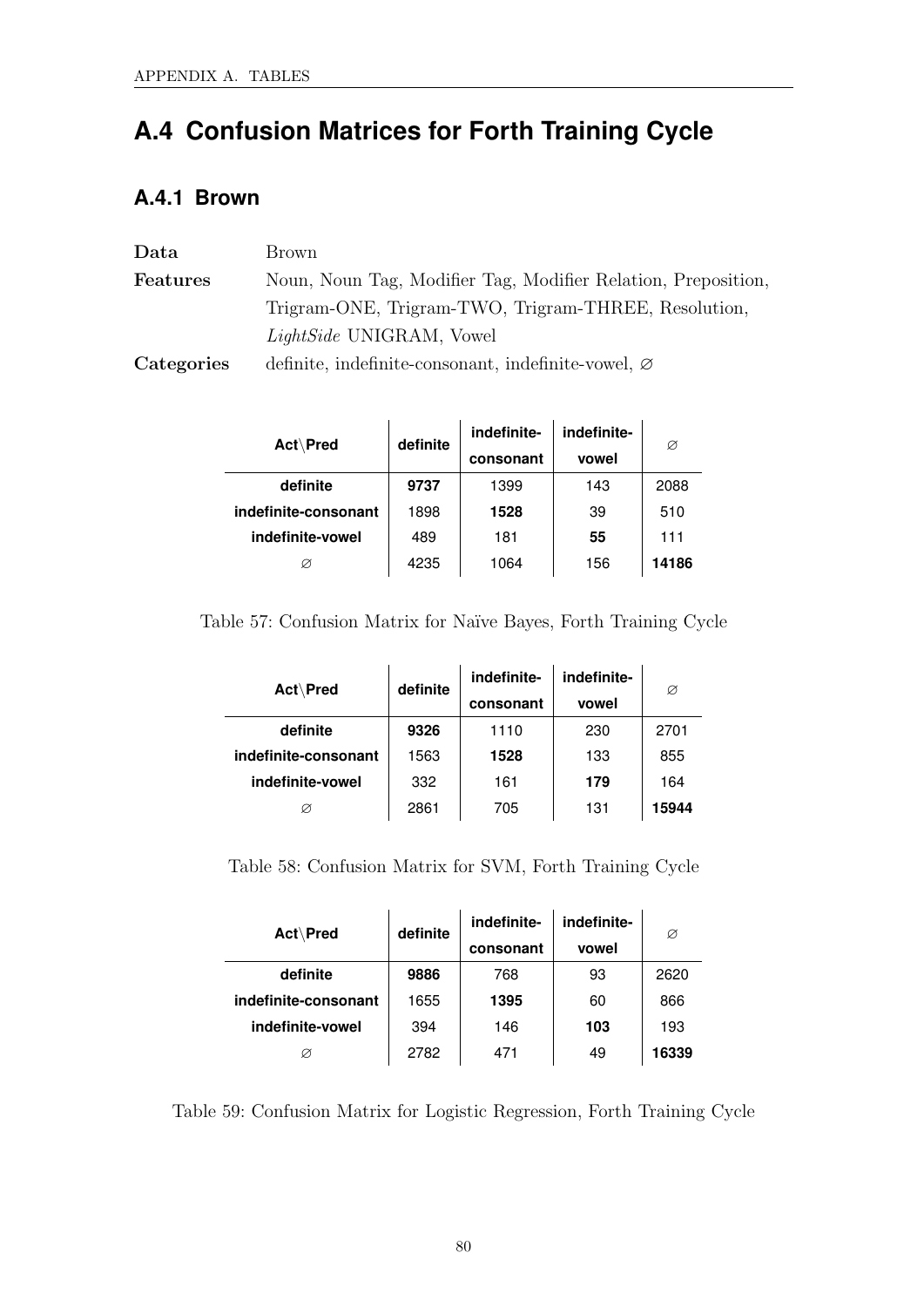### **A.4.2 AmE06**

| Data            | AmE06                                                          |
|-----------------|----------------------------------------------------------------|
| <b>Features</b> | Noun, Noun Tag, Modifier Tag, Modifier Relation, Preposition,  |
|                 | Trigram-ONE, Trigram-TWO, Trigram-THREE, Resolution,           |
|                 | <i>LightSide</i> UNIGRAM, Vowel                                |
| Categories      | definite, indefinite-consonant, indefinite-vowel $\varnothing$ |

| Act\Pred |                      | definite | indefinite- | indefinite- | Ø     |
|----------|----------------------|----------|-------------|-------------|-------|
|          |                      |          | consonant   | vowel       |       |
|          | definite             | 8218     | 1347        | 117         | 1966  |
|          | indefinite-consonant | 1737     | 1528        | 41          | 509   |
|          | indefinite-vowel     | 435      | 217         | 77          | 118   |
|          | Ø                    | 4521     | 1598        | 284         | 20603 |

Table 60: Confusion Matrix for Naïve Bayes, Forth Training Cycle

| Act\Pred             | definite | indefinite- | indefinite- | Ø     |
|----------------------|----------|-------------|-------------|-------|
|                      |          | consonant   | vowel       |       |
| definite             | 7778     | 954         | 184         | 2732  |
| indefinite-consonant | 1189     | 1648        | 125         | 976   |
| indefinite-vowel     | 152      | 161         | 222         | 231   |
|                      | 2682     | 776         | 155         | 23393 |

Table 61: Confusion Matrix for SVM, Forth Training Cycle

| Act\Pred             | definite | indefinite- | indefinite- | Ø     |
|----------------------|----------|-------------|-------------|-------|
|                      |          | consonant   | vowel       |       |
| definite             | 7976     | 730         | 86          | 2856  |
| indefinite-consonant | 1313     | 1478        | 67          | 1080  |
| indefinite-vowel     | 294      | 140         | 147         | 266   |
| Ø                    | 2330     | 487         | 71          | 24118 |

Table 62: Confusion Matrix for Logistic Regression, Forth Training Cycle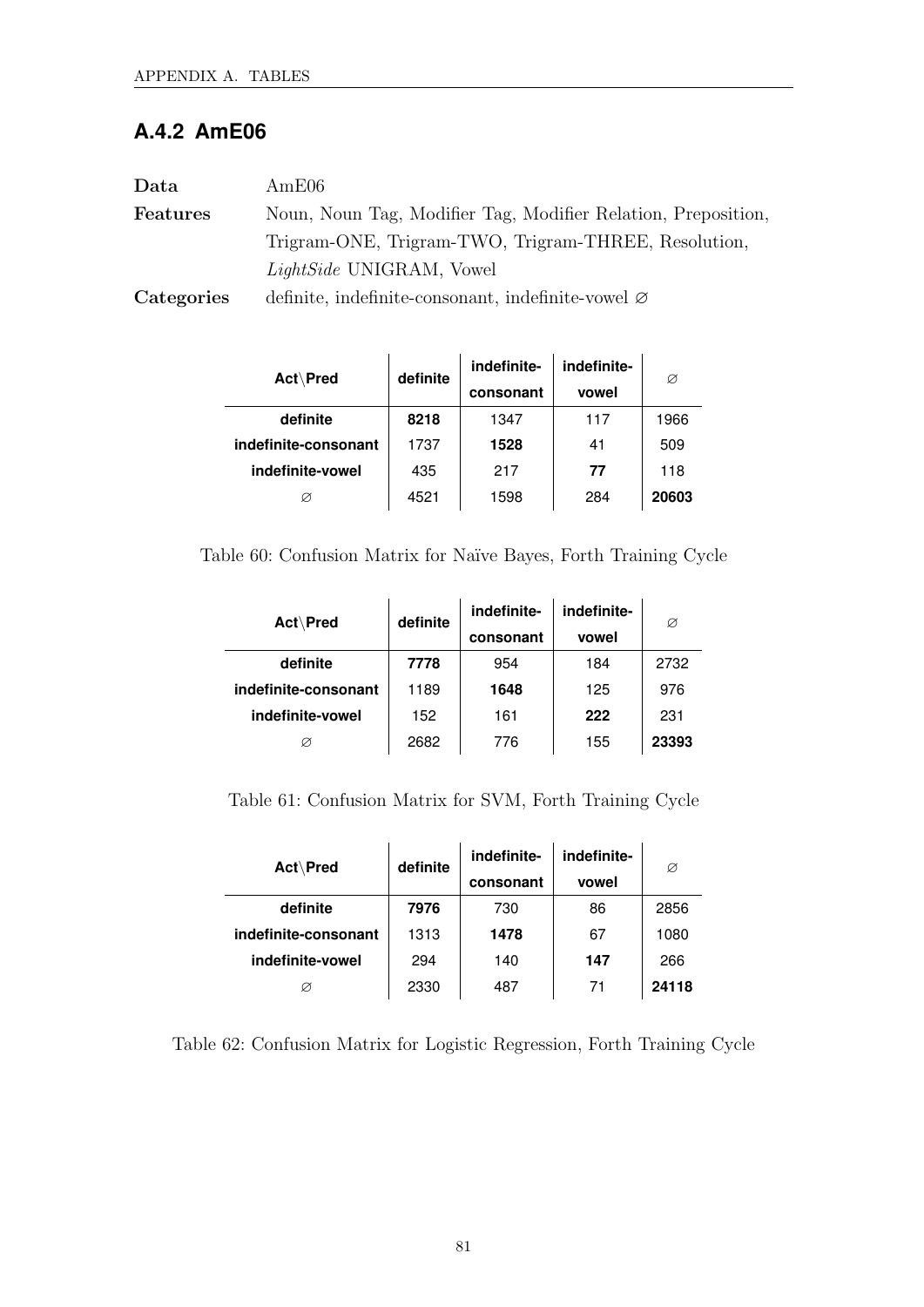## **A.5 Confusion Matrices for Fifth Training Cycle**

| Data            | AmE06                                                         |
|-----------------|---------------------------------------------------------------|
| <b>Features</b> | Noun, Noun Tag, Modifier Tag, Modifier Relation, Preposition, |
|                 | Trigram-ONE, Trigram-TWO, Trigram-THREE, Resolution,          |
|                 | <i>LightSide</i> UNIGRAM, Vowel                               |
| Categories      | definite, indefinite, $\varnothing$                           |

| Act\Pred   | definite | indefinite | Ø     |
|------------|----------|------------|-------|
| definite   | 7945     | 1752       | 1951  |
| indefinite | 1756     | 2421       | 608   |
| Ø          | 4354     | 1966       | 20686 |

Table 63: Confusion Matrix for Naïve Bayse, Fifth Training Cycle

| Act\Pred   | definite | indefinite | Ø     |
|------------|----------|------------|-------|
| definite   | 7721     | 1200       | 2727  |
| indefinite | 1385     | 2235       | 1165  |
|            | 2659     | 970        | 23377 |

Table 64: Confusion Matrix for SVM, Fifth Training Cycle

| Act\Pred   | definite | indefinite | Ø     |
|------------|----------|------------|-------|
| definite   | 7878     | 949        | 2821  |
| indefinite | 1525     | 3023       | 1237  |
| Ø          | 2298     | 645        | 24063 |

Table 65: Confusion Matrix for Logistic Regression, Fifth Training Cycle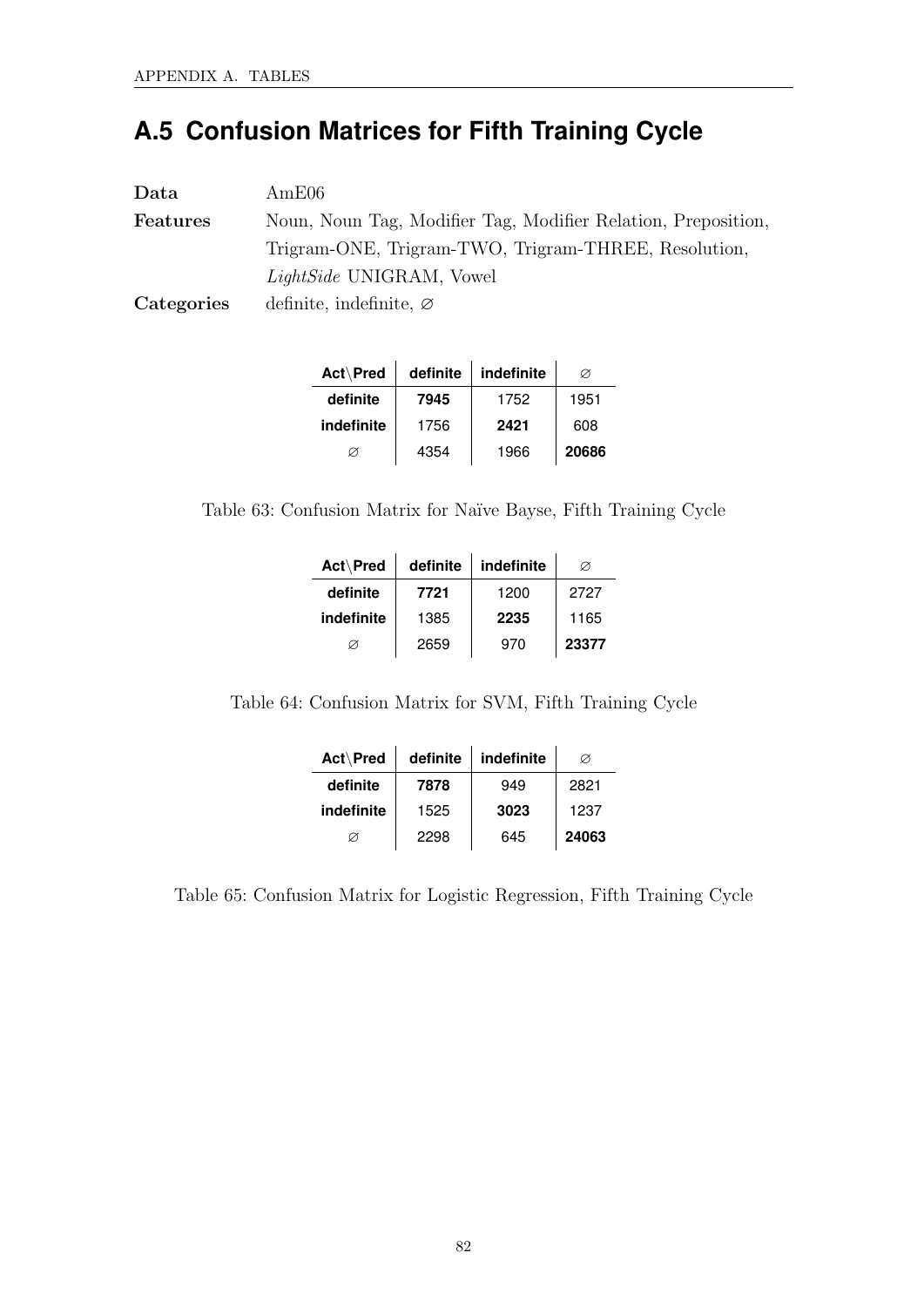## **A.6 Confusion Matrices Sixth Training Cycle**

| Data       | Brown and AmE06                                               |
|------------|---------------------------------------------------------------|
| Features   | Noun, Noun Tag, Modifier Tag, Modifier Relation, Preposition, |
|            | Trigram-ONE, Trigram-TWO, Trigram-THREE, Resolution,          |
|            | LightSide UNIGRAM, Vowel                                      |
| Categories | definite, indefinite, $\varnothing$                           |

| Act\Pred   | definite | indefinite | Ø     |
|------------|----------|------------|-------|
| definite   | 7878     | 949        | 2097  |
| indefinite | 2098     | 2122       | 691   |
| Ø          | 4120     | 1313       | 14208 |

Table 66: Confusion Matrix for Naïve Bayse, Sixth Training Cycle

| Act\Pred   | definite | indefinite | Ø     |
|------------|----------|------------|-------|
| definite   | 7721     | 1200       | 2727  |
| indefinite | 1385     | 2235       | 1165  |
| Ø          | 2659     | 970        | 23377 |

Table 67: Confusion Matrix for SVM, Sixth Training Cycle

| Act\Pred   | definite | indefinite | Ø     |
|------------|----------|------------|-------|
| definite   | 17763    | 1991       | 5261  |
| indefinite | 3470     | 3981       | 2145  |
| Ø          | 5058     | 645        | 40340 |

Table 68: Confusion Matrix for Logistic Regression, Sixth Training Cycle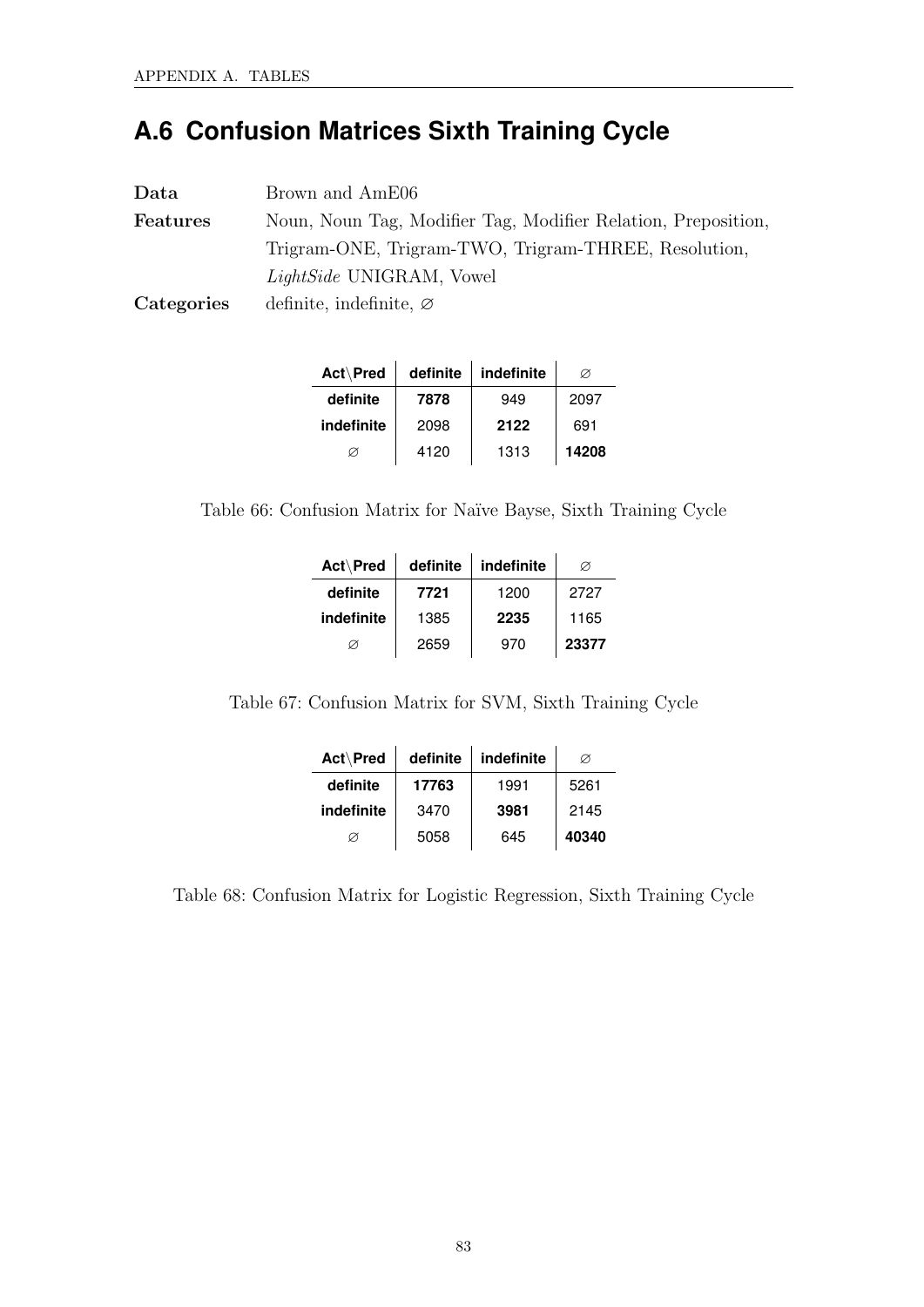## **B Evaluation Details**

### **B.1 Evaluation Texts**

#### Text Nr. 1 1961 – original

Characterizing an age group in this way prevents one from attending to all the variations in the personalities of adolescents and the factors that are responsible for these differences. It is much more helpful to think of personality as a form of adjustment that has been acquired from responding to the vicissitudes of living. So the personality of the adolescent is an outgrowth of experiences of infancy and childhood, and it is not so much a matter of growing out of adolescence as it is reacting to life's experiences with the personality equipment and reaction tendencies with which the earlier years have equipped one. It is possible, of course, that the conditions of the 1940 study did not make it possible to observe the chameleon-like changes that Anna Freud describes. One would have to live with an adolescent day in and day out to be able to observe the shifts in mood that she describes.

[\(Symonds and Jensen, 1961\)](#page-84-0).

#### Text Nr. 1 1961 – jumbled

Characterizing age group in this way prevents one from attending to all the variations in the personalities of the adolescents and factors that are responsible for these differences . It is much more helpful to think of personality as form of adjustment that has been acquired from responding to vicissitudes of living . So personality of adolescent is outgrowth of experiences of infancy and childhood , and it is not so much matter of growing out of the adolescence as it is reacting to life 's experiences with personality equipment and reaction tendencies with which earlier years have equipped one . It is possible , of course , that conditions of 1940 study did not make it possible to observe the chameleon-like changes that the Anna the Freud describes . One would have to live with adolescent day in and day out to be able to observe shifts in mood that she describes .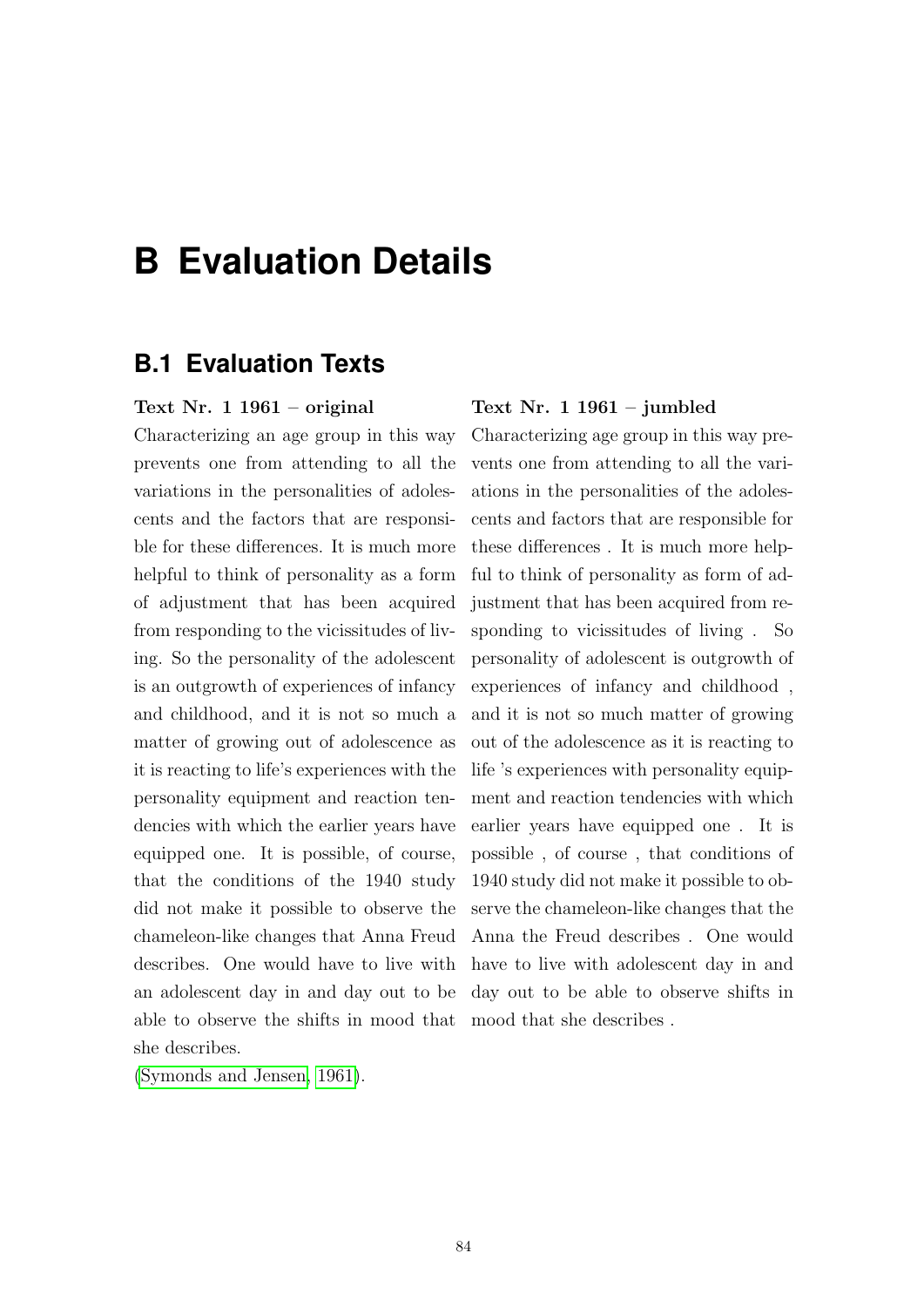### Text Nr. 2 1961 – original

Unfortunately, there are some snakes that have fangs connected to poison sacs and are capable of inflicting a poisonous bite, which in some cases may be venomous enough to cause the death of a human being. In spite of whatever benefit they might be otherwise, such snakes are undesirable members of the earth's population and should be destroyed in areas of human population. However, they make up only a small proportion of the total number of snakes in the world, and it is certainly not fair to condemn an entire group of animals just because there are some undesirables in their midst. It is much more sensible to learn // which are not desired and destroy those and preserve the others which are ue. It is easy to learn the poisonous snakes in the United States, for there are only r types that can bite a person, and these have easily recognized characteristics.

#### Text Nr. 2 1961 – jumbled

Unfortunately , there are some snakes that have fangs connected to poison sacs and are capable of inflicting a poisonous bite , which in some cases may be venomous enough to cause death of human being . In spite of benefit they might be otherwise , such snakes are undesirable members of the earth 's population and should be destroyed in areas of human population . However , they make up only a small proportion of total number of snakes in world , and it is certainly not fair to condemn the entire group of a animals just because there are some undesirables in their midst . It is much more sensible to learn // which are not desired and destroy those and preserve the others which are ue . It is easy to learn poisonous snakes in United States , for there are only r types that can bite person , and these have easily recognized the characteristics .

(no comprehensible source was provided by COHA)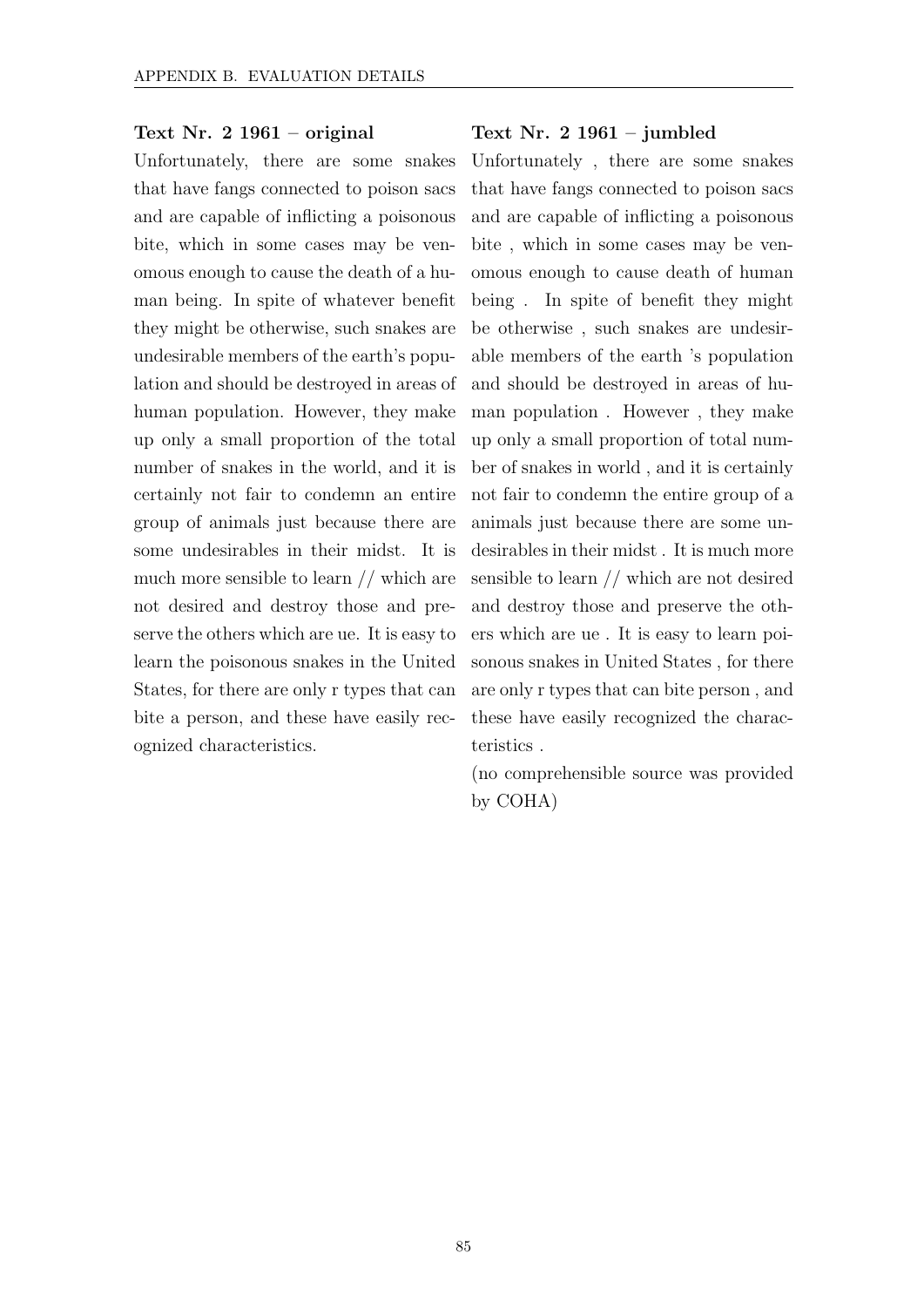#### Text Nr. 3 1961 – original

The law of force readily formulated on the basis of these observations states: Like charges repel, and unlike charges attract. Because opposite signs of charge exist, it is possible in many cases to cancel out the direct electrostatic force demonstrated by the pith balls and to leave exposed to easy observation the relativistic phenomena associated with velocity and acceleration. Of the basic forces in nature? gravitational, electric, and nuclear? only the electric exhibits the phenomenon of the two opposite signs of charge, and it is only with respect to electrical phenomena, therefore, that relativistic effects can be easily observed even at small velocities.

[\(Sherwin and Fano, 1961\)](#page-83-0)

#### Text Nr. 3 1961 – jumbled

the law of the force readily formulated on the basis of these observations states : Like the charges repel , and unlike a charges attract . Because opposite signs of the charge exist , it is possible in many cases to cancel out the direct electrostatic force demonstrated by the pith balls and to leave exposed to easy observation the relativistic phenomena associated with velocity and a acceleration . Of the basic forces in nature ? gravitational , electric , and nuclear ? only electric exhibits phenomenon of two opposite signs of charge , and it is only with respect to electrical phenomena , therefore , that relativistic effects can be easily observed even at small velocities .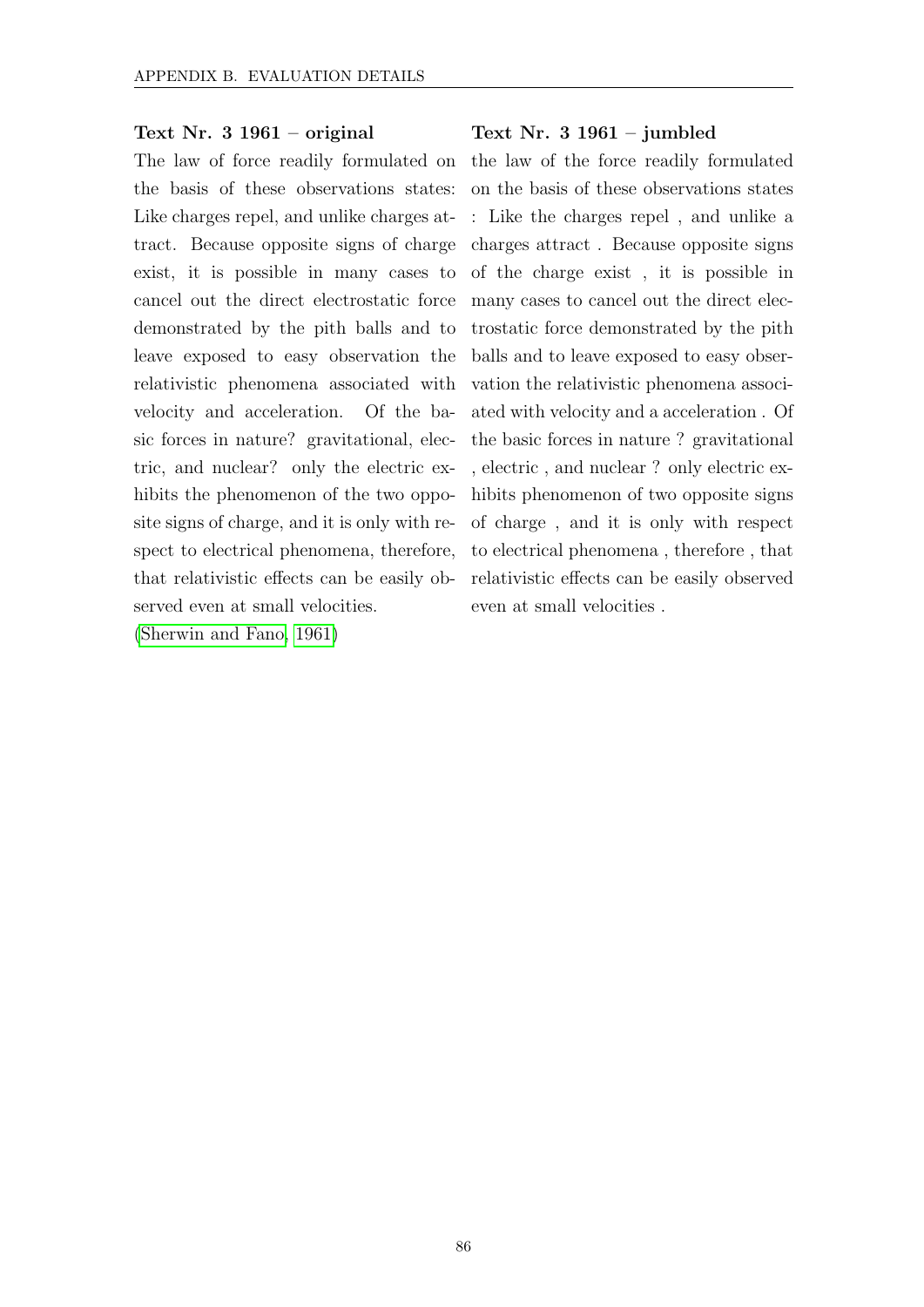### Text Nr. 4 1961 – original

This compression is induced by passing the fabric between two parallel rollers rotating at different speeds. Before the fabric: passes between the rollers, it passes through an acute angle formed by the plate which services the fabric into contacting the upper roller, which is the faster of the two rollers. This, plus the roller speed differential, creates a force which compresses the fabric between the juncture of upper roll and service plate, and the juncture of the two rollers. The fabric is steamed before it is serviced to the rollers and it is dried after the compaction. The steam plasticizes the fabric to make it more susceptible to linear compaction (shrinkage) by the linear compressing action between the rollers and service plate.

[\(Solinger, 1961\)](#page-84-1)

#### Text Nr. 4 1961 – jumbled

This compression is induced by passing fabric between two parallel rollers rotating at different speeds . Before fabric : passes between rollers , it passes through acute angle formed by plate which services fabric into contacting upper roller , which is 0 the faster of two rollers . This , plus the roller speed differential , creates force which compresses fabric between juncture of upper roll and service plate , and juncture of the two rollers . fabric is steamed before it is serviced to rollers and it is dried after compaction . steam plasticizes fabric to make it more susceptible to linear compaction ( shrinkage ) by linear compressing action between a rollers and service plate .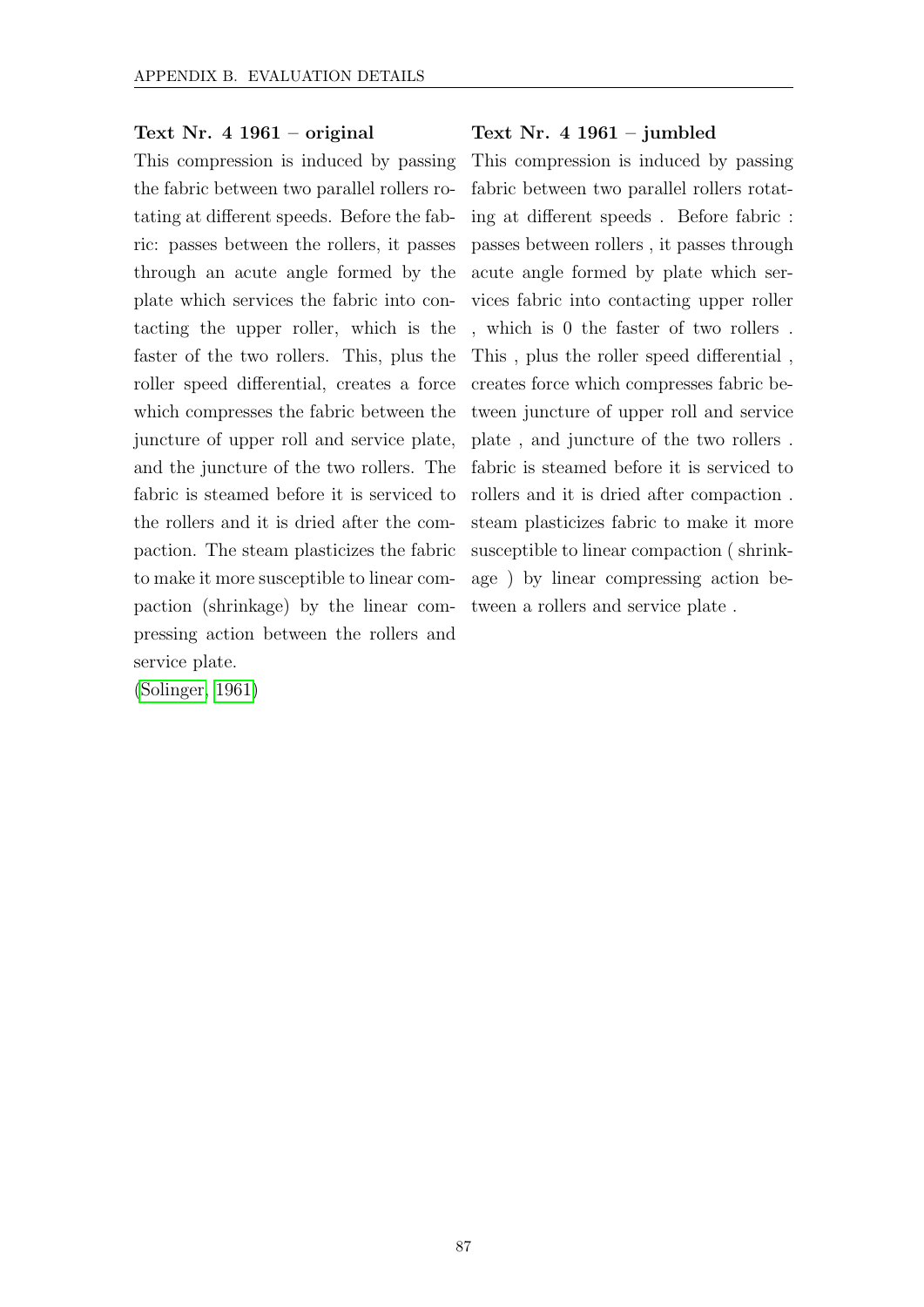### Text Nr. 5 1961 – original

The Little Rock Chamber of Commerce polled its members on February 23: they voted 819 to 245 in favor of reopening the high schools " on a controlled minimum plan of integration acceptable to the Federal Courts. " In large advertisements the Chamber of Commerce told Little Rock citizens: " The decision of the Supreme Court of the United States, however much we dislike it, is the declared law and it is binding upon us. We think the decision was erroneous... but we must in honesty recognize that, because the Supreme Court is the court of last resort in this country, what it has said must stand until there is a correcting constitutional amendment or until the Court corrects its own error. We must live and act now under the decision of that Court. We should not delude our-not delude ourselves about that . selves about that.

[\(Peltason, 1961\)](#page-83-1)

### Text Nr. 5 1961 – jumbled

The Little a Rock Chamber of a Commerce polled its members on February 23 : they voted 819 to 245 in favor of reopening high schools " on the controlled minimum plan of the integration acceptable to Federal a Courts . " In large advertisements Chamber of Commerce told Little Rock citizens : " the decision of the Supreme Court of United States , however much we dislike it , is declared law and it is binding upon us . We think a decision was erroneous ... but we must in a honesty recognize that , because the Supreme Court is the court of last resort in this country , what it has said must stand until there is a correcting constitutional amendment or until Court corrects its own error . We must live and act now under decision of that Court . We should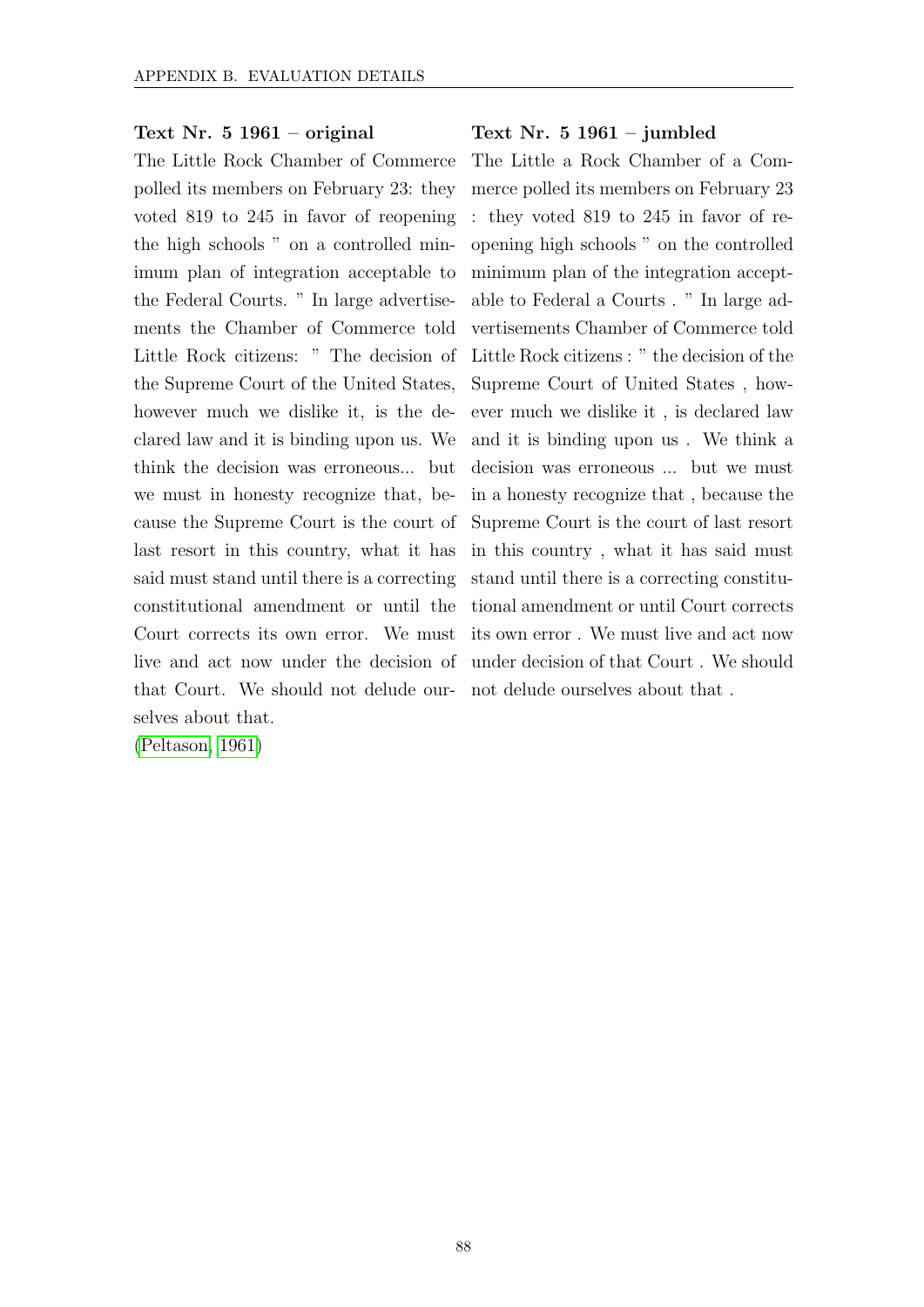### Text Nr. 1 2006 – original

This study replicates other single campus epidemiological assessments of Ritalin/Adderall use. The study had a large sample but with a low response rate of 32%, these data should be viewed with caution. A major strength of the study is our geographic setting. To date, no studies have examined this issue with a west coast sample of college students. Further studies separating the abuse of Ritalin and Adderall may also yield interesting findings. Additionally, in this study, we did not ask respondents in our sample to provide reasons for using these drugs, and it is possible the context and reasons for the nonmedical use of these substances may differ from region to region. In a sample of Midwestern college students, the top reasons listed by respondents for the use of these drugs were linked to academic motives (i.e., better concentration, increased alertness) and feeling a " high " (Teter et al., 2005). [\(Shillington et al., 2006,](#page-83-2) 16)

#### Text Nr. 1 2006 – jumbled

This study replicates other single campus epidemiological assessments of Ritalin/Adderall use . the study had large sample but with low response rate of 32 % , these data should be viewed with caution . a major strength of study is our geographic setting . To the date , studies have examined this issue with west coast sample of college students . Further studies separating abuse of Ritalin and Adderall may also yield interesting findings . Additionally , in this study , we did not ask respondents in our sample to provide reasons for using these drugs , and it is possible the context and reasons for the nonmedical use of these substances may differ from region to region . In the sample of Midwestern college students , top reasons listed by respondents for use of these drugs were linked to academic motives ( i. e. , better concentration , increased alertness ) and feeling 0 a " high " ( Teter et al. , 2005 )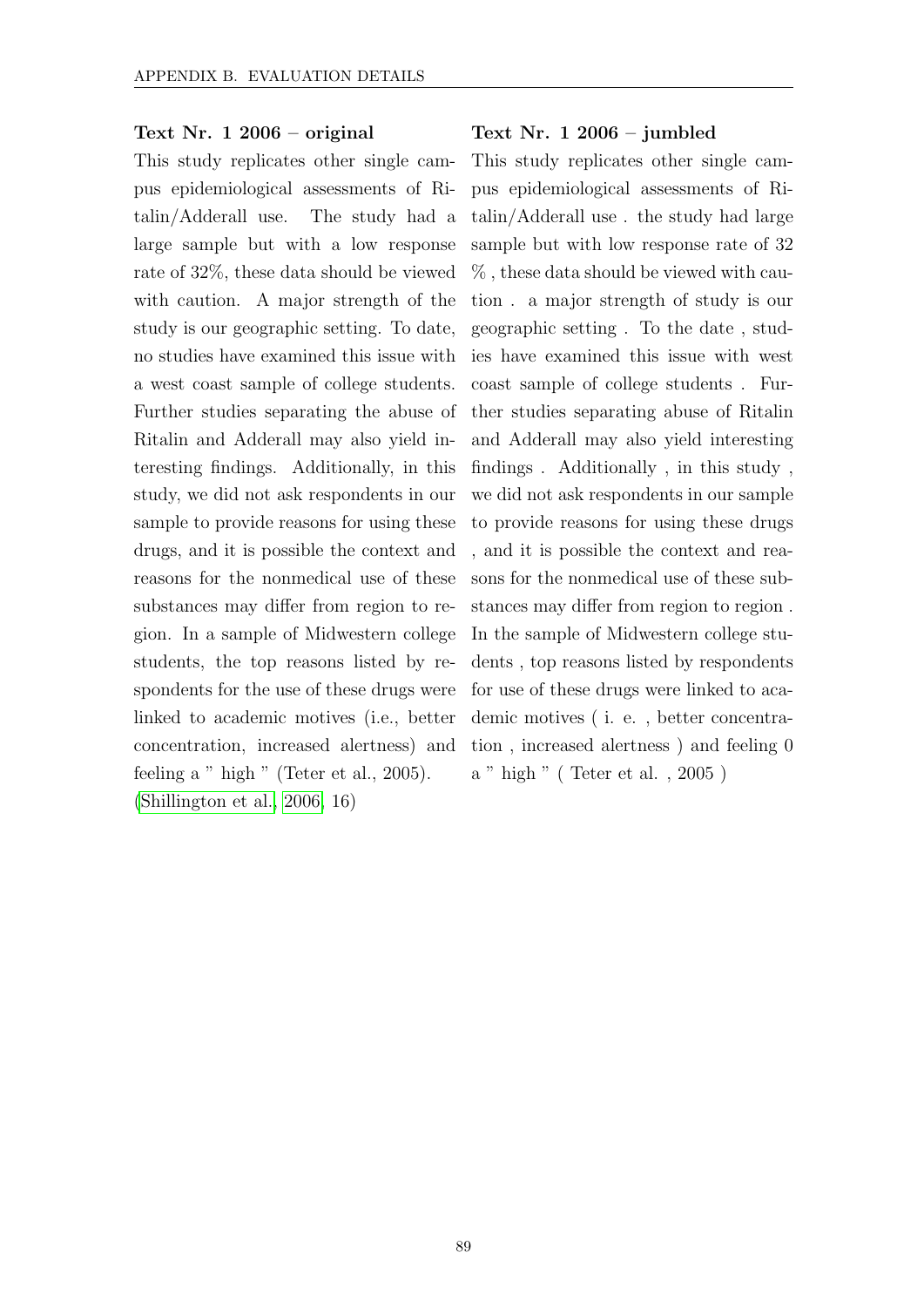#### Text Nr. 2 2006 – original

This is part of the significance of accepting the four-point hypothesis as the special-categorial component of the unified field structure of systematic theology. Obviously, the second and third of these supernatural analogues will be the most prominent, and it is to them that Lonergan refers when he sets forth his later psychological analogy: The psychological analogy. has its starting point in that higher synthesis of intellectual, rational, and moral consciousness that is the dynamic state of being in love. Such love manifests itself in its judgments of value. And the judgments are carried out in decisions that are acts of loving. Such is the analogy found in the creature.

[\(Doran, 2006,](#page-81-1) 27)

#### Text Nr. 2 2006 – jumbled

This is part of significance of accepting four-point hypothesis as specialcategorial component of unified field structure of systematic theology . Obviously , a the second and third of these supernatural analogues will be 0 the most prominent , and it is to them that Lonergan refers when he sets forth later psychological analogy : sychological analogy . has its starting point in that higher synthesis of intellectual , rational , and moral consciousness that is the dynamic state of being in love . Such love manifests itself in its the judgments of value . And judgments are carried out in the decisions that are acts of loving . Such is analogy found in creature .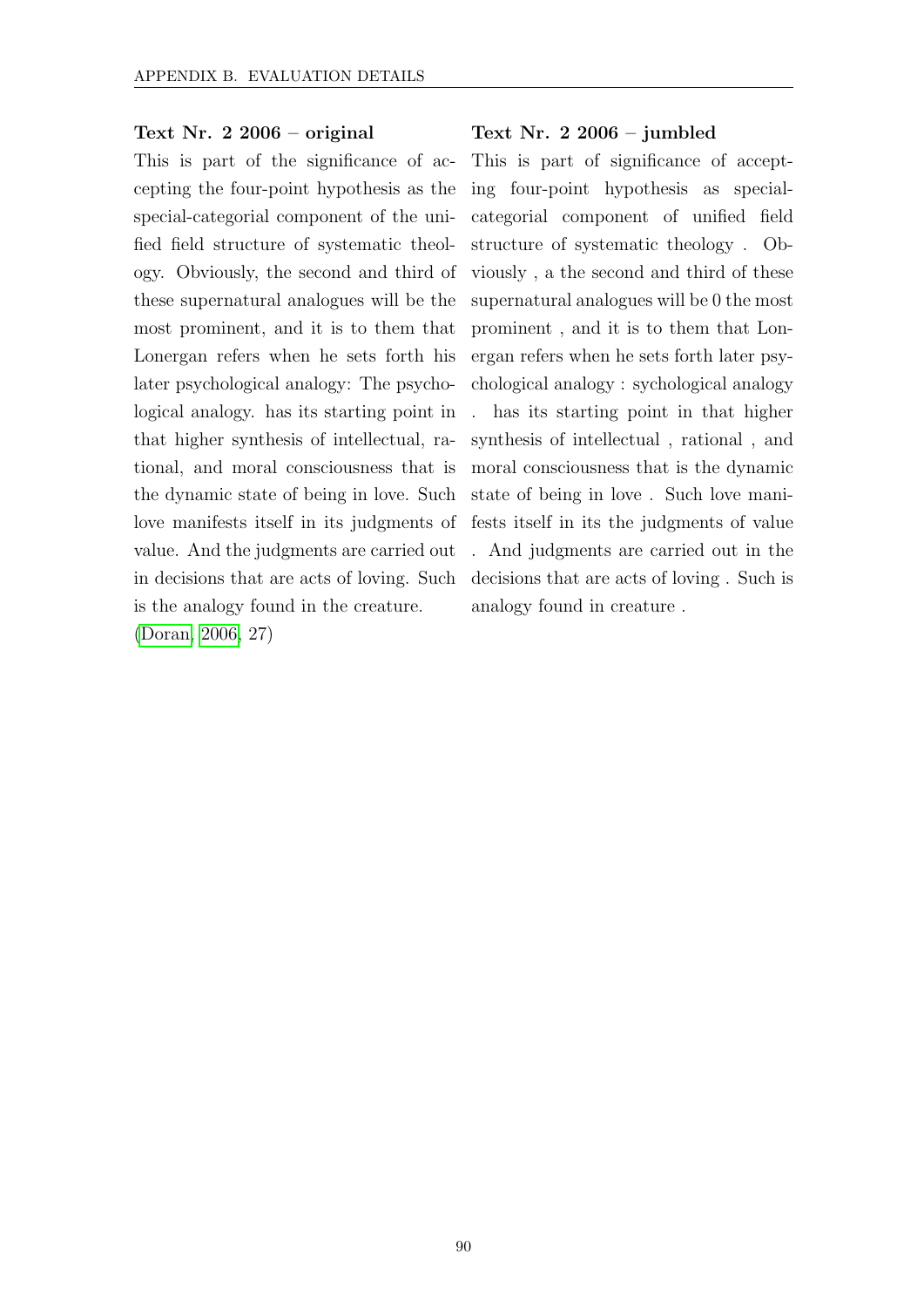#### Text Nr. 3 2006 – original

That is, the literature to date supports the notion that strong psychological ties to a local sport team are positively related to psychological health. However, this body of evidence is only tentative support for the Prediction 1 because, as noted by Wann and his associates (Wann, 1994; Wann et al., 1999), the research to date has been correlational in nature. Information regarding the causal direction of the relationship is lacking and it is not possible to determine if higher levels of identification cause better psychological health, vice versa, or if the relationship tends to be bi-directional (i.e., circular). This is an important point, and a vital piece missing in the research to date, because the model being proposed here explicitly hypothesizes a causal pattern in which identification with a local team has a direct and positive effect on one's psychological health.

[\(Wann, 2006,](#page-84-2) 17)

#### Text Nr. 3 2006 – jumbled

That is , literature to the date supports the notion that strong psychological ties to a local sport team are positively related to psychological health . However , this body of the evidence is only tentative support for the Prediction 1 because , as noted by Wann and his associates ( Wann , 1994 ; the Wann et al. , 1999 ) , research to the date has been correlational in nature . the Information regarding causal direction of a relationship is lacking and it is not possible to determine if higher levels of identification cause better psychological health , vice versa , or if the relationship tends to be bi-directional ( i. e. , circular ) . This is important point , and the vital piece missing in research to date , because the model being proposed here explicitly hypothesizes causal pattern in which a identification with the local team has a direct and positive effect on one 's psychological health .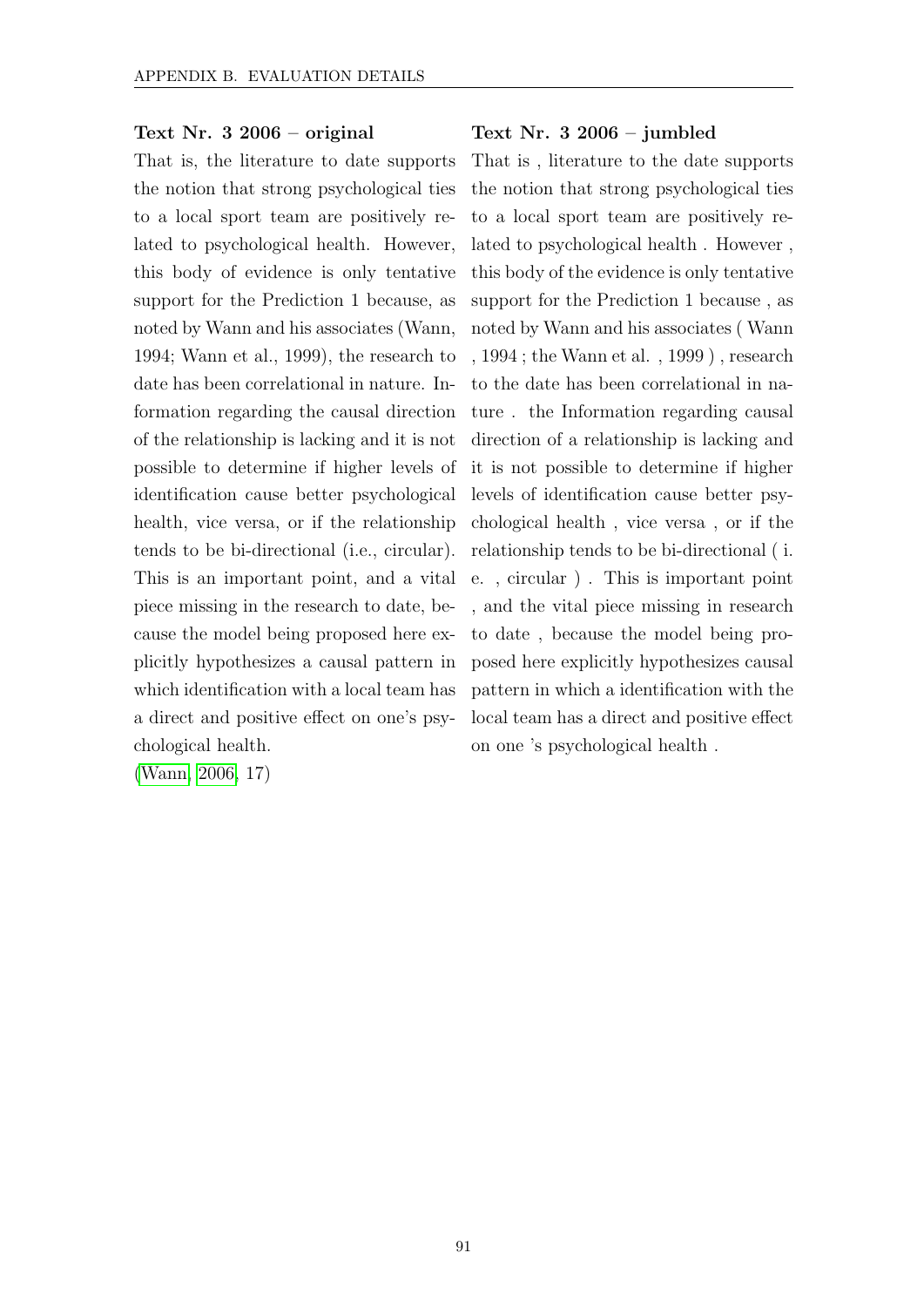### Text Nr. 4 2006 – original

In actuality, she had drawn the blood from an arm vein and spattered it on her neck. A factitious illness is one in which a patient consciously and deliberately presents with a self-induced injury or a false history in order to mislead a physician into making an erroneous diagnosis and administering some type of treatment. An underlying psychological disorder and a desire for secondary gain drive this deception. (n1) Factitious illness is rare in otolaryngology, and it is different from malingering, which is not uncommon in otolaryngologic practice. Malingerers mislead doctors in order to acquire tangible gains, such as money and narcotics. Factitious illness is also different from a somatoform disorder, in which symptoms are involuntary. (n2) One of the more well-known factitious illnesses is Munchausen's syndrome, in which affected patients repeatedly seek treatment for nonexistent acute illnesses while reporting a dramatic yet plausible history.

[\(Patenaude et al., 2006,](#page-83-3) 3)

#### Text Nr. 4 2006 – jumbled

In the actuality , she had drawn a blood from arm vein and spattered it on her neck . Introduction the factitious illness is one in which patient consciously and deliberately presents with the selfinduced injury or false history in the order to mislead physician into making the erroneous diagnosis and administering some type of treatment . underlying psychological disorder and desire for secondary gain drive this deception . ( n1 ) Factitious illness is rare in otolaryngology , and it is different from malingering , which is not uncommon in otolaryngologic practice . Malingerers mislead doctors in the order to acquire tangible gains , such as money and a narcotics . Factitious illness is also different from somatoform disorder , in which the symptoms are involuntary . ( n2 ) One of more wellknown factitious illnesses is Munchausen 's syndrome , in which affected patients repeatedly seek the treatment for nonexistent acute illnesses while reporting dramatic yet plausible history .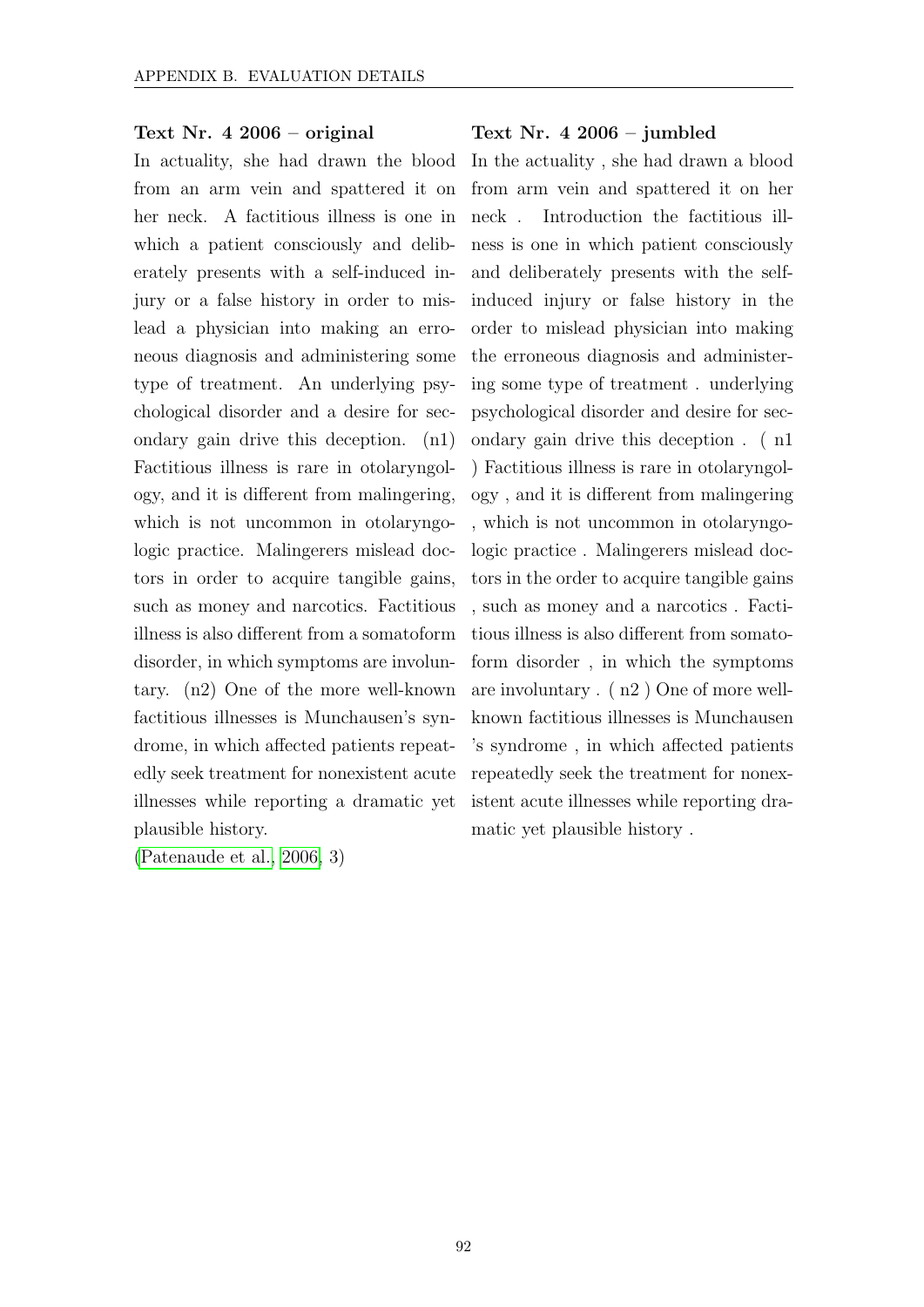### Text Nr. 5 2006 – original

Fourth, some of the most charged disagreements of the past year were about enforcement issues: whether or not to build a fence, whether to make felons of unauthorized workers or of those who provide them with humanitarian assistance. But in fact, of the three essential elements of comprehensive reform, enforcement is the least controversial, at least among policymakers serious about fixing the system. It is well known what works best on the border: little can be done that is not done already, although it could be augmented by more technology. And it is well known what is needed in the workplace: a national, mandatory, electronic employment-verification system that informs employers in a timely way whether the job applicants standing before them are authorized to work in the United States or not. Such a system need not be Orwellian: the basic elements are biometric identity cards and a computer database. And the process should operate much like ordinary credit card verification but be backed up by significantly stepped-up sanctions against employers who fail to use the system or who abuse it.

[\(Jacoby, 2006,](#page-81-2) 16)

#### Text Nr. 5 2006 – jumbled

Fourth , some of the most charged disagreements of past year were about enforcement issues : whether or not to build fence , whether to make a felons of unauthorized workers or of those who provide them with humanitarian assistance . But in a fact , of three essential elements of comprehensive reform , the enforcement is the least controversial , at least among policymakers serious about fixing system . It is well known what works best on border : little can be done that is not done already , although it could be augmented by more technology . And it is well known what is needed in workplace : national , mandatory , electronic employment-verification system that informs employers in timely way whether job applicants standing before them are authorized to work in United States or not . Such system need not be Orwellian : the basic elements are biometric identity cards and computer database . And the process should operate much like ordinary credit card verification but be backed up by significantly stepped-up sanctions against the employers who fail to use system or who abuse it .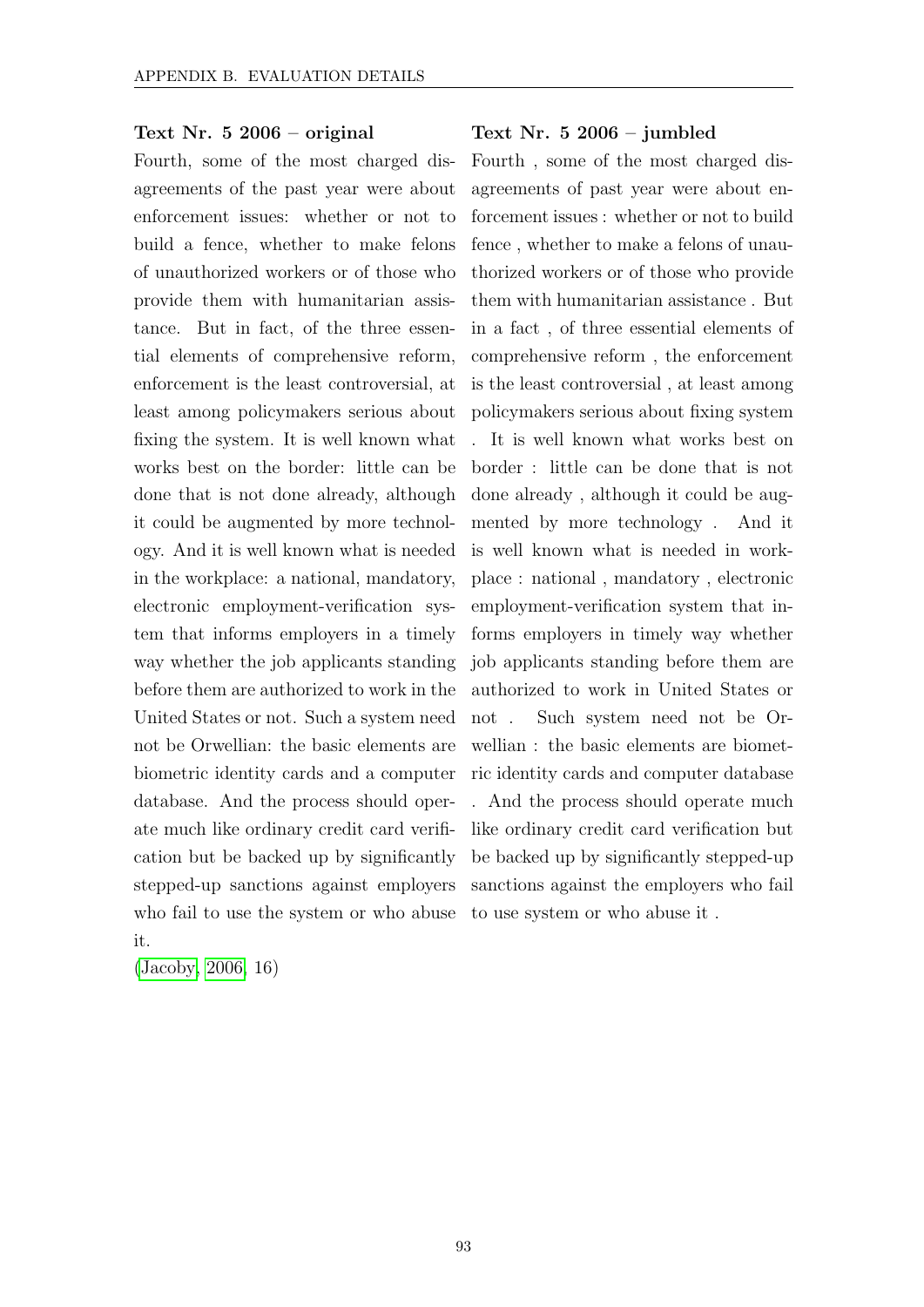## **B.2 Detailed Evaluation Results – Rule-Based Approach**

<span id="page-102-0"></span>Table [69](#page-102-0) and [70](#page-103-0) list every combination of articles found in the evaluation data. All the determiners have not been listed, as the rules do not touch them.

|                   | original | jumbled | correction         | # of instances |
|-------------------|----------|---------|--------------------|----------------|
| correct           | Ø        | Ø       | Ø                  | 10             |
| correct           | Ø        | a       | Ø                  | $\overline{c}$ |
| correct           | Ø        | the     | Ø                  | 3              |
| wrong             | Ø        | the     | a/the              | 2              |
| wrong             | Ø        | the     | an/the             | $\overline{c}$ |
| wrong             | Ø        | a       | an/the             | 1              |
| partially correct | Ø        | Ø       | the/ $\varnothing$ | 45             |
| partially correct | Ø        | a       | the/ $\varnothing$ | 4              |
| partially correct | Ø        | the     | the/ $\varnothing$ | 3              |
| partially correct | a        | a       | a/the              | 1              |
| wrong             | a        | a       | an/the             | 1              |
| wrong             | a        | a       | the/ $\varnothing$ | 1              |
| partially correct | a        | the     | a/the              | 1              |
| wrong             | a        | Ø       | Ø                  | 1              |
| wrong             | a        | Ø       | the/ $\varnothing$ | 4              |
| wrong             | an       | Ø       | the/ $\varnothing$ | 3              |
| wrong             | an       | the     | a/the              | 1              |
| wrong             | the      | Ø       | Ø                  | 7              |
| partially correct | the      | Ø       | the/ $\varnothing$ | 30             |
| partially correct | the      | a       | the/ $\varnothing$ | 1              |
| partially correct | the      | the     | the/ $\varnothing$ | 10             |
| partially correct | the      | the     | an/the             | 1              |
| wrong             | the      | the     | Ø                  | $\overline{c}$ |
| partially correct | the      | the     | a/the              | 5              |

Table 69: Detailed Evaluation Texts from 1961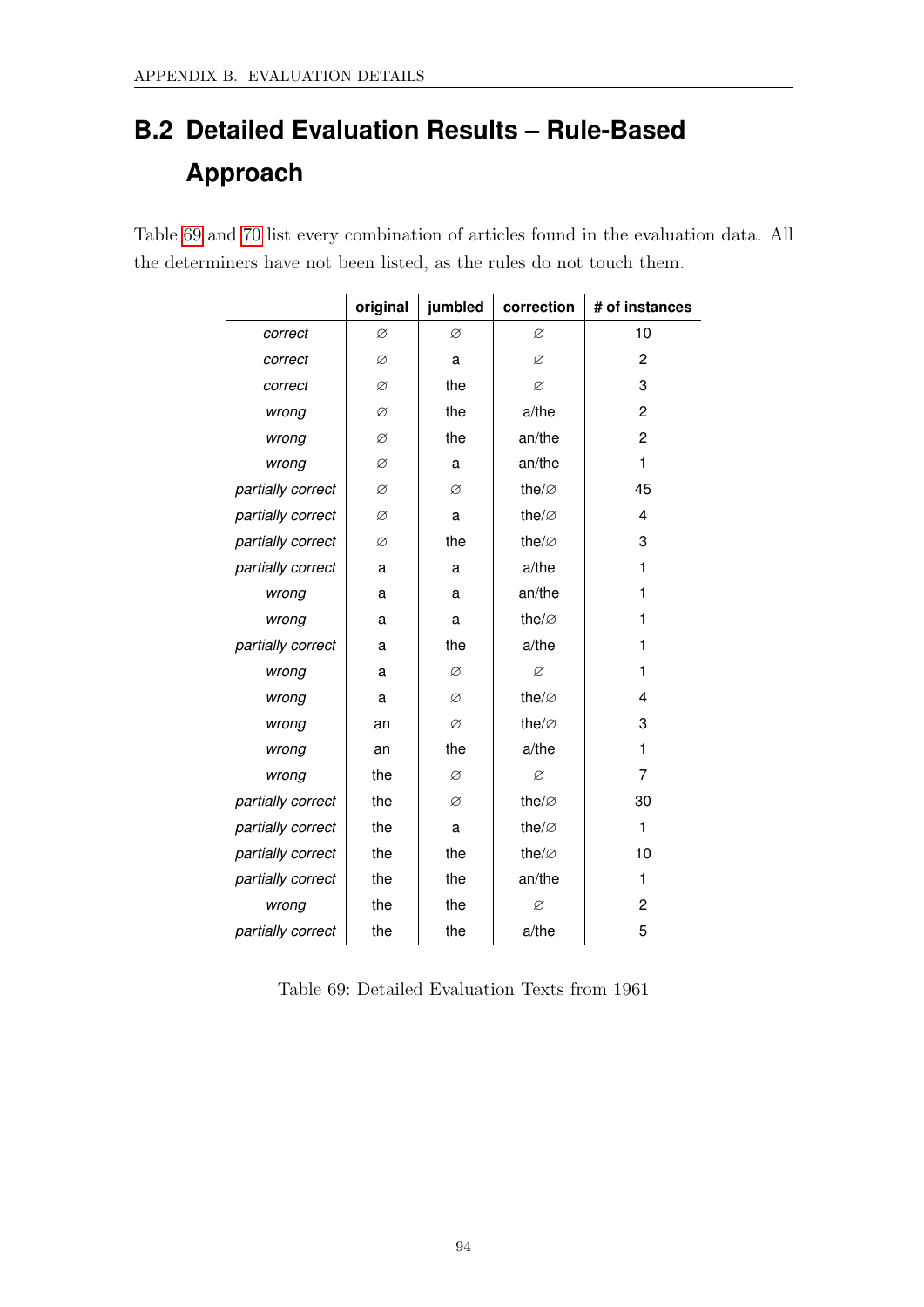<span id="page-103-0"></span>

|                   | original | jumbled | correction         | # of instances |
|-------------------|----------|---------|--------------------|----------------|
| wrong             | the      | Ø       | Ø                  | 2              |
| partially correct | the      | the     | a/the              | 7              |
| partially correct | the      | the     | the/ $\varnothing$ | 4              |
| partially correct | the      | the     | an/the             | 1              |
| partially correct | the      | a       | a/the              | $\overline{c}$ |
| partially correct | the      | Ø       | a/the              | 24             |
| partially correct | Ø        | Ø       | the/ $\varnothing$ | 56             |
| wrong             | Ø        | a       | an/the             | 1              |
| correct           | Ø        | a       | Ø                  | 1              |
| partially correct | Ø        | a       | the/ $\varnothing$ | 2              |
| correct           | Ø        | the     | Ø                  | 6              |
| wrong             | Ø        | the     | a/the              | 1              |
| wrong             | Ø        | the     | an/the             | 3              |
| partially correct | Ø        | the     | the/ $\varnothing$ | 5              |
| partially correct | a        | the     | a/the              | 4              |
| wrong             | a        | the     | the/ $\varnothing$ | 1              |
| partially correct | a        | the     | an/the             | 1              |
| partially correct | a        | a       | a/the              | 2              |
| partially correct | a        | a       | an/the             | 1              |
| partially correct | a        | Ø       | a/the              | 1              |
| wrong             | a        | Ø       | Ø                  | 17             |
| correct           | Ø        | Ø       | Ø                  | 10             |

Table 70: Detailed Evaluation Texts from 2006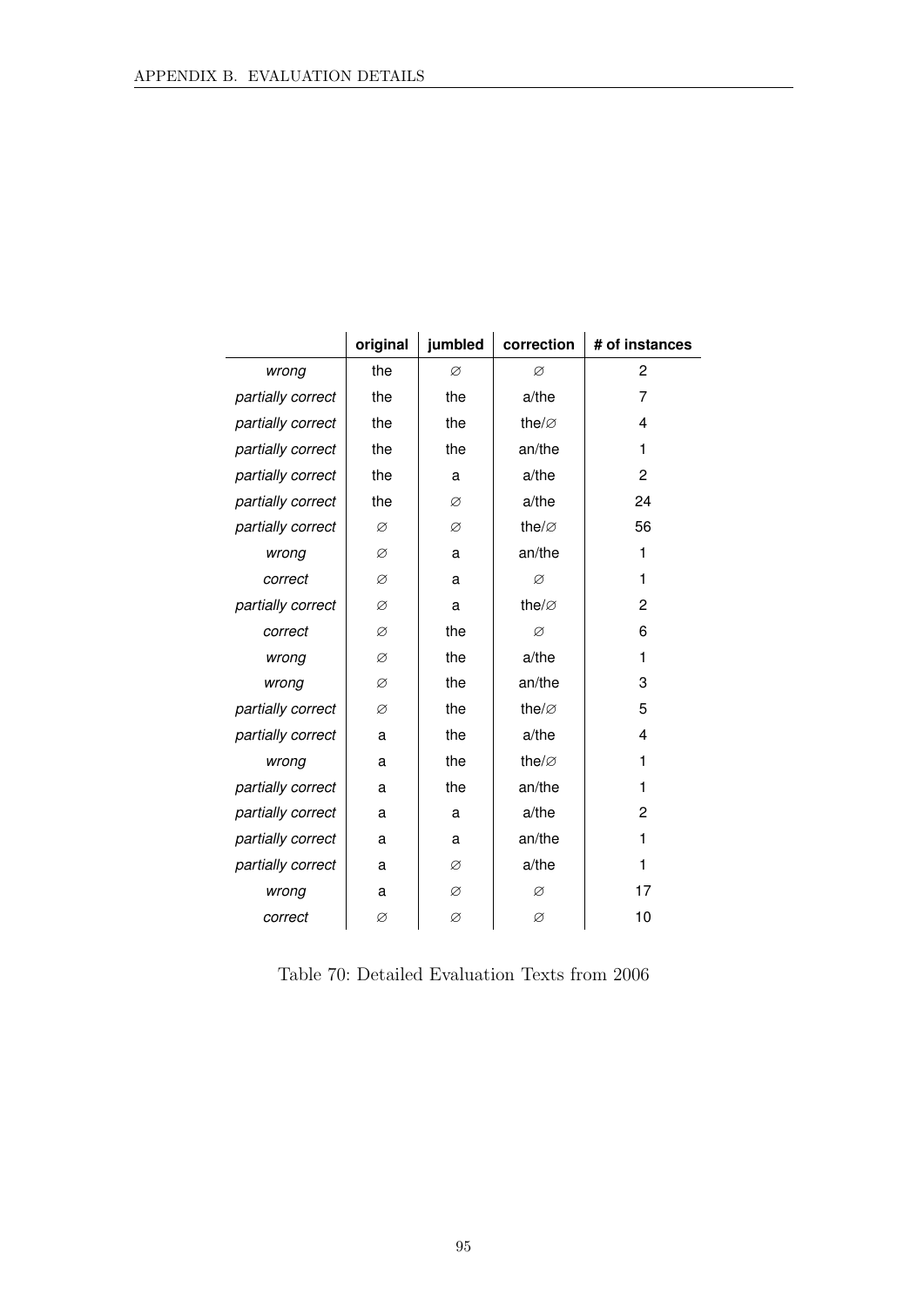## **B.3 Confusion Matrices for the Evaluation of the Machine Learning Approach**

| Act\Pred   | definite | indefinite | Ø  | Act\Pred   | definite | indefinite | Ø  |
|------------|----------|------------|----|------------|----------|------------|----|
| definite   | 37       |            | 15 | definite   | 25       |            | 6  |
| indefinite | 9        | 4          |    | indefinite | 14       | 11         | 2  |
| Ø          |          | 9          | 63 | Ø          |          | 16         | 70 |

Table 71: Confusion Matrices for AmE06-Balanced & Logistic Regression, reevaluated on Evaluation Text 1961 (left) and 2006 (right)

| Act\Pred   | definite | indefinite | Ø  | Act\Pred   | definite | indefinite | Ø  |
|------------|----------|------------|----|------------|----------|------------|----|
| definite   | 41       |            | 18 | definite   | 34       |            | 3  |
| indefinite | 13       |            |    | indefinite | 25       |            | ົ  |
| Ø          | 14       |            | 66 | Ø          | 18       |            | 85 |

Table 72: Confusion Matrices for AmE06 & Logistic Regression, re-evaluated on Evaluation Text 1961 (left) and 2006 (right)

| Act\Pred   | definite | indefinite | Ø  | Act\Pred   | definite | indefinite | Ø   |
|------------|----------|------------|----|------------|----------|------------|-----|
| definite   | 31       |            | 21 | definite   | 30       |            | 6   |
| indefinite |          | 3          |    | indefinite | 12       | 13         | 2   |
| Ø          |          |            | 70 |            |          | 14         | -81 |

Table 73: Confusion Matrices for Brown-Balanced & Logistic Regression, reevaluated on Evaluation Text 1961 (left) and 2006 (right)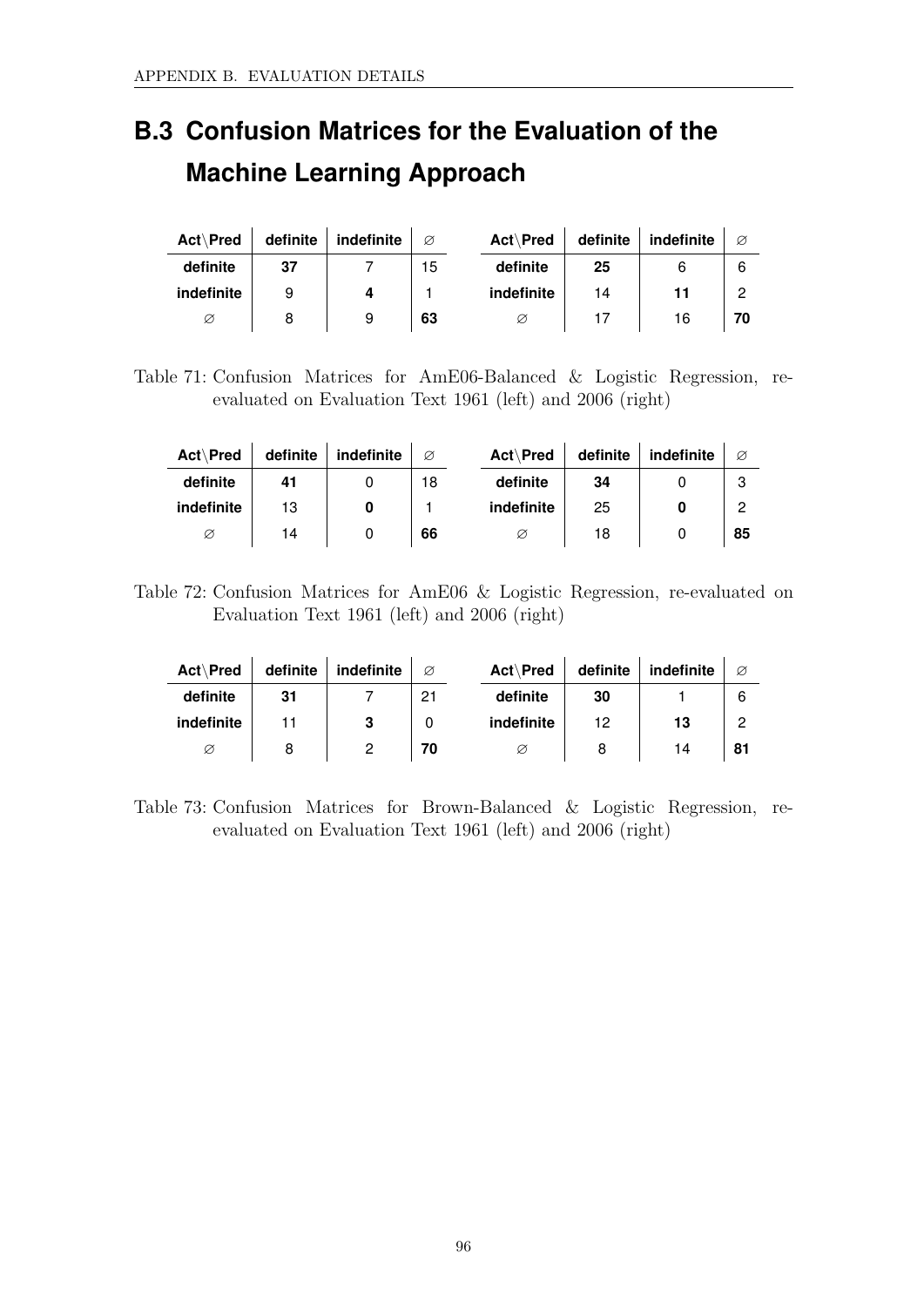| Act\Pred   | definite | indefinite | Ø  | Act\Pred   | definite | indefinite | Ø  |
|------------|----------|------------|----|------------|----------|------------|----|
| definite   | 39       |            | 19 | definite   | 31       |            | 6  |
| indefinite | 13       |            |    | indefinite | 26       |            |    |
| Ø          | 16       |            | 64 |            | 19       |            | 84 |

Table 74: Confusion Matrices for Brown & Logistic Regression, re-evaluated on Evaluation Text 1961 (left) and 2006 (right)

| Act\Pred   | definite | indefinite | Ø  | Act\Pred   | definite | indefinite | Ø |
|------------|----------|------------|----|------------|----------|------------|---|
| definite   | 10       | 25         | 24 | definite   | 10       | 19         |   |
| indefinite | 2        | 12         |    | indefinite | 3        | 23         |   |
| Ø          |          |            |    | Ø          | ŋ        | 24         |   |

Table 75: Confusion Matrices for Both-Balanced & Logistic Regression, re-evaluated on Evaluation Text 1961 (left) and 2006 (right)

| Act\Pred   | definite | indefinite | Ø  | Act\Pred   | definite | indefinite | Ø  |
|------------|----------|------------|----|------------|----------|------------|----|
| definite   | 46       |            | 13 | definite   | 34       |            | 6  |
| indefinite | 13       |            |    | indefinite | 25       |            |    |
| Ø          | 16       |            | 64 | Ø          | 18       |            | 85 |

Table 76: Confusion Matrices for Both & Logistic Regression, re-evaluated on Evaluation Text 1961 (left) and 2006 (right)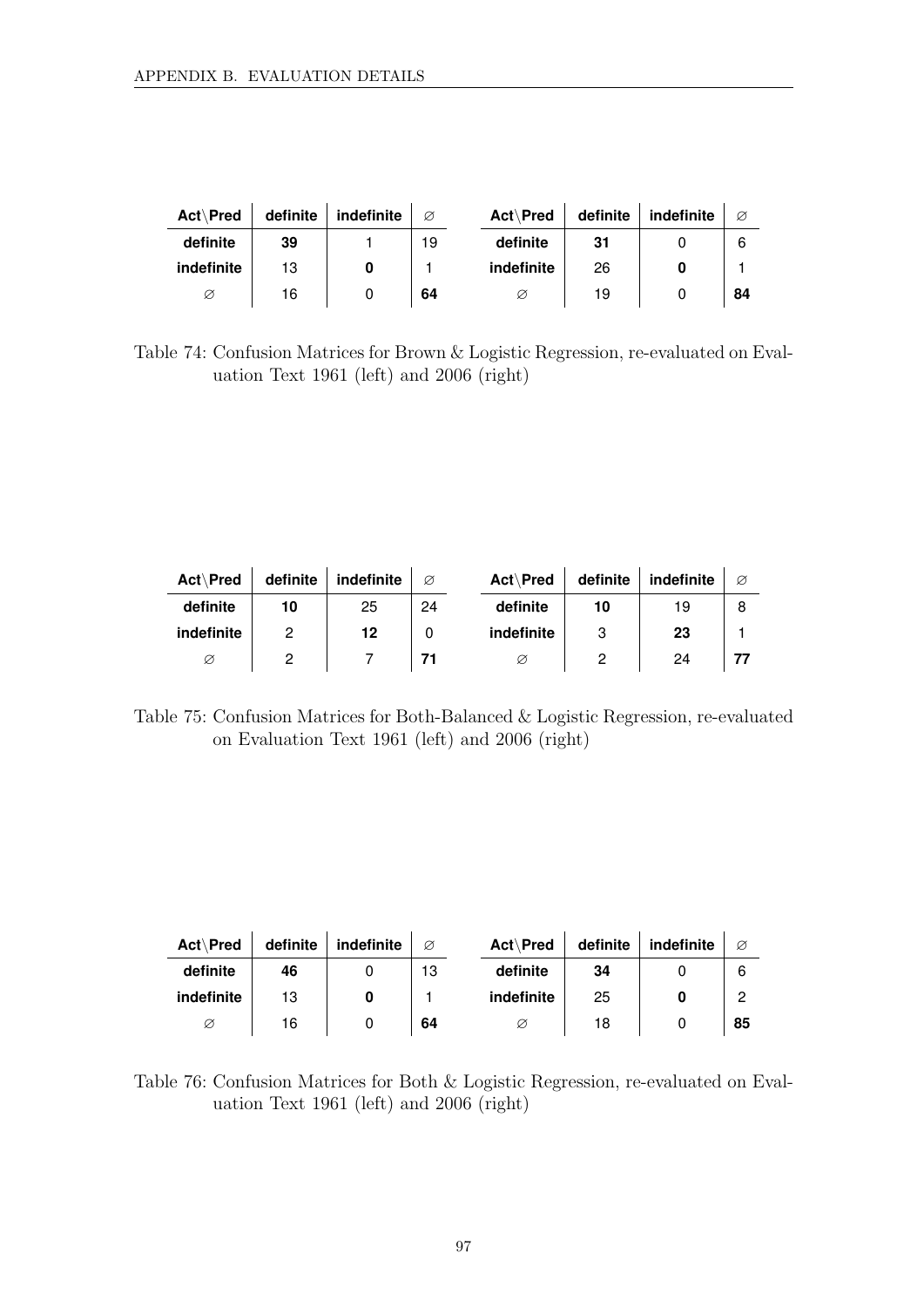# **C Miscellaneous**

## **C.1 Equations**

Logistic Regression with more than two classes can be formalized as

$$
Pr(Y = c | \overrightarrow{X} = x) = \frac{e^{\beta_0^{(c)} + x \cdot \beta^{(c)}}}{\sum_{c} e^{\beta_0^{(c)} + x \cdot \beta^{(c)}}}
$$
(C.1)

## **C.2 Genre Overview Brown Corpus**

| LABEL       | <b>GENRE</b>                        | $\#$ OF TEXTS |
|-------------|-------------------------------------|---------------|
| $\mathbf A$ | Reportage                           | 44            |
| B           | Editorial                           | 27            |
| $\mathbf C$ | Reviews                             | 17            |
| D           | Religion                            | 17            |
| E           | Skills, trades and hobbies          | 36            |
| $\mathbf F$ | Popular lore                        | 48            |
| G           | Belles letters, biographies, essays | 75            |
| $\bf H$     | Miscellaneous                       | 30            |
| J           | Science                             | 80            |
| K           | General Fiction                     | 29            |
| L           | Mystery and Detective Fiction       | 24            |
| М           | Science fiction                     | 6             |
| $\mathbf N$ | Adventure and Western               | 29            |
| $\mathbf P$ | Romance and love story              | 29            |
| R           | Humor                               | 9             |